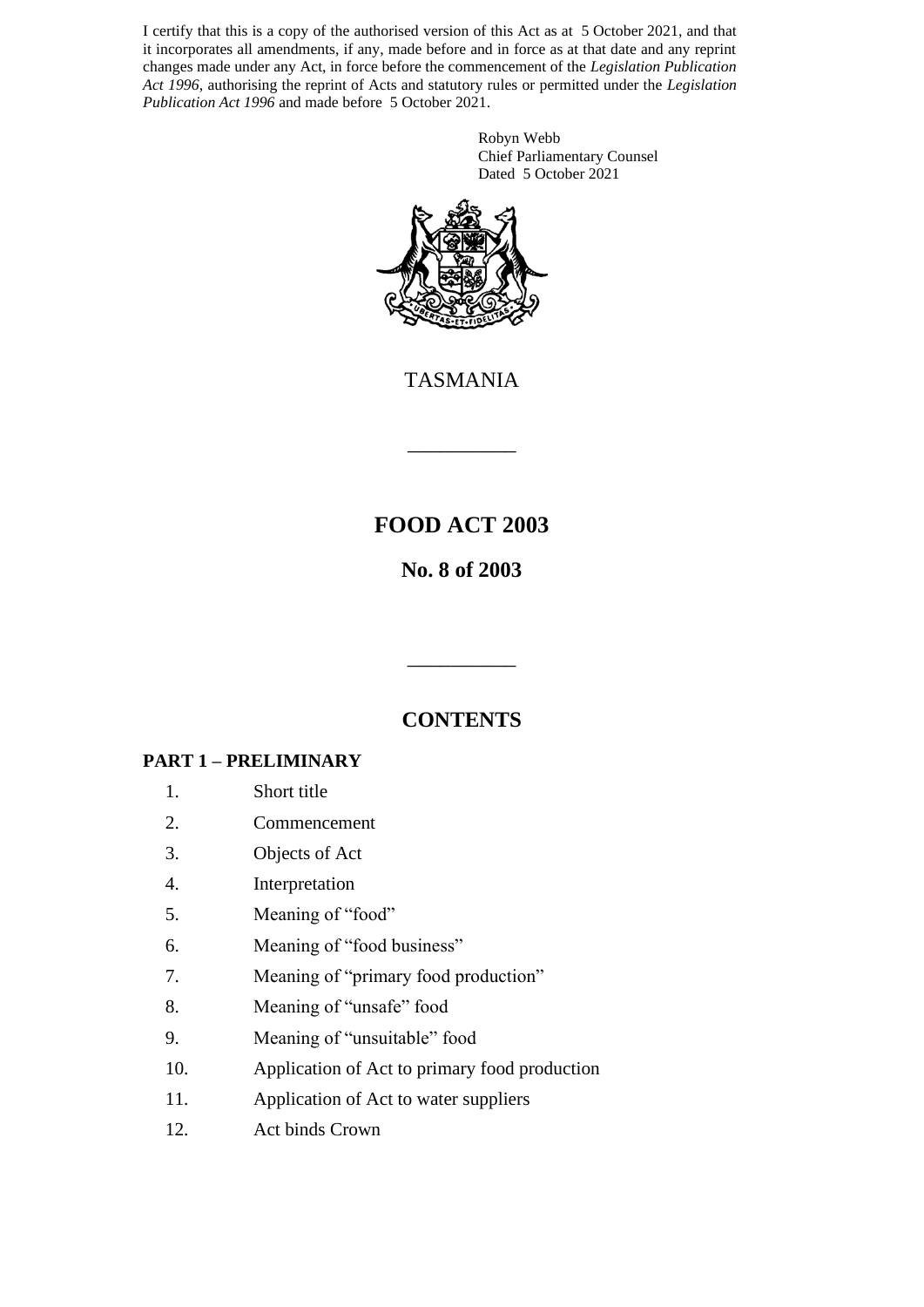## **PART 2 – OFFENCES RELATING TO FOOD**

### *Division 1 – Serious offences relating to food*

- 13. Handling of food in unsafe manner
- 14. Sale of unsafe food
- 15. False description of food

### *Division 2 – Other offences relating to food*

- 16. Handling and sale of unsafe food
- 17. Handling and sale of unsuitable food
- 18. Misleading conduct relating to sale of food
- 19. Sale of food not complying with purchaser's demand
- 20. Sale of unfit equipment or packaging or labelling material
- 21. Compliance with Food Standards Code
- 22. False descriptions of food
- 23. Application of provisions outside jurisdiction

## *Division 3 – Defences*

- 24. Defence relating to publication of advertisements
- 25. Defence in respect of food for export
- 26. Defence of due diligence
- 27. Defence in respect of handling food
- 28. Defence in respect of sale of unfit equipment or packaging or labelling material
- 29. Defence of mistaken but reasonable belief not available
- 30. Onus on person to prove certain statements about food
- 31. Alternative verdicts for serious food offences

### **PART 3 – EMERGENCY POWERS**

- 32. Interpretation: Part 3
- 33. Making of order
- 34. Nature of order
- 35. Special provisions relating to recall orders
- 36. Manner of making orders
- 37. Compensation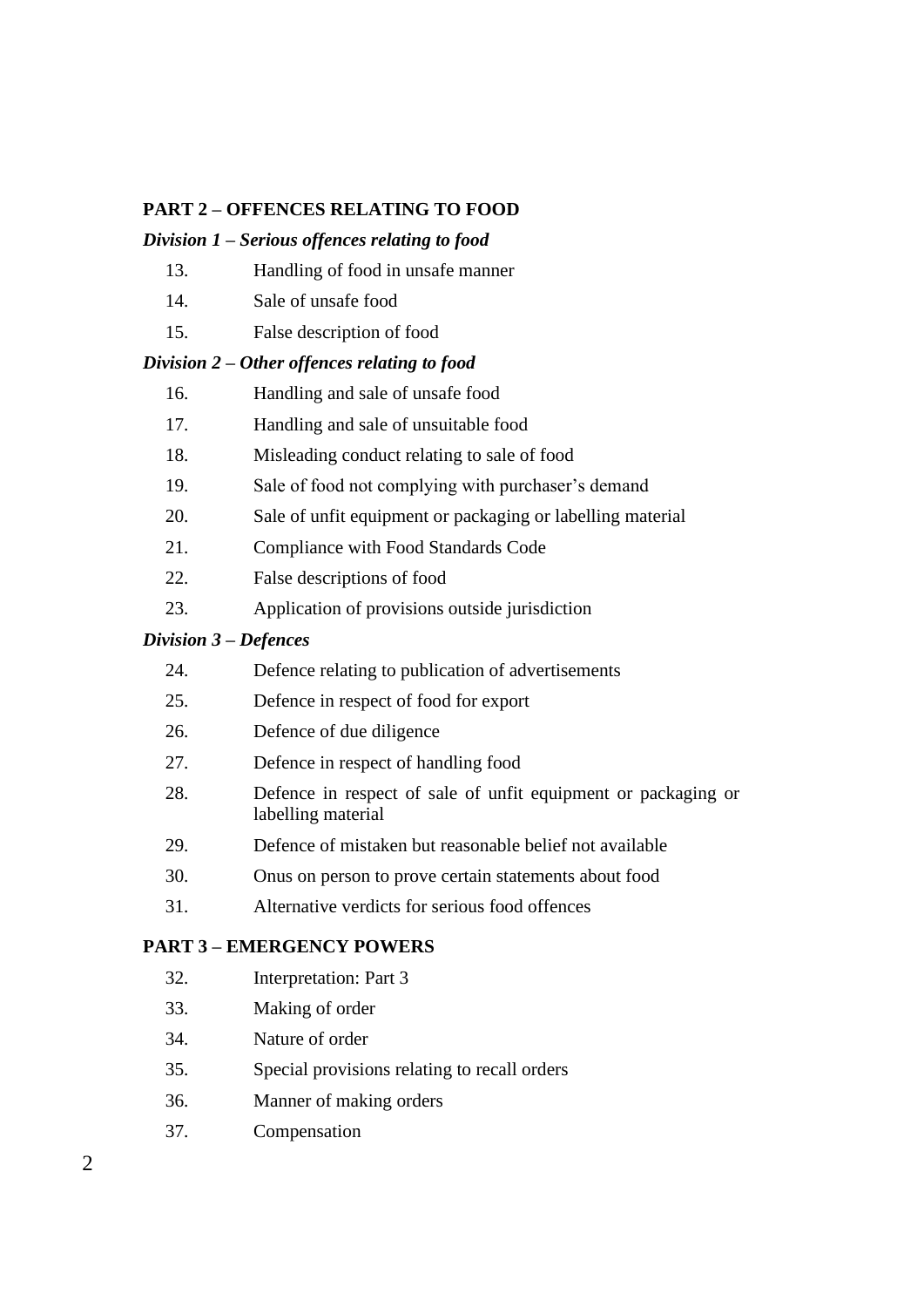- 38. Failure to comply with emergency order
- 39. Limitation on stay of operation of emergency orders

### **PART 4 – INSPECTION AND SEIZURE POWERS**

### *Division 1 – Inspection*

| 40. | Powers of authorised officers |
|-----|-------------------------------|
|-----|-------------------------------|

- 41. Search warrants
- 42. Failure to comply with requirements of authorised officers
- 43. False information
- 44. Interfering with seized items
- 45. Obstructing or impersonating authorised officers

### *Division 2 – Items seized by authorised officers*

| 46. | Seized items                                       |
|-----|----------------------------------------------------|
| 47. | Notification of seizure                            |
| 48. | Destruction of filthy, decomposed or putrid matter |
| 49. | Return of seized item                              |
| 50. | Forfeiture of item                                 |
| 51. | Cost of destruction or disposal of forfeited item  |
| 52. | Return of forfeited item                           |
| 53. | Compensation to be paid in certain circumstances   |
| 54. | Application for order disallowing seizure          |
| 55. | Enforcement agency entitled to answer application  |
| 56. | Order for return of seized item                    |
| 57. | Ancillary orders                                   |

58. Adjournment pending hearing of other proceedings

## **PART 5 – IMPROVEMENT NOTICES AND PROHIBITION ORDERS**

- 59. Unclean or unfit premises, vehicles or equipment
- 60. Improvement notice
- 61. Compliance with improvement notice
- 62. Prohibition order
- 63. Scope of notices and orders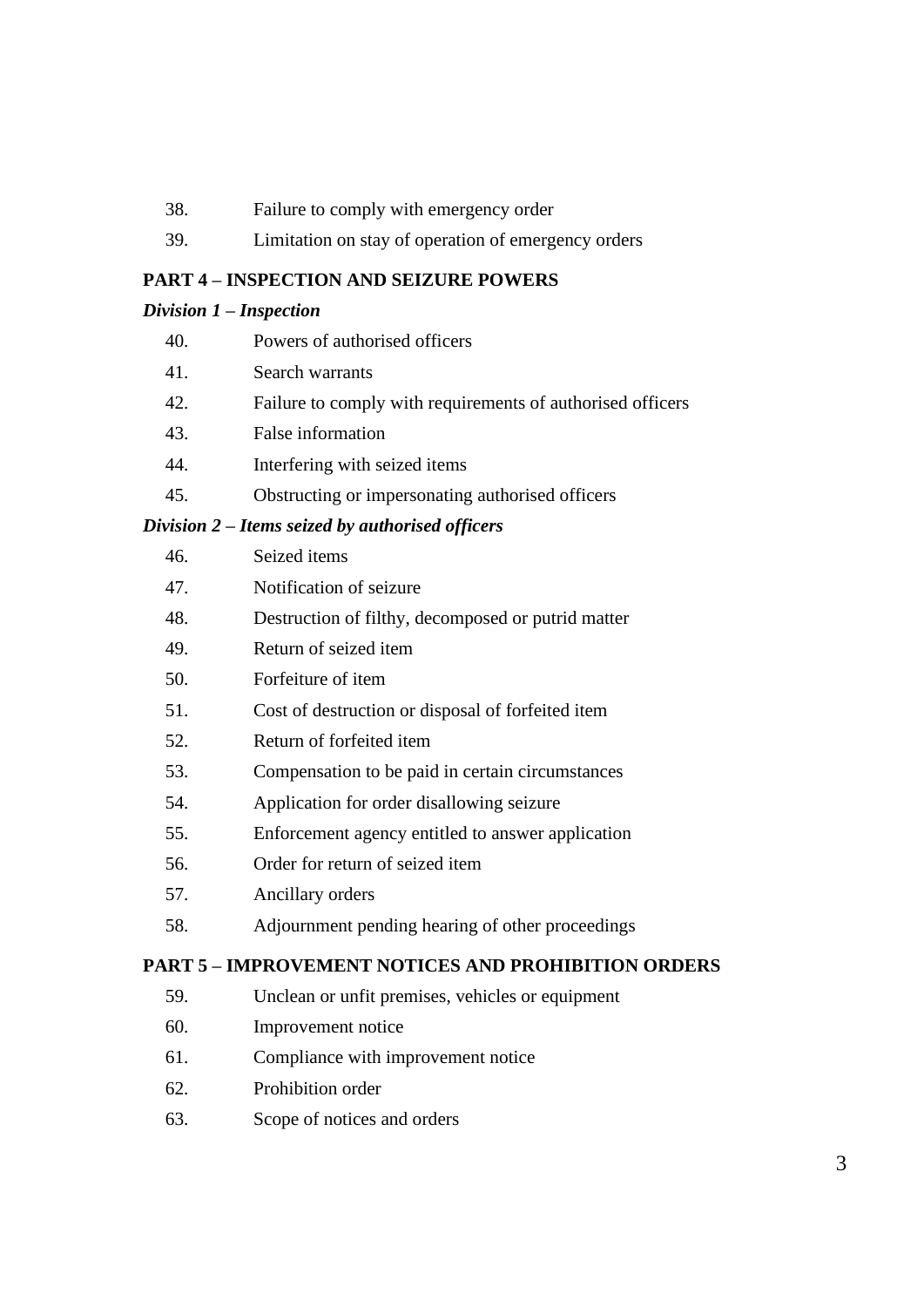- 64. Notices and orders to contain certain information
- 65. Request for reinspection
- 66. Contravention of improvement notice or prohibition order
- 67. Review of decision to refuse certificate of clearance
- 68. Compensation

### **PART 6 – TAKING AND ANALYSIS OF SAMPLES**

### *Division 1 – Taking of samples*

| 69. | Proprietor to be informed |  |
|-----|---------------------------|--|
|     |                           |  |

- 70. Payment for sample
- 71. Samples from vending machines
- 72. Packaged food
- 73. Procedure to be followed
- 74. Samples to be submitted for analysis
- 75. Analysis of food in certain cases

#### *Division 2 – Procedures relating to analyses*

- 76. Compliance with Food Standards Code
- 77. Certificate of analysis
- 78. Accredited laboratory to give notice of certain interests

#### [*Division 3 – Repealed*

78 - 83. *Repealed*]

### **PART 6A – AUDITING**

### *Division 1 – Approval of food safety auditors*

- 83A. Approval of food safety auditors
- 83B. Term of approval
- 83C. Food safety auditor to give notice of certain interests
- 83D. Variation of conditions, or suspension or cancellation, of approval of food safety auditor
- 83E. Review of decisions relating to approvals

### *Division 2 – Auditing and reporting requirements*

83F. Interpretation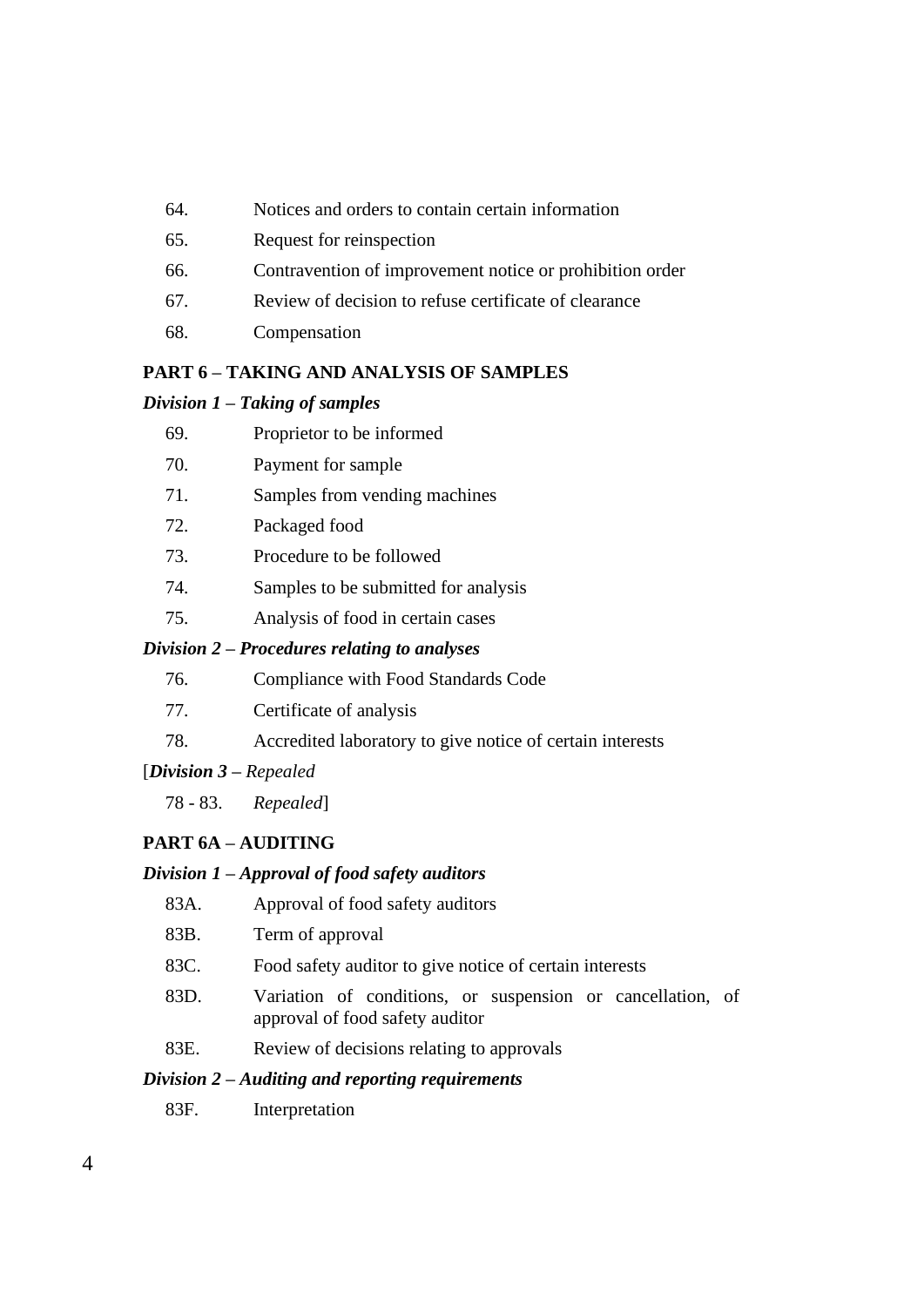| 83G. |  | Food safety programs and auditing requirements |
|------|--|------------------------------------------------|
|------|--|------------------------------------------------|

- 83H. Priority classification system and frequency of auditing
- 83I. Duties of food safety auditors
- 83J. Reporting requirements
- 83K. Redetermination of frequency of auditing
- 83L. Certificates of authority of food safety auditors
- 83M. List of food safety auditors to be maintained
- 83N. Obstructing or impersonating food safety auditors

## **PART 7 – NOTIFICATION AND REGISTRATION OF FOOD BUSINESSES**

- 84. Notification of conduct of food businesses
- 85. Exemption in relation to notification of information
- 86. Requirement to register food business
- 87. Registration of food business
- 88. Single certificate of registration for whole State
- 89. Renewal of registration
- 90. Term of registration
- 91. Variation of conditions, or suspension or cancellation, of registration of food businesses
- 92. Registration not transferable
- 93. Review of decisions relating to registration
- 94. Register of food businesses to be maintained

### **PART 8 – ADMINISTRATION**

### *Division 1 – Director of Public Health*

- 95. General functions and powers of Director of Public Health
- 96. Delegation by Director of Public Health

#### *Division 2 – Councils*

| 97. | Functions of councils                                                       |
|-----|-----------------------------------------------------------------------------|
| 98. | Power of Director of Public Health to order council to perform<br>functions |

99. Power over wharves, &c.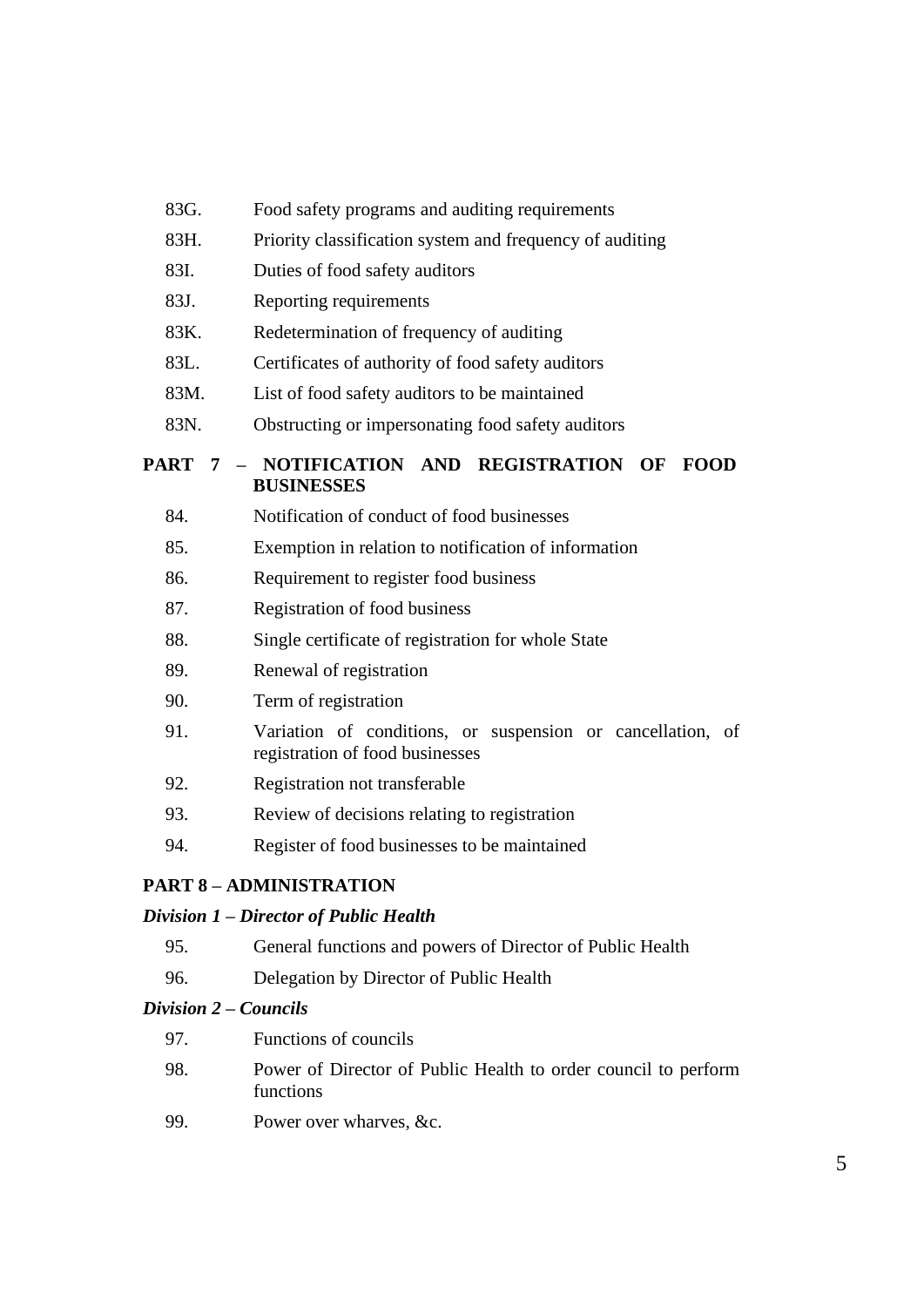100. Reports by councils

#### *Division 3 – Appointment of authorised officers*

- 101. Appointment of authorised officers
- 102. Certificates of authority

#### **PART 9 – PROCEDURAL AND EVIDENTIARY PROVISIONS**

| 103. | Nature of proceedings for offences |
|------|------------------------------------|
|------|------------------------------------|

- 104. Institution of proceedings
- 105. Offences by employers
- 106. Offences by bodies corporate
- 107. Liability of employees and agents
- 108. Defences relating to analysis
- 109. Onus to prove certain matters on defendant
- 110. Presumptions
- 111. Certificate evidence and evidence of analysts
- 112. Power of court to order further analysis
- 113. Proceedings relating to third persons
- 114. Disclosure by witnesses
- 115. Court may order costs and expenses
- 116. Court may order forfeiture
- 117. Court may order corrective advertising

#### **PART 10 – INFRINGEMENT NOTICES**

- 118. Infringement notices
- [119 122. *Repealed*]
- 123. Payments to council or Public Account
- [124 126. *Repealed*]

#### **PART 11 – REGULATORY PROVISIONS**

- 127. Regulations
- 128. Temporary emergency regulations
- 129. Regulations of savings or transitional nature
- 130. Council fees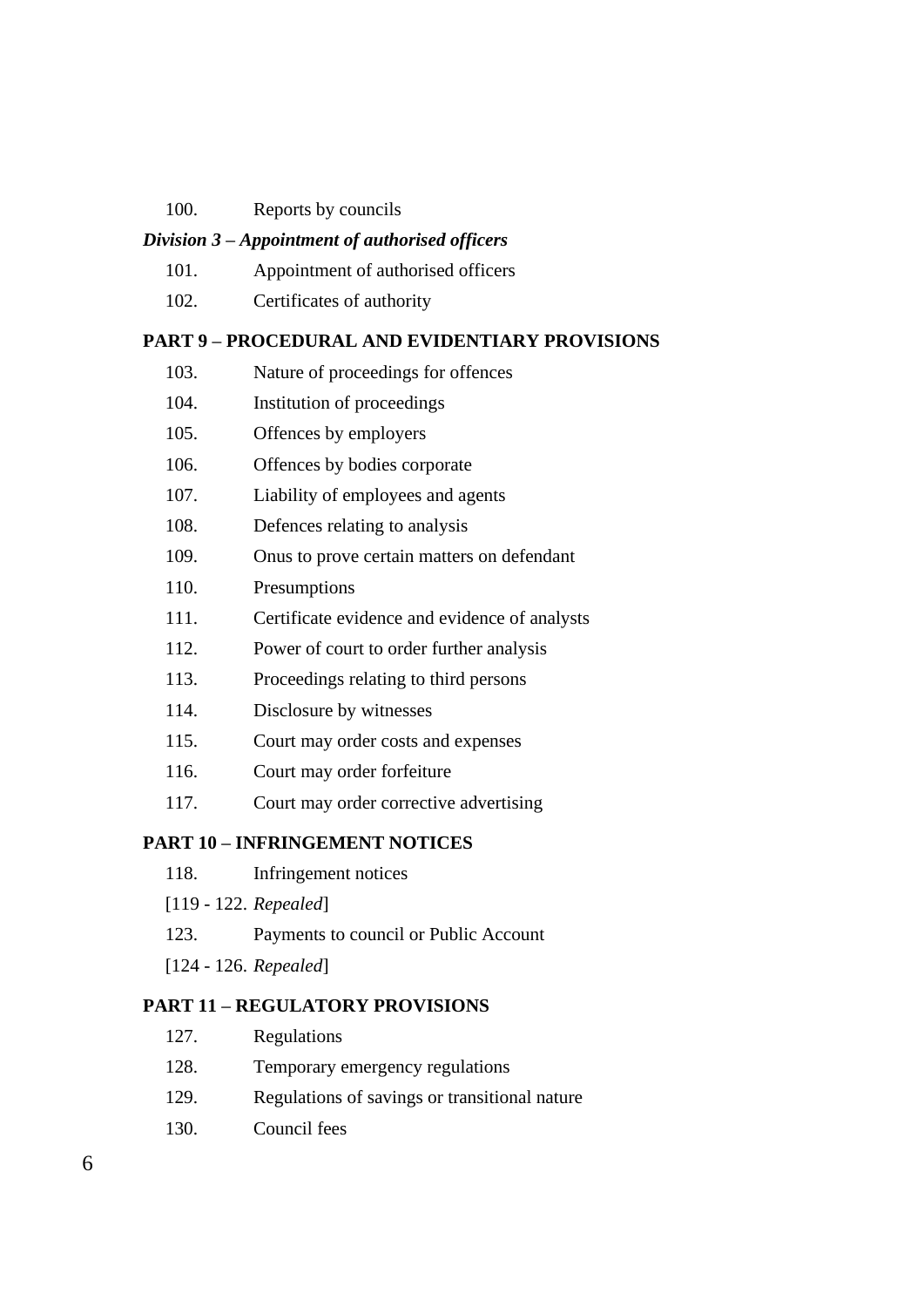### **PART 12 – MISCELLANEOUS**

- 131. Protection from liability
- 132. Bribery
- 133. Food business database to be kept
- 133A. Disclosure of information
- 134. Administration of Act
- 135. Savings and transitional provisions
- 136. *Food Act 1998* repealed

137. . . . . . . . .

## **SCHEDULE 1 – PROVISIONS WITH RESPECT TO SEARCH WARRANTS**

**SCHEDULE 2 –** . . . . . . . .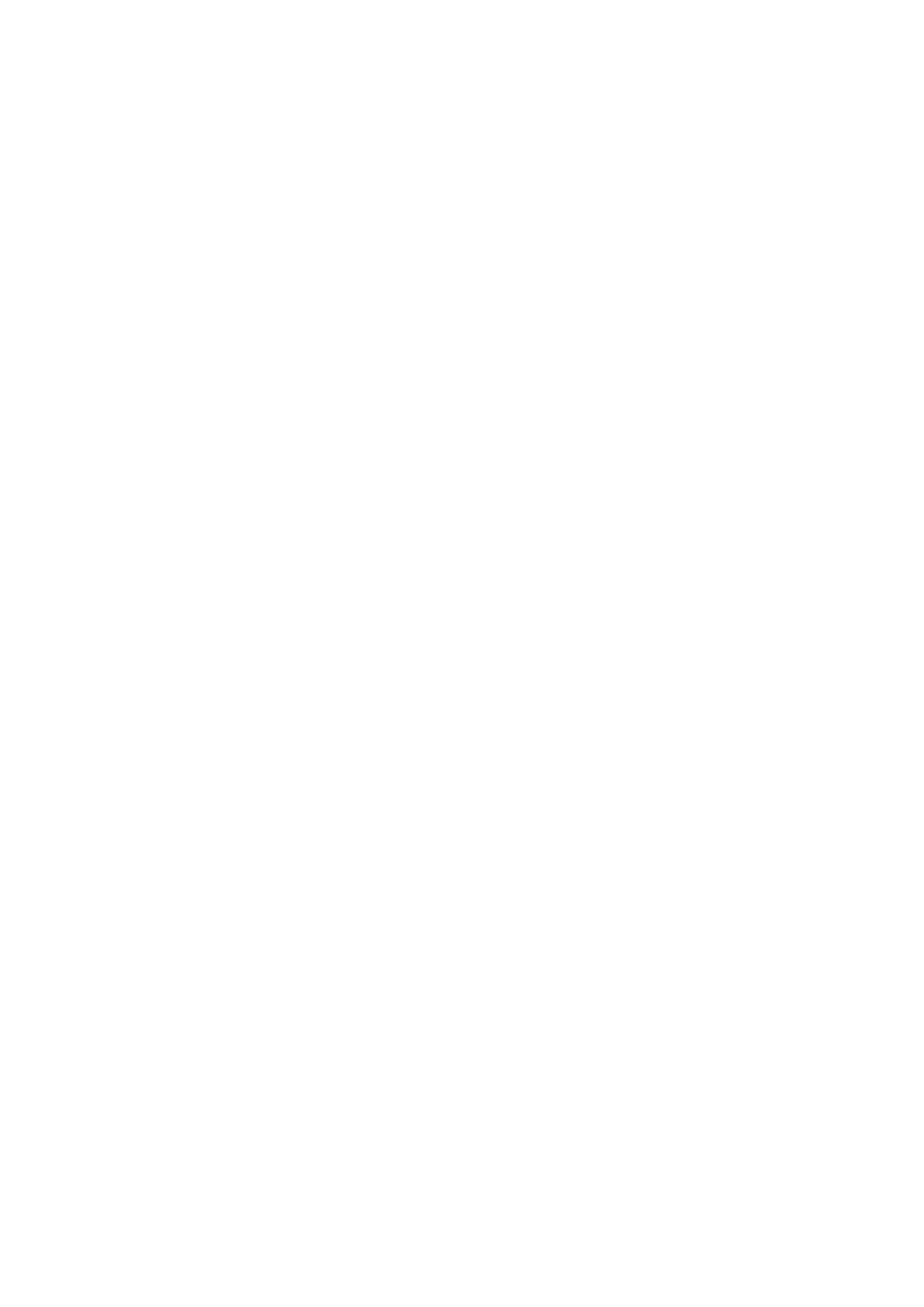

# **FOOD ACT 2003**

# **No. 8 of 2003**

# **An Act to ensure the provision of food that is safe and fit for human consumption and to promote good nutrition and for related matters**

**[Royal Assent 16 April 2003]**

Be it enacted by His Excellency the Governor of Tasmania, by and with the advice and consent of the Legislative Council and House of Assembly, in Parliament assembled, as follows:

# **PART 1 – PRELIMINARY**

# **1. Short title**

This Act may be cited as the *Food Act 2003*.

## **2. Commencement**

This Act commences on a day to be proclaimed.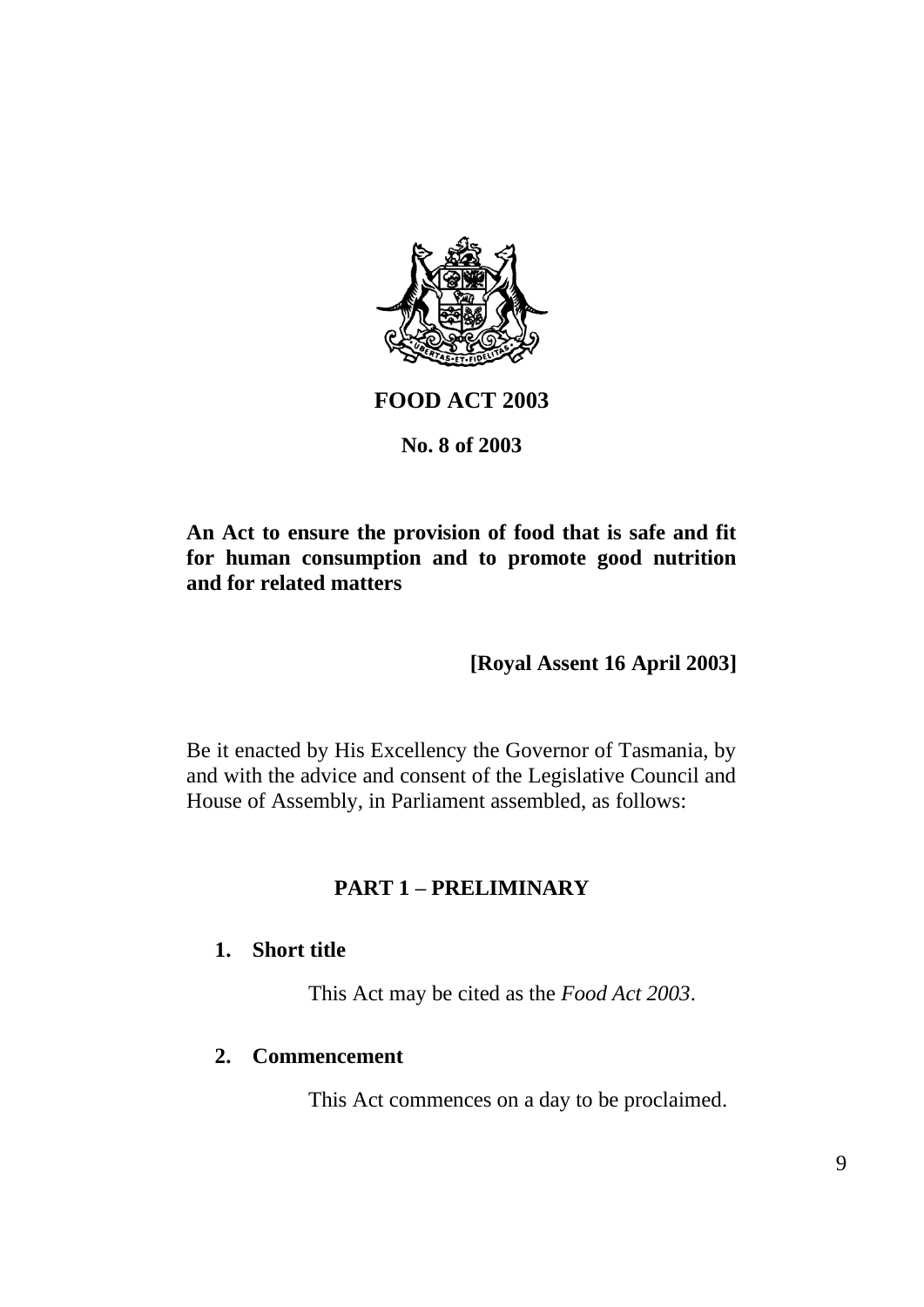# **3. Objects of Act**

The objects of this Act include the following:

- (a) to ensure food for sale is both safe and suitable for human consumption;
- (b) to prevent misleading conduct in connection with the sale of food;
- (c) to provide for the application in this jurisdiction of the Food Standards Code.

## **4. Interpretation**

- (1) In this Act, unless the contrary intention appears –
	- *accredited laboratory* means a laboratory accredited by the National Association of Testing Authorities Australia to carry out the relevant analysis;

## *advertisement* means –

- (a) any words, whether written or spoken; or
- (b) any pictorial representation or design; or
- (c) any other representation by any means at all –

used or apparently used to promote, directly or indirectly, the sale of food;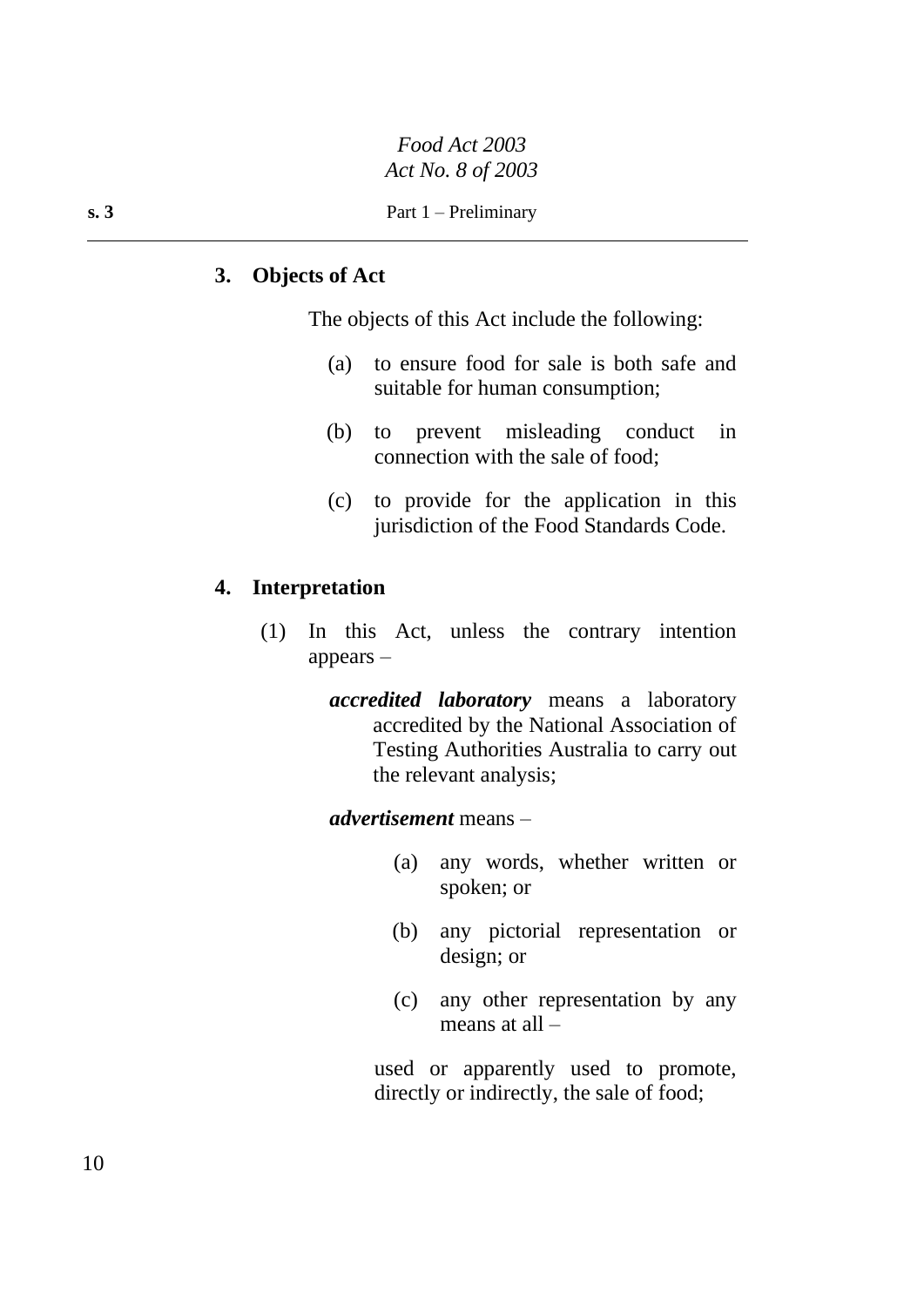- *analysis* includes any examination or testing of food or any other thing;
- *animal* includes an amphibian, bird, crustacean, fish, mollusc or reptile;
- *appropriate review body* means the Magistrates Court (Administrative Appeals Division);
- *approved* means approved by the Director of Public Health;

*approved form* means a form that –

- (a) is approved by the Director of Public Health; or
- (b) contains information approved by the Director of Public Health;
- *authorised officer* means a person appointed under Division 3 of Part 8;

*court* means the Magistrates Court;

- *Director of Public Health* means the person appointed as Director of Public Health under section 6 of the *Public Health Act 1997*;
- *enforcement agency* means the Director of Public Health or a council;

*equipment* means the whole or part of –

(a) any utensil, machinery, instrument, device, apparatus or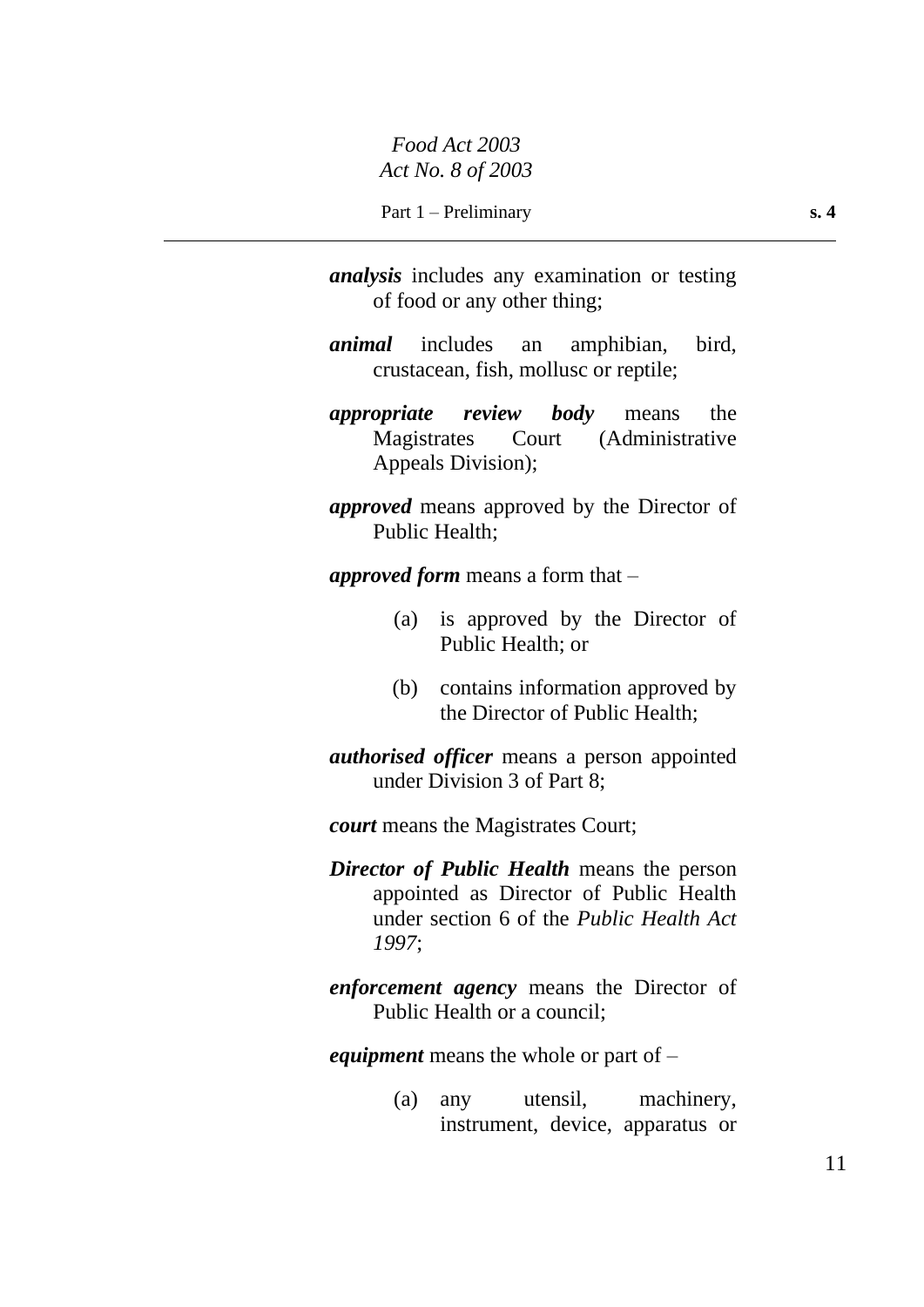appliance that is used, or that is designed or intended for use, in or in connection with the handling of food; or

- (b) any substance, utensil, machinery, instrument, device, apparatus or appliance that is used, or that is designed or intended for use, in cleaning anything referred to in paragraph (a);
- *examine* includes weigh, count, test or measure;
- *food* has the meaning given by section 5;
- *food business* has the meaning given by section 6;
- *food safety auditor* means a person approved under Division 1 of Part 6A;
- *food safety program* means a program that complies with the requirements specified in the regulations;
- *Food Safety Standards* means the standards contained in Chapter 3 of the Food Standards Code;
- *Food Standards Code* means the Australia New Zealand Food Standards Code as defined in the *Food Standards Australia New Zealand Act 1991* of the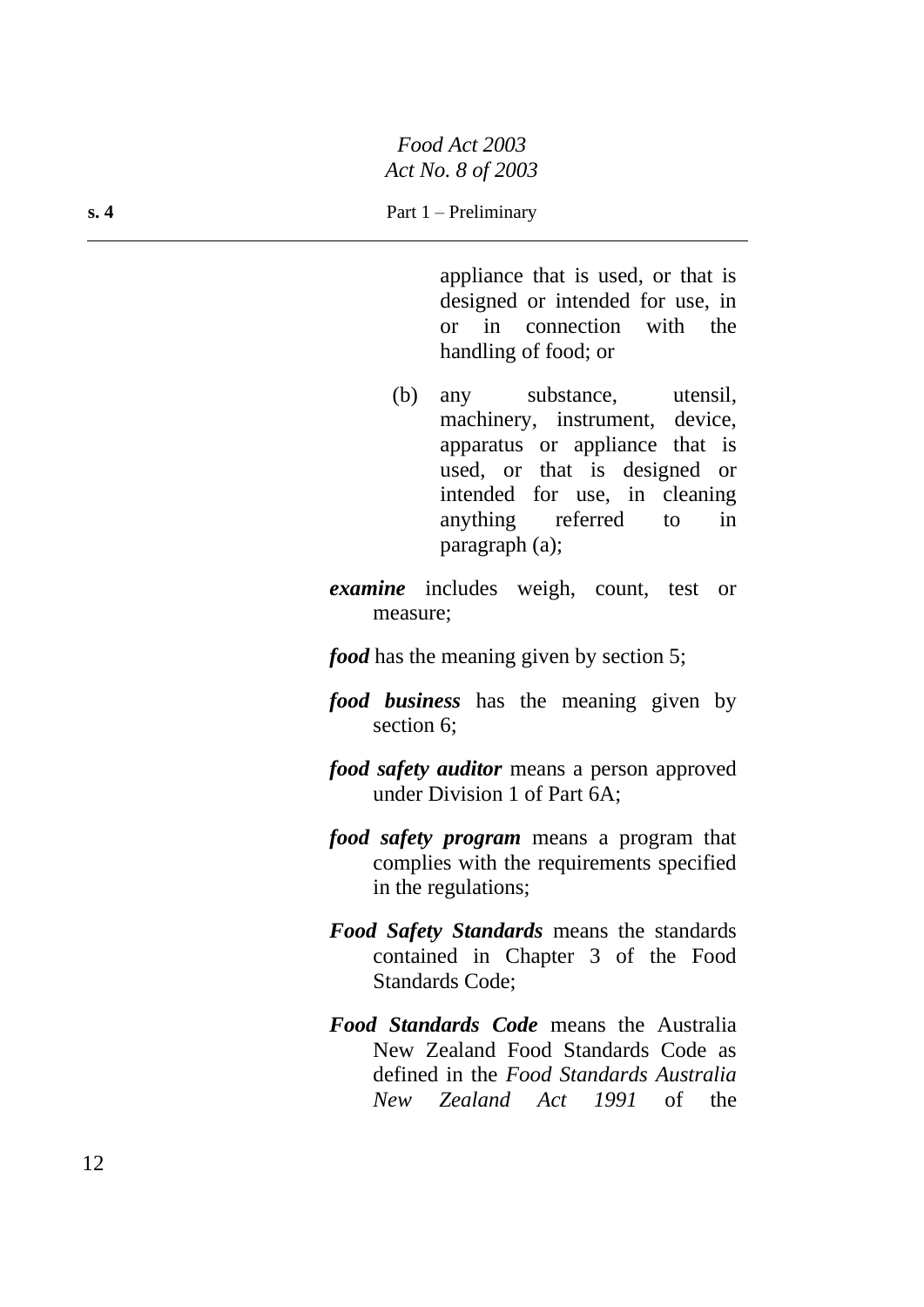Commonwealth, as adopted or incorporated by the regulations;

- *food transport vehicle* means a vehicle used for the transport of food for sale (or of food ultimately intended for sale);
- *handling* of food includes the making, manufacturing, producing, collecting, extracting, processing, storing, transporting, delivering, preparing, treating, preserving, packing, cooking, thawing, serving or displaying of food;
- *improvement notice* means an improvement notice issued under Part 5;
- *label* includes any tag, brand, mark or statement in writing or any representation or design or other descriptive matter on or attached to or used or displayed in connection with or accompanying any food or package;
- *mobile structure*, in relation to a food business, means a vehicle, trailer, cart, tent, stall, booth, pontoon, table, barbeque, pizza oven, or other mobile structure, that is not permanently fixed to the whole, or part, of a building, structure or land, in, at or from which food is, or is intended to be, handled or sold;
- *occupier* includes a person in charge of, or operating, any premises;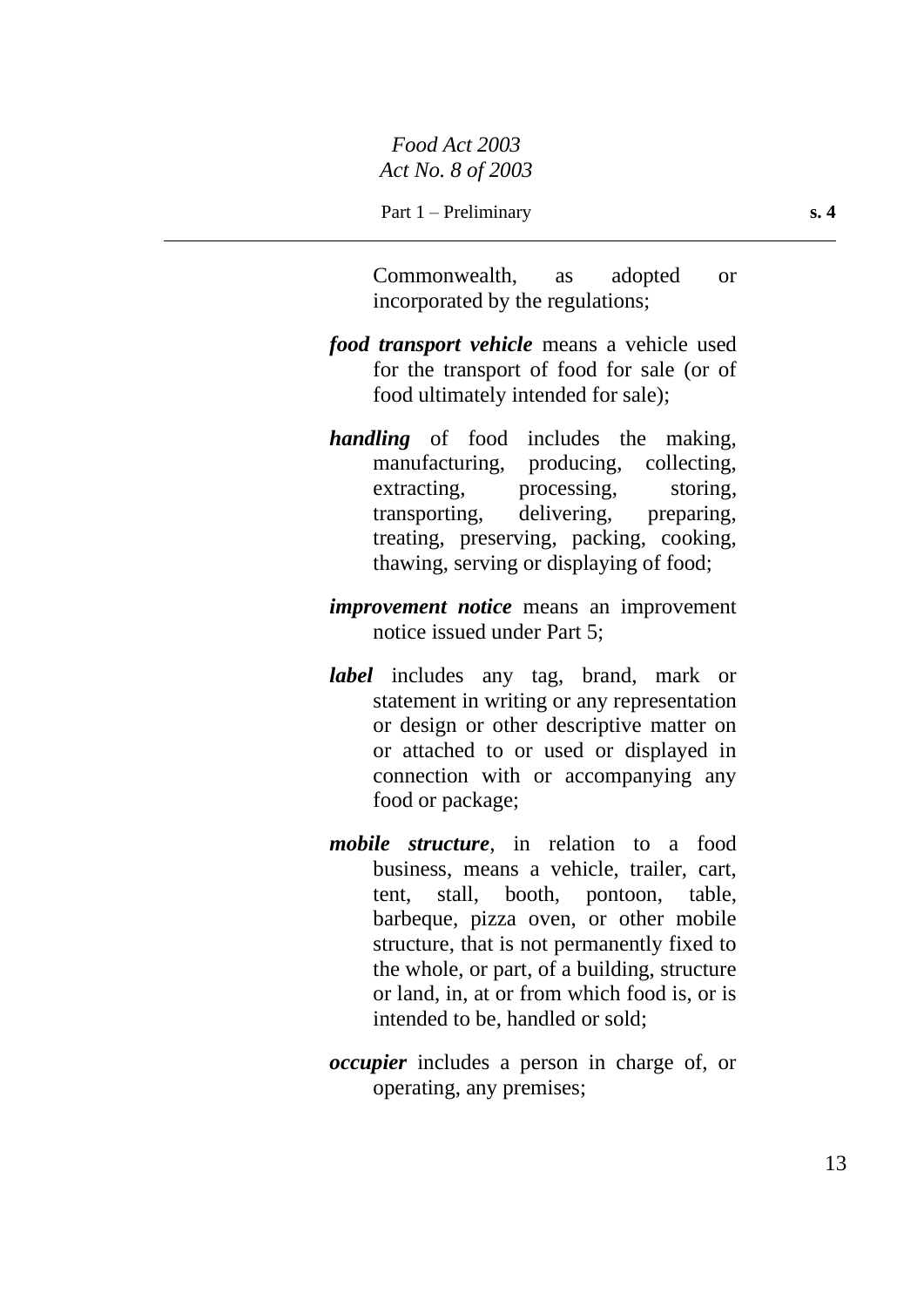### **s. 4** Part 1 – Preliminary

*package* includes any container or wrapper in or by which food intended for sale is wholly or partly encased, covered, enclosed, contained or packed and, in the case of food carried or sold or intended to be carried or sold in more than one package, includes every such package;

## *premises* includes –

- (a) land (whether or not vacant); or
- (b) the whole or any part of a building, tent, stall or other structure (whether of a permanent or temporary nature); or
- (c) a pontoon; or
- (ca) a mobile structure; or
- (d) a vehicle (other than a food transport vehicle while it is engaged in the transport of food);
- *primary food production* has the meaning given by section 7;
- *prohibition order* means a prohibition order issued under Part 5;

*proprietor* of a food business means –

(a) the person carrying on the food business; or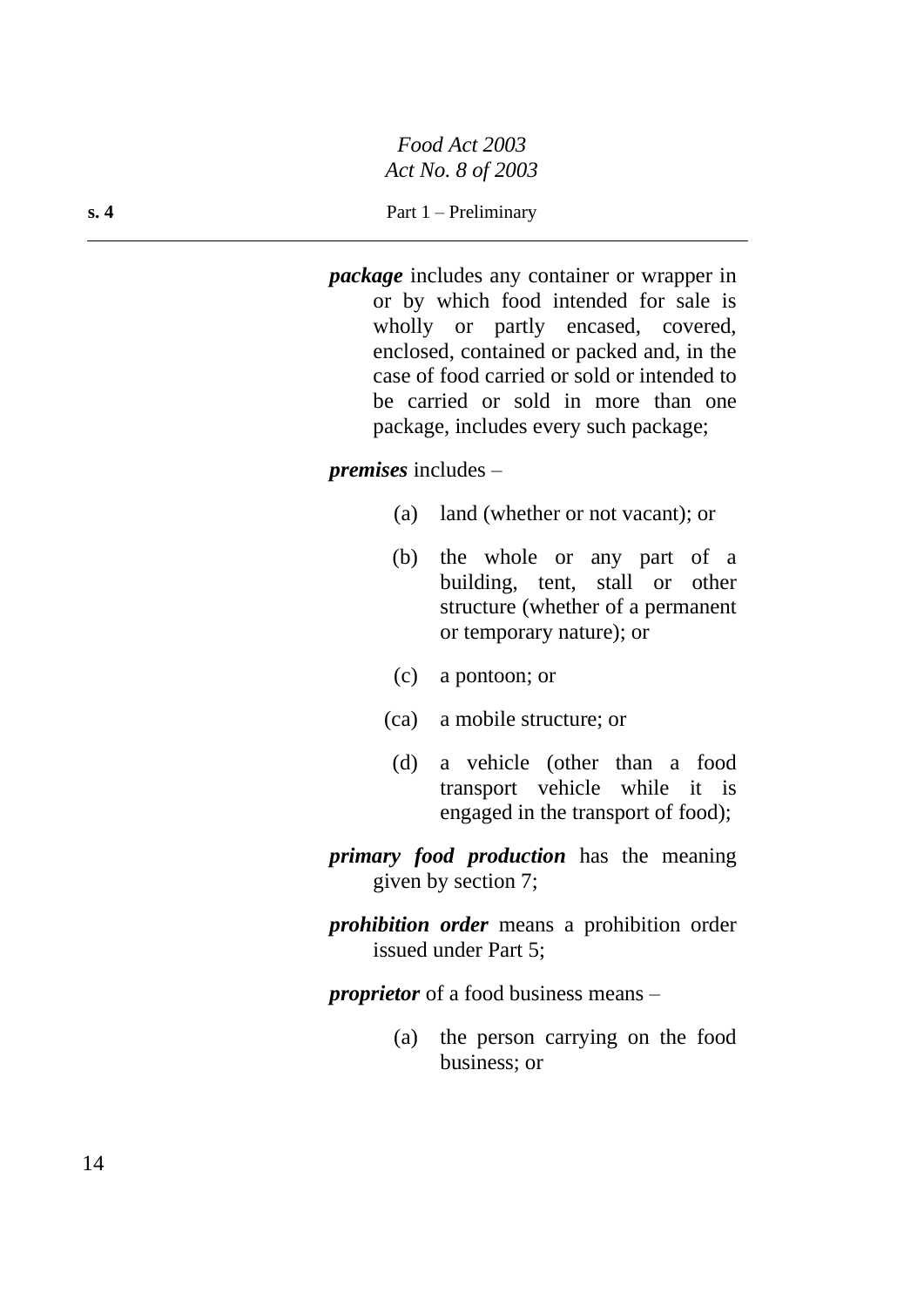- (b) if that person cannot be identified, the person in charge of the food business;
- *public institution* means a prison within the meaning of the *Corrections Act 1997*, detention centre within the meaning of the *Youth Justice Act 1997*, hospital, nursing home or any other health facility prescribed in the regulations;
- *public notice* means a notice published in the *Gazette*;
- *recall order* means an order under Part 3 requiring the recall or disposal, or both, of any food;
- *record* means a record of any kind, including a disk, tape or other article from which information is capable of being reproduced (with or without the aid of another article or device);
- *regulations* means the regulations made and in force under this Act;

*repealed Act* means the *Food Act 1998*;

*sample* means a sample taken under this Act;

*sell* includes –

- (a) barter, offer or attempt to sell; or
- (b) receive for sale; or
- (c) have in possession for sale; or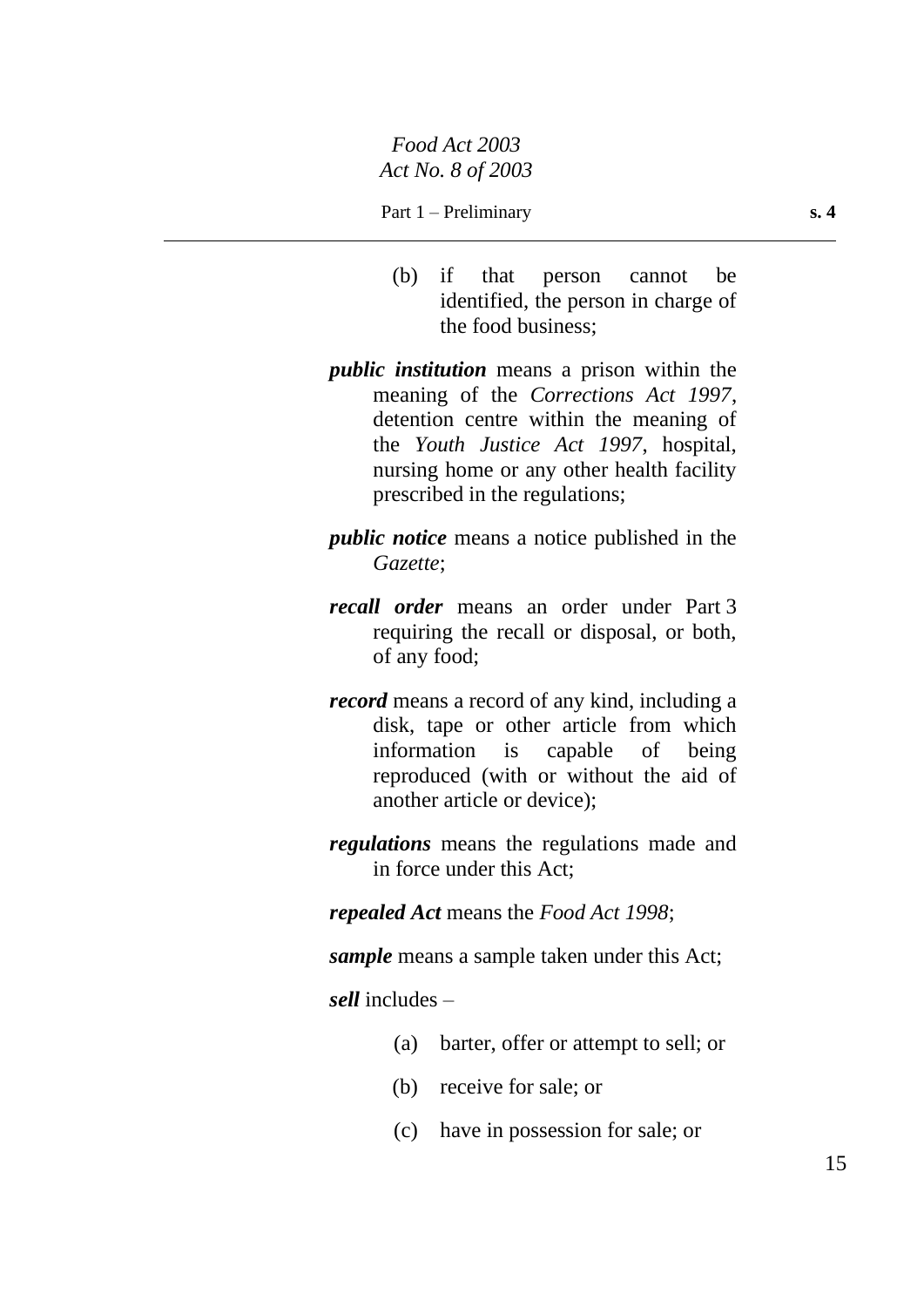| s. 4 | Part 1 – Preliminary |
|------|----------------------|
|      |                      |

|     | (d) display for sale; or                                                                                                                                                                                                                                                                      |
|-----|-----------------------------------------------------------------------------------------------------------------------------------------------------------------------------------------------------------------------------------------------------------------------------------------------|
| (e) | cause or permit to be sold or<br>offered for sale; or                                                                                                                                                                                                                                         |
| (f) | send, forward or deliver for sale;<br><b>or</b>                                                                                                                                                                                                                                               |
| (g) | dispose of by any method for<br>valuable consideration; or                                                                                                                                                                                                                                    |
| (h) | dispose of to an agent for sale on<br>consignment; or                                                                                                                                                                                                                                         |
| (i) | provide under a contract<br>of<br>service; or                                                                                                                                                                                                                                                 |
| (i) | supply food as a meal or part of a<br>to an employee, in<br>meal<br>accordance with a term of an<br>award governing the employment<br>of the employee or a term of the<br>employee's contract of service,<br>for consumption by the employee<br>at the employee's place of work;<br><b>or</b> |

- (k) dispose of by way of raffle, lottery or other game of chance; or
- (l) offer as a prize or reward; or
- (m) give away for the purpose of advertisement or in furtherance of trade or business; or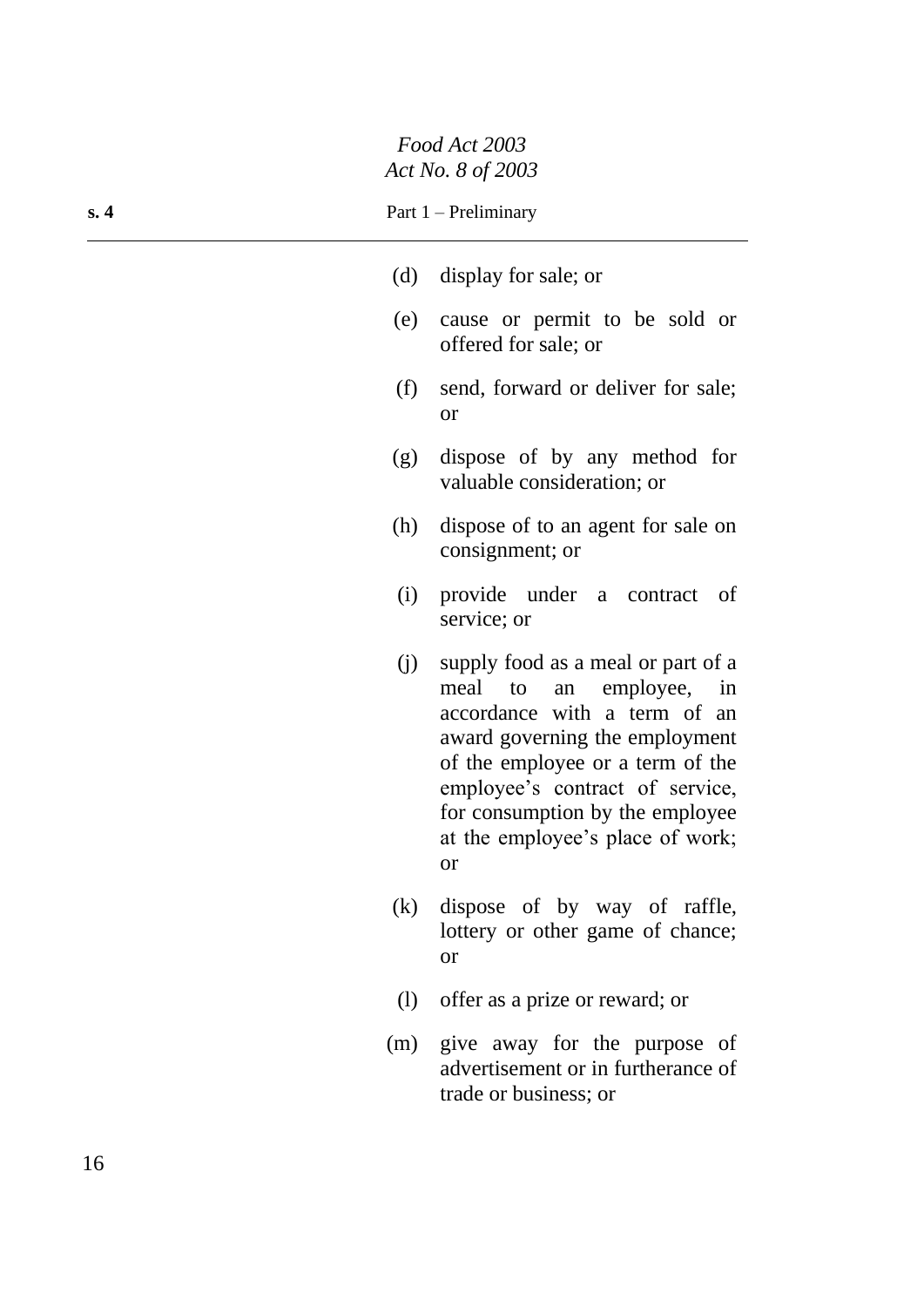### Part 1 – Preliminary **s. 4**

- (n) supply food under a contract (whether or not the contract is made with the consumer of the food), together with accommodation, service or entertainment, in consideration of an inclusive charge for the food supplied and the accommodation, service or entertainment; or
- (o) supply food (whether or not for consideration) in the course of providing services to patients or inmates in public institutions; or
- (p) sell for the purpose of resale;

*this jurisdiction* means the State of Tasmania;

*unsafe* has the meaning given by section 8;

*unsuitable* has the meaning given by section 9;

- *vehicle* means any means of transport, whether self-propelled or not, and whether used on land or sea or in the air.
- (2) For the purposes of this Act, food or equipment that is displayed for the purpose of being offered as a prize or reward or given away for the purpose of advertisement or in the furtherance of trade or business is taken to have been displayed for sale by the owner of the food or equipment.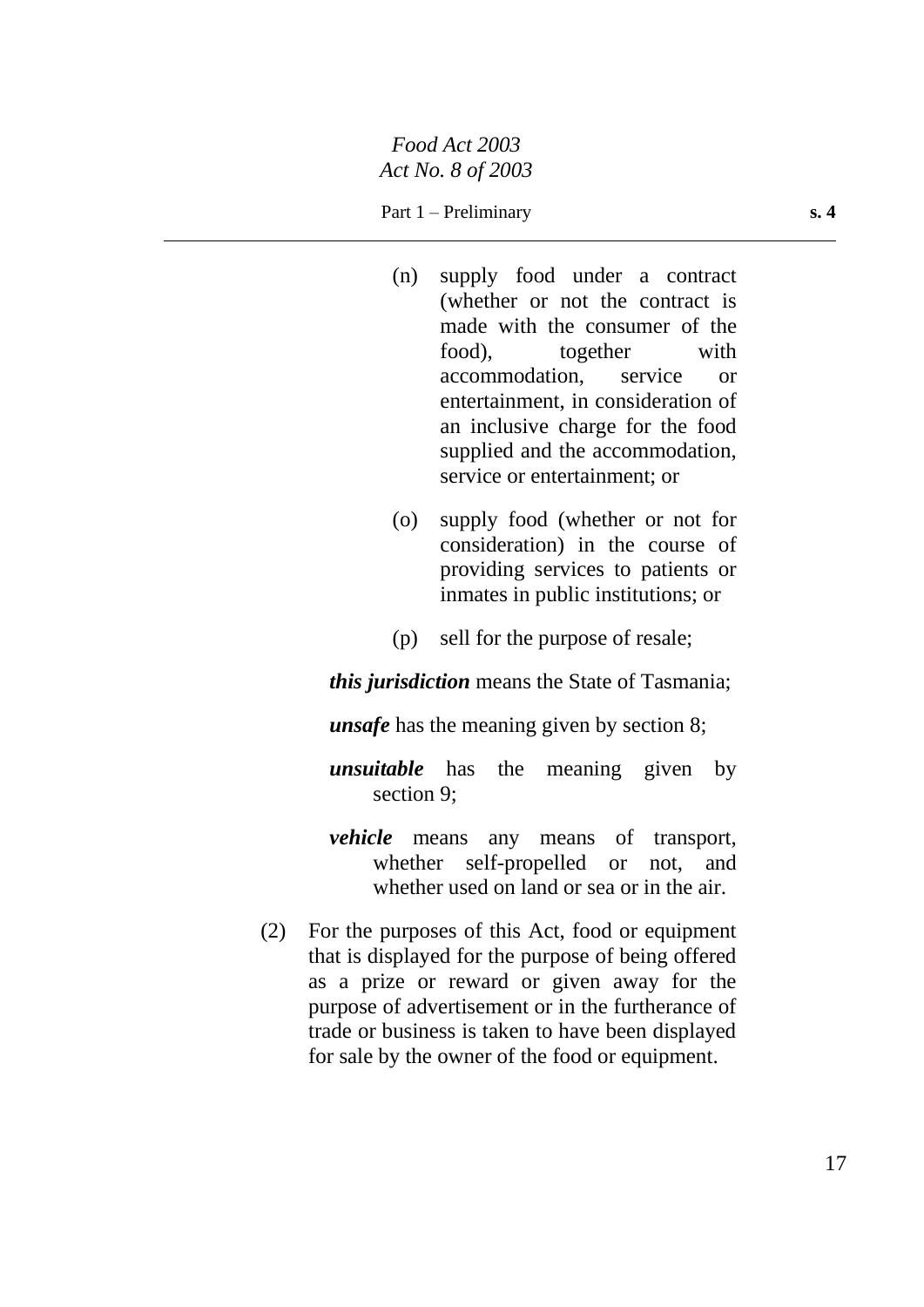### **5. Meaning of "food"**

(1) In this Act,

*food* includes –

- (a) any substance or thing of a kind used, or represented as being for use, for human consumption (whether it is live, raw, prepared or partly prepared); or
- (b) any substance or thing of a kind used, or represented as being for use, as an ingredient or additive in a substance or thing referred to in paragraph (a); or
- (c) any substance used in preparing a substance or thing referred to in paragraph (a) (other than a substance used in preparing a living thing) if it comes into direct contact with the substance or thing referred to in that paragraph, such as a processing aid; or
- (d) chewing gum or an ingredient or additive in chewing gum, or any substance used in preparing chewing gum; or
- (e) any other substance or thing declared to be food under a declaration in force under the *Food Standards Australia New*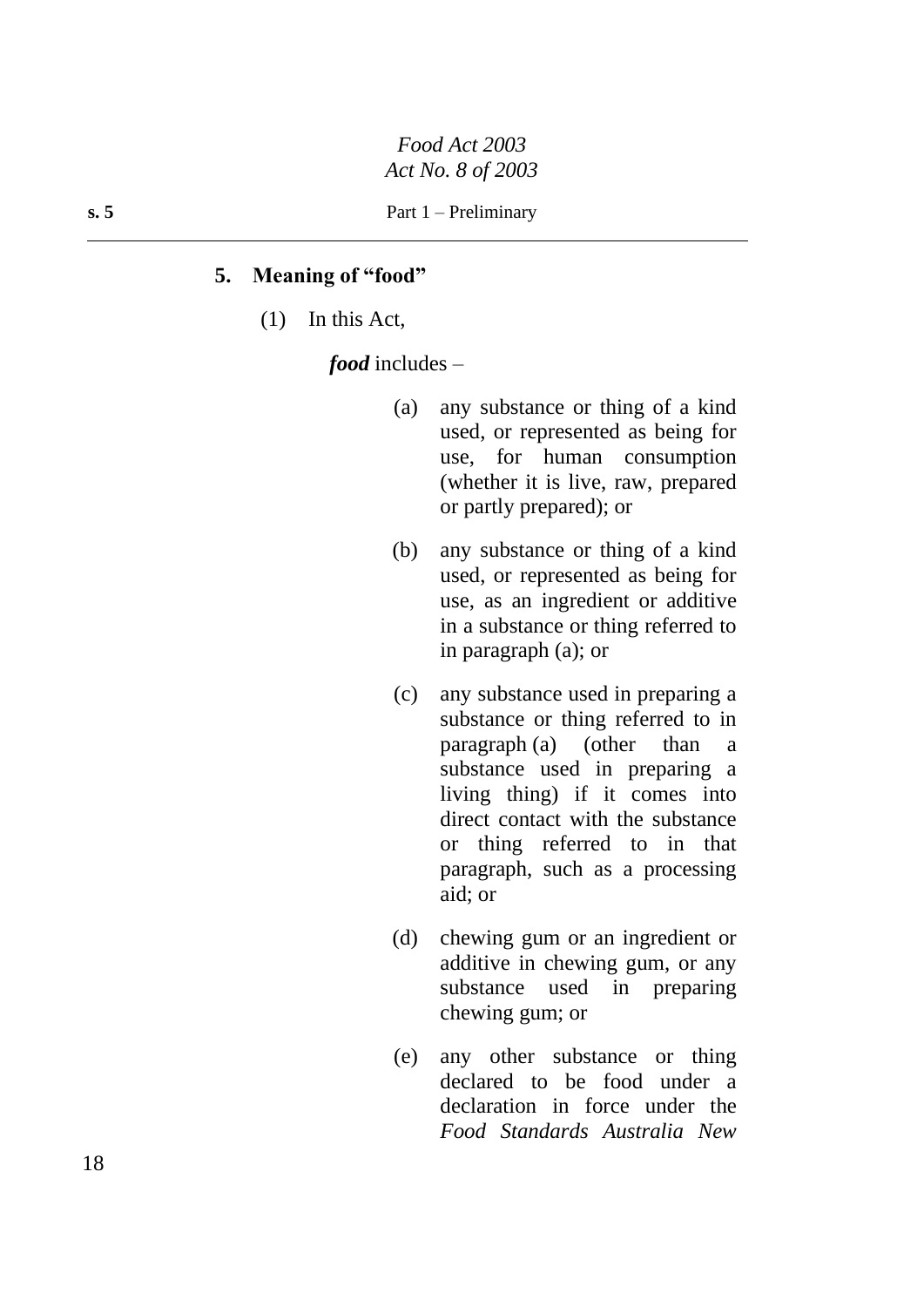Part 1 – Preliminary **s. 6** 

*Zealand Act 1991* of the Commonwealth and prescribed by the regulations for the purposes of this paragraph –

whether or not the substance, thing or chewing gum is in a condition fit for human consumption.

(2) However,

*food* does not include a therapeutic good within the meaning of the *Therapeutic Goods Act 1989* of the Commonwealth.

(3) To avoid doubt,

*food* may include live animals and plants.

# **6. Meaning of "food business"**

In this Act,

- *food business* means a business, enterprise or activity (other than a business, enterprise or activity that is primary food production) that involves –
	- (a) the handling of food intended for sale; or
	- (b) the sale of food –

regardless of whether the business, enterprise or activity concerned is of a commercial, charitable or community nature or whether it involves the handling or sale of food on one occasion only.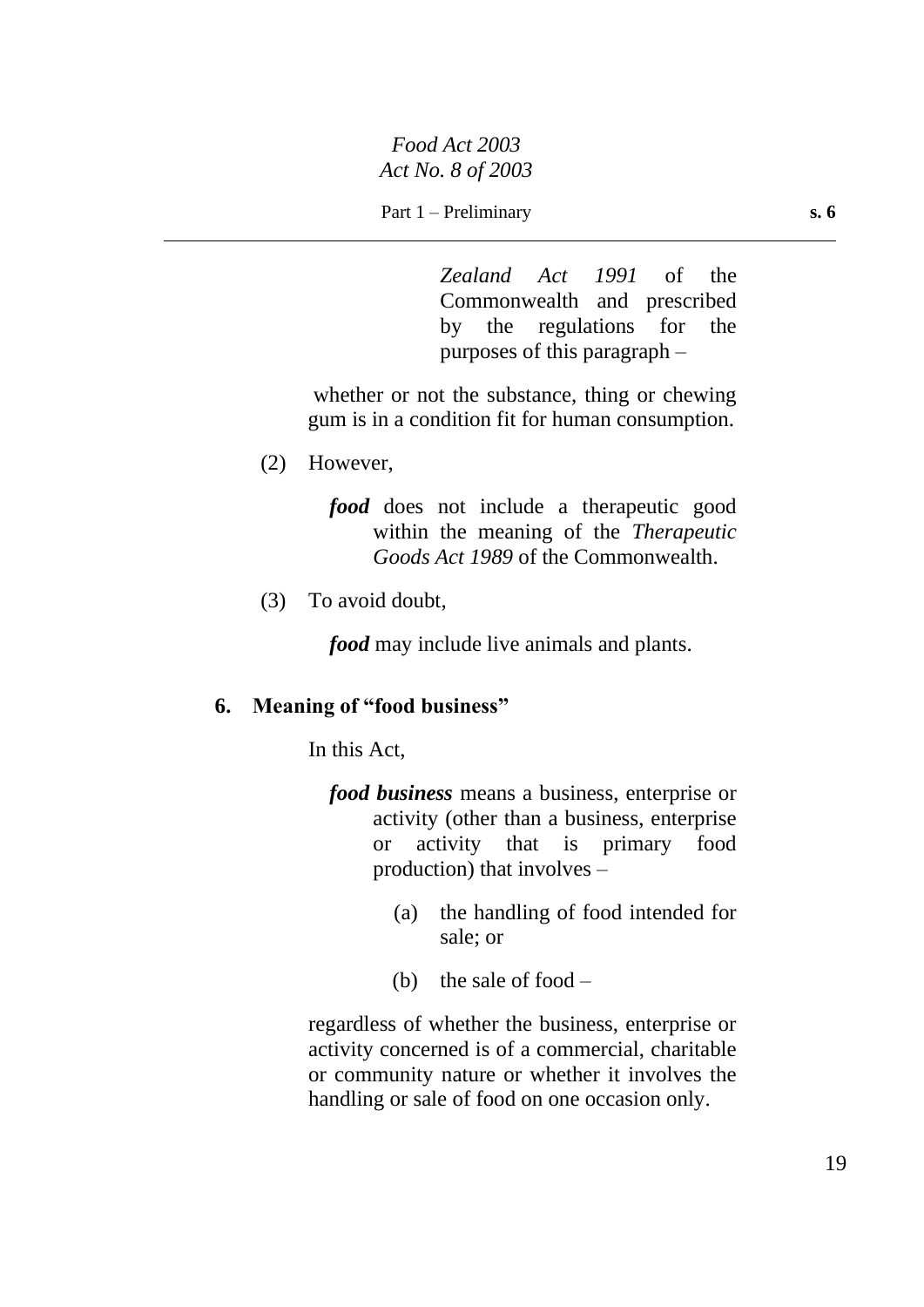# **7. Meaning of "primary food production"**

- (1) In this Act,
	- *primary food production* means the growing, raising, cultivation, picking, harvesting, collection or catching of food, and includes the following:
		- (a) the transportation or delivery of food on, from or between the premises on which it was grown, raised, cultivated, picked, harvested, collected or caught;
		- (b) the packing, treating (for example, washing) or storing of food on the premises on which it was grown, raised, cultivated, picked, harvested, collected or caught, or on premises that are associated with the premises on which the food was grown, raised, cultivated, picked, harvested, collected or caught;
		- (c) the storage of food in a silo that is not connected with a food processing operation and the transportation or delivery of food from, between or to such silos;
		- (d) the sale of livestock at saleyards and the transportation of livestock to and from saleyards;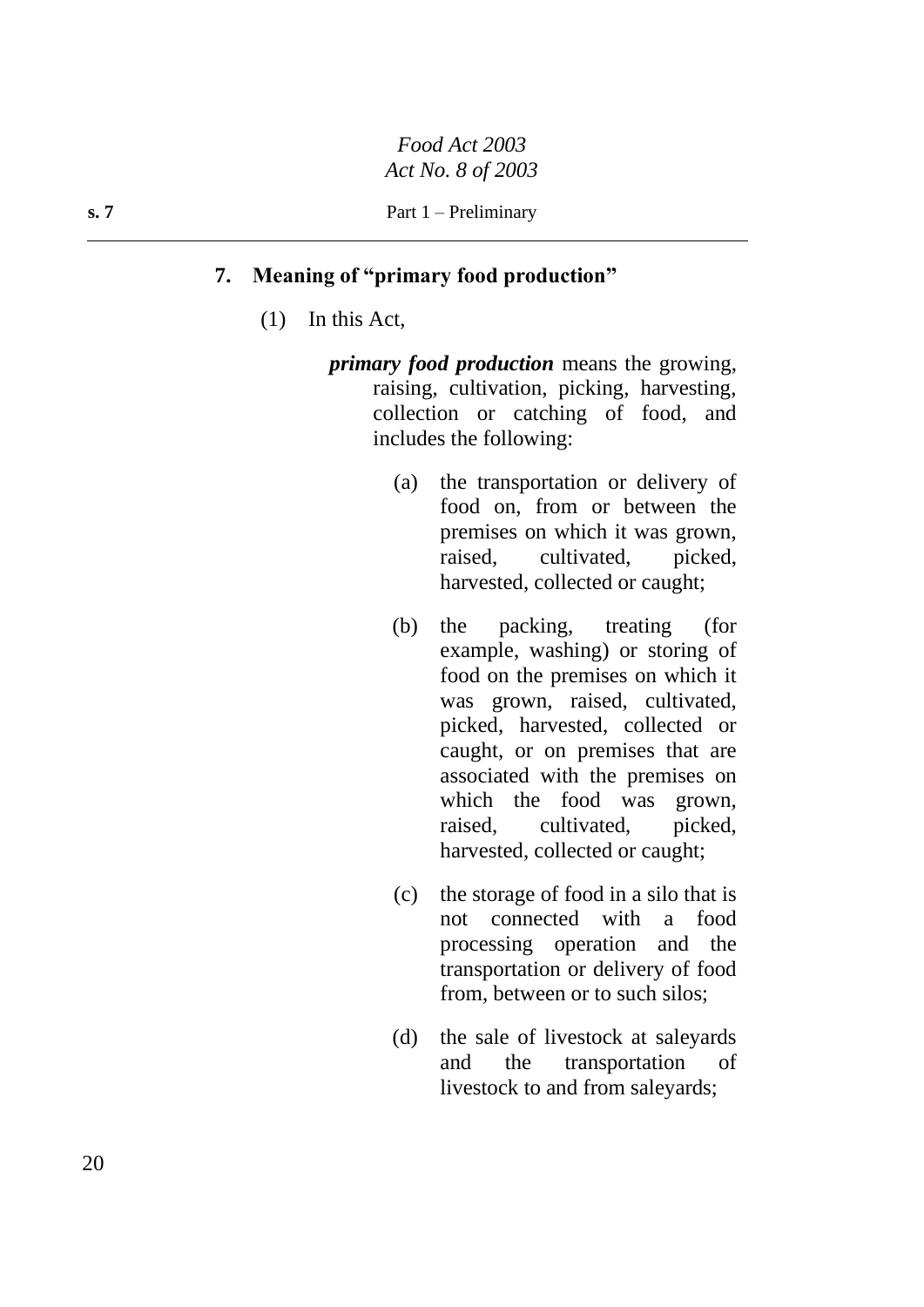### Part 1 – Preliminary **s. 7**

(e) any other food production activity that is regulated by or under an Act prescribed by the regulations for the purposes of this subsection.

#### (2) However,

### *primary food production* does not include –

- (a) any process involving the substantial transformation of food (for example, manufacturing or canning), regardless of whether the process is carried out on the premises on which the food was grown, raised, cultivated, picked, harvested, collected or caught; or
- (b) the packing or treating of food on premises that are associated with the premises on which it was grown, raised, cultivated, picked, harvested, collected or caught if carried out by a person who has purchased the food, or who is carrying out the packing or treating under contract (not being a contract of employment); or
- (c) the sale or service of food directly to the public; or
- (d) any other food production activity that is prescribed by the regulations for the purposes of this subsection.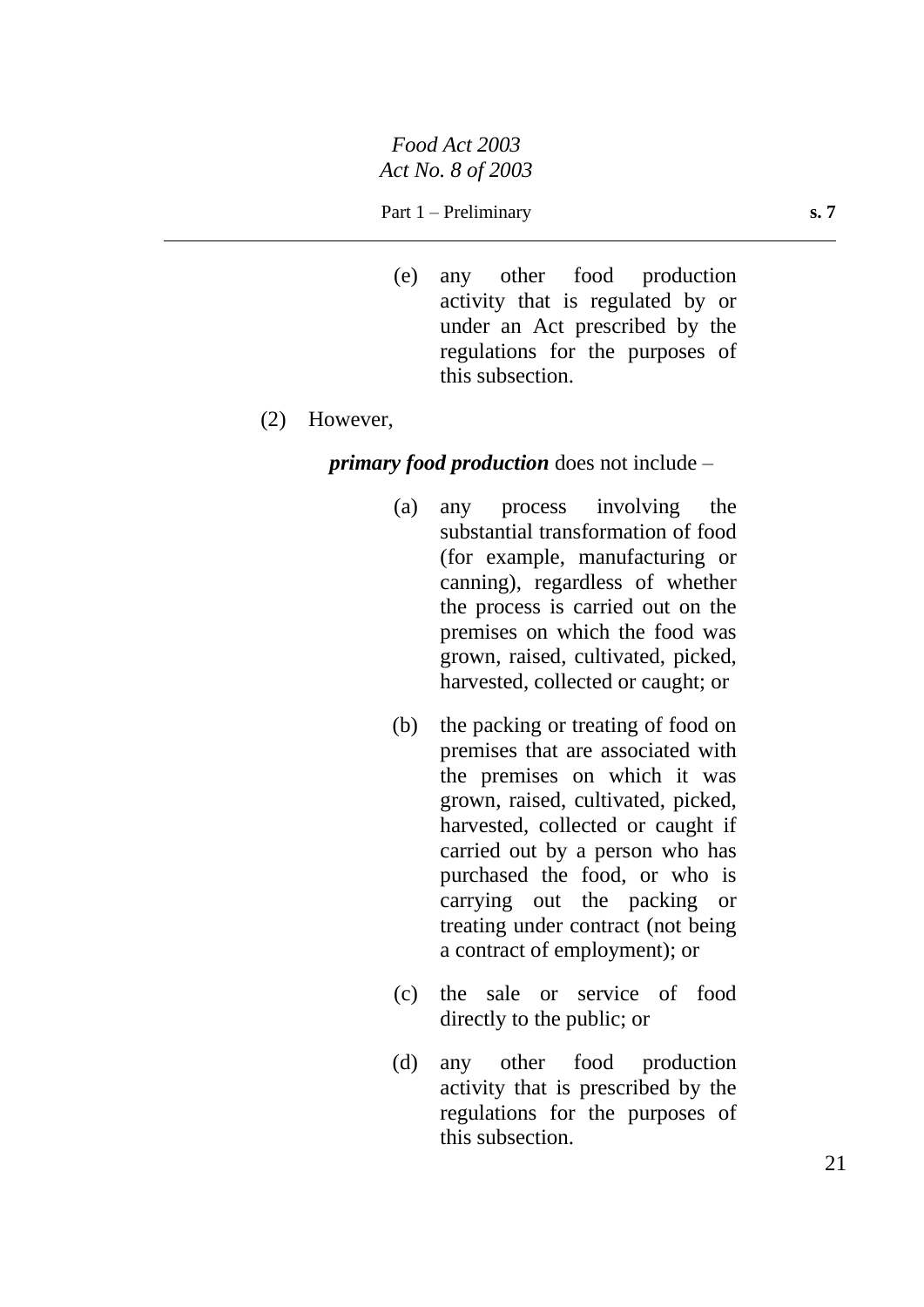(3) For the purposes of this section, premises are associated with each other if they form part of a single enterprise.

# **8. Meaning of "unsafe" food**

- (1) For the purposes of this Act, food is
	- *unsafe* at a particular time if it would be likely to cause physical harm to a person who might later consume it, assuming –
		- (a) it was, after that particular time and before being consumed by the person, properly subjected to all processes (if any) that are relevant to its reasonable intended use; and
		- (b) nothing happened to it after that particular time and before being consumed by the person that would prevent its being used for its reasonable intended use; and
		- (c) it was consumed by the person according to its reasonable intended use.
- (2) However, food is not unsafe for the purposes of this Act merely because its inherent nutritional or chemical properties cause, or its inherent nature causes, adverse reactions only in persons with allergies or sensitivities that are not common to the majority of persons.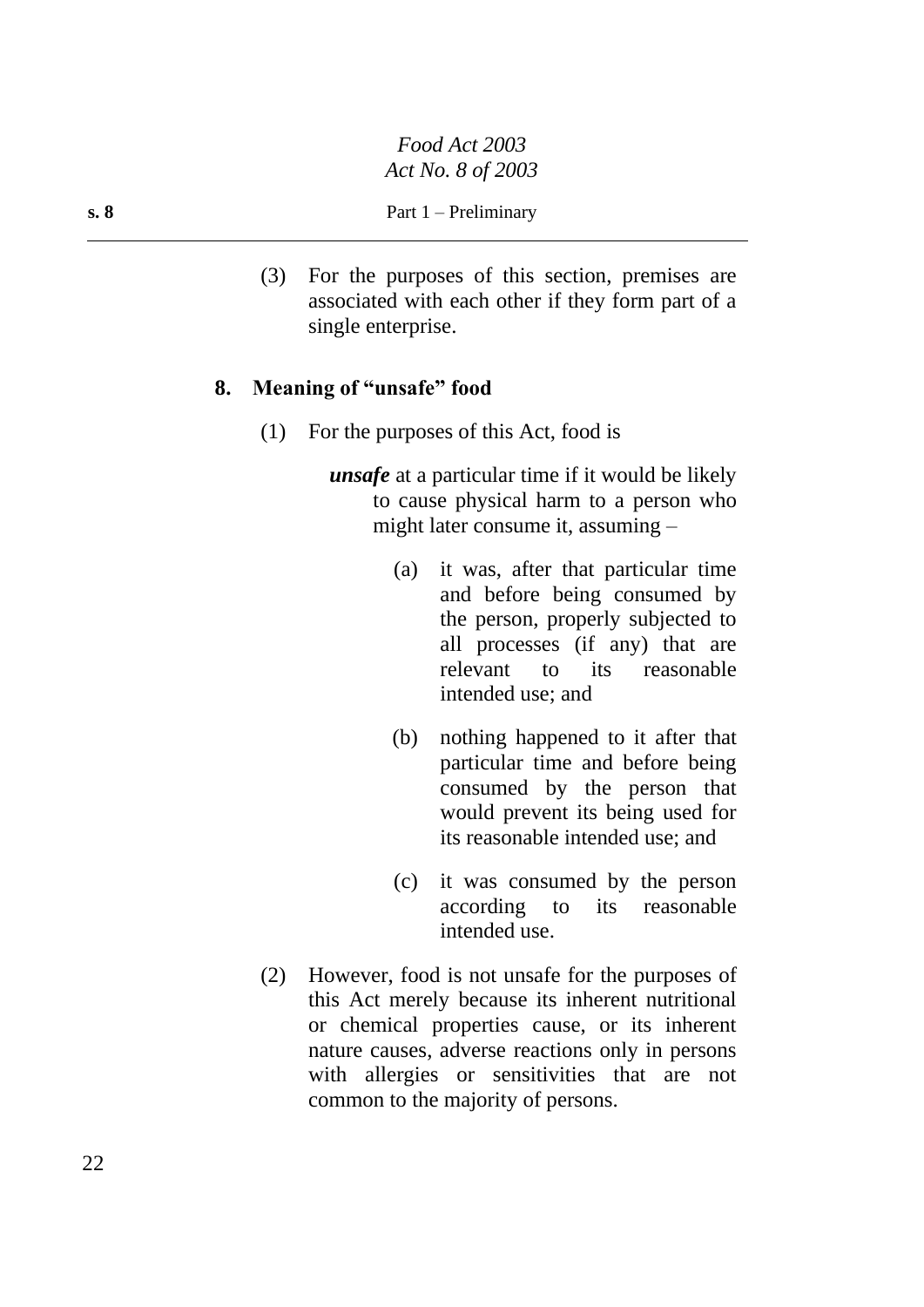(3) In subsection (1),

*processes* include processes involving storage and preparation.

## **9. Meaning of "unsuitable" food**

(1) For the purposes of this Act, food is

*unsuitable* if it is food that –

- (a) is damaged, deteriorated or perished to an extent that affects its reasonable intended use; or
- (b) contains any damaged, deteriorated or perished substance that affects its reasonable intended use; or
- (c) is the product of a diseased animal, or an animal that has died otherwise than by slaughter, and has not been declared by or under another Act to be safe for human consumption; or
- (d) contains a biological or chemical agent, or other matter or substance, that is foreign to the nature of the food.
- (2) However, food is not unsuitable for the purposes of this Act merely because –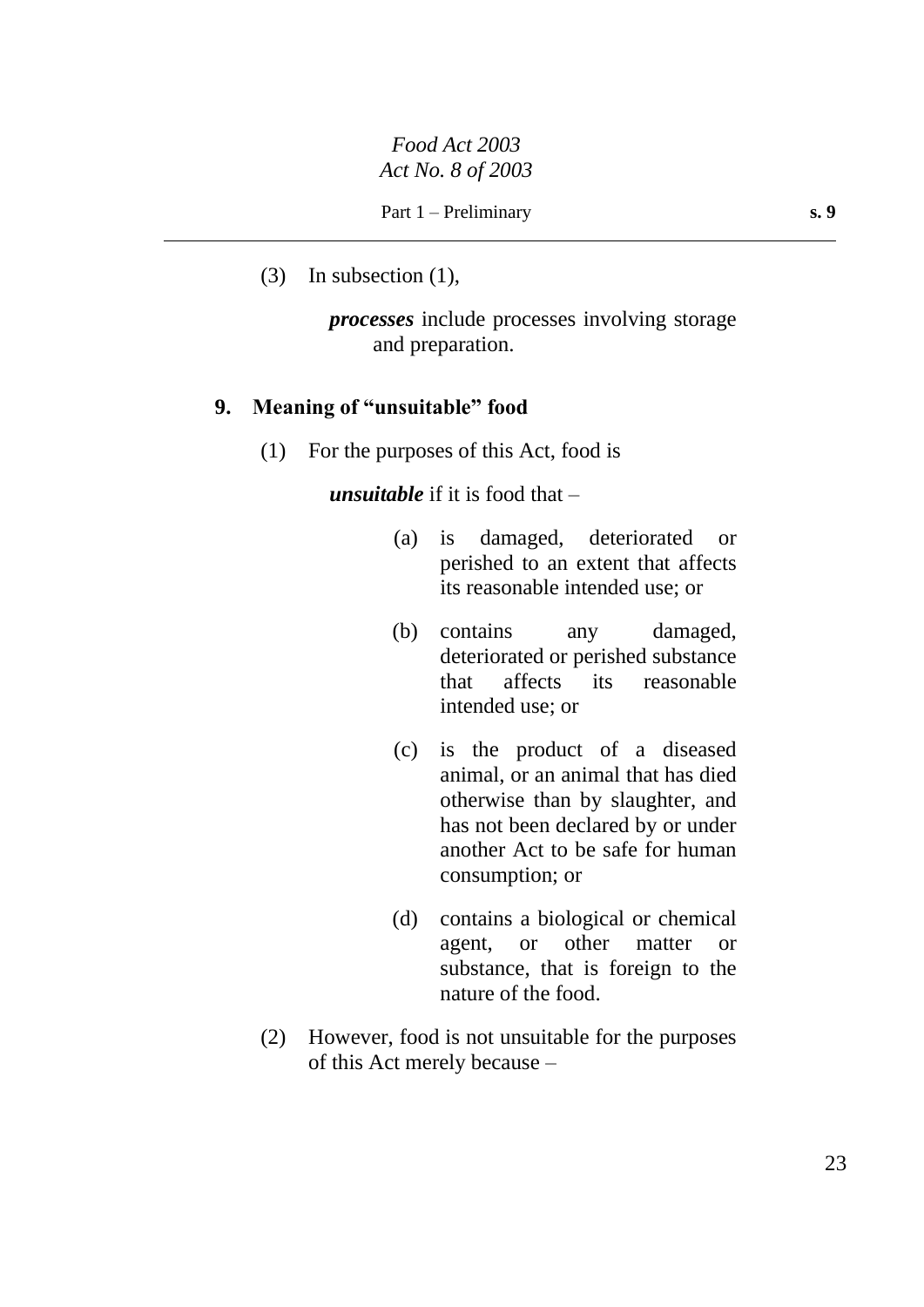| s. 10 |     | Part $1$ – Preliminary                                                                                                                                                                                      |
|-------|-----|-------------------------------------------------------------------------------------------------------------------------------------------------------------------------------------------------------------|
|       | (a) | at any particular time before it is sold for<br>human consumption it contains an<br>agricultural or veterinary chemical; or                                                                                 |
|       | (b) | when it is sold for human consumption it<br>contains an agricultural or veterinary<br>chemical, so long as it does not contain<br>the chemical in an amount that<br>contravenes the Food Standards Code; or |
|       | (c) | it contains a metal or non-metal<br>contaminant (within the meaning of the<br>Food Standards Code) in an amount that<br>does not contravene the permitted level<br>for the contaminant as specified in the  |

(d) it contains any matter or substance that is permitted by the Food Standards Code.

Food Standards Code; or

(3) In this section,

*slaughter* of an animal includes the killing of an animal in the process of capturing, taking or harvesting it for the purposes of preparing it for use as food.

# **10. Application of Act to primary food production**

- (1) Parts 5 and 7 do not apply to or in respect of primary food production.
- (2) The functions conferred on authorised officers by Parts 4 and 6 may only be exercised in respect of primary food production –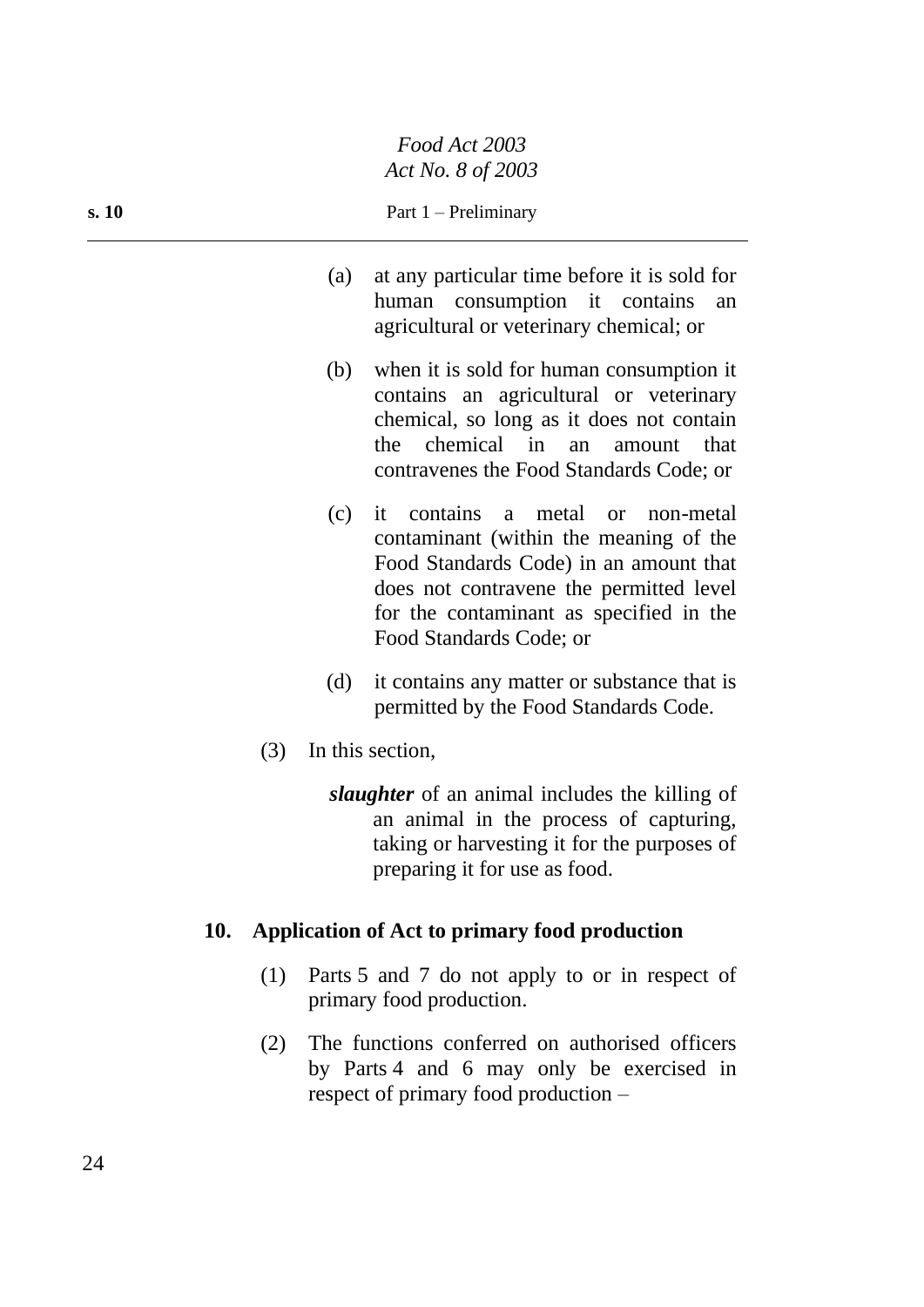- (a) to enable the investigation and prosecution of offences against this Act; or
- (b) in connection with the making or enforcement of emergency orders under Part 3.

# **11. Application of Act to water suppliers**

- (1) The following provisions of this Act do not apply to or in respect of the supply of water for human consumption through a reticulated water system by a water supplier:
	- (a) sections 13, 15, 16(1), 17(1), 18, 19, 20 and 21 (but only to the extent to which it requires compliance with the requirements of the Food Safety Standards);
	- (b) Parts 5 and 7.
- (2) In this section,

*water supplier* means –

- (a) a body that is constituted by or under an Act and that has as its function, or as one of its functions, the supply of water for human consumption; or
- (b) a person that is employed or engaged by such a body to supply water for human consumption; or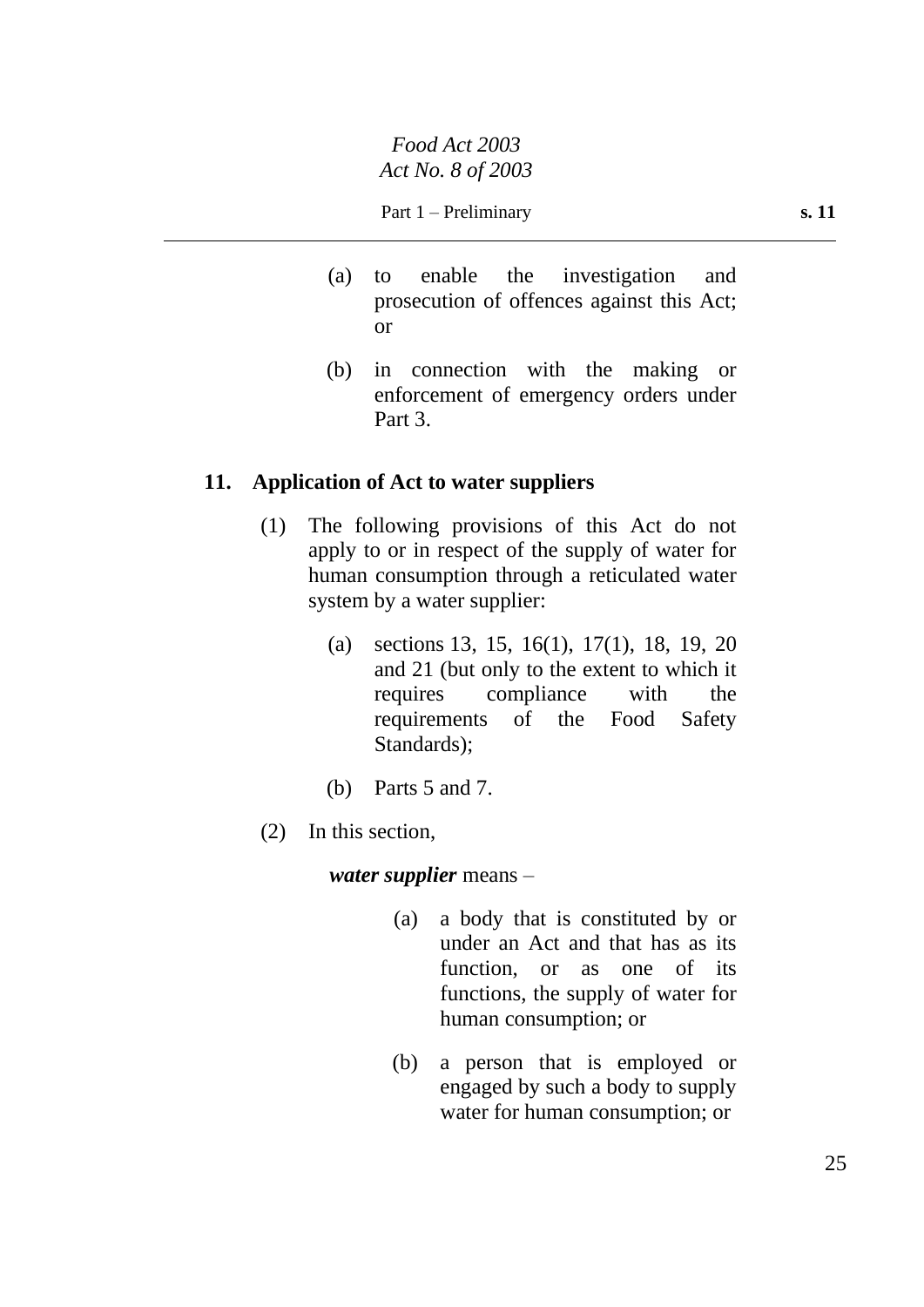(c) any body or person prescribed by the regulations for the purposes of this section.

# **12. Act binds Crown**

This Act binds the Crown in right of the State and also, so far as the legislative power of Parliament permits, in all its other capacities.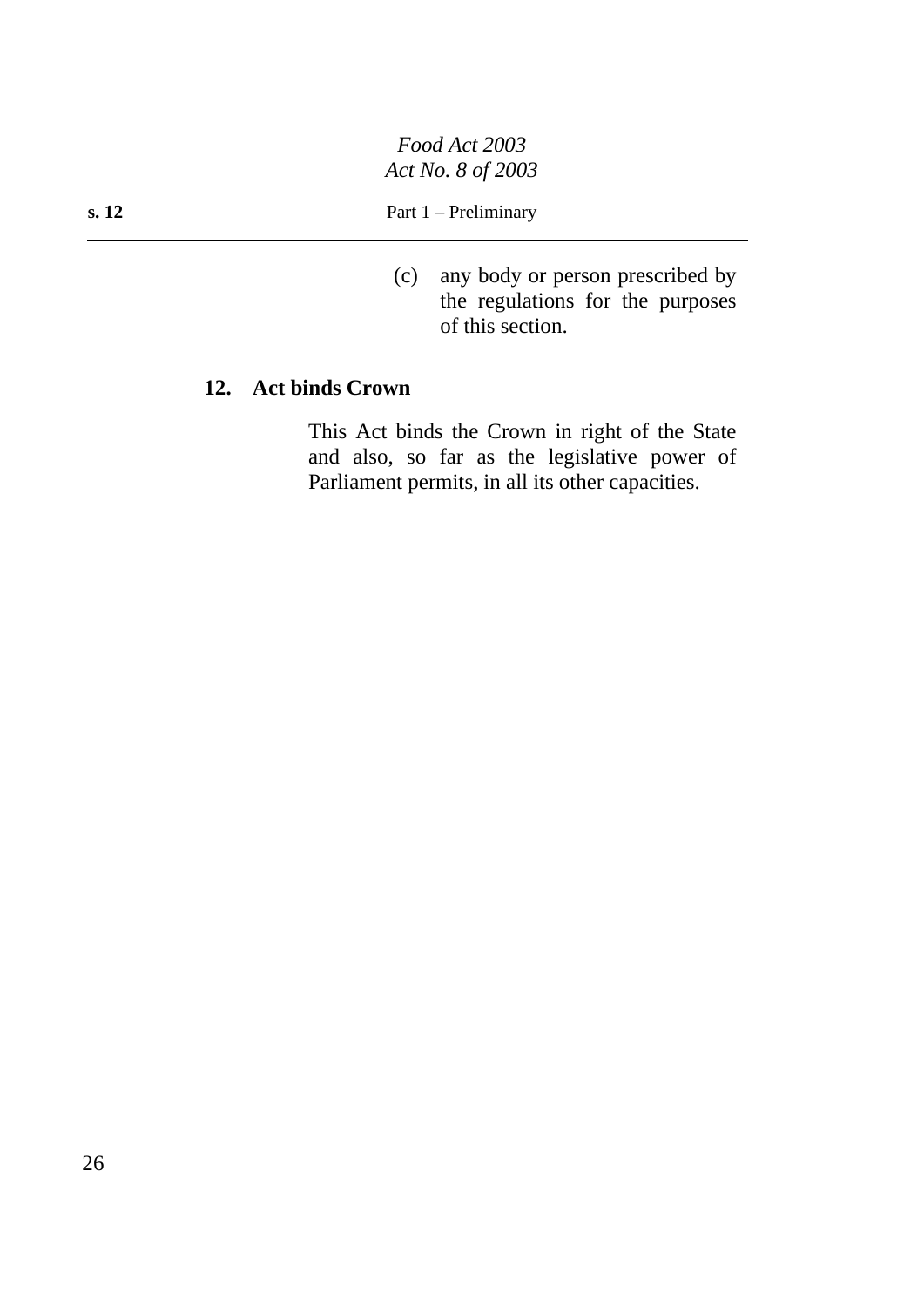## **PART 2 – OFFENCES RELATING TO FOOD**

### *Division 1 – Serious offences relating to food*

# **13. Handling of food in unsafe manner**

(1) A person must not handle food intended for sale in a manner that the person knows will render, or is likely to render, the food unsafe.

Penalty: In the case of –

- (a) an individual, a fine not exceeding 1 000 penalty units or imprisonment for a term not exceeding 2 years, or both; or
- (b) a body corporate, a fine not exceeding 5 000 penalty units.
- (2) A person must not handle food intended for sale in a manner that the person ought reasonably to know is likely to render the food unsafe.

Penalty: In the case of –

- (a) an individual, a fine not exceeding 750 penalty units; or
- (b) a body corporate, a fine not exceeding 3 750 penalty units.

## **14. Sale of unsafe food**

(1) A person must not sell food that the person knows is unsafe.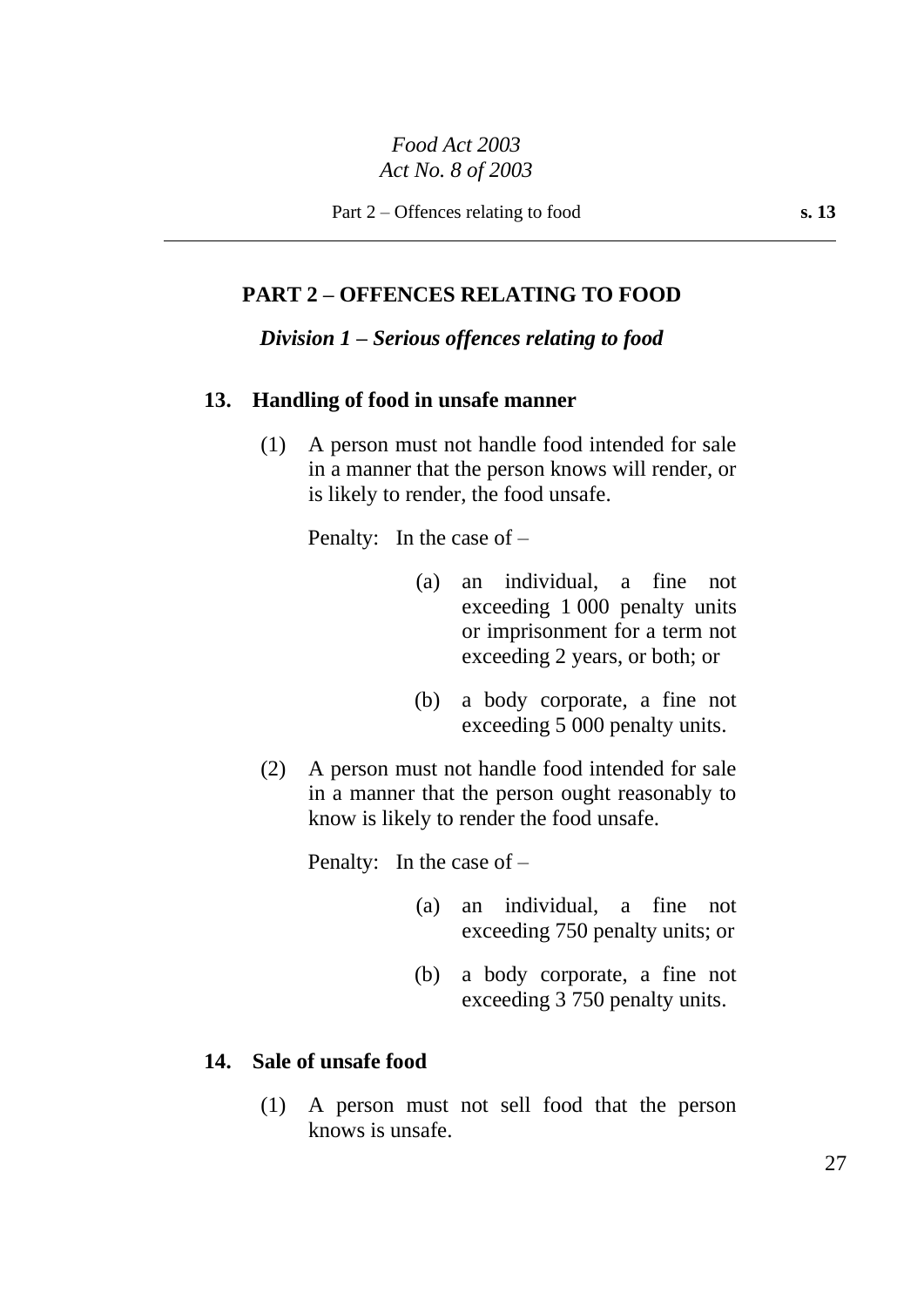Penalty: In the case of –

- (a) an individual, a fine not exceeding 1 000 penalty units or imprisonment for a term not exceeding 2 years, or both; or
- (b) a body corporate, a fine not exceeding 5 000 penalty units.
- (2) A person must not sell food that the person ought reasonably to know is unsafe.

Penalty: In the case of –

- (a) an individual, a fine not exceeding 750 penalty units; or
- (b) a body corporate, a fine not exceeding 3 750 penalty units.

### **15. False description of food**

(1) A person must not cause food intended for sale to be falsely described if the person knows that a consumer of the food who relies on the description will, or is likely to, suffer physical harm.

Penalty: In the case of –

(a) an individual, a fine not exceeding 1 000 penalty units or imprisonment for a term not exceeding 2 years, or both; or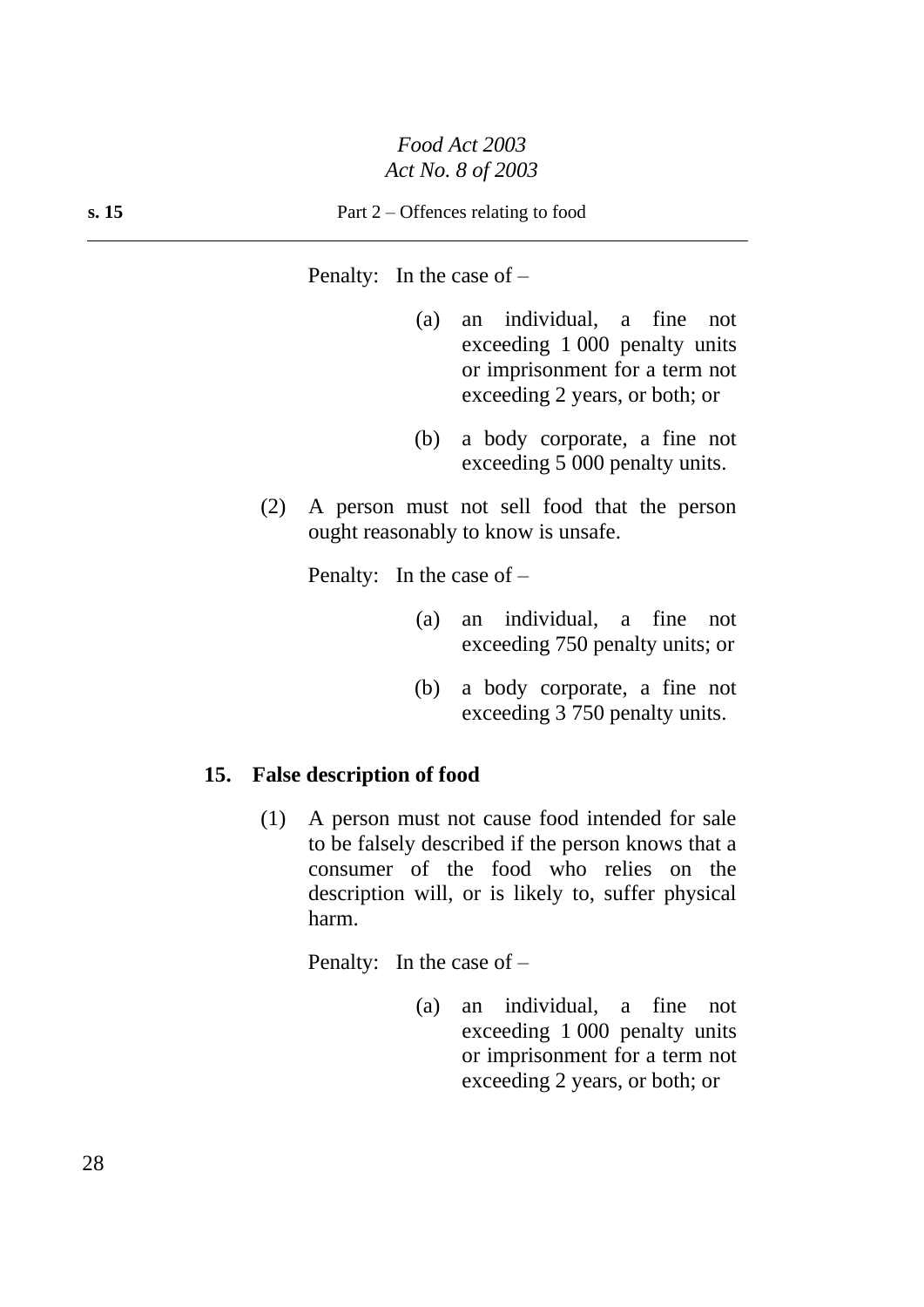- (b) a body corporate, a fine not exceeding 5 000 penalty units.
- (2) A person must not cause food intended for sale to be falsely described if the person ought reasonably to know that a consumer of the food who relies on the description is likely to suffer physical harm.

Penalty: In the case of –

- (a) an individual, a fine not exceeding 750 penalty units; or
- (b) a body corporate, a fine not exceeding 3 750 penalty units.
- (3) A person must not sell food that the person knows –
	- (a) is falsely described; and
	- (b) will cause, or is likely to cause, physical harm to a consumer of the food who relies on the description.

Penalty: In the case of –

- (a) an individual, a fine not exceeding 1 000 penalty units or imprisonment for a term not exceeding 2 years, or both; or
- (b) a body corporate, a fine not exceeding 5 000 penalty units.
- (4) A person must not sell food that the person ought reasonably to know –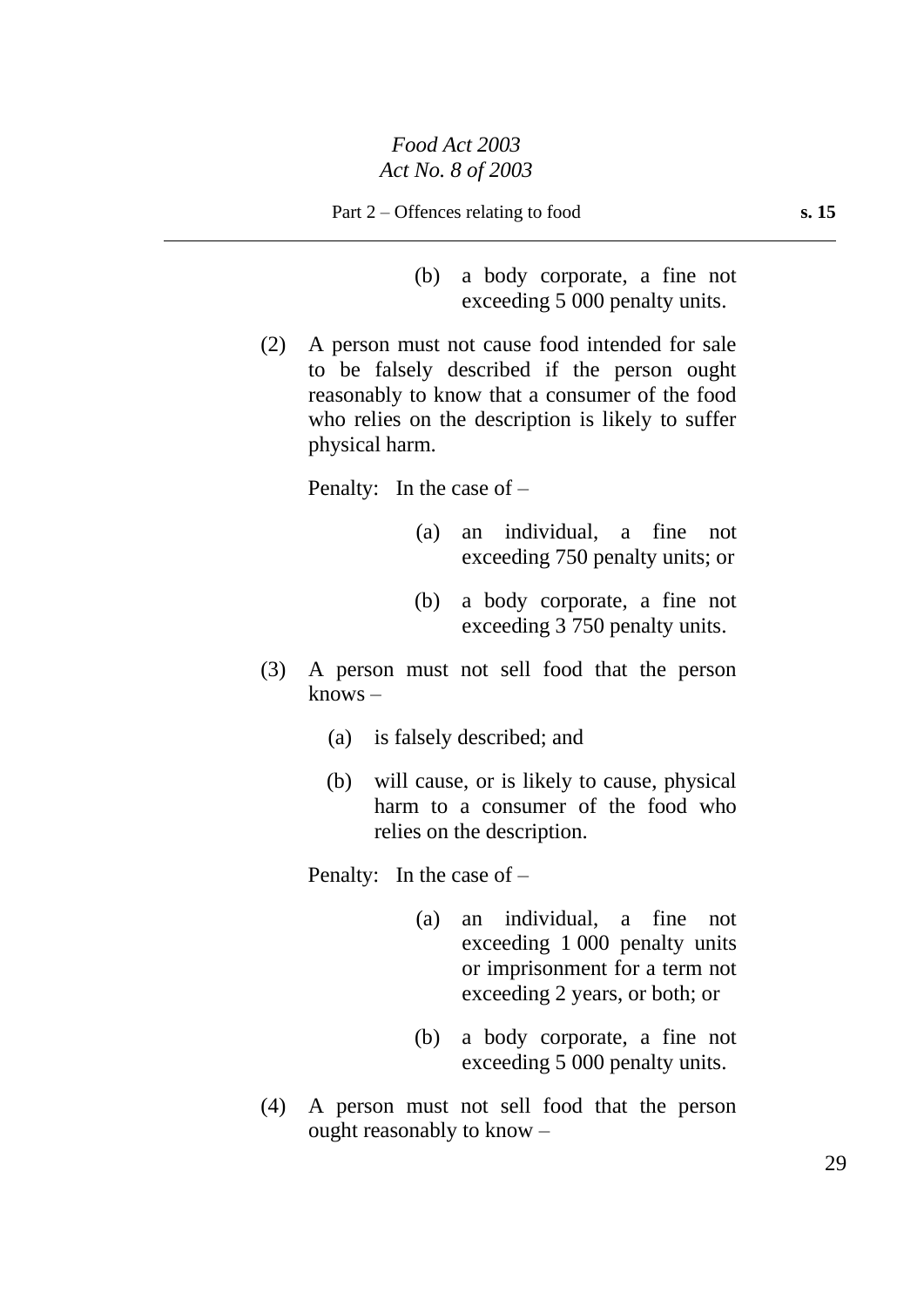| s. 16 | Part $2$ – Offences relating to food                                                                   |
|-------|--------------------------------------------------------------------------------------------------------|
|       | is falsely described; and<br>(a)                                                                       |
|       | is likely to cause physical harm to a<br>(b)<br>consumer of the food who relies on the<br>description. |
|       | Penalty: In the case of $-$                                                                            |
|       | an individual, a fine<br>(a)<br>not<br>exceeding 750 penalty units; or                                 |
|       | a body corporate, a fine not<br>(b)<br>exceeding 3 750 penalty units.                                  |

# *Division 2 – Other offences relating to food*

# **16. Handling and sale of unsafe food**

(1) A person must not handle food intended for sale in a manner that will render, or is likely to render, the food unsafe.

Penalty: In the case of –

- (a) an individual, a fine not exceeding 500 penalty units; or
- (b) a body corporate, a fine not exceeding 2 500 penalty units.
- (2) A person must not sell food that is unsafe.

Penalty: In the case of –

(a) an individual, a fine not exceeding 500 penalty units; or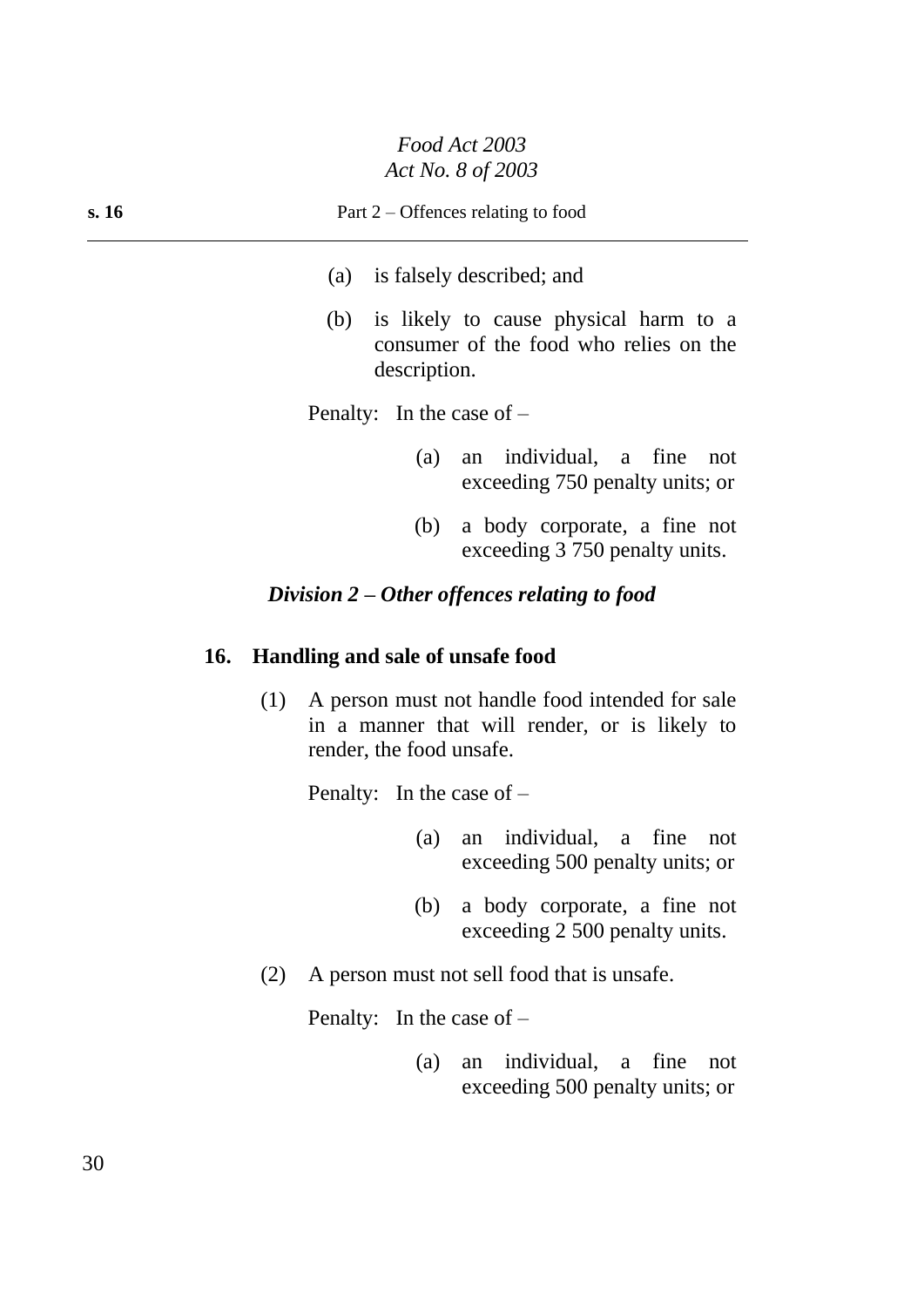(b) a body corporate, a fine not exceeding 2 500 penalty units.

# **17. Handling and sale of unsuitable food**

(1) A person must not handle food intended for sale in a manner that will render, or is likely to render, the food unsuitable.

Penalty: In the case of –

- (a) an individual, a fine not exceeding 400 penalty units; or
- (b) a body corporate, a fine not exceeding 2 000 penalty units.
- (2) A person must not sell food that is unsuitable.

Penalty: In the case of –

- (a) an individual, a fine not exceeding 400 penalty units; or
- (b) a body corporate, a fine not exceeding 2 000 penalty units.
- (3) For the purposes of this section, it is immaterial whether the food concerned is safe.

## **18. Misleading conduct relating to sale of food**

(1) A person must not, in the course of carrying on a food business, engage in conduct that is misleading or deceptive, or is likely to mislead or deceive, in relation to the advertising,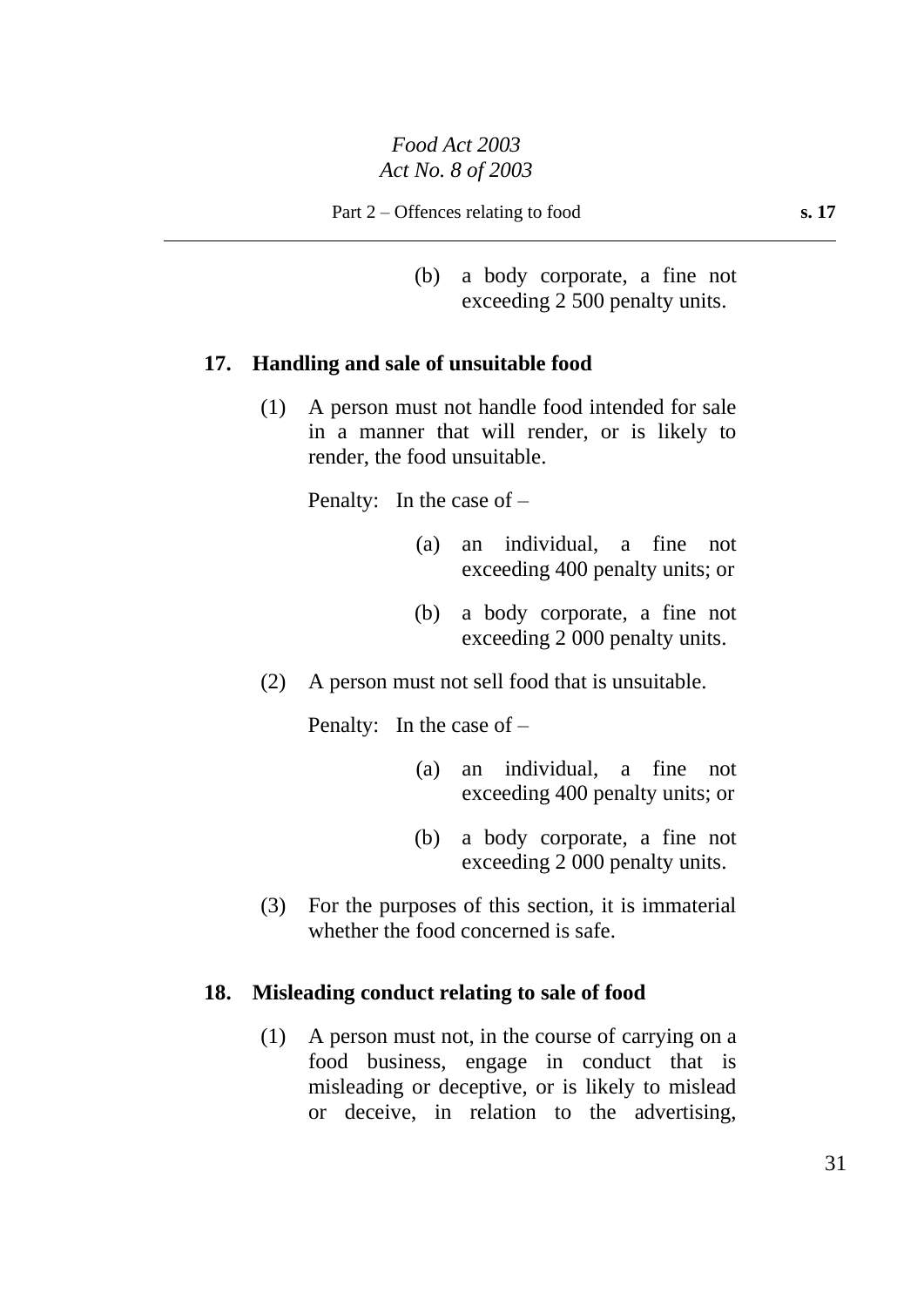packaging or labelling of food intended for sale or the sale of food.

Penalty: In the case of –

- (a) an individual, a fine not exceeding 500 penalty units; or
- (b) a body corporate, a fine not exceeding 2 500 penalty units.
- (2) A person must not, for the purpose of effecting or promoting the sale of any food in the course of carrying on a food business, cause the food to be advertised, packaged or labelled in a way that falsely describes the food.

Penalty: In the case of –

- (a) an individual, a fine not exceeding 500 penalty units; or
- (b) a body corporate, a fine not exceeding 2 500 penalty units.
- (3) A person must not, in the course of carrying on a food business, sell food that is packaged or labelled in a way that falsely describes the food.

Penalty: In the case of –

- (a) an individual, a fine not exceeding 500 penalty units; or
- (b) a body corporate, a fine not exceeding 2 500 penalty units.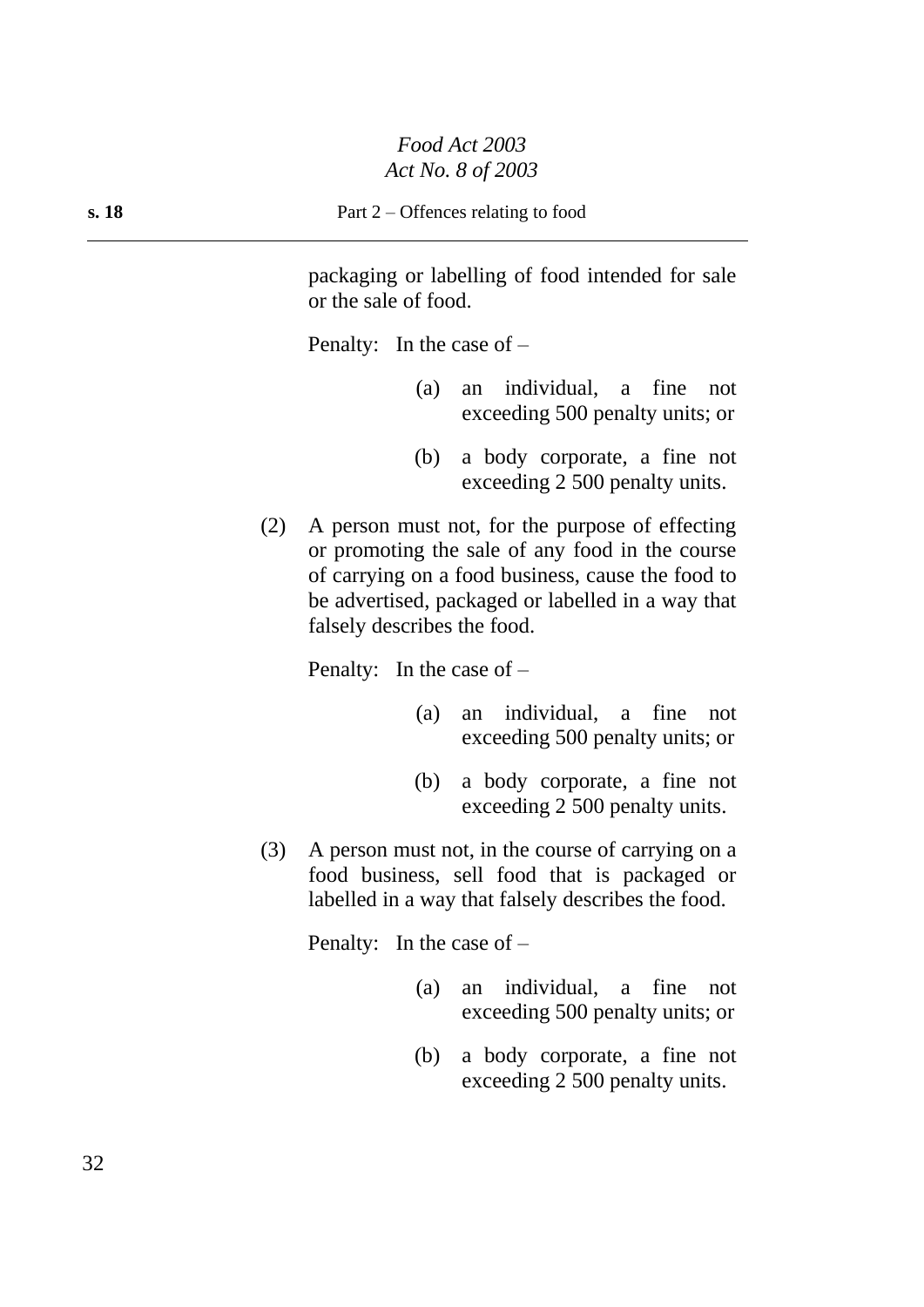(4) Nothing in subsection (2) or (3) limits the generality of subsection (1).

# **19. Sale of food not complying with purchaser's demand**

(1) A person must not, in the course of carrying on a food business, supply food by way of sale if the food is not of the nature or substance demanded by the purchaser.

Penalty: In the case of –

- (a) an individual, a fine not exceeding 500 penalty units; or
- (b) a body corporate, a fine not exceeding 2 500 penalty units.
- (2) For the purposes of this section, it is immaterial whether the food concerned is safe.

# **20. Sale of unfit equipment or packaging or labelling material**

- (1) A person must not sell equipment that if used for the purposes for which it was designed or intended to be used –
	- (a) would render, or be likely to render, food unsafe; or
	- (b) would put other equipment, or would be likely to put other equipment, in such a condition that, if the other equipment were used for the purposes for which it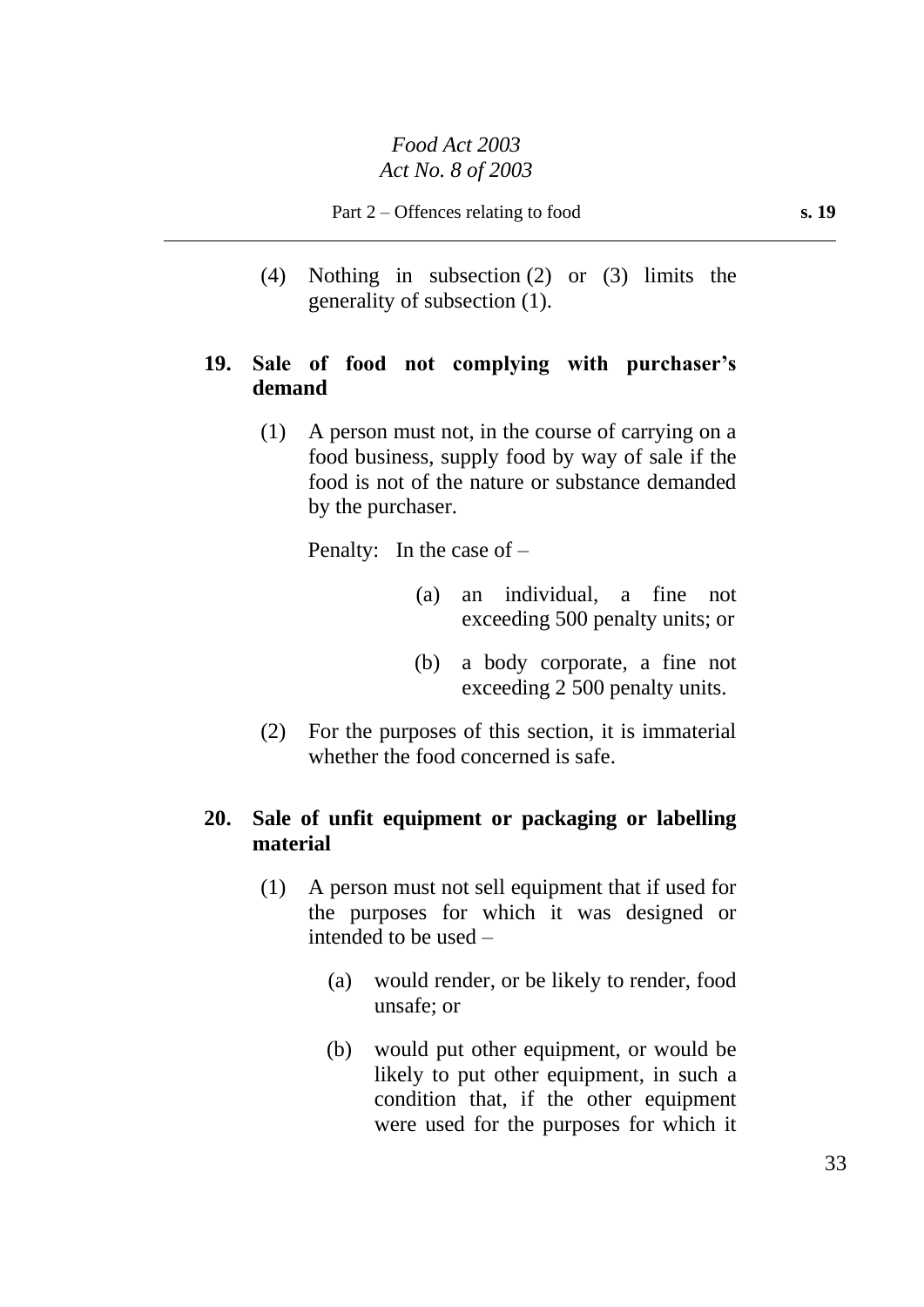was designed or intended to be used, it would render, or be likely to render, food unsafe.

Penalty: In the case of  $-$ 

- (a) an individual, a fine not exceeding 500 penalty units; or
- (b) a body corporate, a fine not exceeding 2 500 penalty units.
- (2) A person must not sell packaging or labelling material that if used for the purposes for which it was designed or intended to be used would render, or be likely to render, food unsafe.

Penalty: In the case of –

- (a) an individual, a fine not exceeding 500 penalty units; or
- (b) a body corporate, a fine not exceeding 2 500 penalty units.

### **21. Compliance with Food Standards Code**

(1) A person must comply with any requirement imposed on the person by a provision of the Food Standards Code in relation to the conduct of a food business or to food intended for sale or food for sale.

Penalty: In the case of –

(a) an individual, a fine not exceeding 500 penalty units; or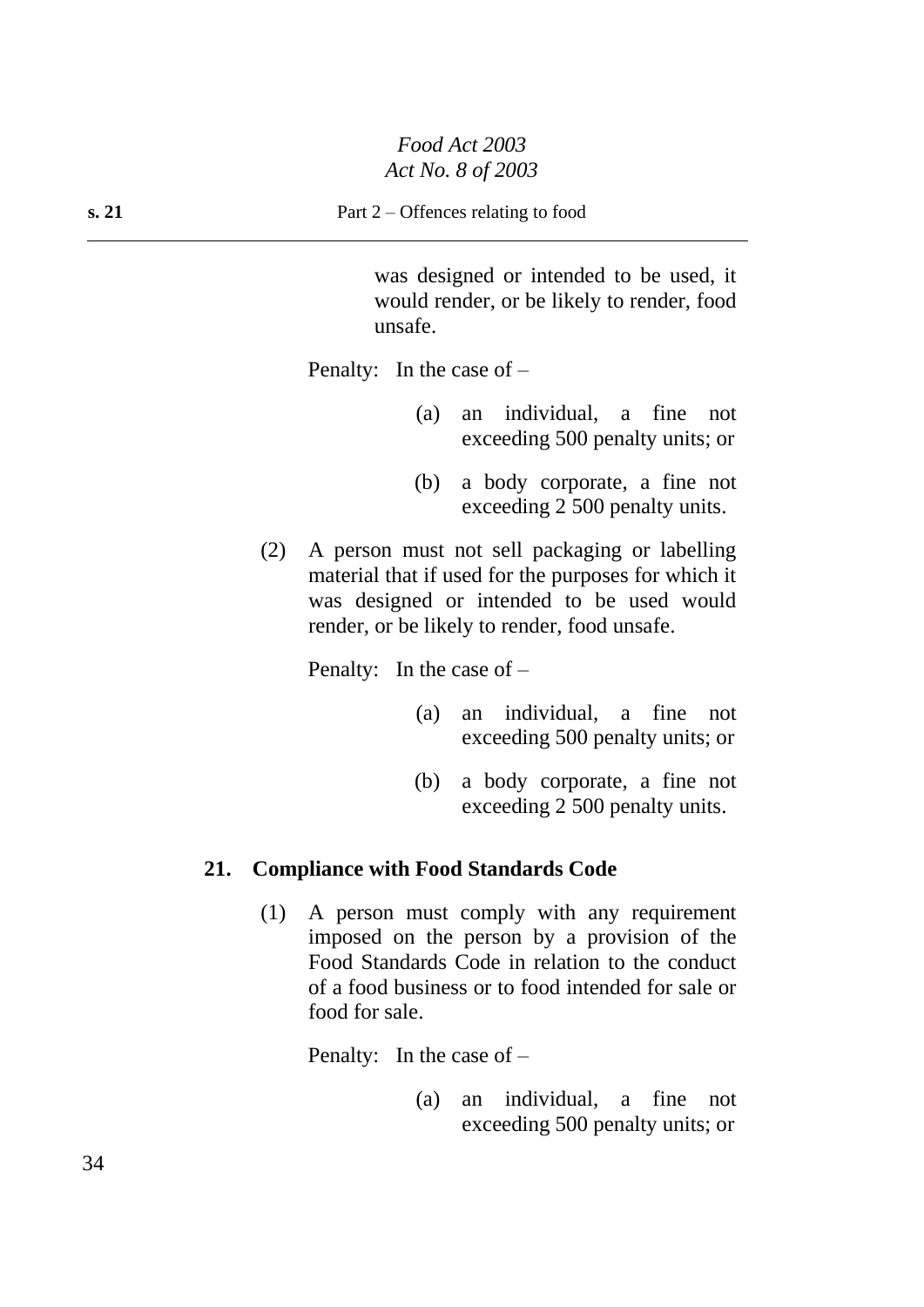Part 2 – Offences relating to food **s. 21** 

- (b) a body corporate, a fine not exceeding 2 500 penalty units.
- (2) A person must not sell any food that does not comply with any requirement of the Food Standards Code that relates to the food.

Penalty: In the case of –

- (a) an individual, a fine not exceeding 500 penalty units; or
- (b) a body corporate, a fine not exceeding 2 500 penalty units.
- (3) A person must not sell or advertise any food that is packaged or labelled in a manner that contravenes a provision of the Food Standards Code.

Penalty: In the case of –

- (a) an individual, a fine not exceeding 500 penalty units; or
- (b) a body corporate, a fine not exceeding 2 500 penalty units.
- (4) A person must not sell or advertise for sale any food in a manner that contravenes a provision of the Food Standards Code.

Penalty: In the case of –

(a) an individual, a fine not exceeding 500 penalty units; or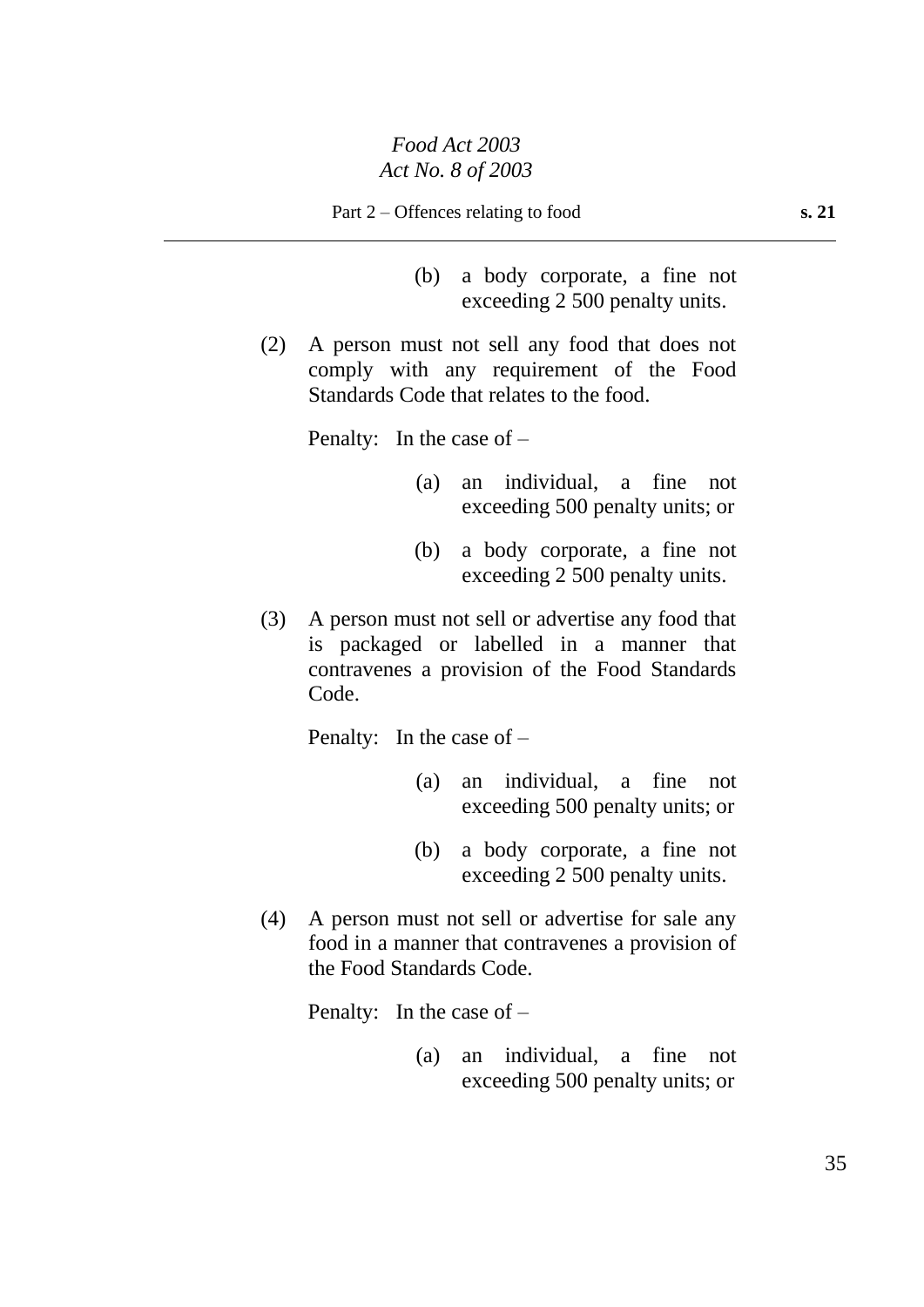(b) a body corporate, a fine not exceeding 2 500 penalty units.

### **22. False descriptions of food**

- (1) For the purposes of this Part, food that is falsely described includes food to which any one or more of the following paragraphs applies:
	- (a) the food is represented as being of a particular nature or substance for which there is a prescribed standard under the Food Standards Code and the food does not comply with that prescribed standard;
	- (b) the food is represented as being of a particular nature or substance and it contains, or is mixed or diluted with, any substance in a quantity or proportion that significantly diminishes its food value or nutritive properties as compared with food of the represented nature or substance;
	- (c) the food is represented as being of a particular nature or substance and it contains, or is mixed or diluted with, any substance of lower commercial value than food of the represented nature or substance;
	- (d) the food is represented as being of a particular nature or substance and a constituent of the food has been wholly or partly removed so that its properties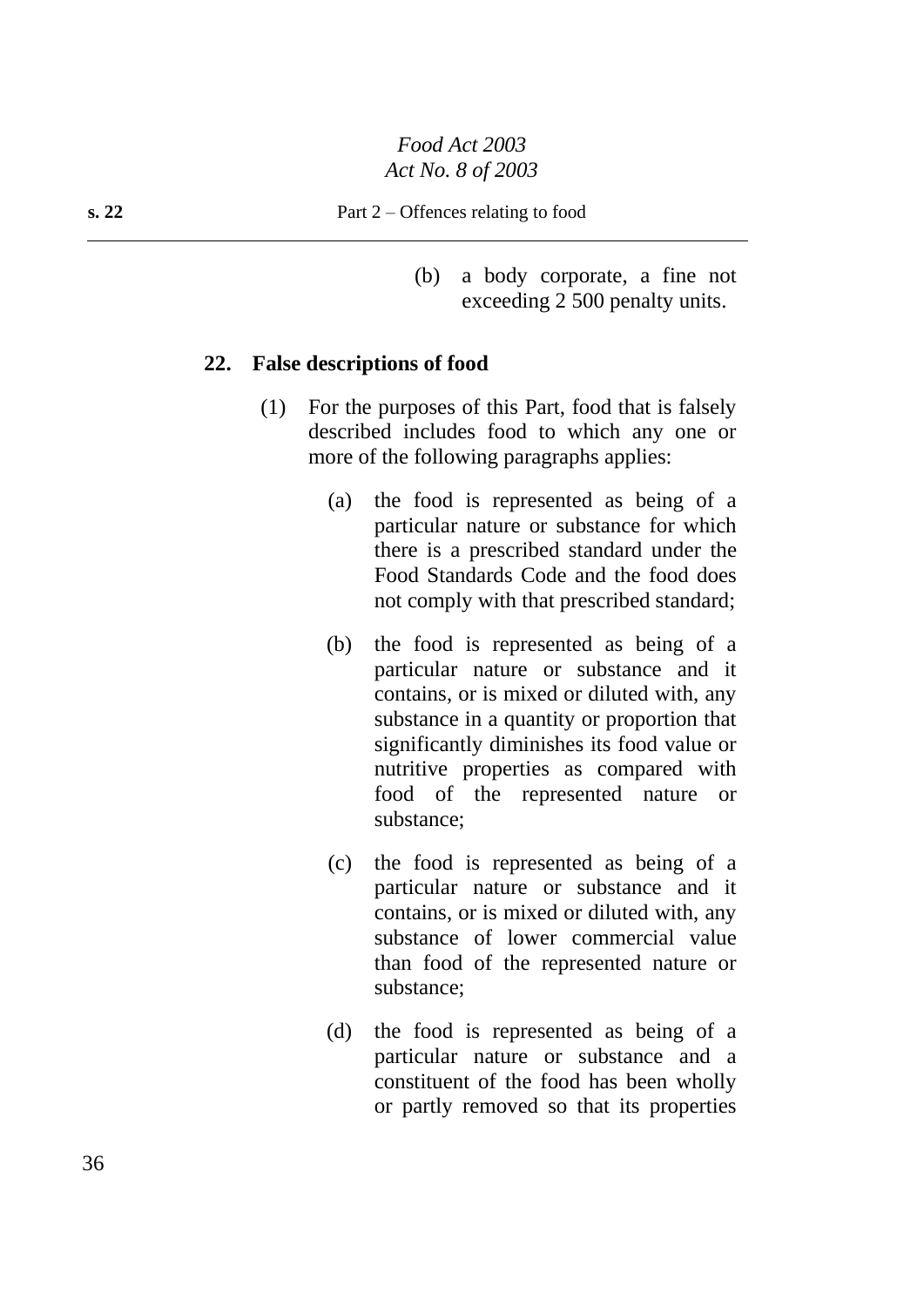are diminished as compared with food of the represented nature or substance;

- (e) any word, statement, device or design used in the packaging or labelling of the food, or in an advertisement for the food, would create a false impression as to the nature or substance of the food, or the commercial value of the food, in the mind of a reasonable person;
- (f) the food is not of the nature or substance represented by the manner in which it is packaged, labelled or offered for sale.
- (2) Without limiting the application of subsection (1) of this section to section 15(3) or (4), food is falsely described for the purposes of section 15(3) or (4) if it is supplied in response to a purchaser's request for a particular type of food, or a food that does not contain a particular ingredient, and the food is not of that type or contains that ingredient.

## **23. Application of provisions outside jurisdiction**

For the purposes of a provision of this Part, it does not matter that the food concerned was sold or intended for sale outside this jurisdiction.

## *Division 3 – Defences*

#### **24. Defence relating to publication of advertisements**

(1) In any proceedings for an offence under this Part in relation to the publication of an advertisement,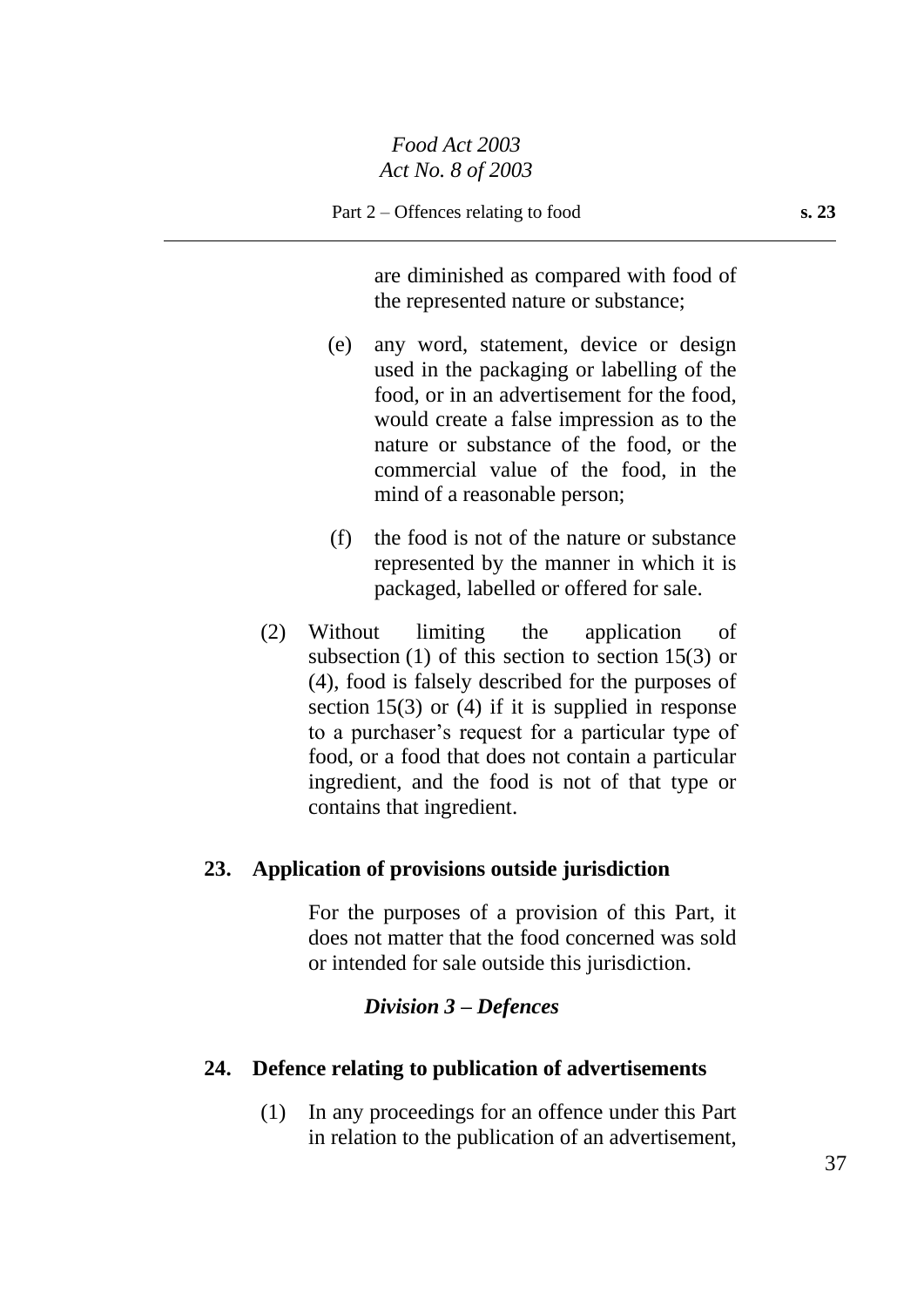#### **s. 25** Part 2 – Offences relating to food

it is a defence for a person to prove that the person carried on the business of publishing or arranging for the publication of advertisements and that the person published or arranged for the publication of the advertisement in question in the ordinary course of that business.

- (2) Subsection (1) does not apply if the person
	- (a) should reasonably have known that the publication of the advertisement was an offence; or
	- (b) had previously been informed in writing by the Director of Public Health, a council or an authorised officer that publication of such an advertisement would constitute an offence; or
	- (c) is the proprietor of a food business or is otherwise engaged in the conduct of a food business for which the advertisements concerned were published.

#### **25. Defence in respect of food for export**

- (1) In any proceedings for an offence under this Part involving a contravention of or failure to comply with a provision of the Food Standards Code in relation to food, it is a defence for a person to prove that  $-$ 
	- (a) the food in question is to be exported to another country; and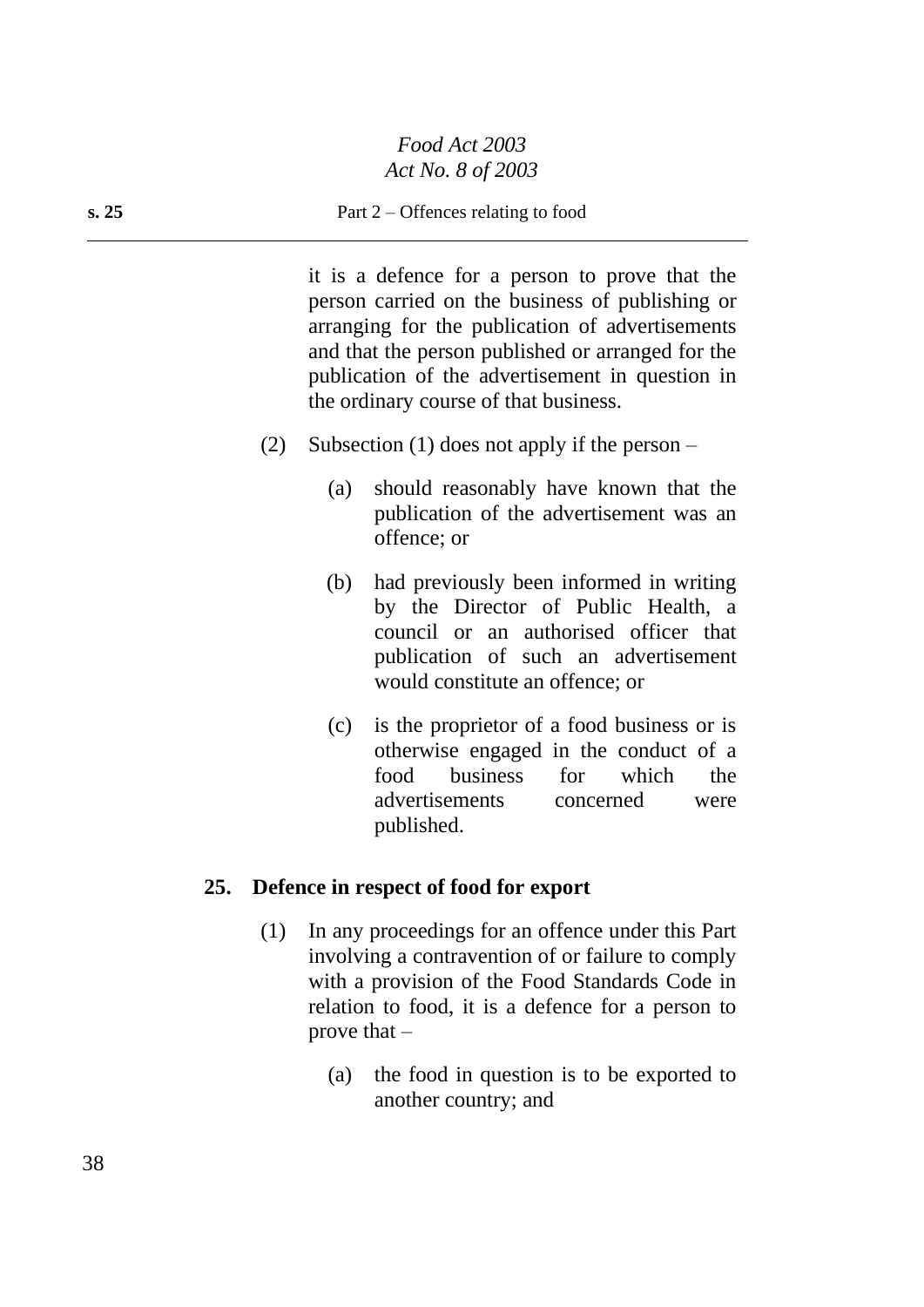- (b) the food complies with the laws in force at the time of the alleged offence in the place to which the food is to be exported, being laws that deal with the same subject-matter as the provision of the Food Standards Code concerned.
- (2) This section does not apply to food that was originally intended for export but was sold in this jurisdiction.

## **26. Defence of due diligence**

- (1) In any proceedings for an offence under this Part, it is a defence if it is proved that the person took all reasonable precautions and exercised all due diligence to prevent the commission of the offence by the person or by another person under the person's control.
- (2) Without limiting the ways in which a person may satisfy the requirements of subsection (1), a person satisfies those requirements if it is proved –
	- (a) that the commission of the offence was due to  $-$ 
		- (i) an act or default of another person; or
		- (ii) reliance on information supplied by another person; and
	- (b) that  $-$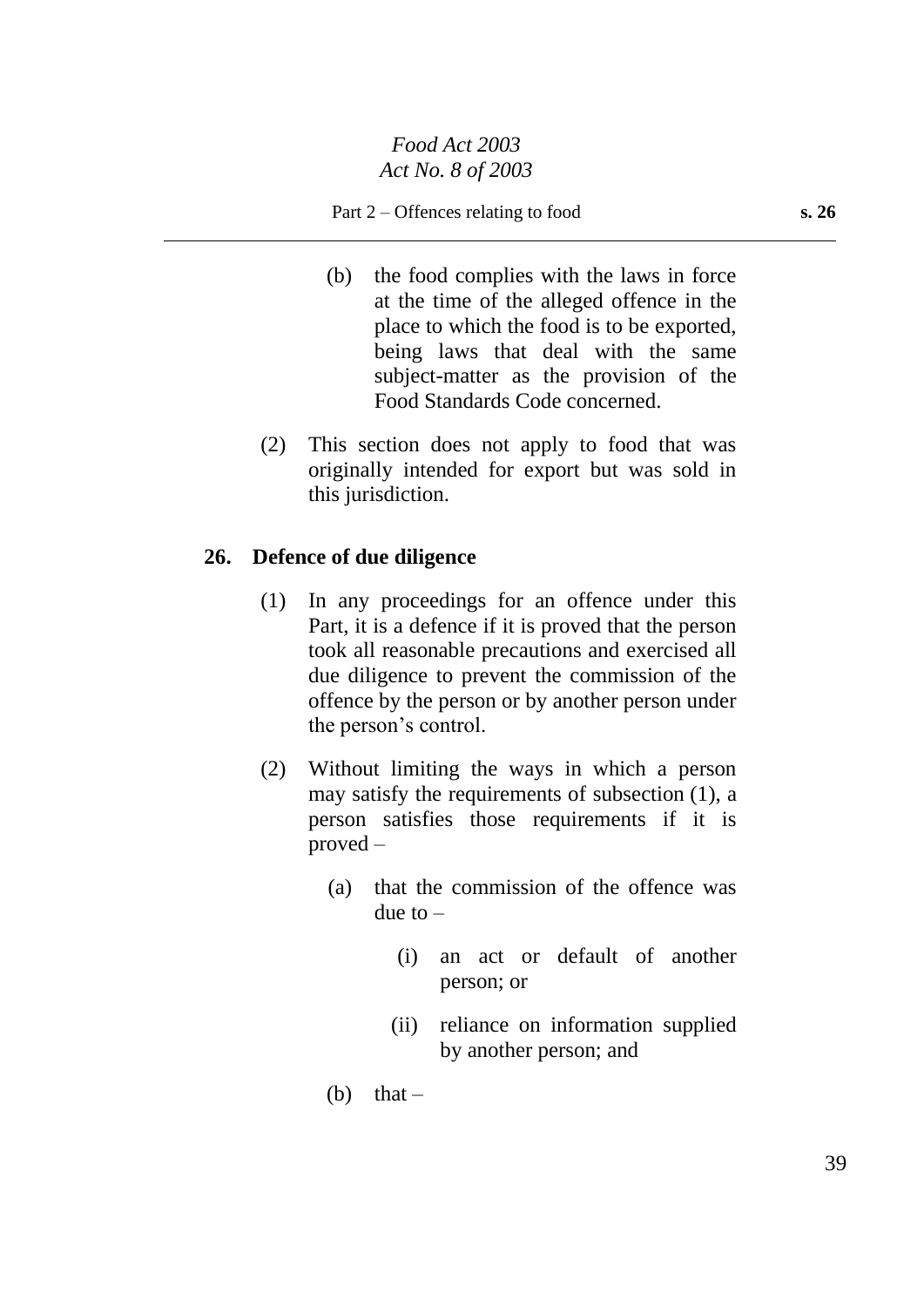- (i) the person carried out all such checks of the food concerned as were reasonable in all the circumstances; or
- (ii) it was reasonable in all the circumstances to rely on checks carried out by the person who supplied the food concerned to the person; and
- (c) that the person did not import the food into the jurisdiction from another country; and
- (d) in the case of an offence involving the sale of food, that –
	- (i) the person sold the food in the same condition as when the person purchased it; or
	- (ii) the person sold the food in a different condition to that in which the person purchased it, but that the difference did not result in any contravention of this Act.
- (3) In subsection  $(2)(a)$ ,

*another person* does not include a person who was –

> (a) an employee or agent of the defendant; or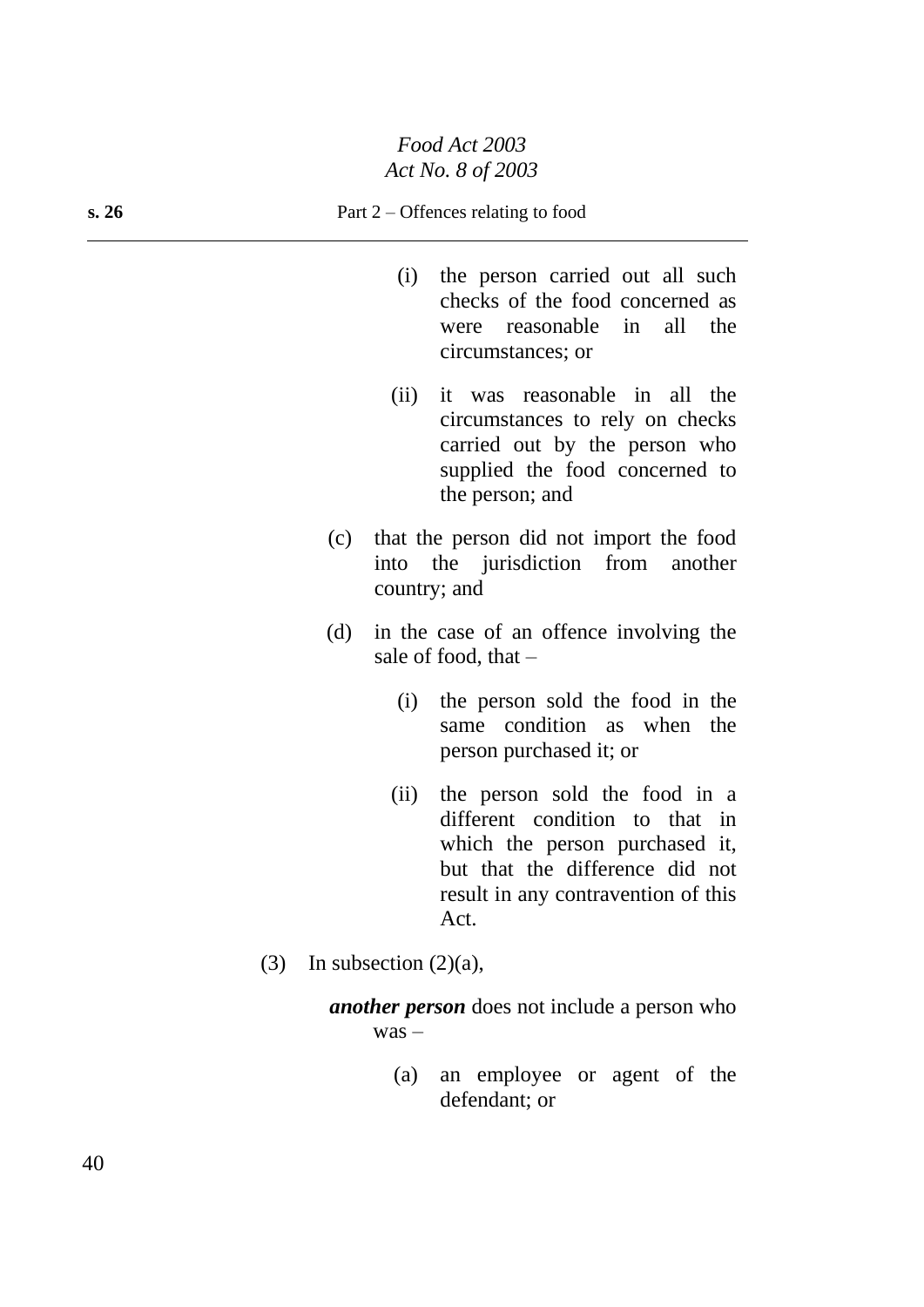- (b) in the case of a defendant that is a body corporate, a director, employee or agent of the defendant.
- (4) Without limiting the ways in which a person may satisfy the requirements of subsection (1) or subsection  $(2)(b)(i)$ , a person may satisfy those requirements by proving that –
	- (a) in the case of an offence relating to a food business for which a food safety program is required to be prepared in accordance with the regulations, the person complied with a food safety program for the food business that complies with the requirements of the regulations; or
	- (b) in any other case, the person complied with a scheme (for example, a quality) assurance program or an industry code of practice) that was –
		- (i) designed to manage food safety hazards and based on Australian national or international standards, codes or guidelines designed for that purpose; and
		- (ii) documented in some manner.

## **27. Defence in respect of handling food**

In any proceedings for an offence under section 13, section 16(1) or section 17(1), it is a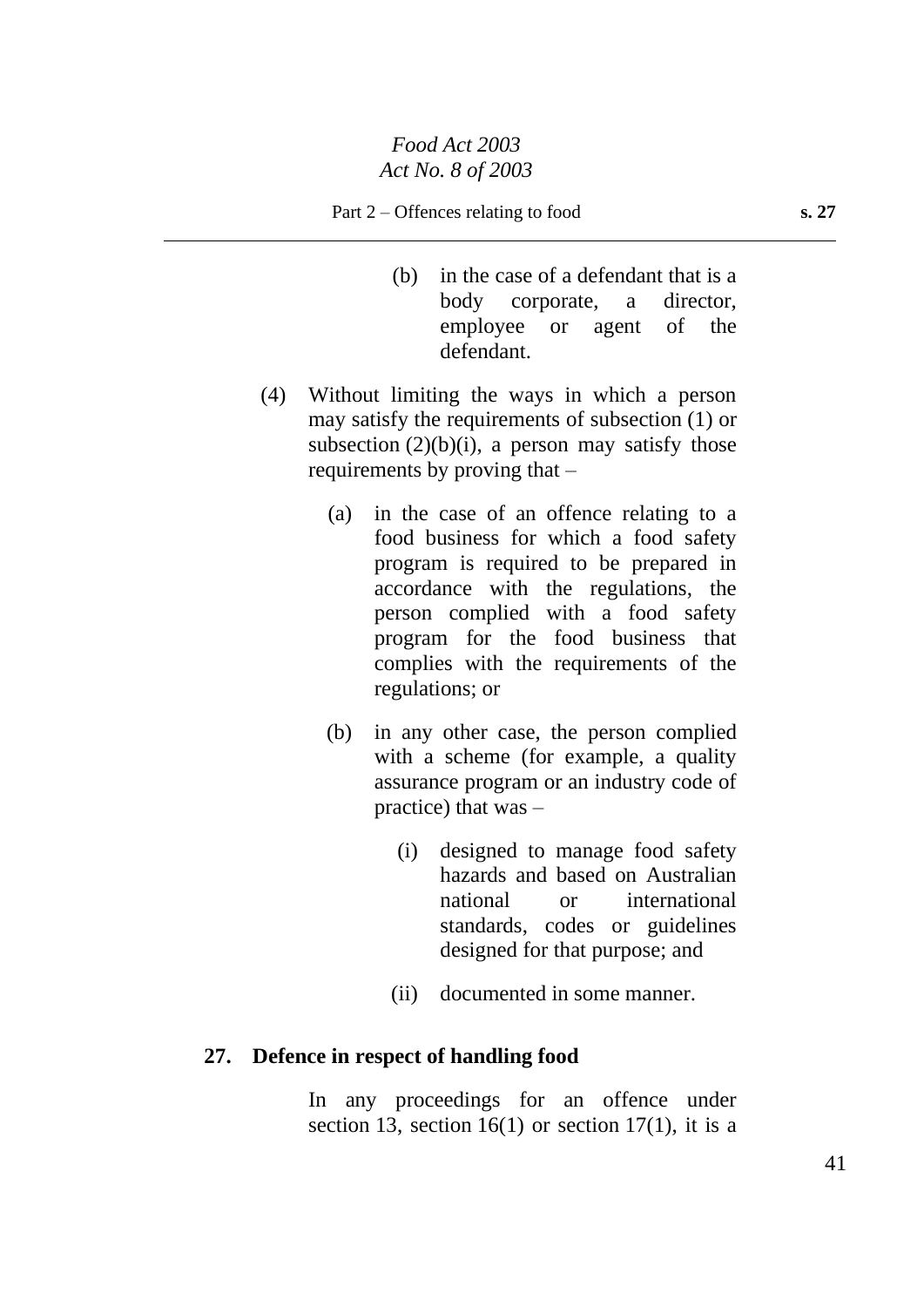#### **s. 28** Part 2 – Offences relating to food

defence if it is proved that the person caused the food to which the offence relates to be destroyed or otherwise disposed of immediately after the food was handled in the manner that was likely to render it unsafe or unsuitable.

## **28. Defence in respect of sale of unfit equipment or packaging or labelling material**

In any proceedings for an offence under section  $20(1)$  or  $(2)$ , it is a defence if the person proves that the person reasonably believed that the equipment or material concerned was not intended for use in connection with the handling of food.

## **29. Defence of mistaken but reasonable belief not available**

In any proceedings for an offence under Division 2, it is no defence that the person had a mistaken but reasonable belief as to the facts that constituted the offence.

## **30. Onus on person to prove certain statements about food**

(1) This section applies to a proceeding for an offence under this Part in which it is alleged that a statement on a package of food, or in an advertisement about food, that relates to the origin or composition of the food, or its therapeutic or nutritive properties, caused the food to be falsely described.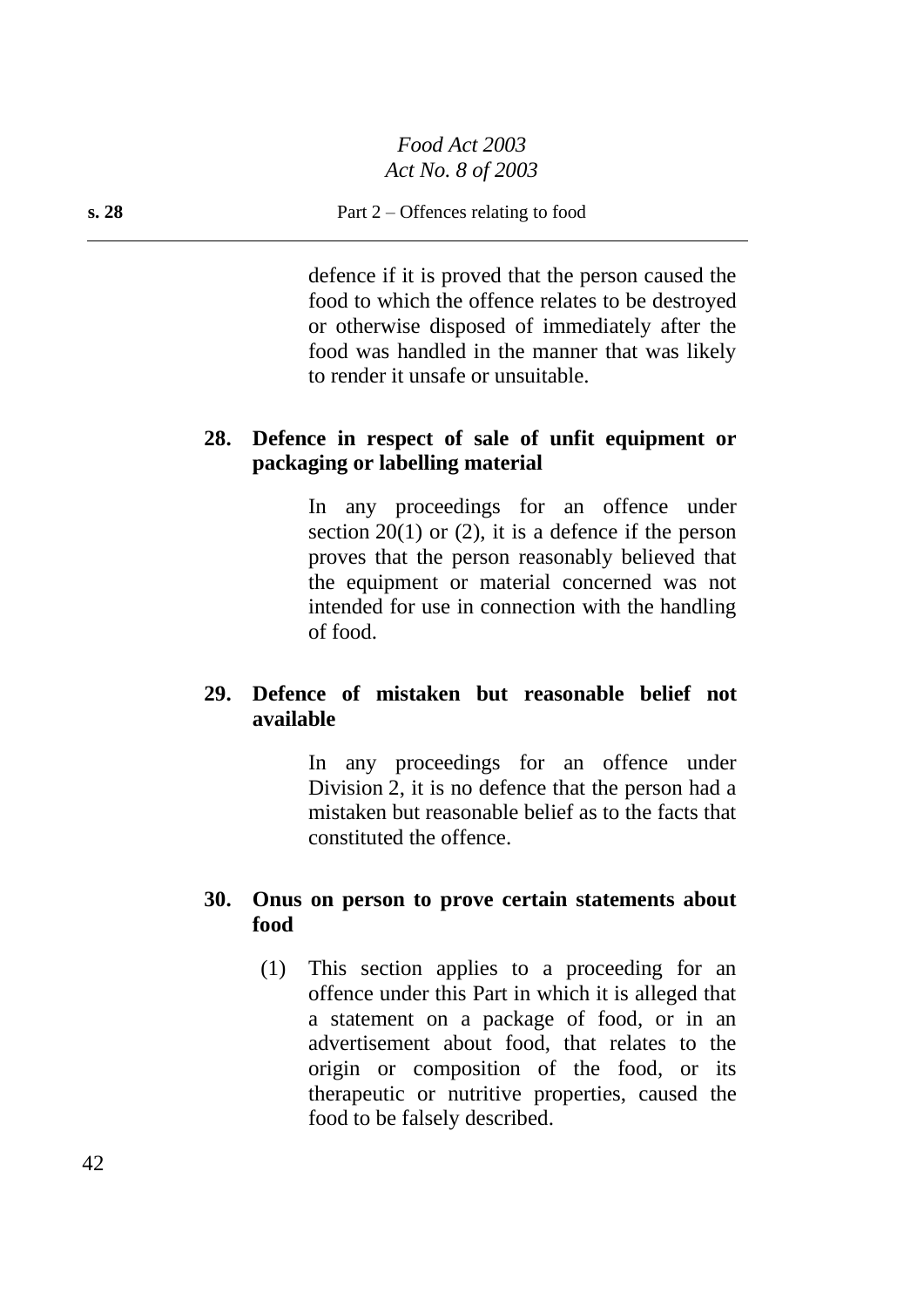Part 2 – Offences relating to food **s. 31** 

(2) If a person charged with an offence under this Part was responsible for making the statement, the onus of proving the correctness of the statement is on the person.

#### **31. Alternative verdicts for serious food offences**

- (1) If, on the trial of a person charged with an offence against section 13, the trier of fact is not satisfied that the person committed the offence but is satisfied that the person committed an offence against section 16(1), the trier of fact may find the person not guilty of the offence charged but guilty of an offence against section  $16(1)$ , and the person is liable to punishment accordingly.
- (2) If, on the trial of a person charged with an offence against section 14, the trier of fact is not satisfied that the person committed the offence but is satisfied that the person committed an offence against section 16(2), the trier of fact may find the person not guilty of the offence charged but guilty of an offence against section  $16(2)$ , and the person is liable to punishment accordingly.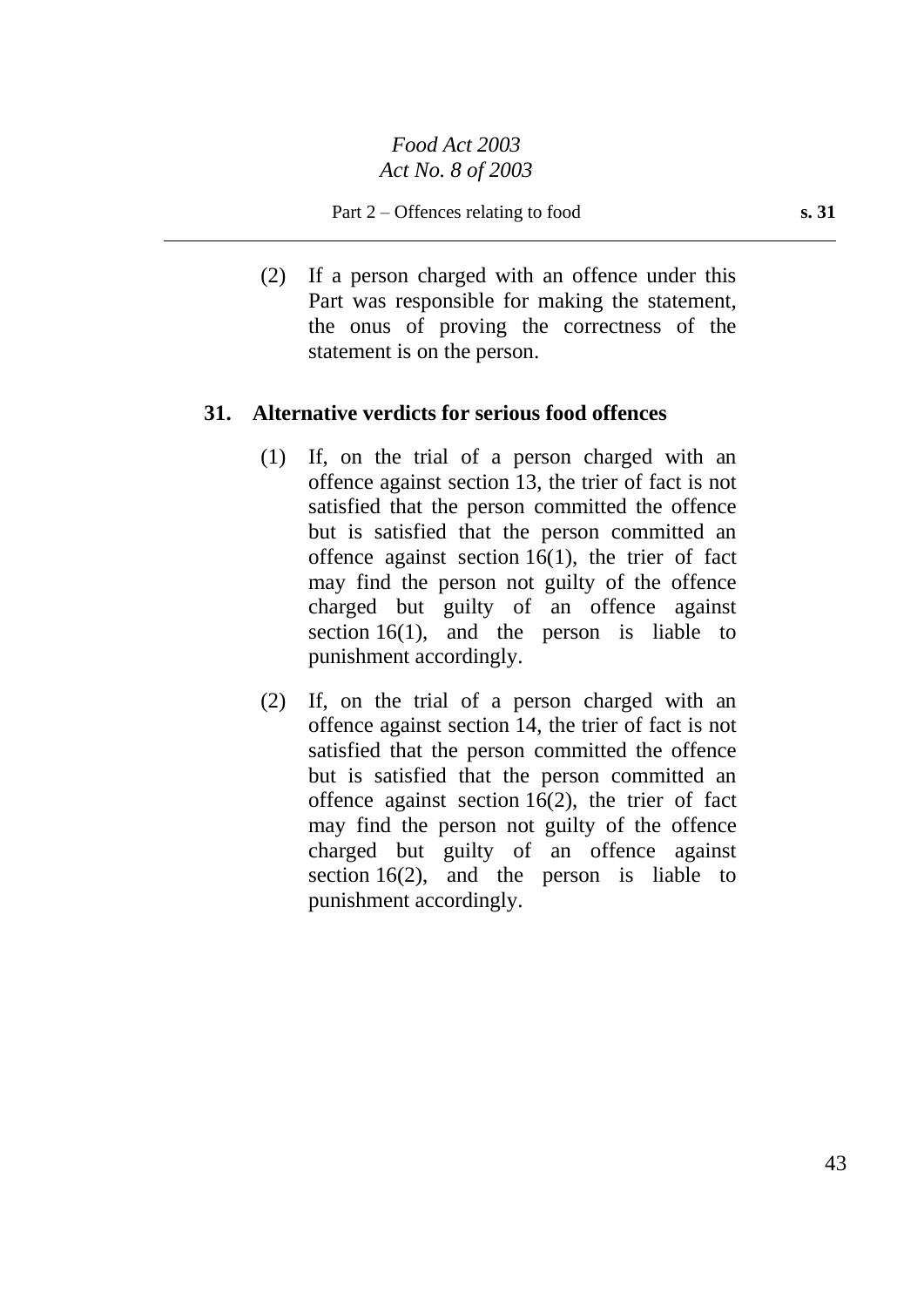#### **s. 32** Part 3 – Emergency powers

#### **PART 3 – EMERGENCY POWERS**

#### **32. Interpretation: Part 3**

In this Part,

*relevant authority* means the Director of Public Health, a council or an authorised officer.

#### **33. Making of order**

An order may be made under this Part by a relevant authority if the relevant authority has reasonable grounds to believe that the making of the order is necessary to prevent or reduce the possibility of a serious danger to public health or to mitigate the adverse consequences of a serious danger to public health.

#### **34. Nature of order**

- (1) An order under this Part may do any one or more of the following:
	- (a) require the publication of warnings, in a form approved by the relevant authority, that a particular food or type of food is unsafe;
	- (b) prohibit the cultivation, taking, harvesting or obtaining, from a specified area, of a particular food or type of food or other primary produce intended to be used for human consumption;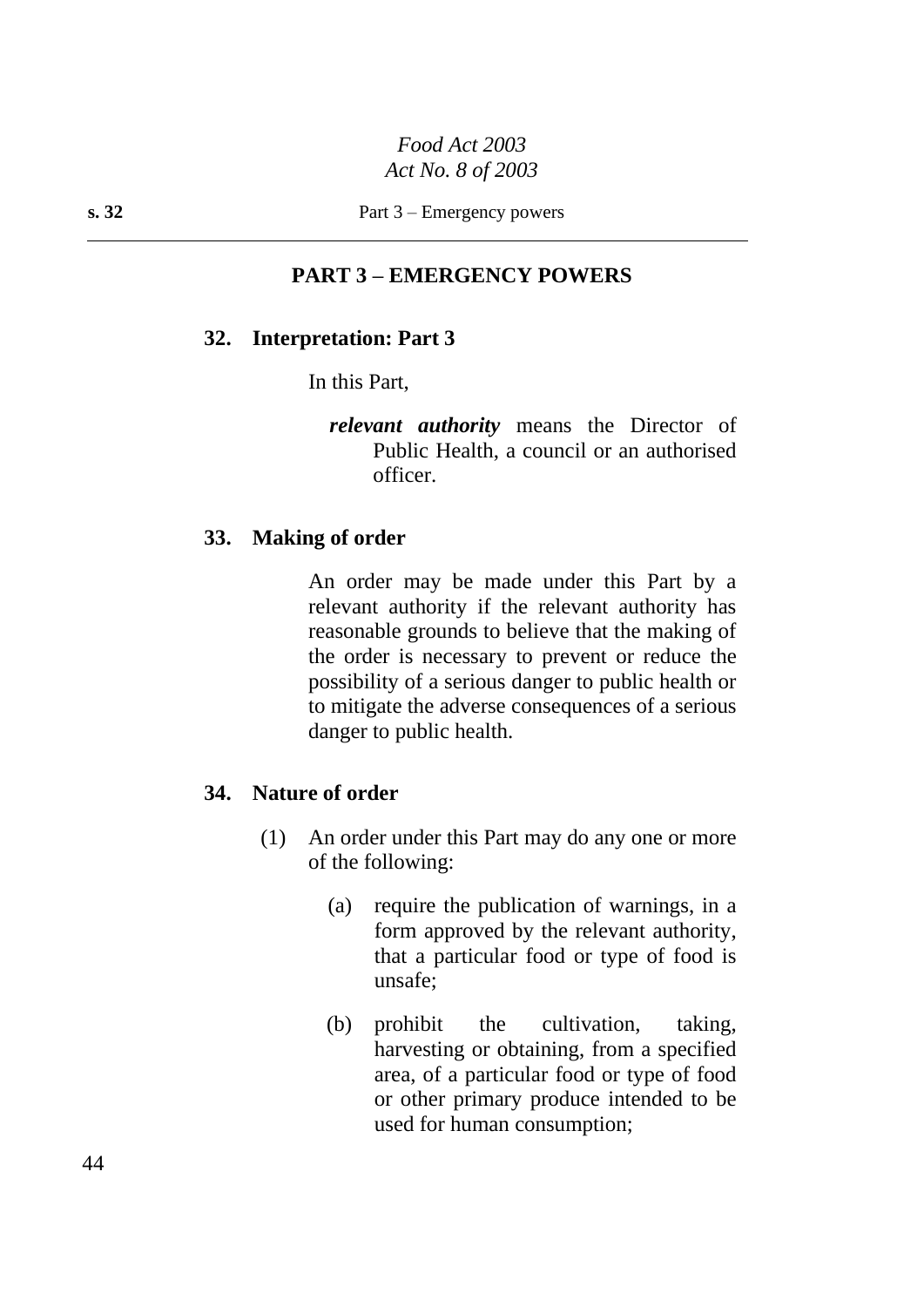- (c) prohibit a particular food or type of food from being advertised or sold;
- (d) direct that a particular food or type of food consigned or distributed for sale or sold be recalled and specify the manner in which, and the period within which, the recall is to be conducted;
- (e) direct that a particular food or type of food or other primary produce intended to be used for human consumption be impounded, isolated, destroyed or otherwise disposed of and specify the manner in which the impounding, isolation, destruction or disposal is to be conducted;
- (f) prohibit absolutely the carrying on of an activity in relation to a particular food or type of food, or permit the carrying on of the activity in accordance with conditions specified in the order;
- (g) without limiting the generality of paragraph (f), impose conditions relating to the taking and analysis of samples of the food or of water or soil or any other thing that is part of the environment in which that activity is carried on in relation to the food;
- (h) specify methods of analysis (not inconsistent with any methods prescribed by the Food Standards Code) of any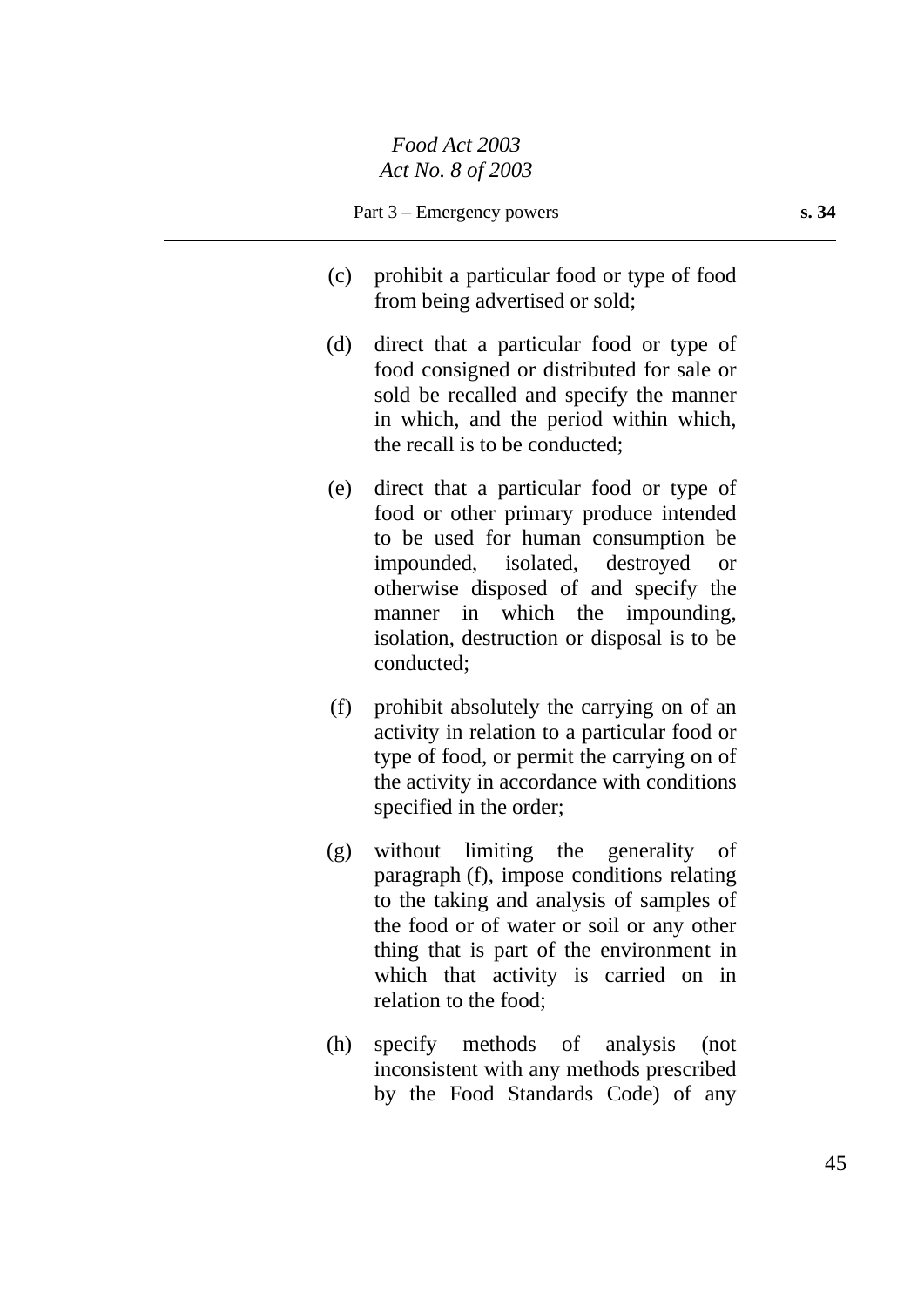samples required to be taken in accordance with the order.

(2) An order under this Part may be varied or revoked by the relevant authority who made the order in the same manner as the order was made.

#### **35. Special provisions relating to recall orders**

- (1) A recall order may require the person, or the persons of a class, that is bound by the order to disclose to the public or to a class of persons specified in the order, in a manner so specified, any one or more of the following:
	- (a) the particular food or type of food to be recalled or disposed of;
	- (b) the reasons why the food is considered to be unsafe;
	- (c) the circumstances in which the consumption of the food is unsafe;
	- (d) procedures for disposing of the food.
- (2) A person who is required by a recall order to conduct a recall of any food must give written notice to the relevant authority who made the recall order of the completion of the recall as soon as practicable after that completion.
- (3) A person who is bound by a recall order is liable for any cost incurred by or on behalf of the relevant authority in connection with the recall order and any such cost is taken to be a debt due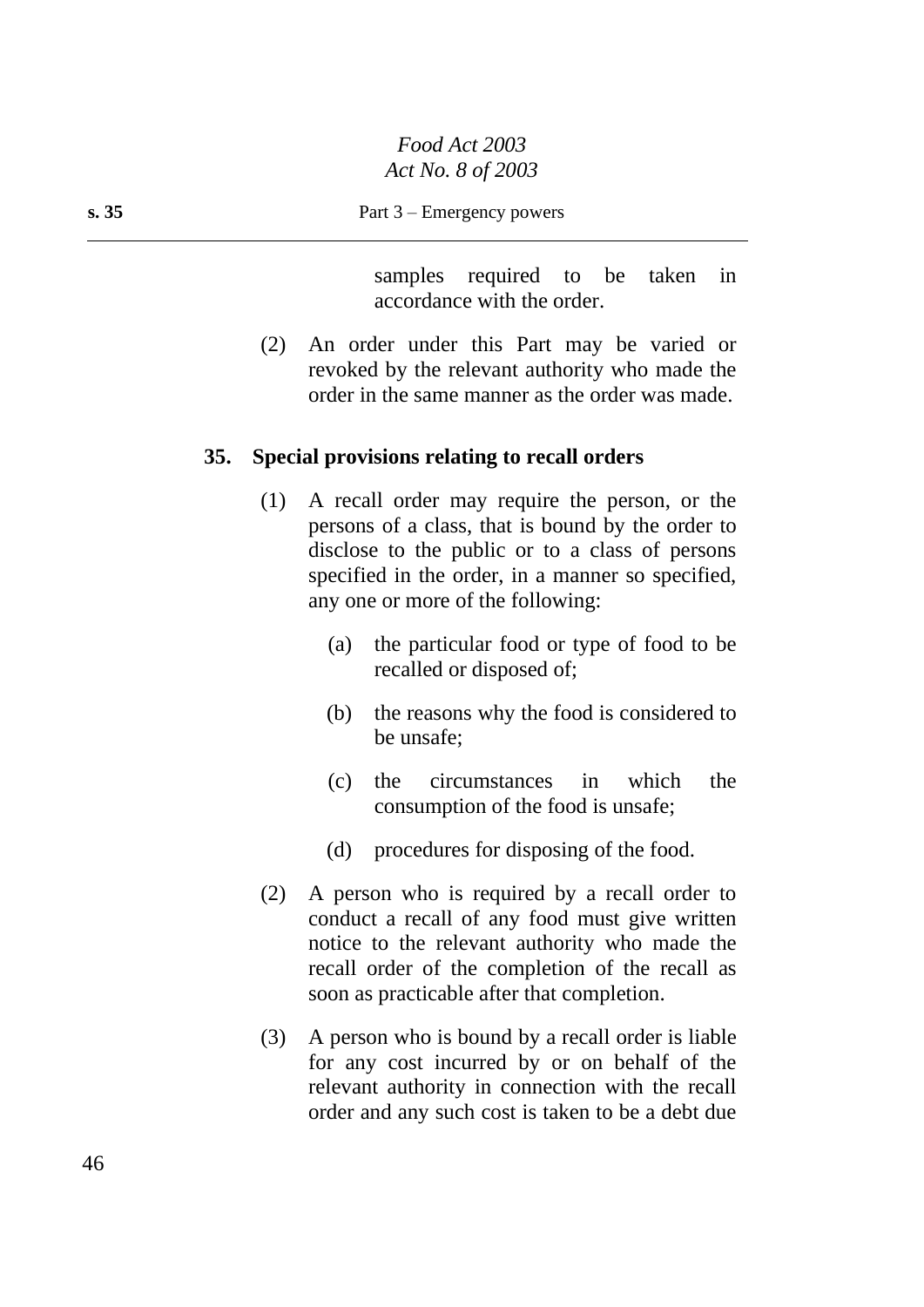to the relevant authority who made the recall order from that person.

(4) In any proceedings for the recovery of the debt, a certificate signed by the relevant authority who made the recall order stating the amount of any costs and the manner in which they were incurred is evidence of the matters certified.

#### **36. Manner of making orders**

- (1) An order under this Part
	- (a) may be made in writing addressed to the person or persons intended to be bound by it, and served on that person or each of those persons, as the case requires; or
	- (b) may be addressed to several persons, to a class of persons, or to all persons.
- (2) Notice of an order addressed as referred to in subsection  $(1)(b)$  setting out the terms of the order and the persons intended to be bound by the order must, as soon as practicable after the order is made –
	- (a) be published in a newspaper that, in the opinion of the relevant authority who made the order, will be most likely to bring the order to the attention of the persons intended to be bound by it; or
	- (b) be served on each of those persons.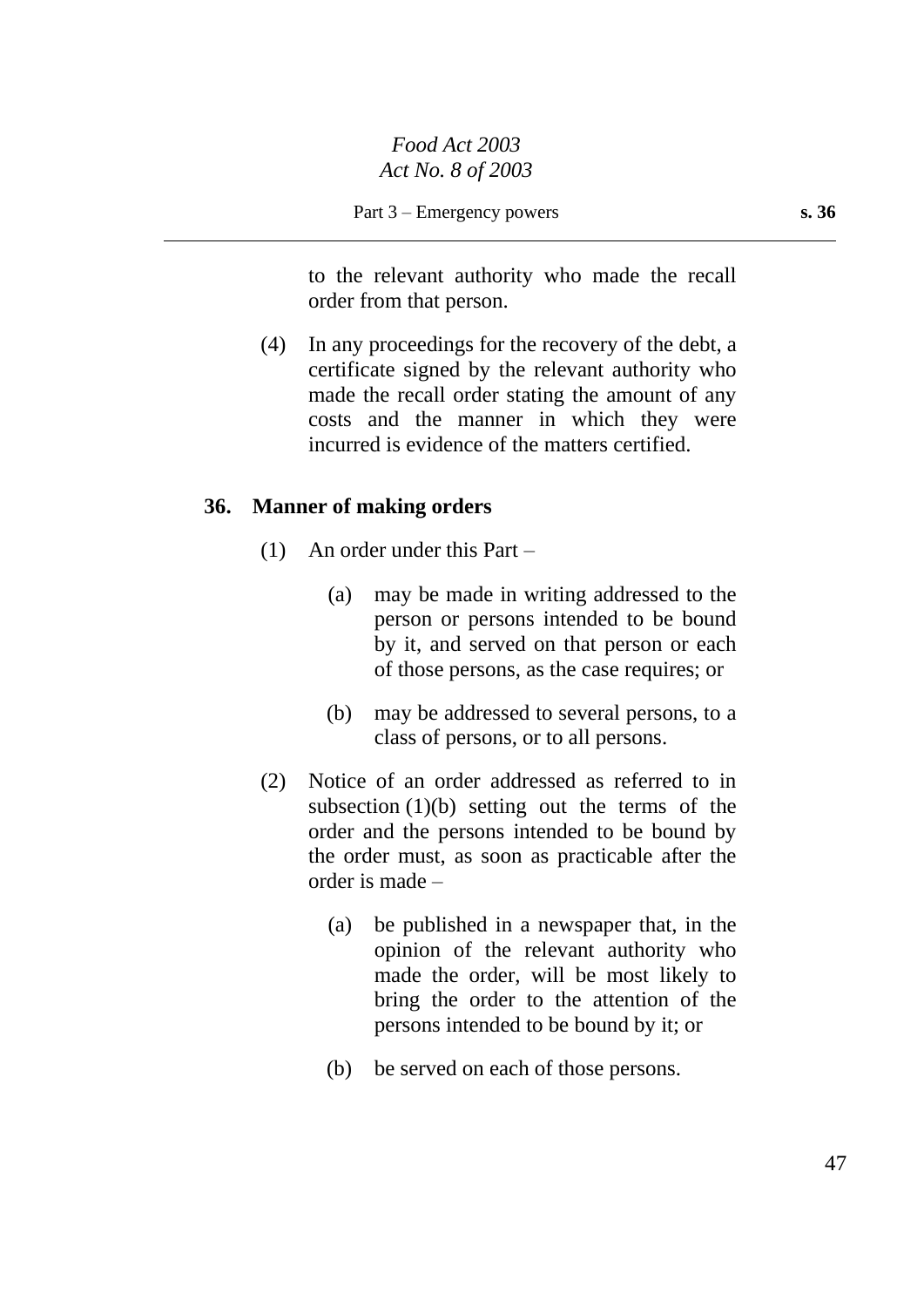#### **s. 37** Part 3 – Emergency powers

- (3) An order under this Part, when it takes effect, is binding on the person or persons to whom it is addressed.
- (4) An order that is served on a person takes effect when it is served.
- (5) An order, notice of which is published under subsection (2), takes effect at the beginning of the first day on which the notice was published.
- (6) An order ceases to have effect at the expiration of 90 days after the day on which it takes effect unless it is sooner revoked.
- (7) Subsection (6) does not prevent a further order being made in the same terms as an order that has expired.

#### **37. Compensation**

- (1) A person bound by an order under this Part who suffers loss as a result of the making of the order may apply to the relevant authority who made the order for compensation if the person considers that there were insufficient grounds for the making of the order.
- (2) If there were insufficient grounds for the making of the order, the relevant authority who made the order is to pay such compensation to the applicant as is just and reasonable.
- (3) The relevant authority who made the order is to send written notification of its determination as to the payment of compensation under this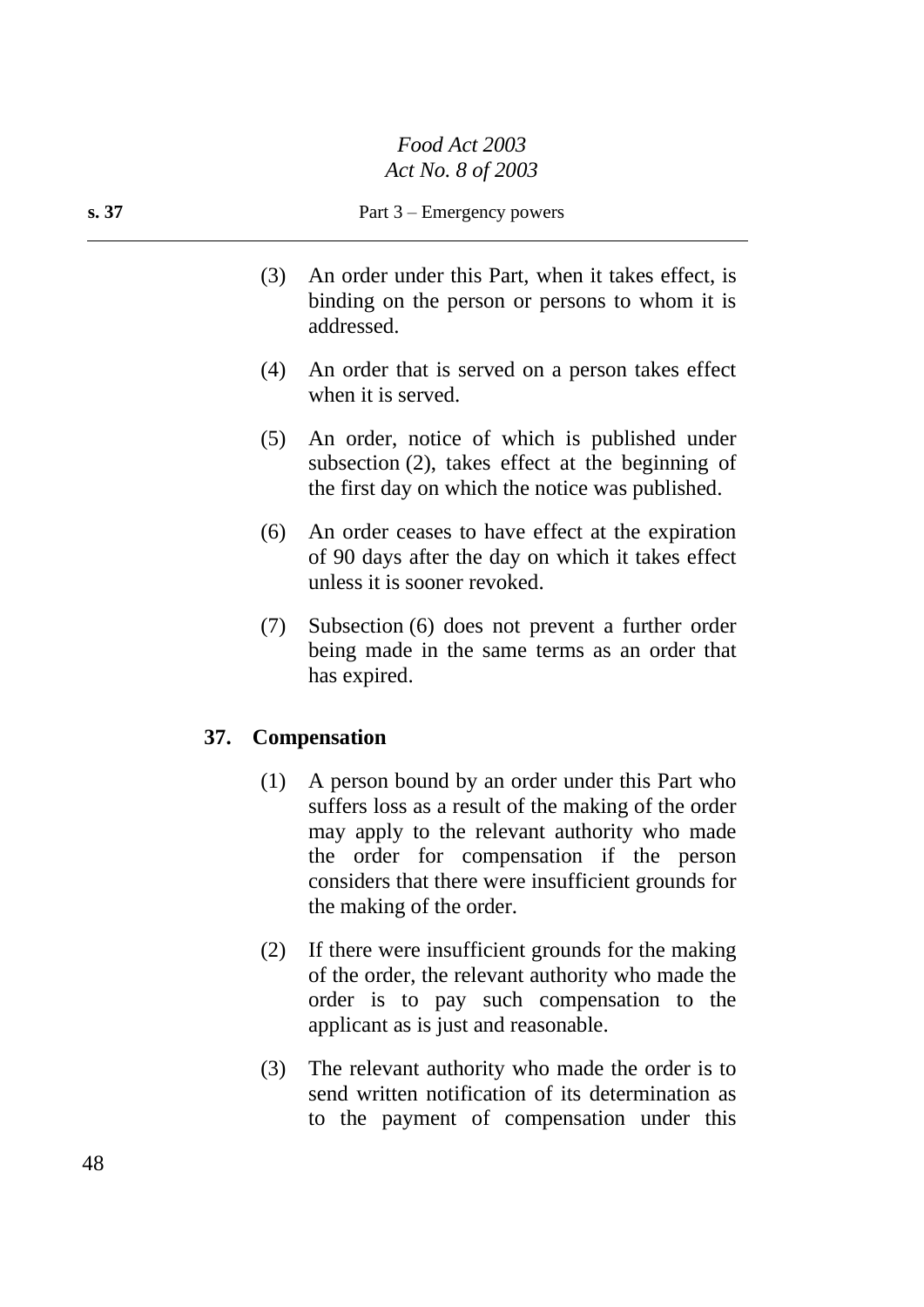section to each applicant for the payment of such compensation.

- (4) If the relevant authority who made the order has not determined an application for compensation under this section within 28 days of receiving the application, the relevant authority is taken to have refused to pay compensation.
- (5) An applicant for the payment of compensation under this section who is dissatisfied with a determination by the relevant authority who made the order as to the refusal to pay compensation or as to the amount of compensation may apply to the appropriate review body for a review of the determination –
	- (a) within 28 days after the day on which notification of the determination was received; or
	- (b) in a case to which subsection (4) applies, within 28 days of the 28-day period referred to in that subsection.

#### **38. Failure to comply with emergency order**

A person must not, without reasonable excuse –

- (a) carry on an activity in contravention of any prohibition imposed on the person by an order under this Part; or
- (b) neglect or refuse to comply with a direction given by such an order; or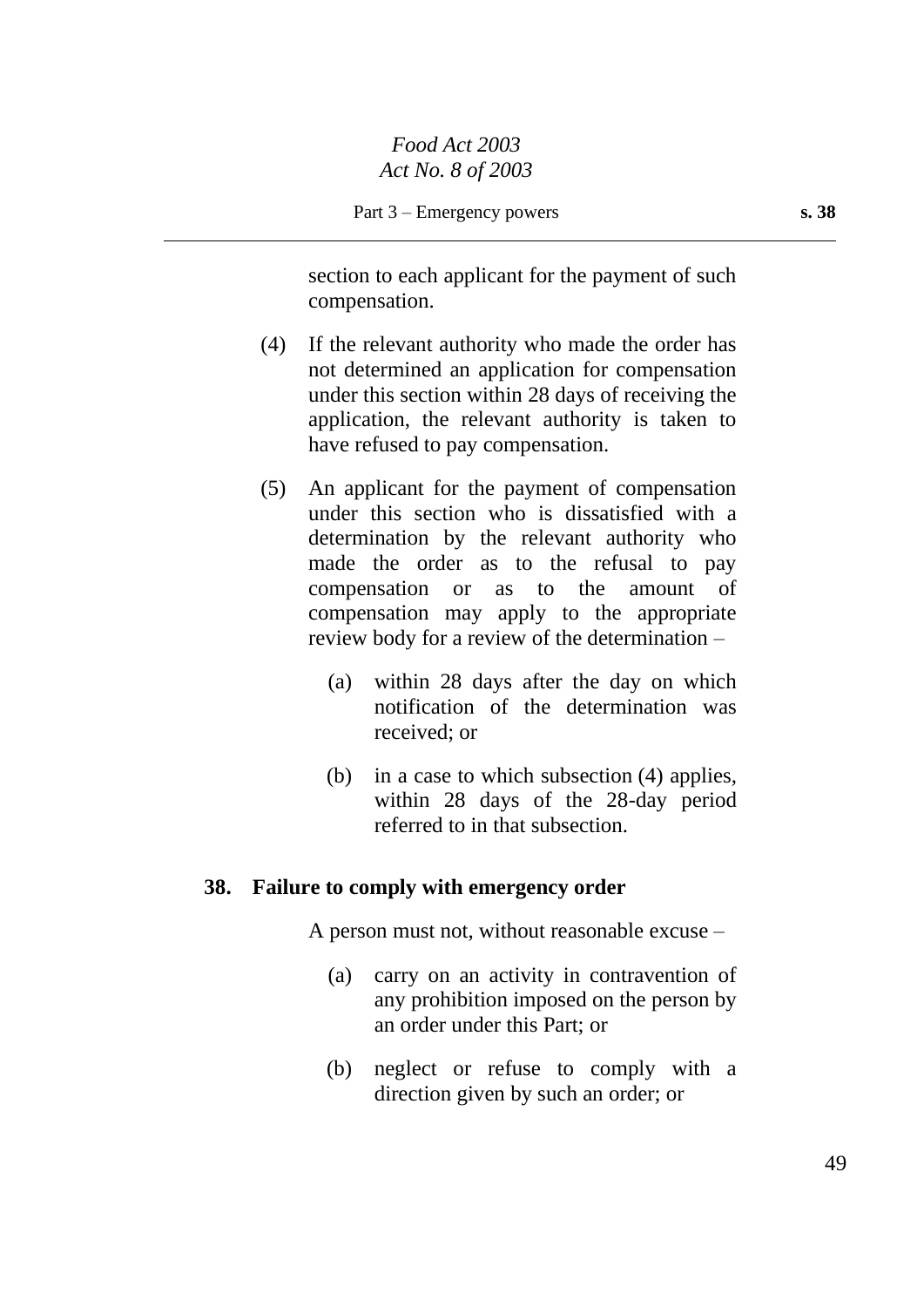#### **s. 39** Part 3 – Emergency powers

(c) fail to comply with a condition specified in such an order.

Penalty: In the case of –

- (a) an individual, a fine not exceeding 500 penalty units; or
- (b) a body corporate, a fine not exceeding 2 500 penalty units.

## **39. Limitation on stay of operation of emergency orders**

In any proceedings for judicial review or in any other proceedings, a court or tribunal is not authorised to make an interlocutory order that has the effect of staying the operation of an order under this Part.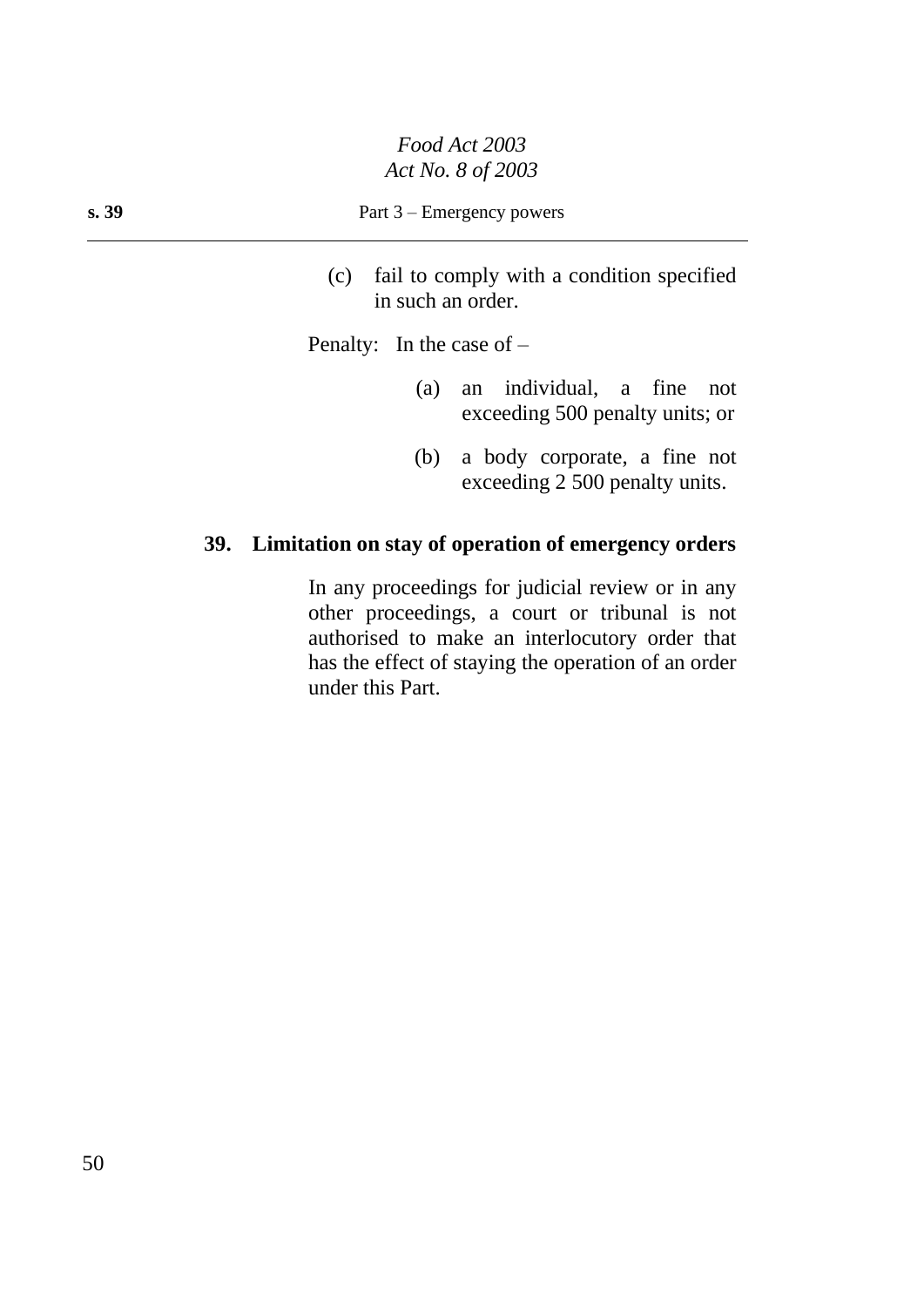#### **PART 4 – INSPECTION AND SEIZURE POWERS**

#### *Division 1 – Inspection*

#### **40. Powers of authorised officers**

- (1) For the purposes of this Act, an authorised officer may, at any reasonable time, do any one or more of the following:
	- (a) alone, or with such police officers or other persons as the authorised officer considers necessary, enter and inspect any premises that the authorised officer reasonably believes are used in connection with the handling of any food intended for sale, or with the sale of food, or any food transport vehicle;
	- (b) alone, or with such police officers or other persons as the authorised officer considers necessary, enter and inspect any premises or food transport vehicle in which the authorised officer reasonably believes that there are any records or documents that relate to the handling of any food intended for sale or to the sale of food;
	- (c) examine any food intended for sale;
	- (d) open and examine any package that the authorised officer reasonably believes contains any food intended for sale or any equipment;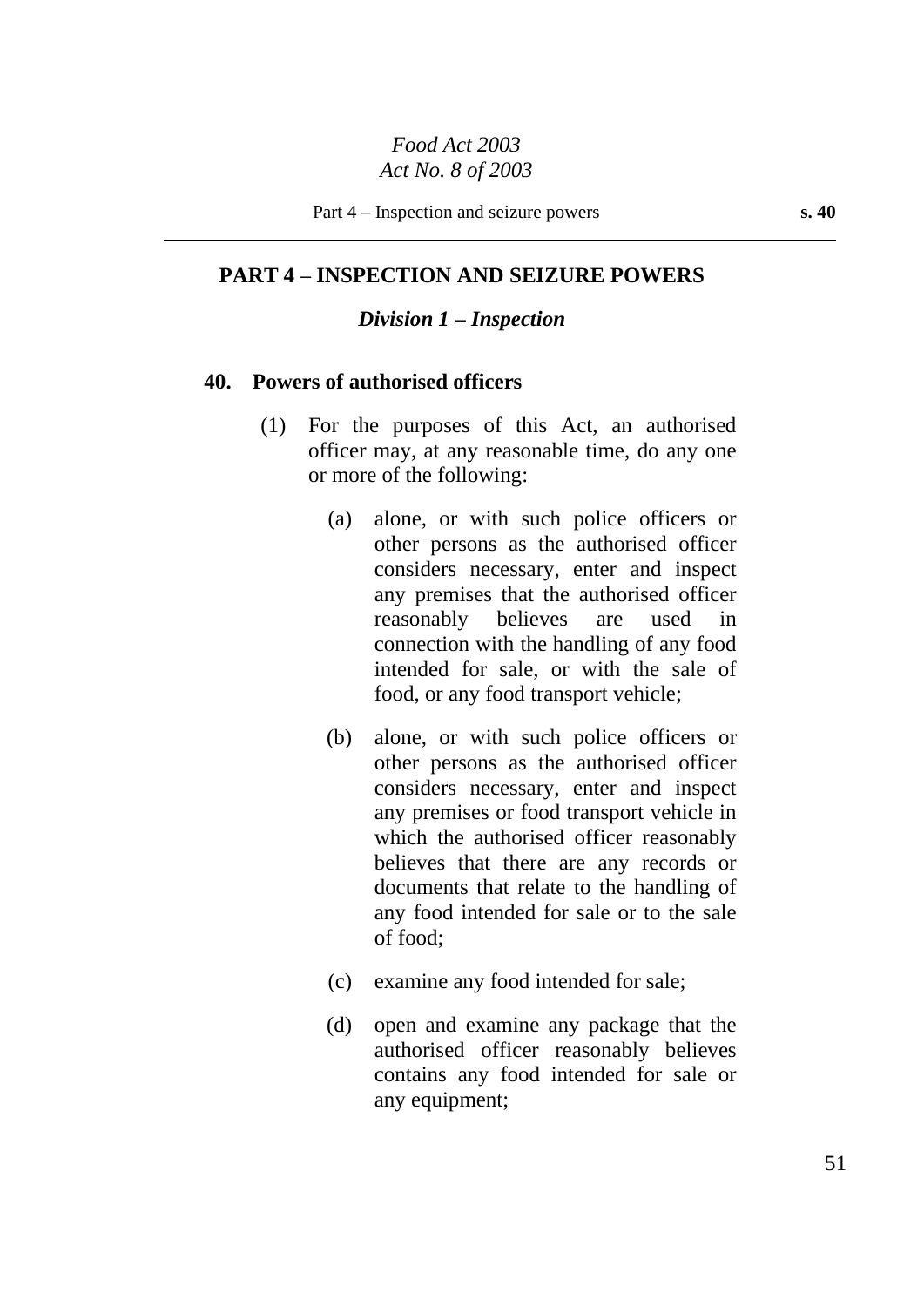| s. 40 |     | Part 4 – Inspection and seizure powers                                                                                                                                                                                                                                                        |
|-------|-----|-----------------------------------------------------------------------------------------------------------------------------------------------------------------------------------------------------------------------------------------------------------------------------------------------|
|       | (e) | open and examine any equipment;                                                                                                                                                                                                                                                               |
|       | (f) | subject to Division 1 of Part 6, for the<br>purpose of analysing any food sold or<br>intended for sale or for carrying out any<br>other examination in order to determine<br>whether the provisions of this Act are<br>being complied with, demand, select and<br>obtain samples of any food; |
|       | (g) | for the purpose of analysis, take samples<br>of water or soil or any other thing that is<br>part of the environment in which any<br>food is handled to determine whether that<br>environment poses a risk to the safety of<br>the food for human consumption;                                 |
|       | (h) | take samples of any thing, other than for<br>the purpose of analysis, that the<br>authorised officer reasonably believes<br>may be used as evidence that an offence<br>has been, or is being, committed under<br>this Act;                                                                    |
|       | (i) | seize and retain, or issue a seizure order<br>in respect of, any thing that<br>the<br>authorised officer reasonably believes<br>has been used in, or may be used as<br>evidence of, a contravention of this Act;                                                                              |
|       | (i) | examine any records or documents<br>referred to in paragraph (b), make copies<br>of those records or documents or any part<br>of them and, for that purpose, take away<br>and retain (for such time as may be                                                                                 |

 $\overline{a}$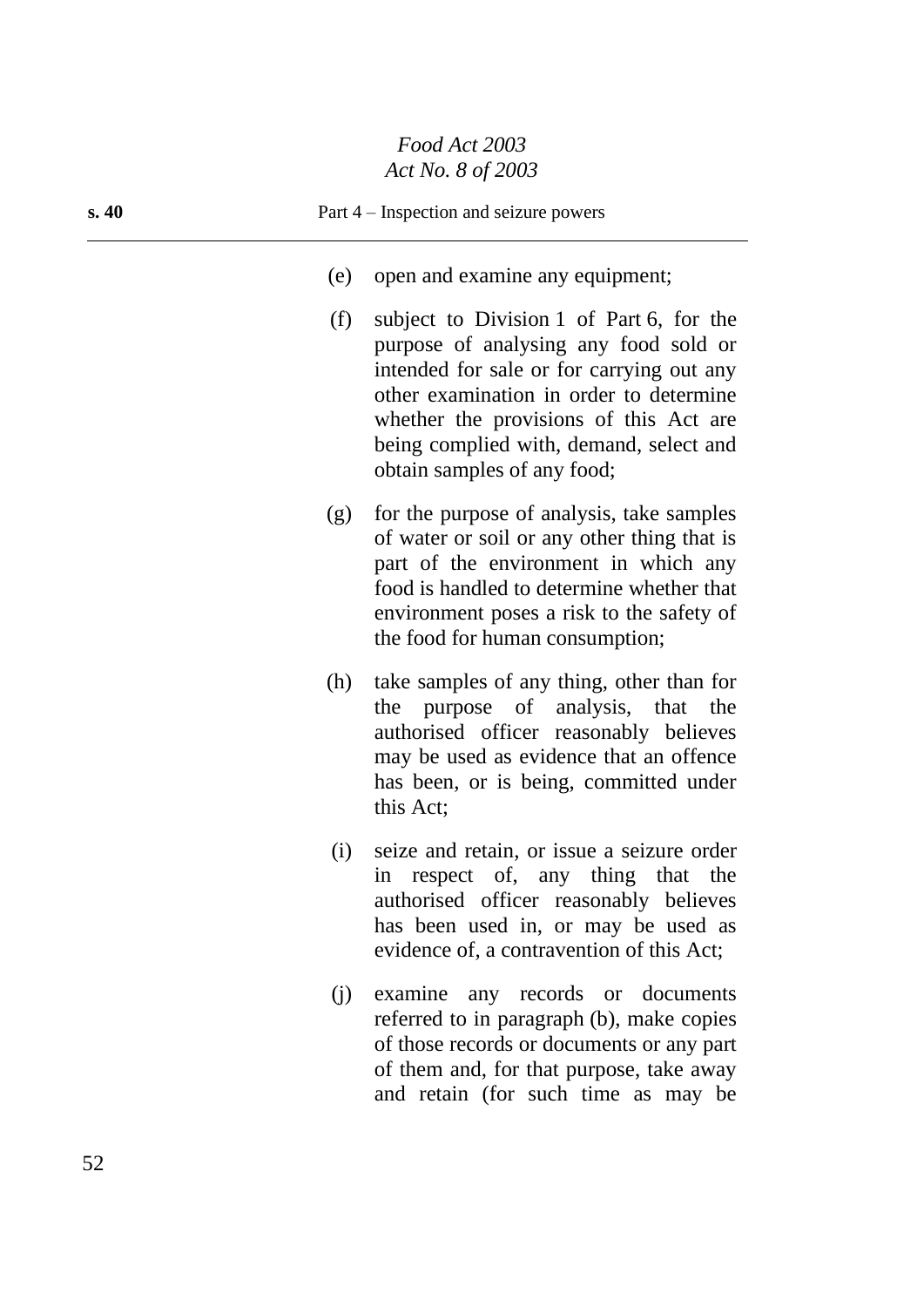reasonably necessary) any such records or documents or any part of them;

- (k) stop and detain any vehicle that the authorised officer is authorised by this subsection to enter;
- (l) open, or require to be opened, any container used for the conveyance of goods, or any package, that the authorised officer reasonably believes to contain any food sold or intended for sale, or any equipment;
- (m) take such photographs, films or audio or visual recordings as the authorised officer considers necessary;
- (n) take any measurements and make sketches or drawings or any other type of record;
- (o) require a person to provide information or answer questions in connection with the authorised officer's functions under this Act or to produce any record, document or thing that an authorised officer is authorised to examine under this Act;
- (p) require a person to state the person's name and residential address;
- (q) generally make such investigations and inquiries as may be necessary to ascertain whether an offence under this Act is being or has been committed;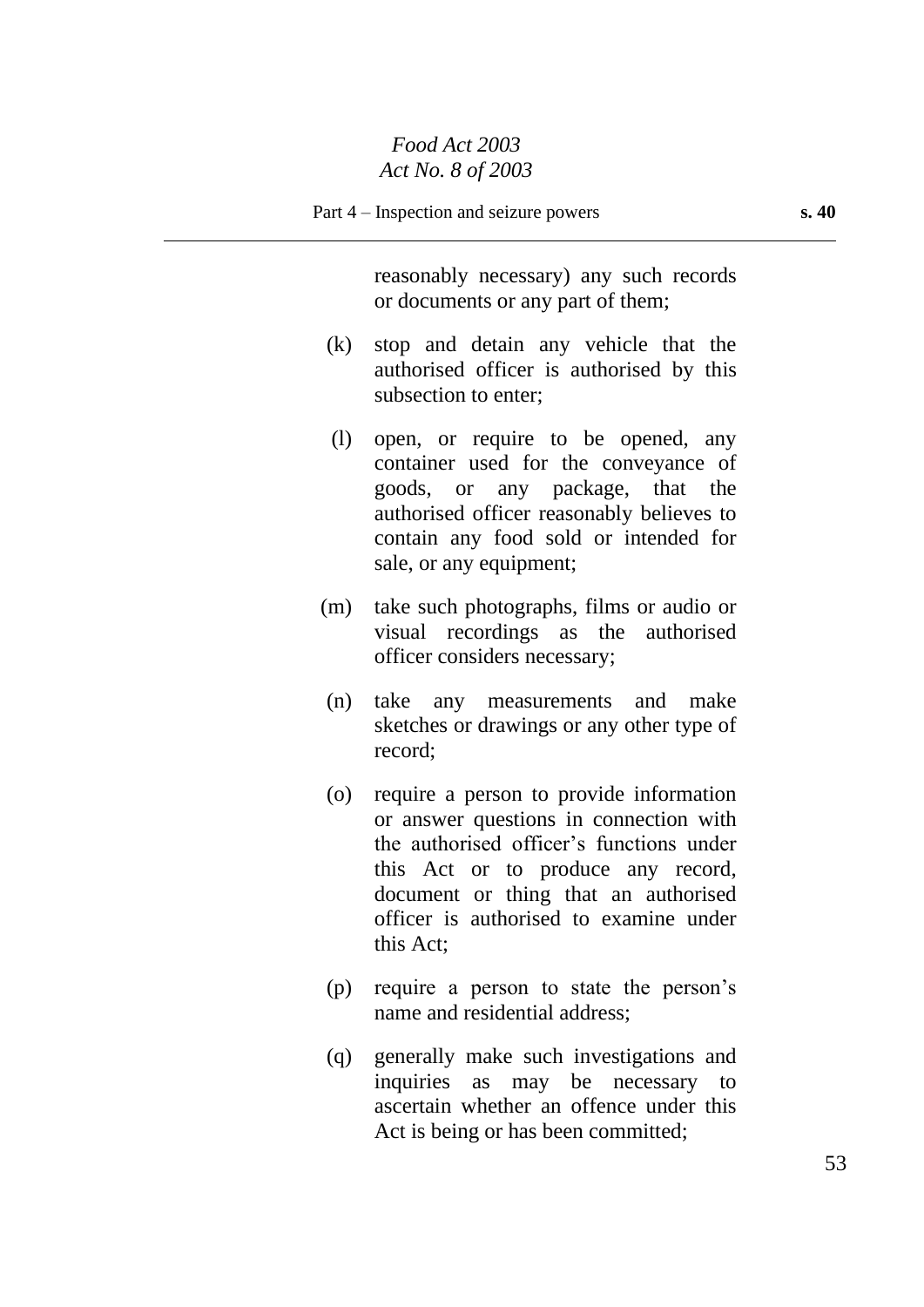| s.40 | Part 4 – Inspection and seizure powers |                                                                                                                                                                                                                                                                                                                     |  |
|------|----------------------------------------|---------------------------------------------------------------------------------------------------------------------------------------------------------------------------------------------------------------------------------------------------------------------------------------------------------------------|--|
|      |                                        | exercise any other power prescribed by<br>(r)<br>or under the regulations.                                                                                                                                                                                                                                          |  |
|      | (2)                                    | This section does not authorise entry into any<br>part of premises that is being used solely for<br>residential purposes, except –                                                                                                                                                                                  |  |
|      |                                        | with the consent of the occupier of the<br>(a)<br>premises; or                                                                                                                                                                                                                                                      |  |
|      |                                        | (b)<br>under the authority of a search warrant;<br><b>or</b>                                                                                                                                                                                                                                                        |  |
|      |                                        | if that part of the premises is being used<br>(c)<br>for the preparation of meals provided<br>with paid accommodation.                                                                                                                                                                                              |  |
|      | (3)                                    | A person is not excused from a requirement<br>under this section to provide information or<br>answer questions, or to produce any record,<br>document or thing, on the ground that the<br>information, answer, record, document or thing<br>might incriminate the person or make the person<br>liable to a penalty. |  |
|      | (4)                                    | However, any information or answer furnished,<br>or record, document or thing produced, by a<br>natural person in compliance with such a<br>requirement is not admissible in evidence against<br>the person in criminal proceedings other than<br>proceedings for an offence against section 42, 43<br>or 45.       |  |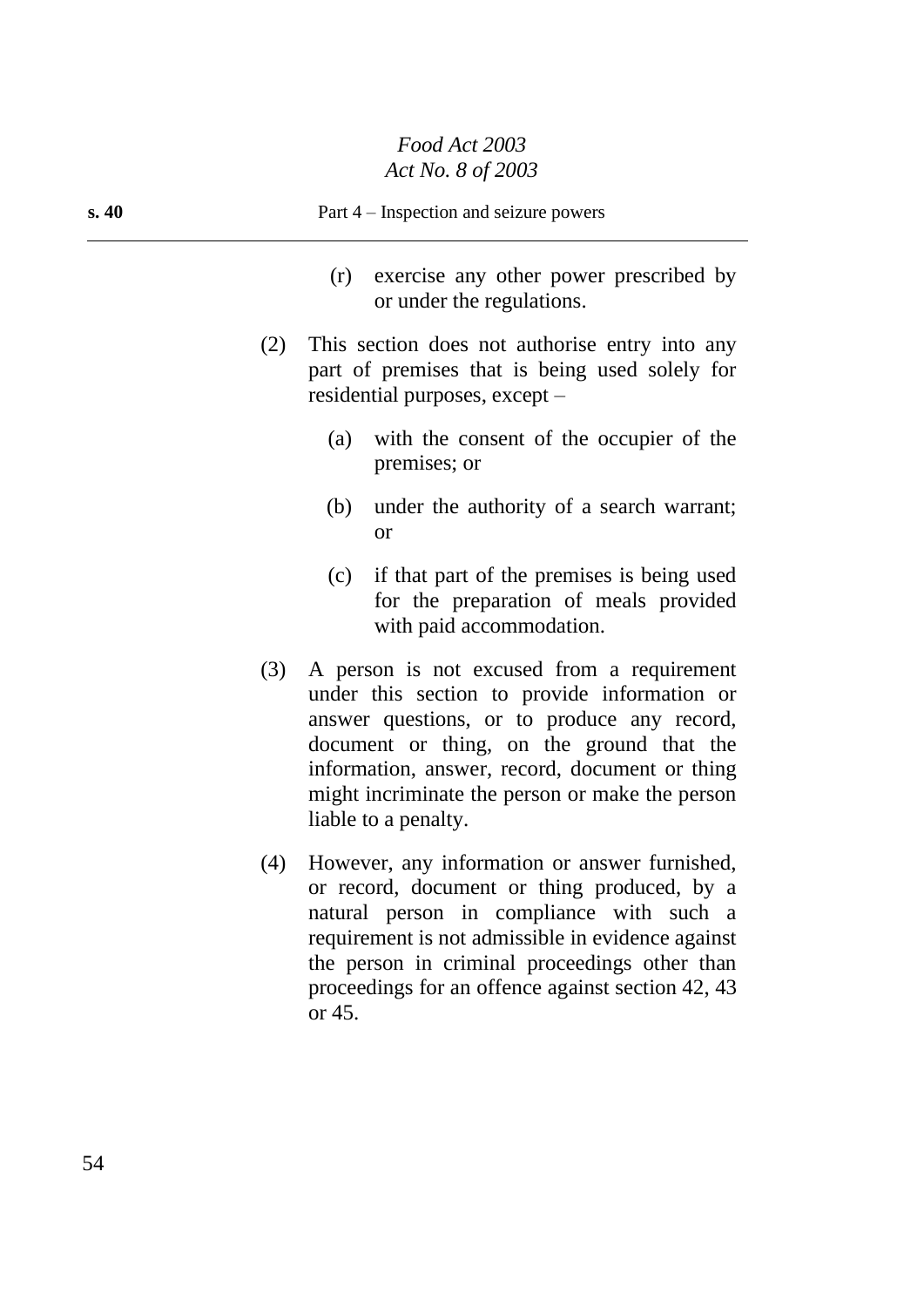#### **41. Search warrants**

- (1) An authorised officer may apply to a justice of the peace for a search warrant if the authorised officer has reasonable grounds to believe that a provision of this Act has been, is being or is about to be contravened on premises.
- (2) A justice of the peace to whom an application is made under this section may, if satisfied that there are reasonable grounds for doing so, issue a search warrant.
- (3) An authorised officer may execute a search warrant using such assistance as the authorised officer considers necessary.
- (4) A warrant issued under this section may be made subject to any conditions that the justice of the peace considers appropriate.
- (5) Subject to subsection (4), a warrant issued under this section authorises the authorised officer named in the warrant to enter and search the premises specified in the warrant and exercise such of the powers specified in section 40 as are not expressly excluded by the justice of the peace who issued the warrant.
- (6) Schedule 1 has effect with respect to a warrant issued under this section.
- (7) This section does not limit the operation of section  $40(1)$ .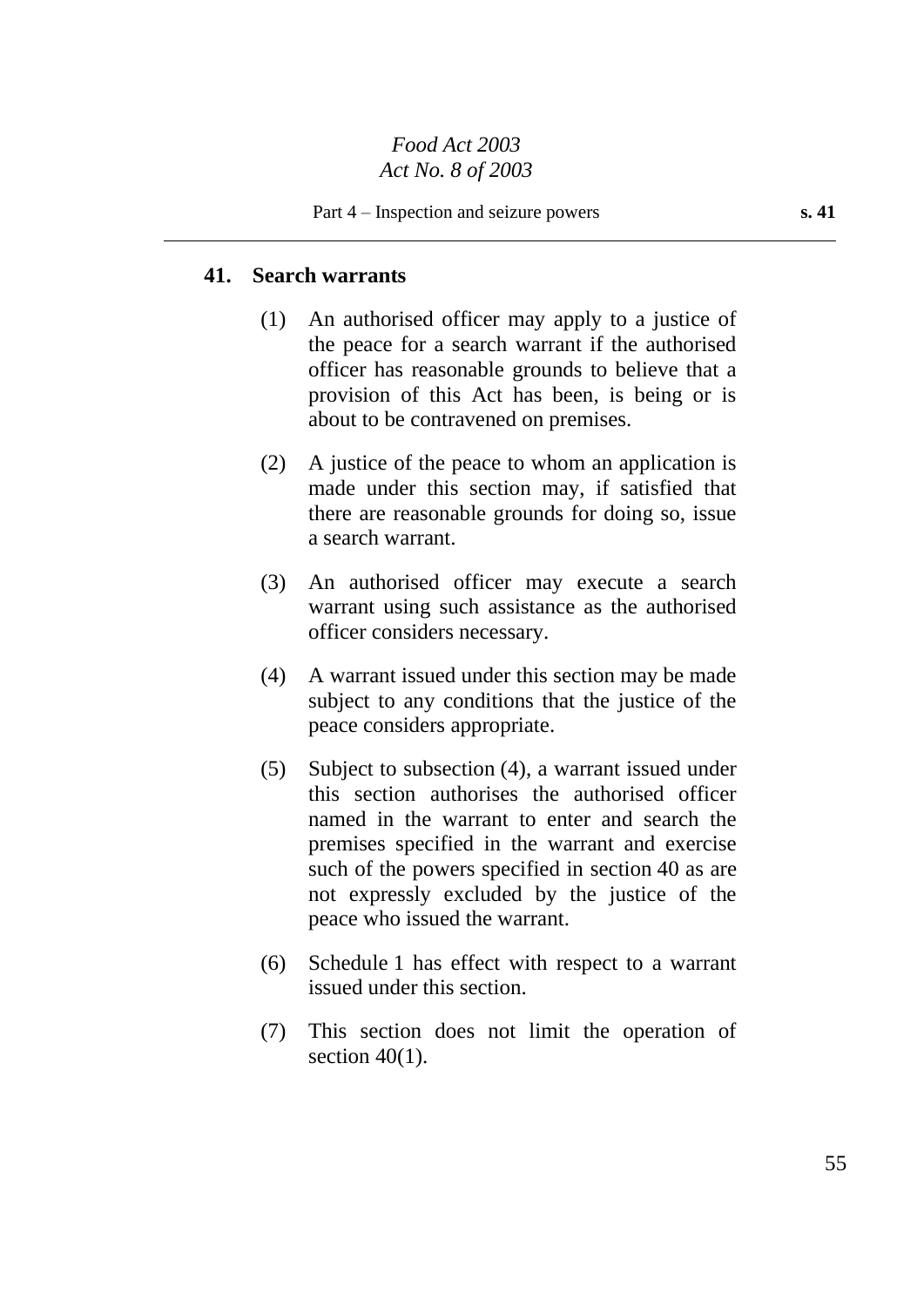## **42. Failure to comply with requirements of authorised officers**

A person must not, without reasonable excuse, fail to comply with a requirement of an authorised officer duly made under this Division.

Penalty: In the case of –

- (a) an individual, a fine not exceeding 500 penalty units; or
- (b) a body corporate, a fine not exceeding 2 500 penalty units.

## **43. False information**

A person must not, in connection with a requirement or direction under this Act, provide any information or answer or produce any record, document or thing that the person knows is false or misleading in a material particular.

Penalty: In the case of –

- (a) an individual, a fine not exceeding 500 penalty units; or
- (b) a body corporate, a fine not exceeding 2 500 penalty units.

#### **44. Interfering with seized items**

A person must not, without the permission of an authorised officer, detain, remove or tamper with any food, vehicle, equipment, package or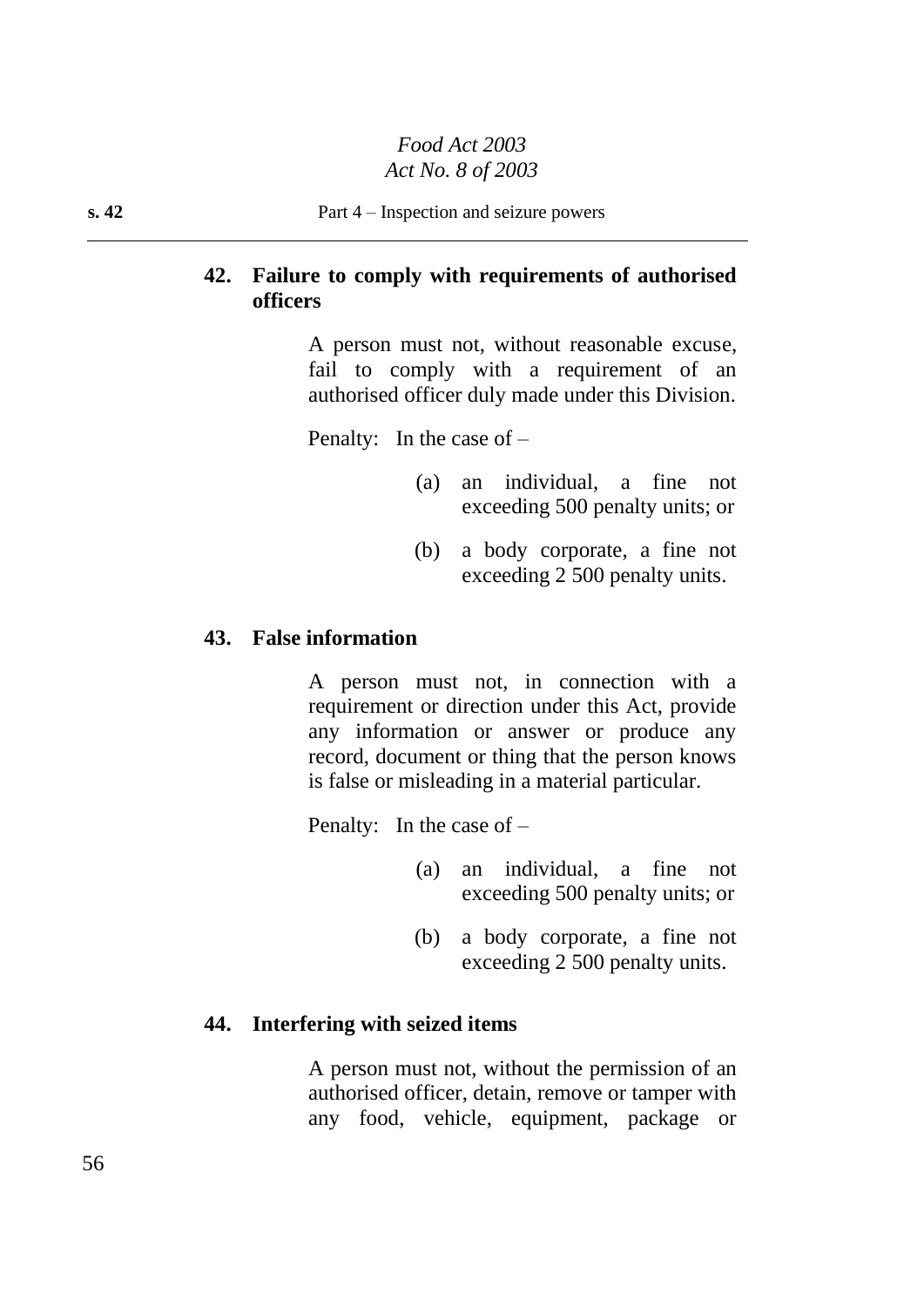Part 4 – Inspection and seizure powers **s. 45**

labelling or advertising material or other thing that has been seized under this Act, unless it has been returned in accordance with Division 2 or an order disallowing the seizure has been made under this Division.

Penalty: In the case of –

- (a) an individual, a fine not exceeding 500 penalty units; or
- (b) a body corporate, a fine not exceeding 2 500 penalty units.

#### **45. Obstructing or impersonating authorised officers**

(1) A person must not, without reasonable excuse, resist, obstruct or attempt to obstruct an authorised officer in the exercise of the authorised officer's functions under this Act.

Penalty: Fine not exceeding 500 penalty units.

(2) A person must not impersonate an authorised officer.

Penalty: Fine not exceeding 100 penalty units.

(3) A person must not threaten, intimidate or assault an authorised officer in the exercise of the authorised officer's functions under this Act.

Penalty: Fine not exceeding 500 penalty units.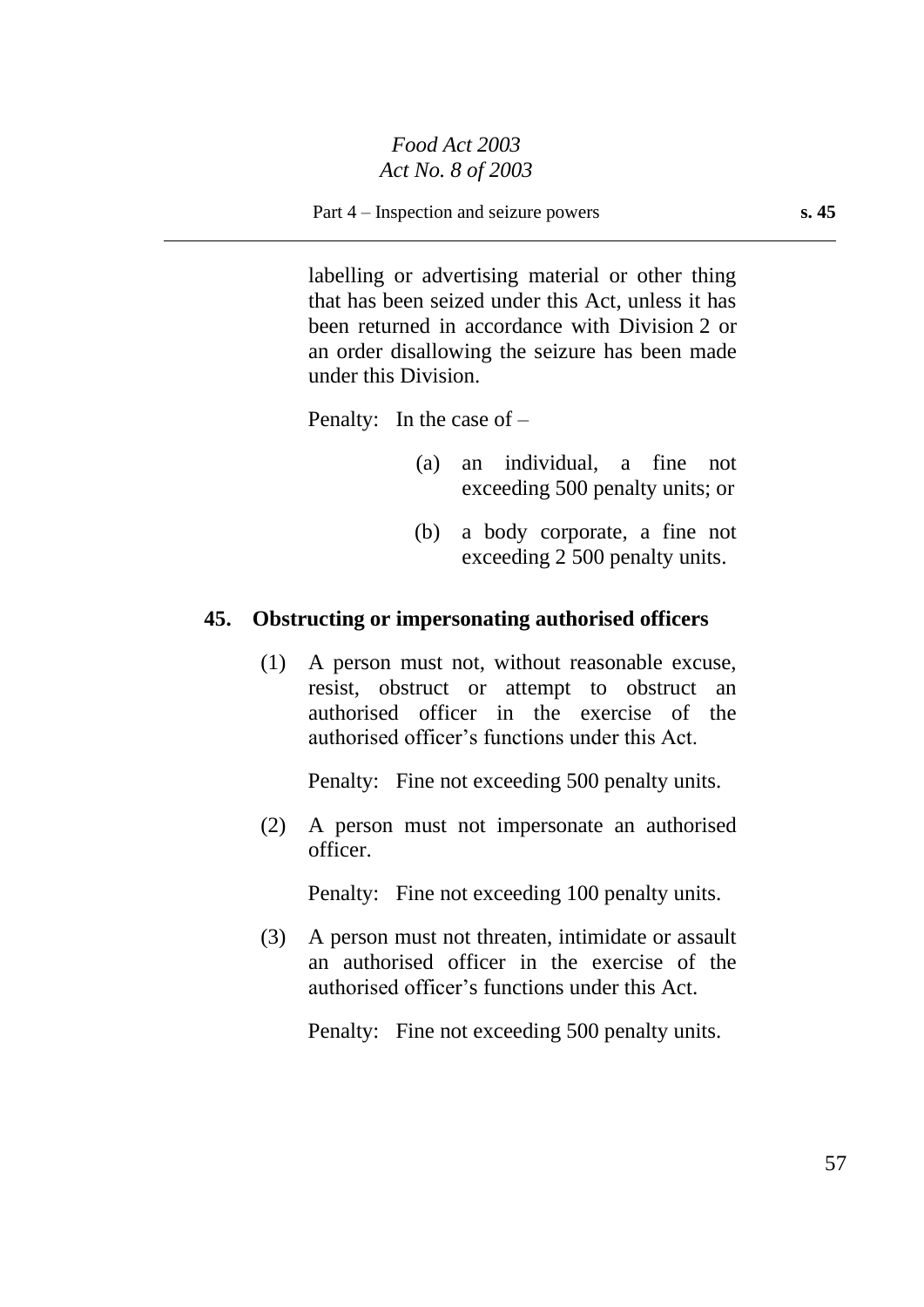#### *Division 2 – Items seized by authorised officers*

## **46. Seized items**

- (1) Any item seized under this Part may, at the option of the authorised officer who seized the item or of any authorised officer acting in his or her place, be detained in the premises where it was found or be removed to another place and detained there.
- (2) If the item is to be detained in the premises where it was found, the authorised officer –
	- (a) may place it in a room, compartment or cabinet in those premises; and
	- (b) may mark, fasten and seal the door or opening providing access to that room, compartment or cabinet; and
	- (c) must ensure that it is marked in such a way as to indicate that it has been seized under this Act.

#### **47. Notification of seizure**

An authorised officer who seizes any item under this Part must, as soon as practicable after the seizure, give the person from whom the item was seized written notification of the seizure that includes the following:

- (a) a description of the items seized;
- (b) the reason for the seizure;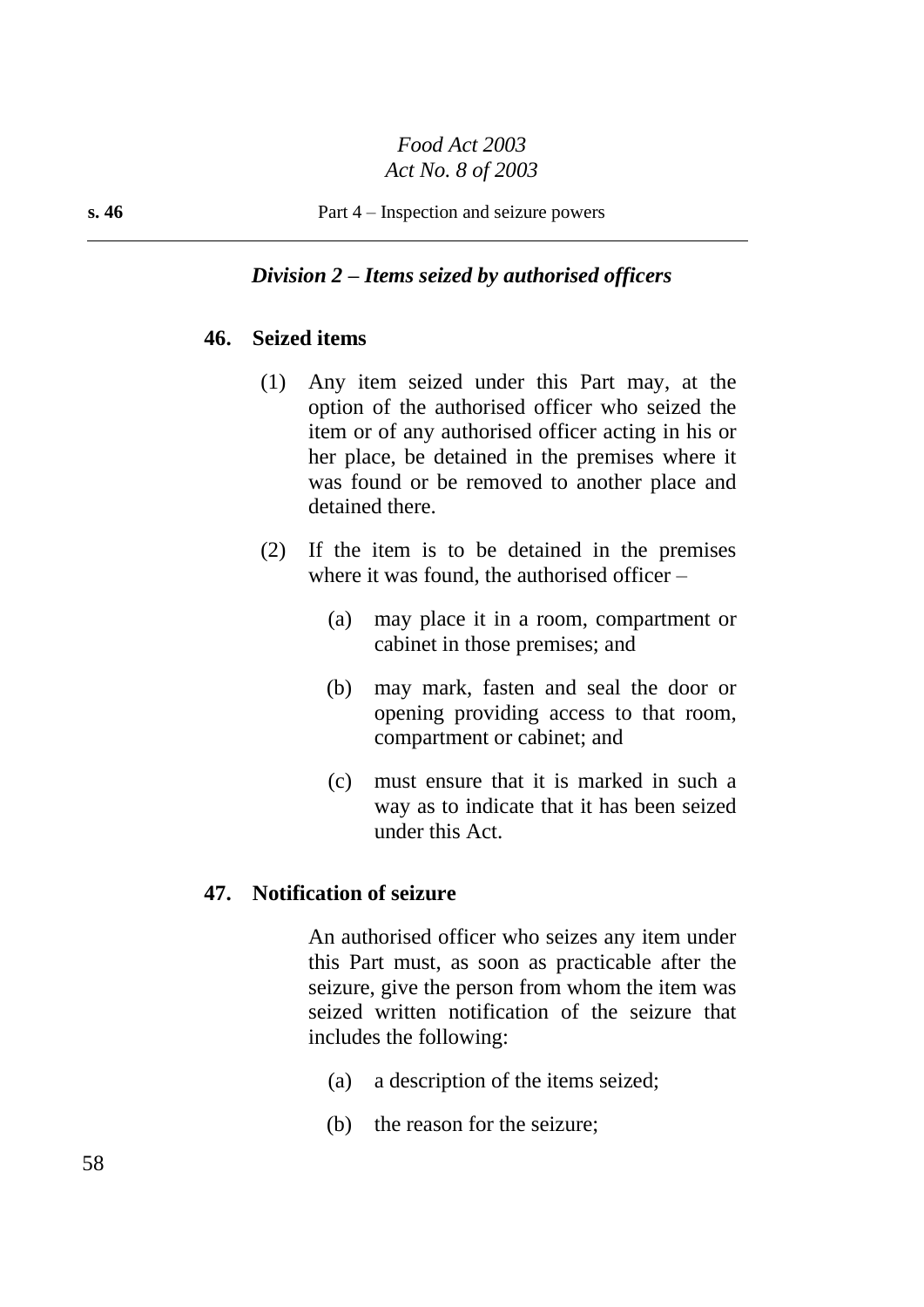- (c) an explanation of the person's right to make an application to the court under section 54 for an order disallowing the seizure;
- (d) the address of the place where the item is held if the item has been removed from the premises where it was seized;
- (e) the name of the enforcement agency to whom the authorised officer reports.

## **48. Destruction of filthy, decomposed or putrid matter**

If an authorised officer who has seized food under this Part is satisfied that the food consists wholly or partly of filthy, decomposed or putrid matter or that it poses an immediate risk to health or property, the authorised officer (disregarding any provision to the contrary in this Part) may cause the food to be destroyed.

## **49. Return of seized item**

If, before any item seized under this Part is forfeited to the Crown or a council under this Division, an authorised officer becomes satisfied that there has been no contravention of this Act of which the item is evidence, the authorised officer must, as soon as practicable, cause the item to be delivered to –

- (a) the person from whom it was seized; or
- (b) such other person as appears to the authorised officer to be entitled to it.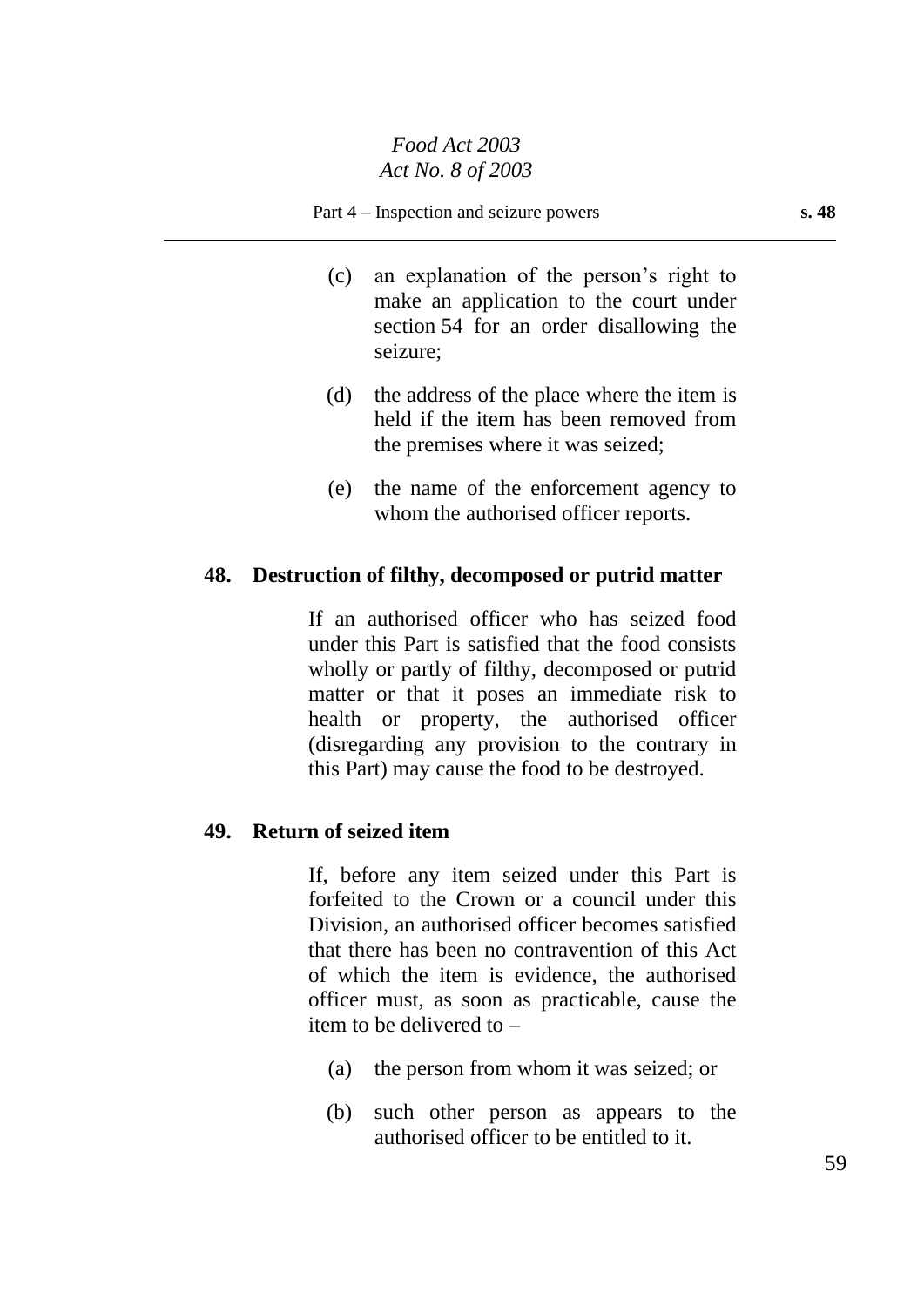#### **50. Forfeiture of item**

- (1) An item seized under this Part is forfeited to the Crown or a council –
	- (a) on the expiration of the period allowed by section 54 for the making of an application for an order disallowing the seizure if the item has not been dealt with under section 49 and no application under section 54 has been made within that period; or
	- (b) if an application for an order disallowing the seizure has been made under section 54 but the application has been refused or has been withdrawn before a decision on the application has been made, on the date on which the application was refused or withdrawn.
- (2) An item forfeited under this section may be destroyed, sold or otherwise disposed of as the enforcement agency concerned may determine.

#### **51. Cost of destruction or disposal of forfeited item**

(1) A person who was the owner of an item immediately before its forfeiture under this Division is liable for any cost incurred by or on behalf of the enforcement agency concerned in connection with the lawful destruction or disposal of the item (including any storage costs) and any such cost is taken to be a debt due to the enforcement agency from that person.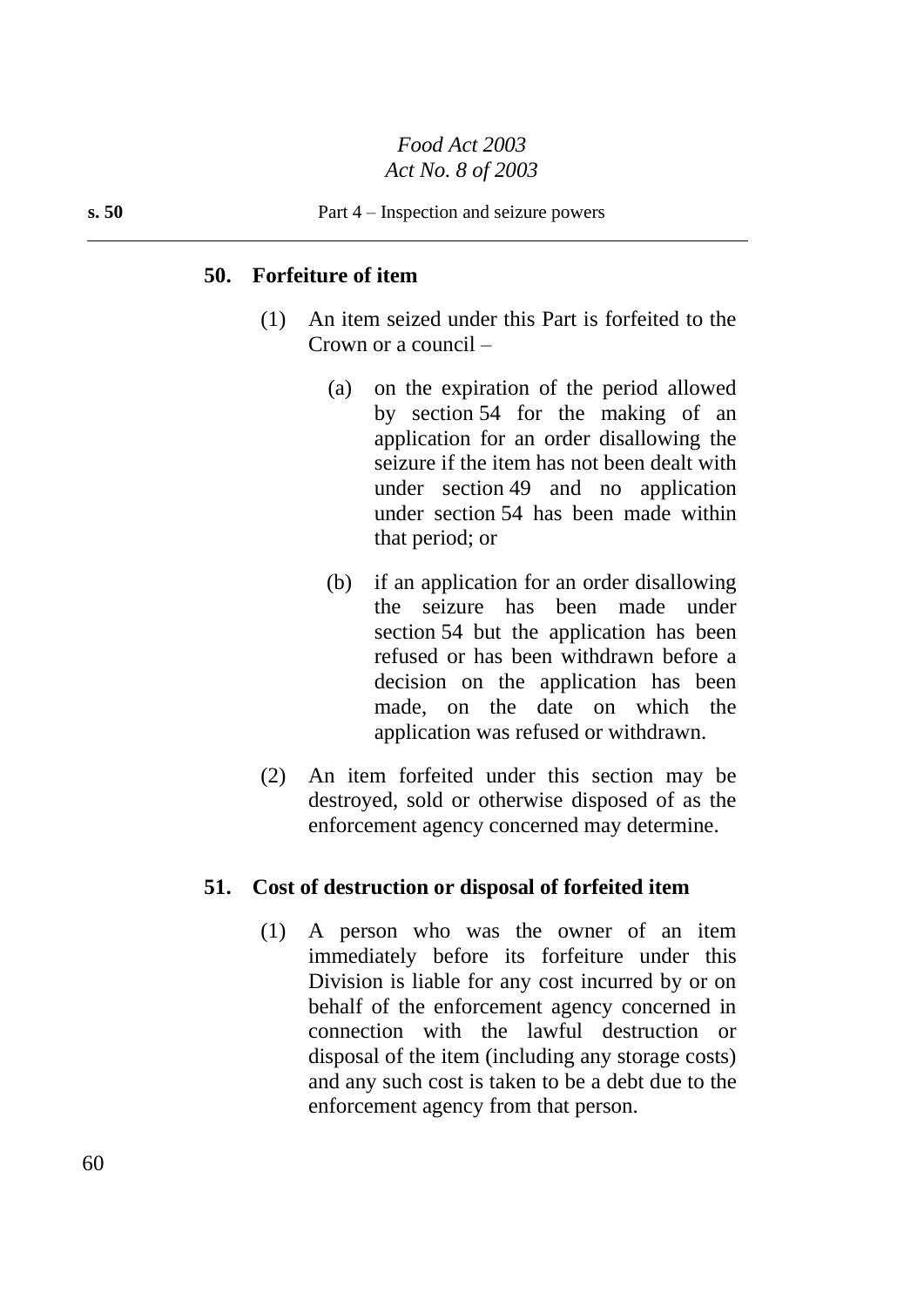(2) In any proceedings for the recovery of the debt, a certificate signed by the enforcement agency stating the amount of any costs and the manner in which they were incurred is evidence of the matters certified.

#### **52. Return of forfeited item**

- (1) An item seized under this Part that is forfeited under this Division and that has not been destroyed or otherwise disposed of in a manner that would prevent its return must, as soon as practicable, be delivered to the person from whom it was seized, or such other person as appears to the enforcement agency concerned to be entitled to it, if the enforcement agency becomes satisfied that no contravention of this Act has been committed in relation to the item.
- (2) On being so delivered, any proprietary and other interests in the item that existed immediately before its forfeiture are restored.

#### **53. Compensation to be paid in certain circumstances**

- (1) A person may apply for compensation for an item seized under this Part.
- (2) The enforcement agency concerned is to pay such compensation as is just and reasonable in relation to any item seized under this Part by an authorised officer appointed by it if –
	- (a) no contravention of this Act has been committed in relation to the item; and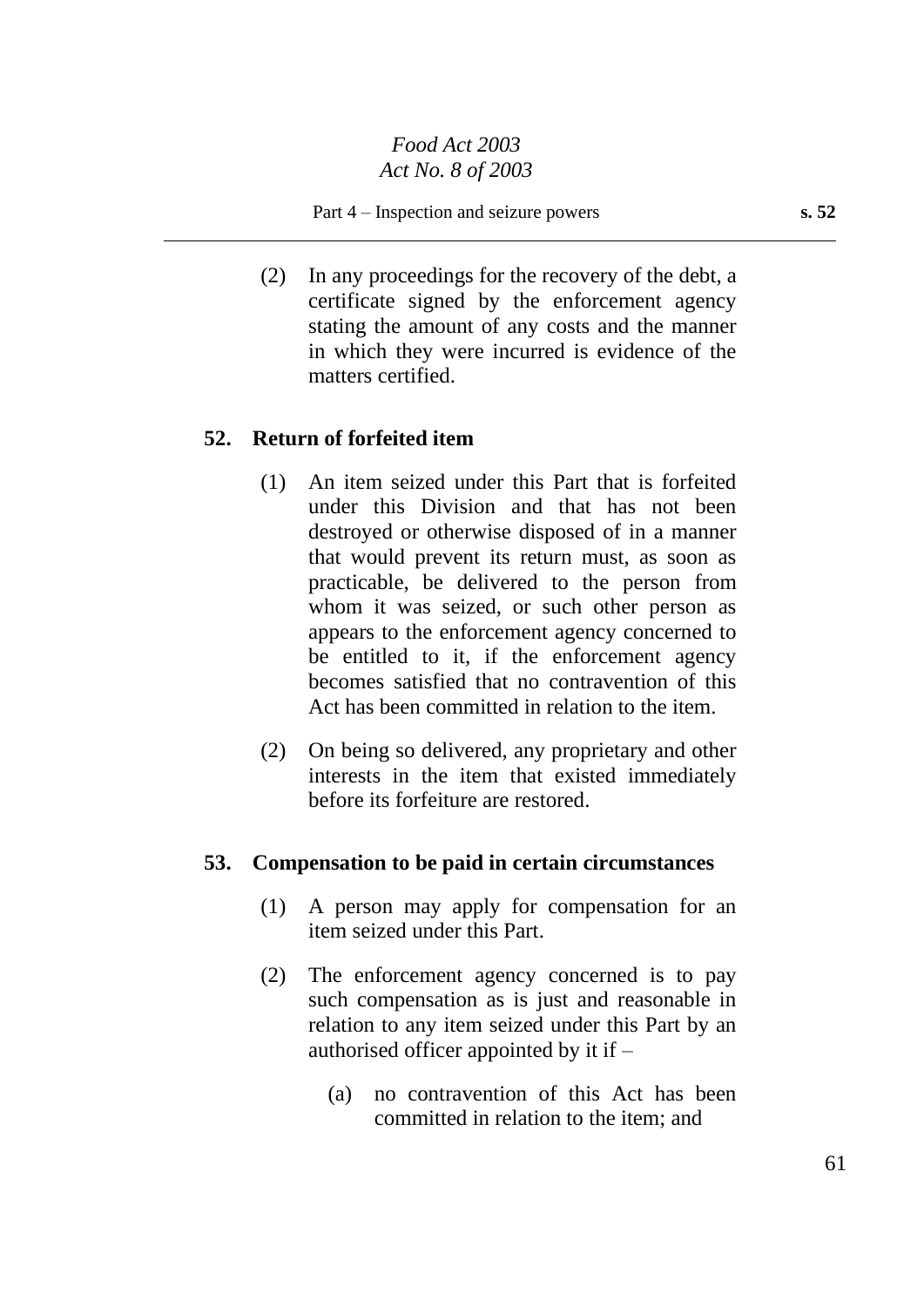#### **s. 54** Part 4 – Inspection and seizure powers

- (b) the item cannot be returned or has in consequence of the seizure depreciated in value.
- (3) An enforcement agency required to make a determination under subsection (2) as to the payment of compensation is to send written notification of its determination to the person from whom the item was seized and any person seeking compensation under this section.
- (4) If an enforcement agency determines to pay compensation under this section in relation to an item, the compensation is to be paid to the person from whom the item was seized, or such other person as appears to the enforcement agency to be entitled to it.
- (5) A person from whom an item was seized under this Part, or any other person who has sought compensation under this section, who is dissatisfied with a determination by an enforcement agency as to the payment of such compensation may apply to the appropriate review body for a review of the determination within 10 days after the date on which notification of the determination was received.

#### **54. Application for order disallowing seizure**

(1) A person claiming to be entitled to any item seized under this Part may, within 10 days after the date on which the seizure took place, lodge an application with the court for an order disallowing the seizure.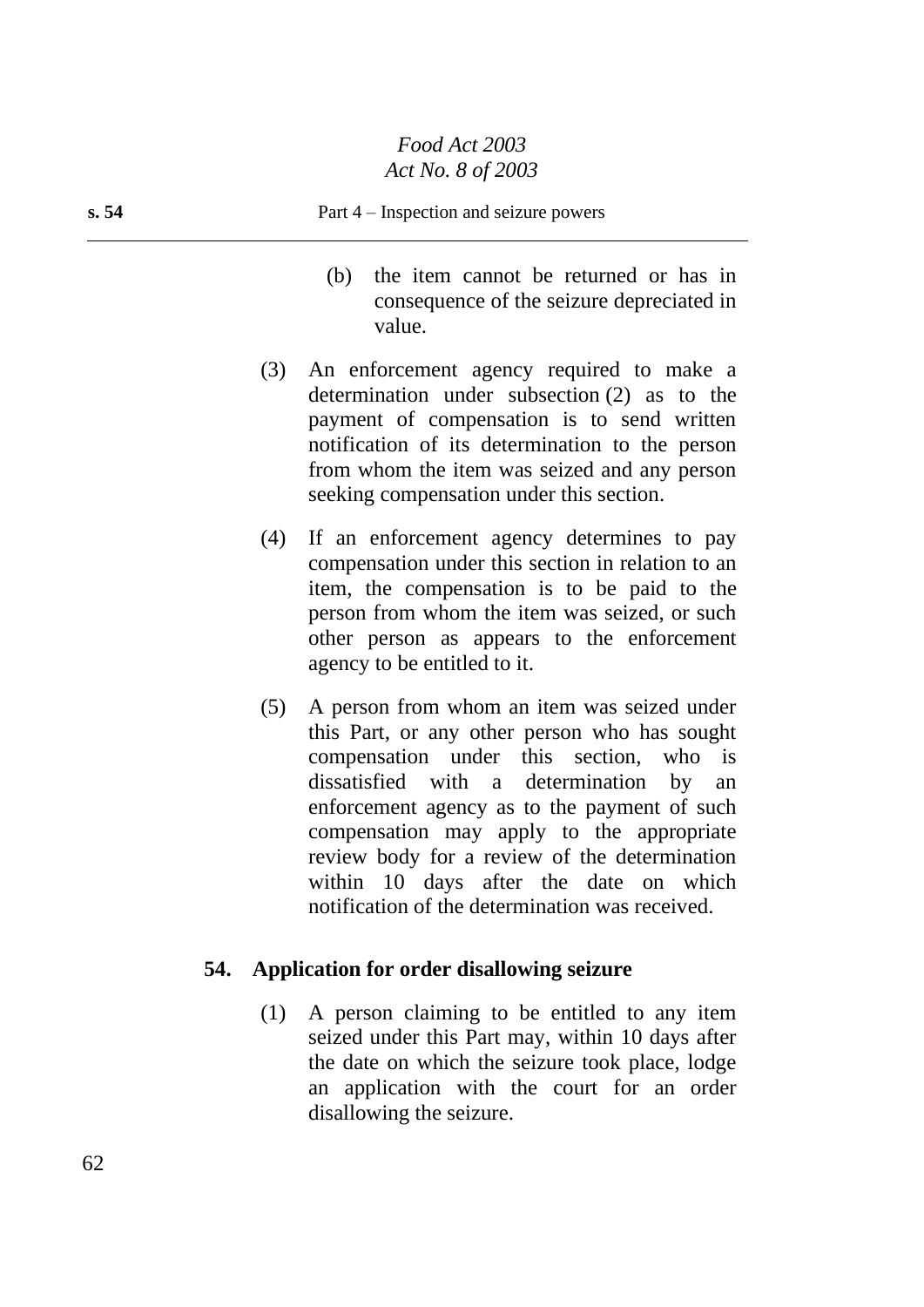(2) The application is to be made in accordance with the rules governing the court and is not to be heard unless the applicant has previously served a copy of the application on the enforcement agency concerned.

## **55. Enforcement agency entitled to answer application**

The enforcement agency concerned is entitled to appear as respondent at the hearing of an application made under section 54.

## **56. Order for return of seized item**

The court, on the hearing of an application made under section 54, must make an order disallowing the seizure of an item if –

- (a) it is proved that the applicant would, but for the seizure, be entitled to the item and it is not proved that an offence under this Act was being or had been or was about to be committed, being an offence of which the item was evidence; or
- (b) in the opinion of the court, there are exceptional circumstances justifying the making of such an order –

but otherwise the court must refuse the application.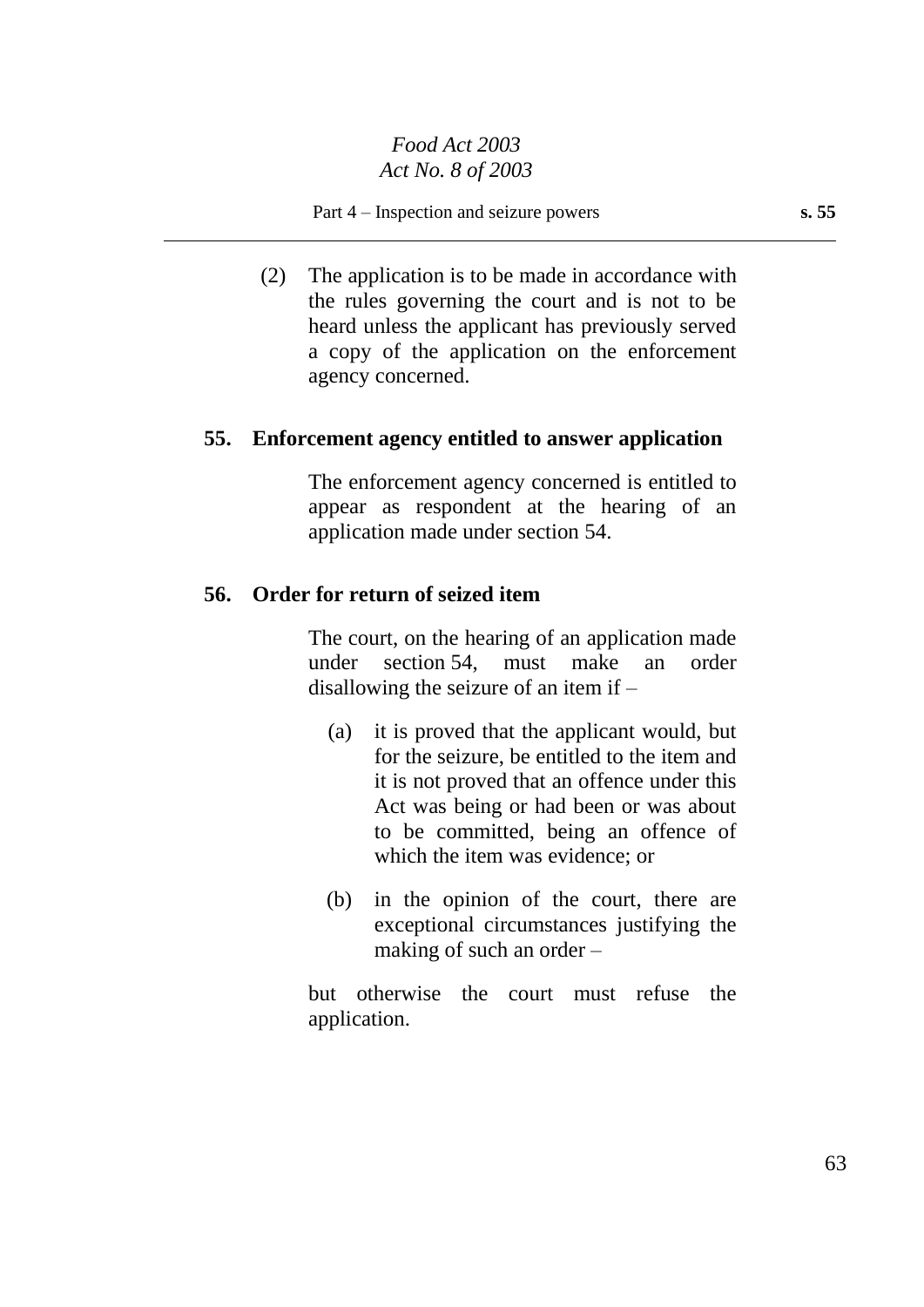#### **57. Ancillary orders**

- (1) In the event that the court makes an order for the return of any item seized under this Part, it must also make one or both of the following orders:
	- (a) an order directing the respondent to cause the item to be delivered to the applicant or to such other person as appears to the court to be entitled to it;
	- (b) if the item cannot for any reason be so delivered or has in consequence of the seizure depreciated in value, an order directing the enforcement agency concerned to pay to the applicant such amount by way of compensation as the court considers to be just and reasonable.
- (2) The award of costs with respect to the hearing of the application lies in the discretion of the court.
- (3) If the court makes an order for the payment of any amount as compensation or awards any amount as costs, the order is enforceable as a judgment of the court.

#### **58. Adjournment pending hearing of other proceedings**

If on the hearing of an application made under section 54 it appears to the court that the item that is the subject of the application is required to be produced in evidence in any pending proceedings in connection with an offence under this Act or under any other Act, the court, on the application of the respondent or on its own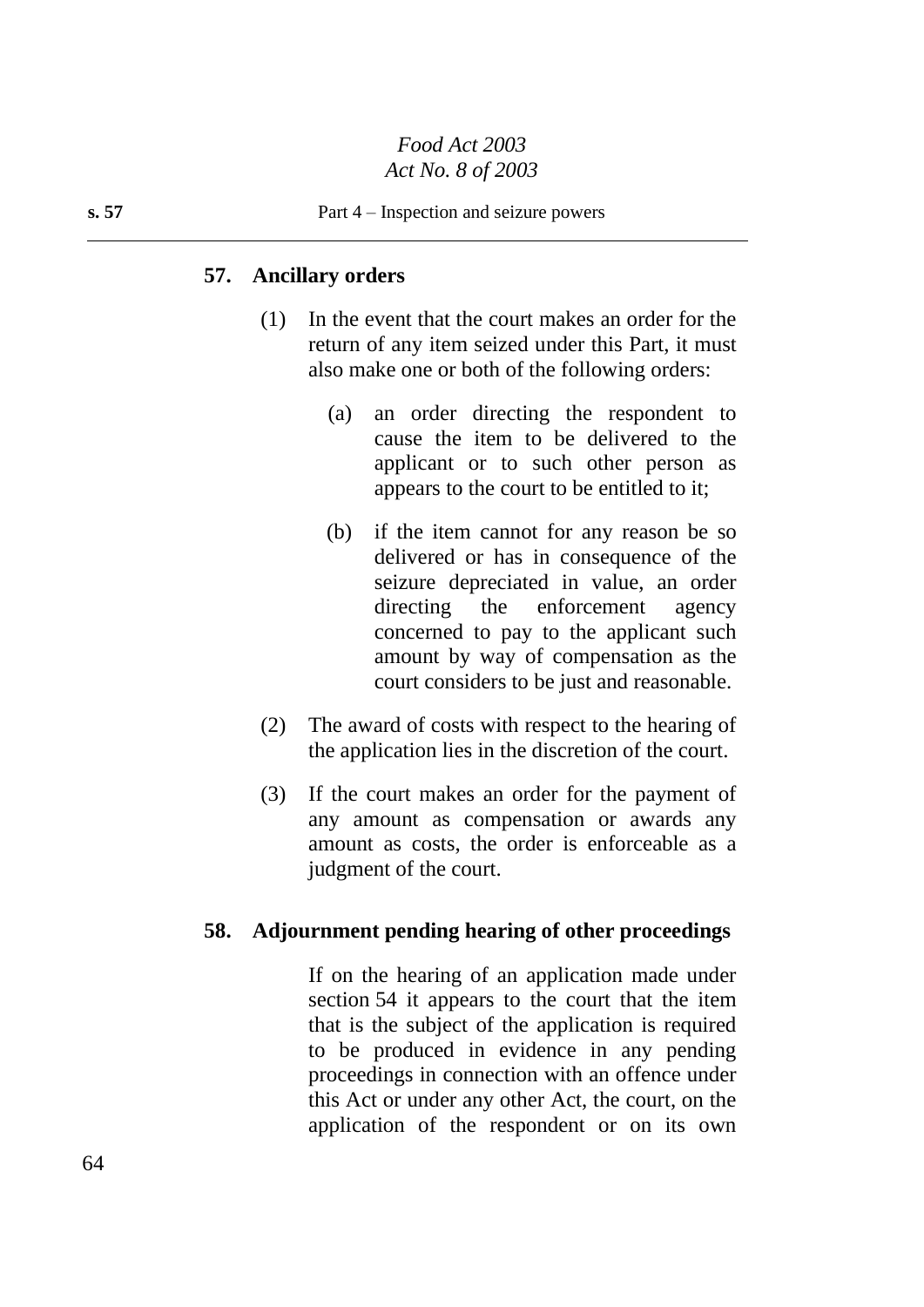Part 4 – Inspection and seizure powers **s. 58**

motion, may adjourn the hearing until the conclusion of those proceedings.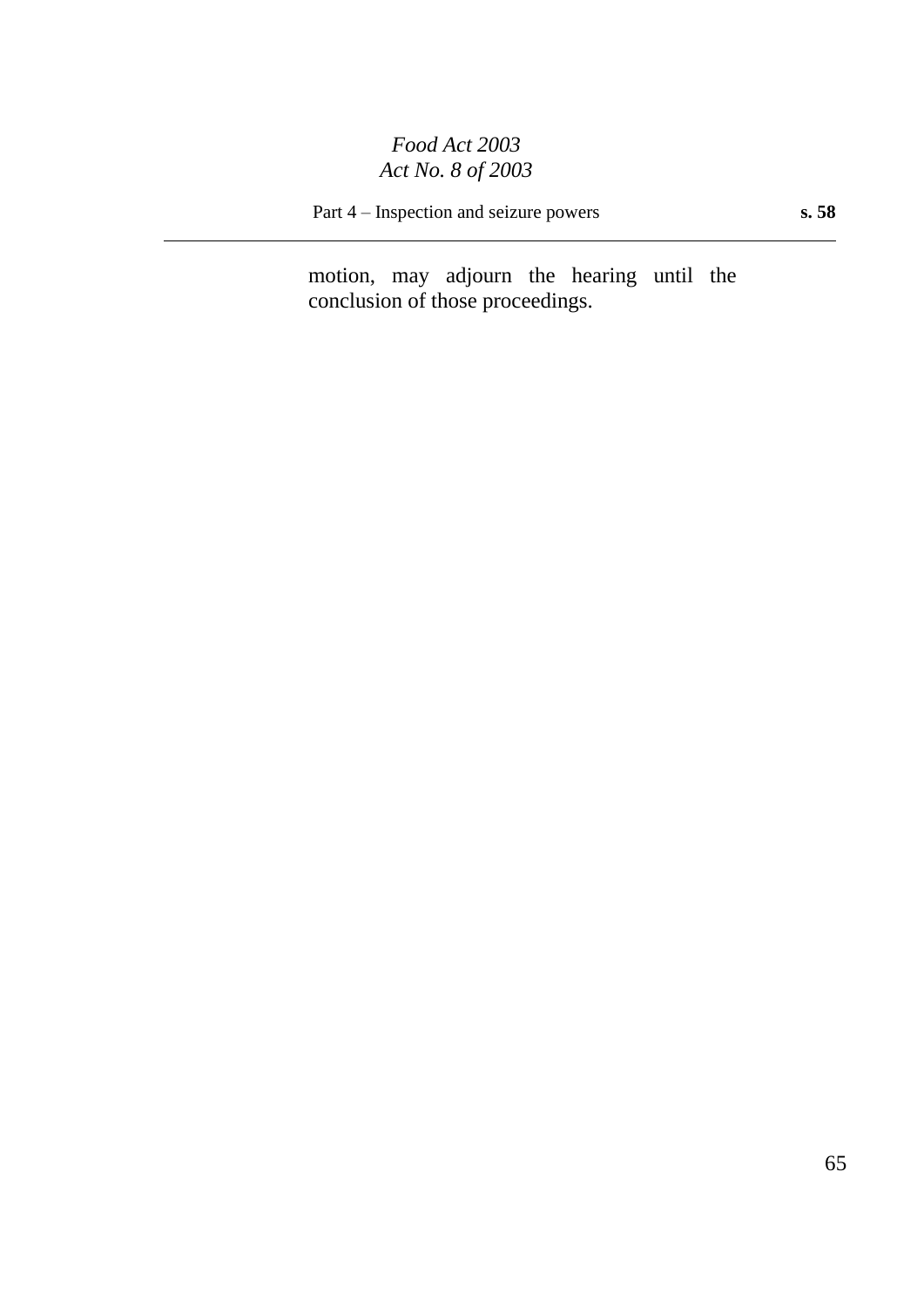## **PART 5 – IMPROVEMENT NOTICES AND PROHIBITION ORDERS**

#### **59. Unclean or unfit premises, vehicles or equipment**

If an authorised officer believes, on reasonable grounds, that  $-$ 

- (a) any premises used by a food business in connection with the handling of food intended for sale or any equipment or food transport vehicle is in an unclean or insanitary condition or is otherwise unfit for the purpose for which it is designed or intended to be used; or
- (b) any premises used by a food business in connection with the handling of food intended for sale or any equipment or food transport vehicle does not comply with a provision of the Food Safety Standards; or
- (c) in relation to any premises used in connection with the handling of food intended for sale or any equipment or food transport vehicle, any food safety program is not being implemented adequately by a food business; or
- (d) any provision of the Food Standards Code is being contravened in relation to the handling of food intended for sale in any premises or in any food transport vehicle used by a food business in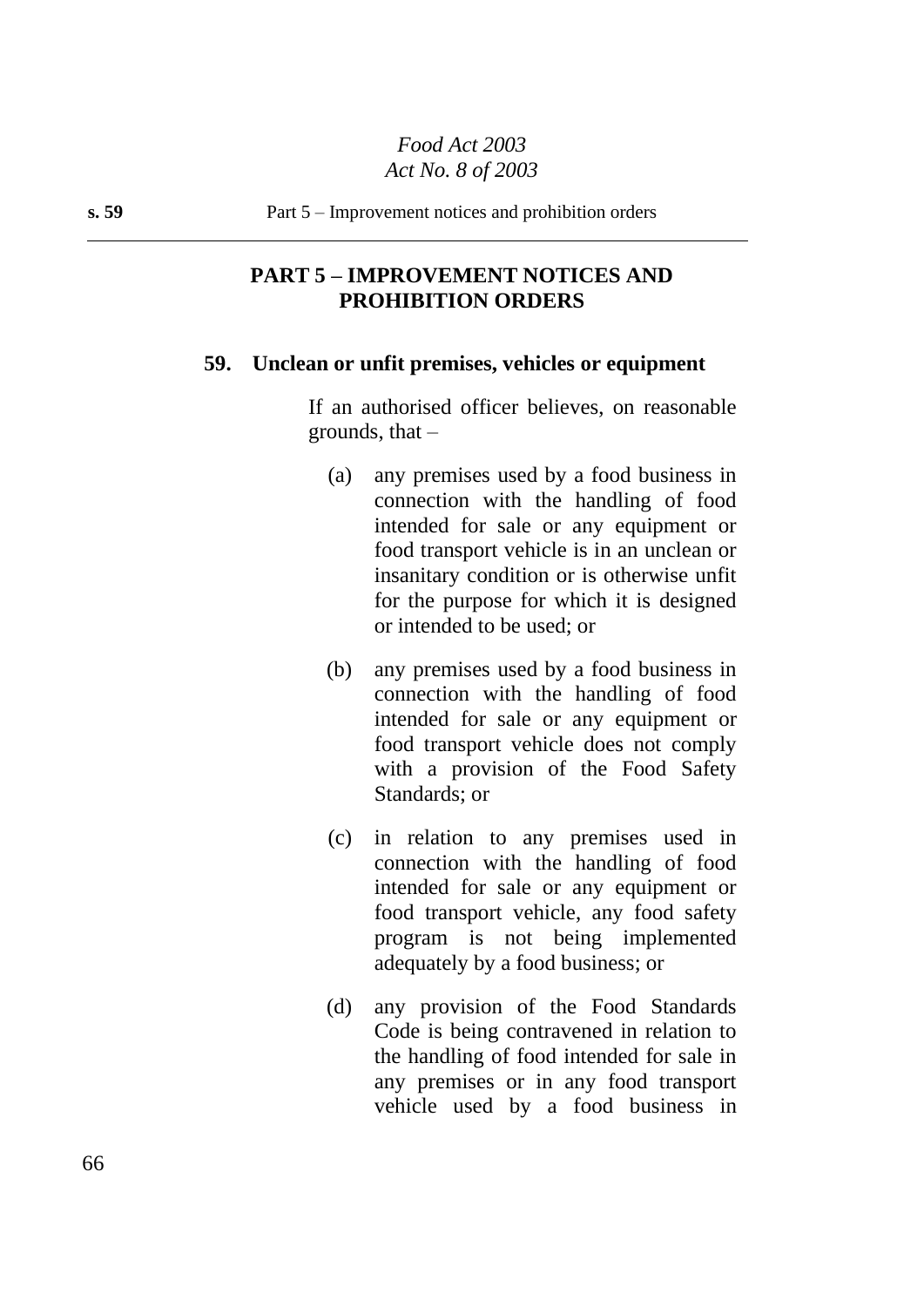connection with the handling of food intended for sale –

the authorised officer may serve an improvement notice on the proprietor of the food business in accordance with this Part.

#### **60. Improvement notice**

- (1) An improvement notice is to take the form of an order that –
	- (a) premises, equipment or a food transport vehicle be put into a clean and sanitary condition, or be repaired, to the satisfaction of an authorised officer; or
	- (b) equipment or a vehicle be replaced; or
	- (c) a food safety program be prepared; or
	- (d) a food safety program be revised; or
	- (e) in relation to the handling of food intended for sale in premises or in a food transport vehicle, measures be taken to implement the provisions of any relevant food safety program; or
	- (f) other action be taken to ensure compliance with the provisions of the Food Standards Code –

within a period of 24 hours (or such longer period as is specified in the notice) after the service of the notice on the proprietor of the food business.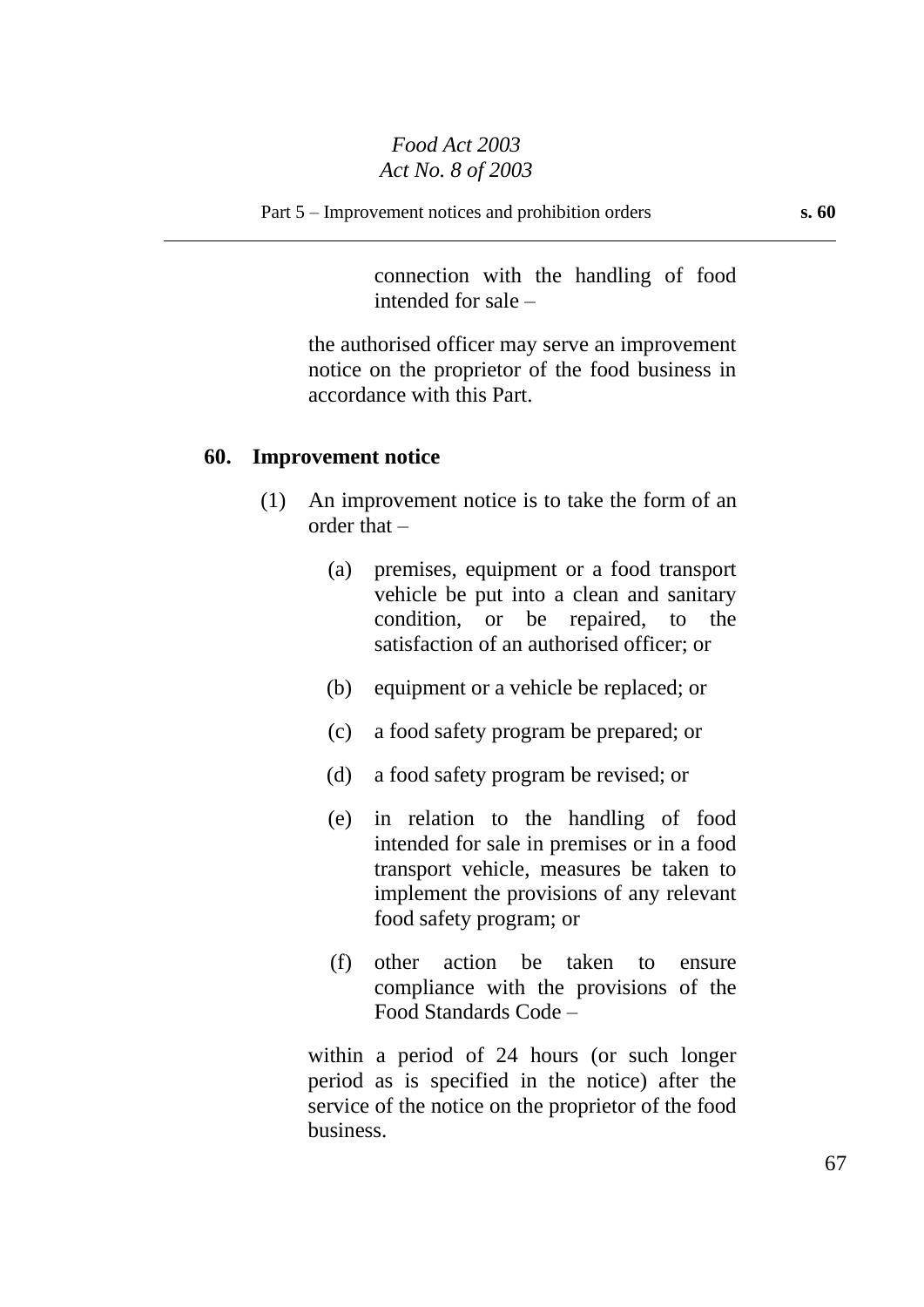#### **s. 61** Part 5 – Improvement notices and prohibition orders

- (2) Before the end of the period specified in the improvement notice, an authorised officer may, on his or her own motion or on the application of the proprietor of the food business, extend the period within which the proprietor of the food business is to take action in accordance with the notice.
- (3) An improvement notice may include ancillary or incidental directions.
- (4) An improvement notice is to state that it is issued under this section.

#### **61. Compliance with improvement notice**

- (1) If an improvement notice is complied with, an authorised officer is to note the date of compliance on a copy of the notice.
- (2) An authorised officer must give a copy of an improvement notice, noted in accordance with this section, to the person on whom the improvement notice was served if requested to do so by the person.

#### **62. Prohibition order**

- (1) If an authorised officer believes, on reasonable grounds –
	- (a) that any of the circumstances specified in section 59 exist; and
	- (b) that  $-$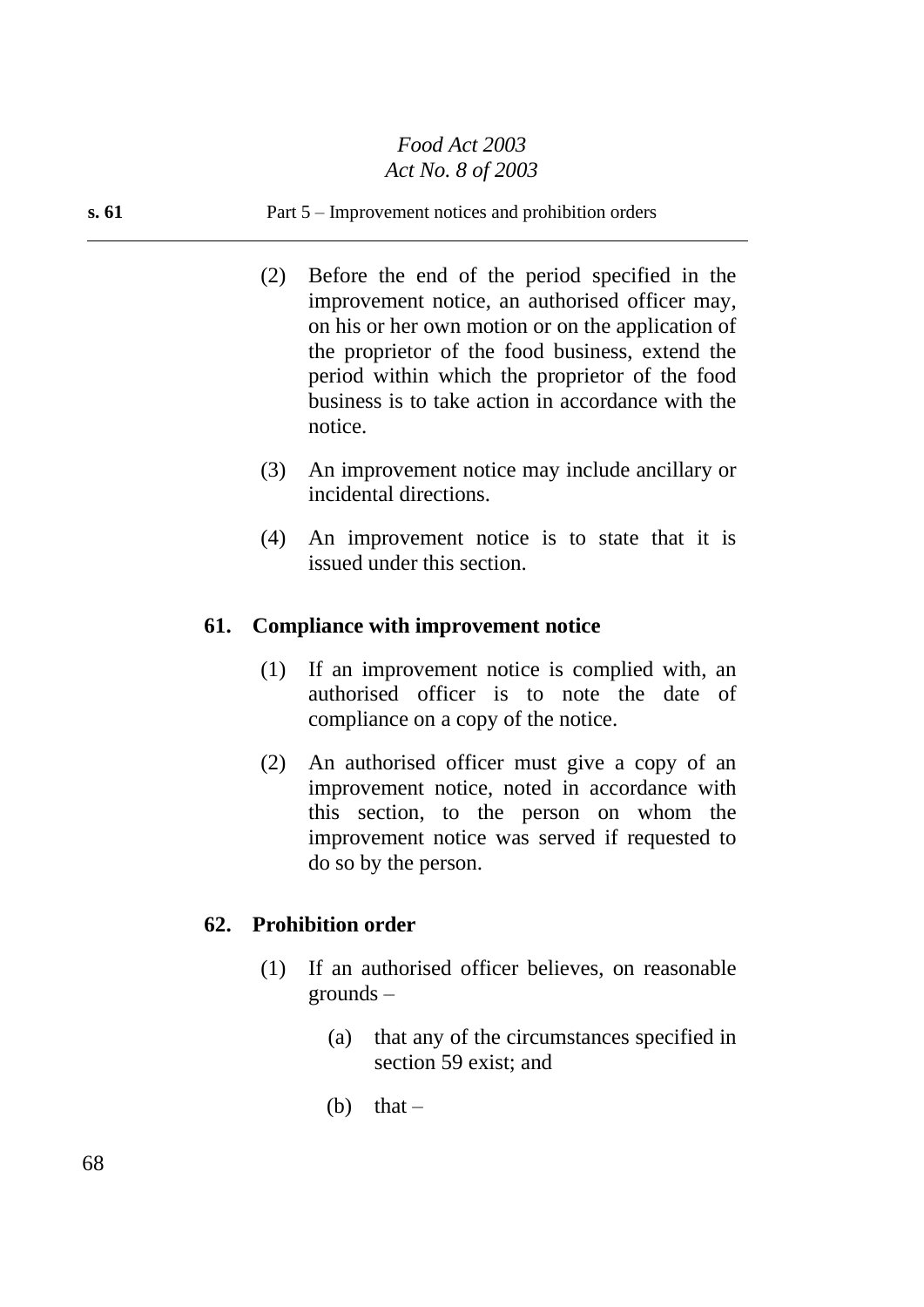#### Part 5 – Improvement notices and prohibition orders **s. 62**

- (i) the proprietor of the food business has not complied with an improvement notice within the time required for compliance; or
- (ii) the issue of a prohibition order is necessary to prevent or mitigate a serious danger to public health –

the authorised officer may serve a prohibition order on the proprietor of the food business in accordance with this Part.

- (2) A prohibition order is to take the form of an order that –
	- (a) no food intended for sale is to be handled in specified premises or a specified part of specified premises; or
	- (b) no food intended for sale is to be conveyed in a specified vehicle; or
	- (c) specified equipment is not to be used in connection with food intended for sale; or
	- (d) no food intended for sale is to be handled by a food business in a specified way or for a specified purpose; or
	- (e) prohibits other action being taken –

until the proprietor of the food business has been given a certificate of clearance stating that the premises, part of the premises, vehicle or equipment may be used for the handling or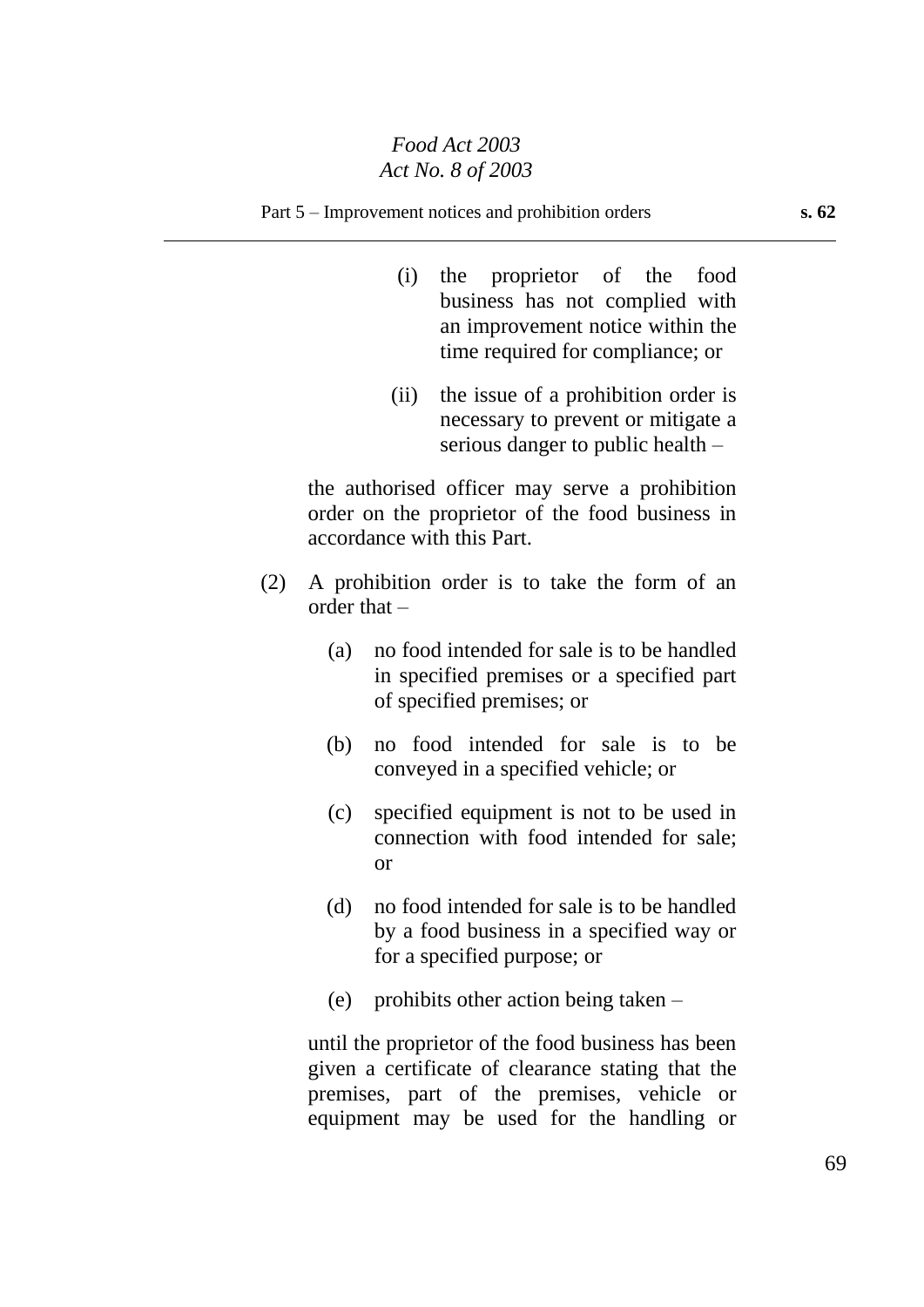# **s. 63** Part 5 – Improvement notices and prohibition orders conveyance of food intended for sale, or for use in connection with such food, or that the food may be handled in the specified way or for the specified purpose, as the case may be. (3) A prohibition order may include ancillary or incidental directions.

- (4) A prohibition order is to state that it is issued under this section.
- (5) The authorised officer must give a certificate of clearance if, after an inspection of the premises, part of the premises, vehicle or equipment, or the way of handling food, specified in the prohibition order, the authorised officer or person finds that –
	- (a) the premises, part of the premises, vehicle or equipment, or the handling of food by the food business in the specified way or for the specified purpose, is not a serious danger to public health; and
	- (b) the person on whom the prohibition order was served has complied with the prohibition order and any improvement notices served on the person.

# **63. Scope of notices and orders**

An improvement notice or a prohibition order may be issued with respect to any one or more of the following: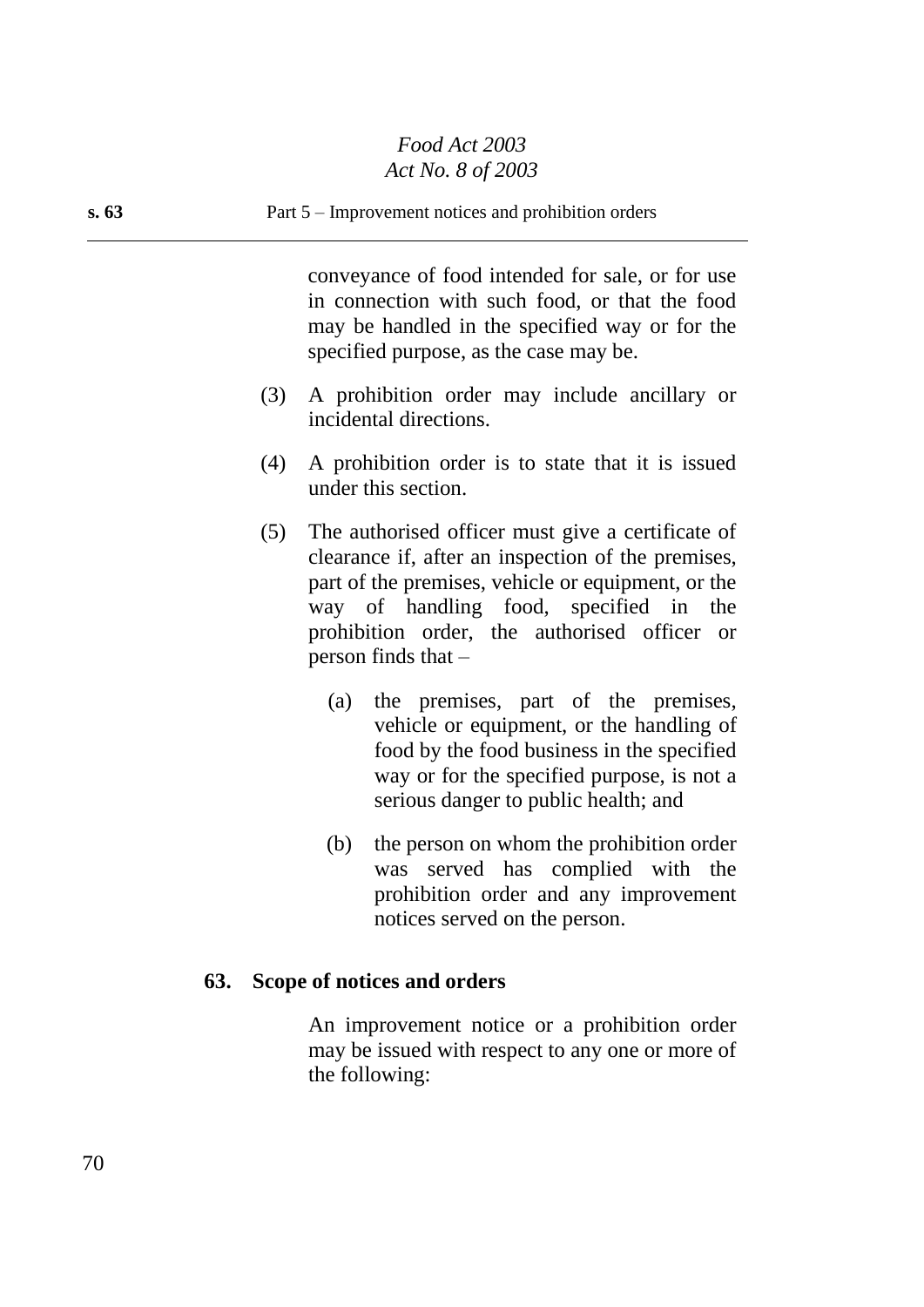- (a) any premises or any part of any premises, food transport vehicle or equipment specified in the notice or order;
- (b) all equipment contained in any premises or any part of any premises, or in a food transport vehicle, specified in the notice or order, or any specified equipment so contained;
- (c) the handling of food intended for sale by a food business in a specified way or for a specified purpose.

## **64. Notices and orders to contain certain information**

An improvement notice or prohibition order under this Part –

- (a) must specify any provision of the Food Standards Code to which it relates; and
- (b) may specify particular action to be taken by a person to ensure compliance with the provision of the Food Standards Code to which it relates.

## **65. Request for reinspection**

(1) The proprietor of the food business whose premises are affected by a prohibition order may at any time after the order has been served make a written request to the enforcement agency who employs the authorised officer who made the order to cause the premises to be inspected by an authorised officer.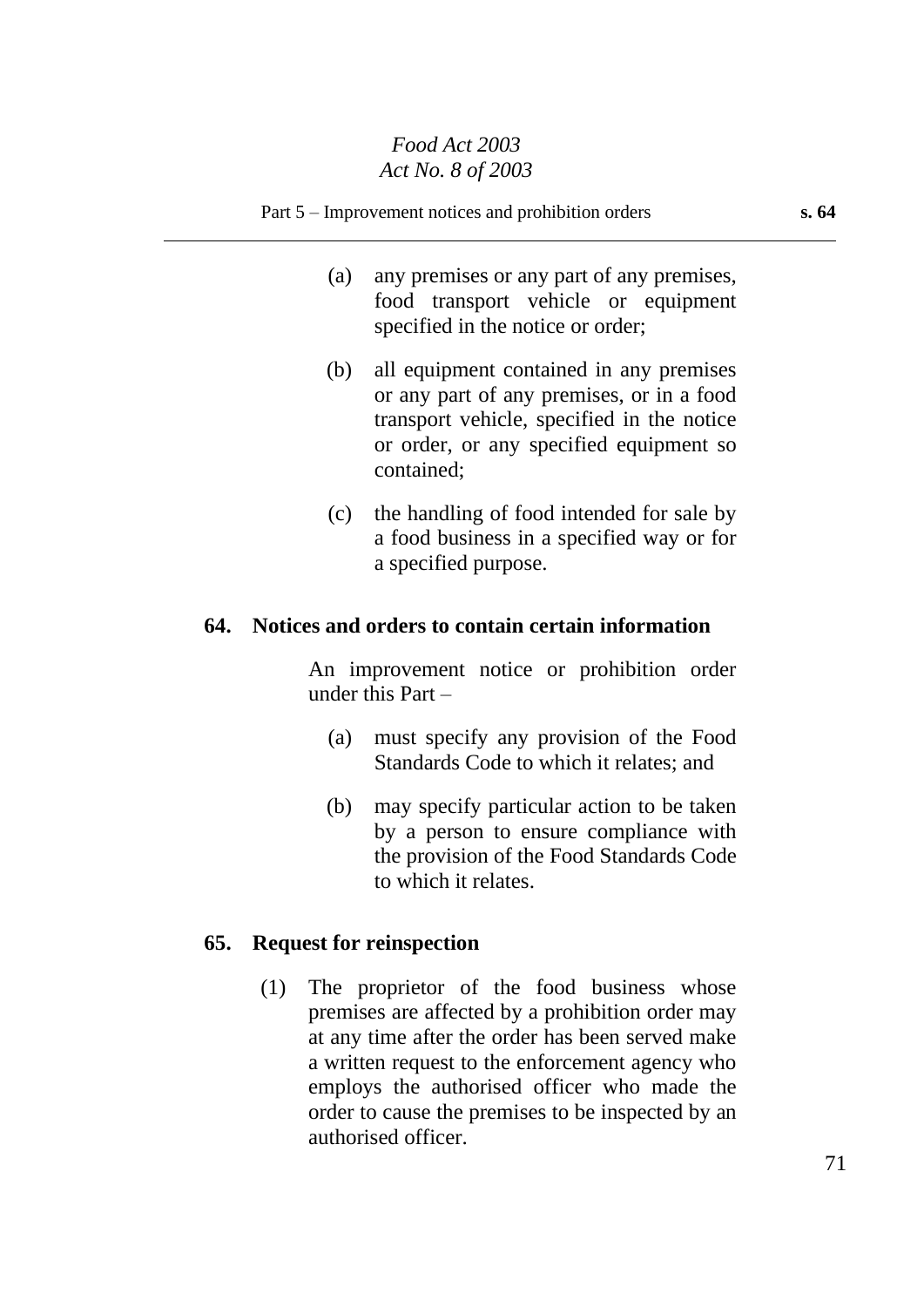#### **s. 66** Part 5 – Improvement notices and prohibition orders

- (2) The proprietor of the food business whose vehicle or equipment is affected by a prohibition order may at any time after the order has been served make a written request to the enforcement agency who employs the authorised officer who made the order to cause the vehicle or equipment to be inspected by an authorised officer –
	- (a) at the place where it was originally inspected; or
	- (b) if it is not convenient for it to be inspected at that place, at some other place that the enforcement agency has agreed to.
- (3) If a request for inspection is made under this section and the premises, vehicle or equipment concerned, through no fault of the proprietor of the food business, is not inspected by an authorised officer within the period of 2 days after the receipt of the request by the enforcement agency, a certificate of clearance is taken to have been given to the proprietor of the food business under section 62.

## **66. Contravention of improvement notice or prohibition order**

A person must not, without reasonable excuse, contravene or fail to comply with an improvement notice or a prohibition order served on the person under this Part.

Penalty: In the case of –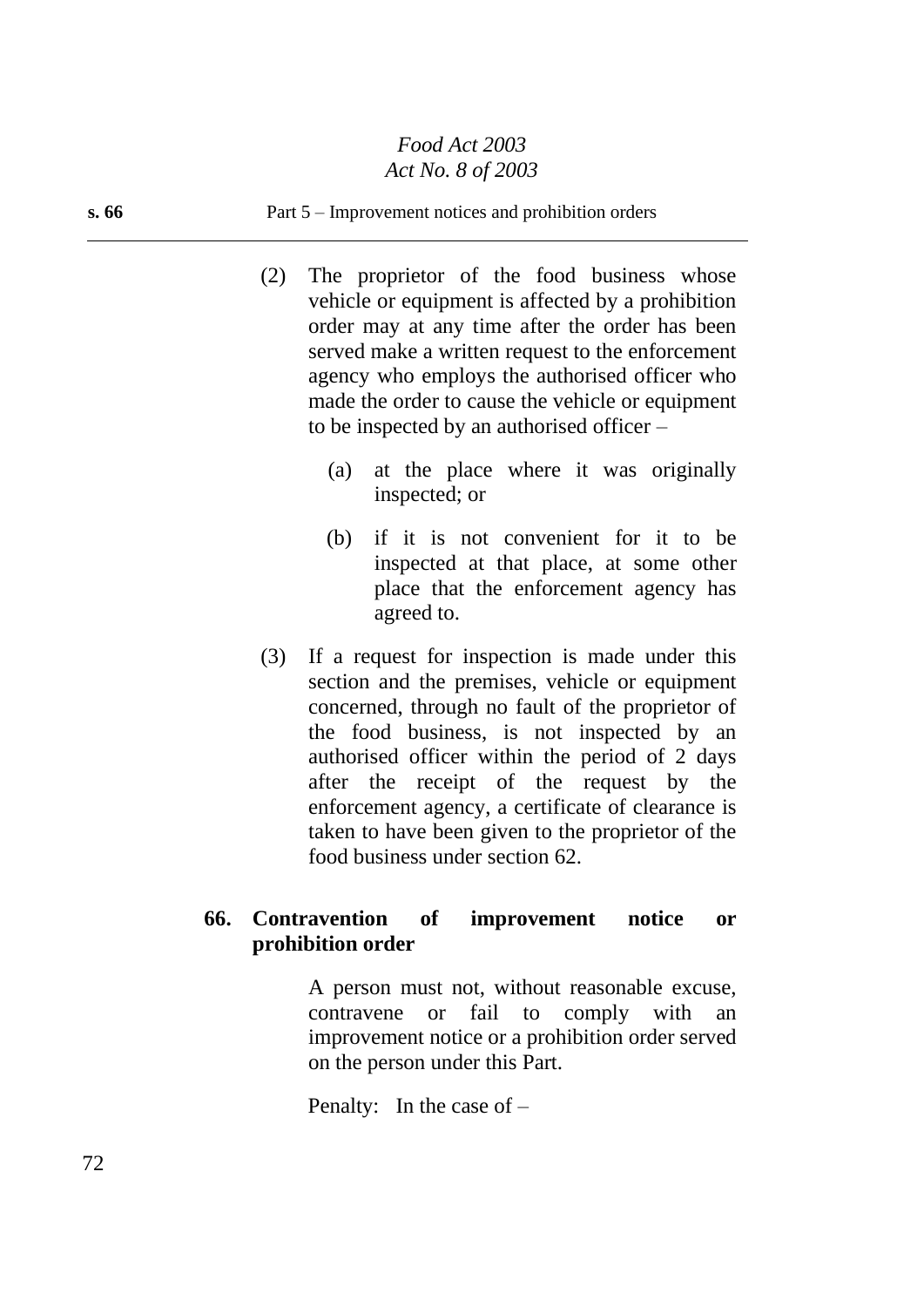- (a) an individual, a fine not exceeding 500 penalty units; or
- (b) a body corporate, a fine not exceeding 2 500 penalty units.

### **67. Review of decision to refuse certificate of clearance**

- (1) A person aggrieved by a decision of an authorised officer to refuse to give a certificate of clearance under this Part may apply to the appropriate review body for a review of the decision.
- (2) An application under subsection (1) must be made within 28 days after the day on which notification of the decision is received.

### **68. Compensation**

- (1) A person bound by a prohibition order who suffers loss as a result of the issuing of the order may apply to the enforcement agency that issued the order for compensation if the person considers that there were no grounds for the issuing of the order.
- (2) If there were no grounds for the issuing of the order, the enforcement agency that issued the order is to pay such compensation to the applicant as is just and reasonable.
- (3) The enforcement agency is to send written notification of its determination as to the payment of compensation under this section to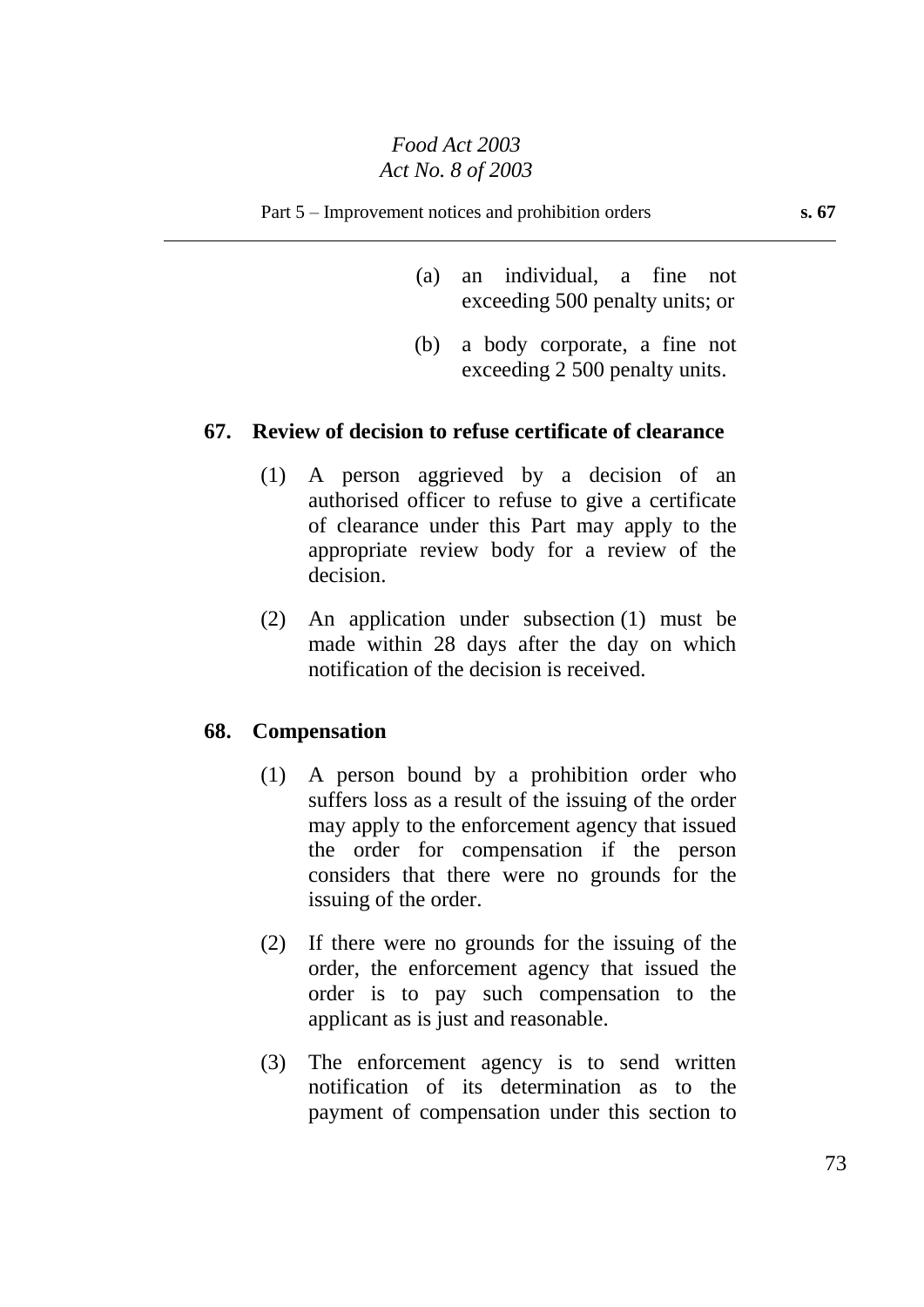| s.68 | Part 5 – Improvement notices and prohibition orders |                                                                                                                                                                                                                                                                                                       |
|------|-----------------------------------------------------|-------------------------------------------------------------------------------------------------------------------------------------------------------------------------------------------------------------------------------------------------------------------------------------------------------|
|      |                                                     | each applicant for the payment of such<br>compensation.                                                                                                                                                                                                                                               |
|      |                                                     | (4) If the enforcement agency has not determined an<br>application for compensation under this section<br>within 28 days of receiving the application, the<br>enforcement agency is taken to have refused to<br>pay any compensation.                                                                 |
|      | (5)                                                 | An applicant for the payment of compensation<br>under this section who is dissatisfied with a<br>determination under subsection $(3)$ as to the<br>refusal to pay compensation or as to the amount<br>of compensation may apply to the appropriate<br>review body for a review of the determination – |
|      |                                                     | (a) within 28 days after the day on which<br>notification of the determination was<br>received; or                                                                                                                                                                                                    |

(b) in a case to which subsection (4) applies, within 28 days after the 28-day period referred to in that subsection.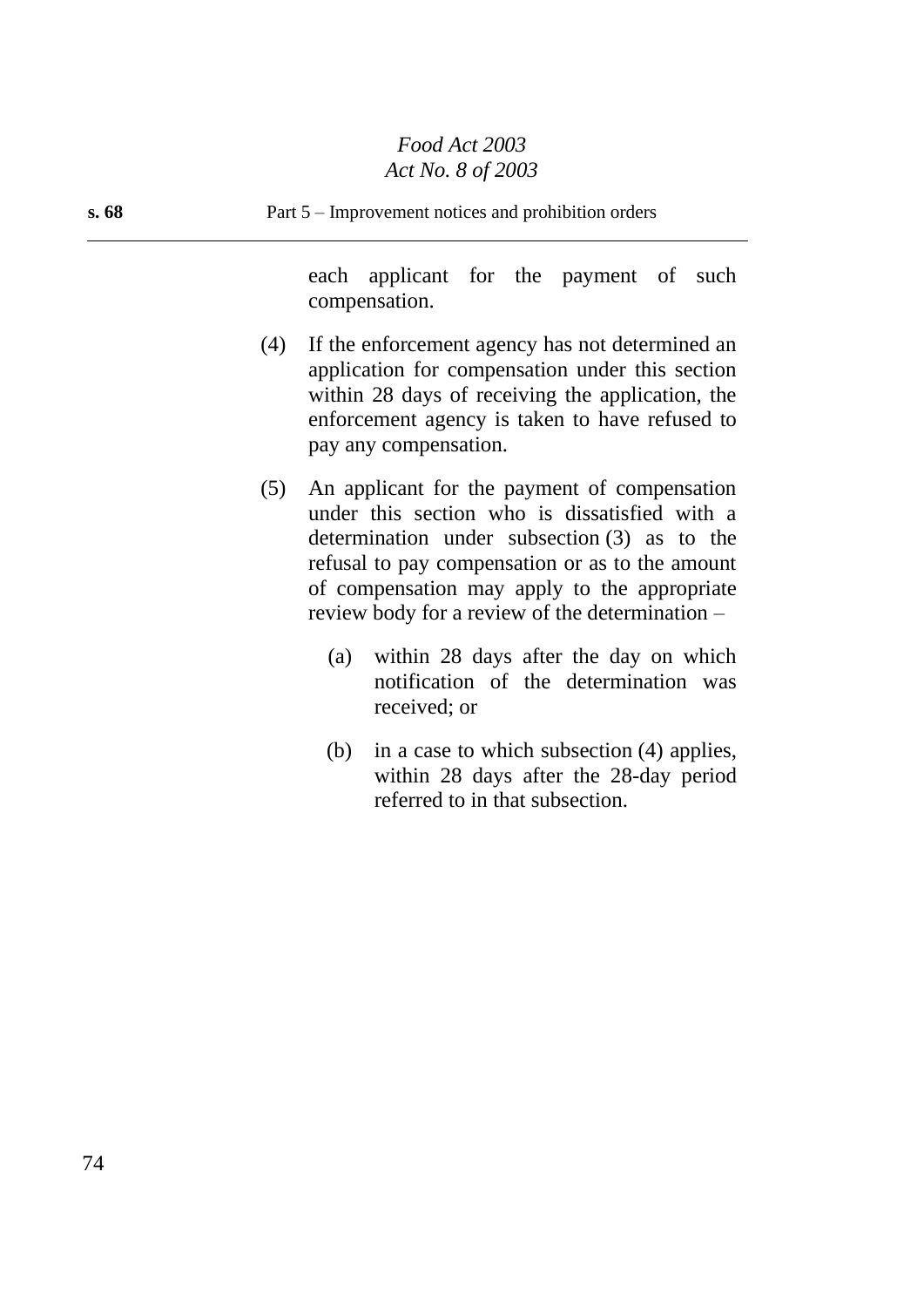# **PART 6 – TAKING AND ANALYSIS OF SAMPLES**

### *Division 1 – Taking of samples*

### **69. Proprietor to be informed**

Whenever an authorised officer obtains a sample of food for the purposes of analysis, the authorised officer must, either before or as soon as practicable after obtaining the sample, inform –

- (a) the proprietor of the food business from which the sample is to be, or was, taken; or
- (b) if the proprietor is not present or readily available, the person from whom the sample is to be, or was, taken or who is in charge of the food from which the sample is to be, or was, taken –

of the authorised officer's intention to have the sample analysed.

### **70. Payment for sample**

An authorised officer when obtaining a sample of food must pay, or tender payment of, an amount equal to the current market value of the sample to the person from whom the sample is obtained.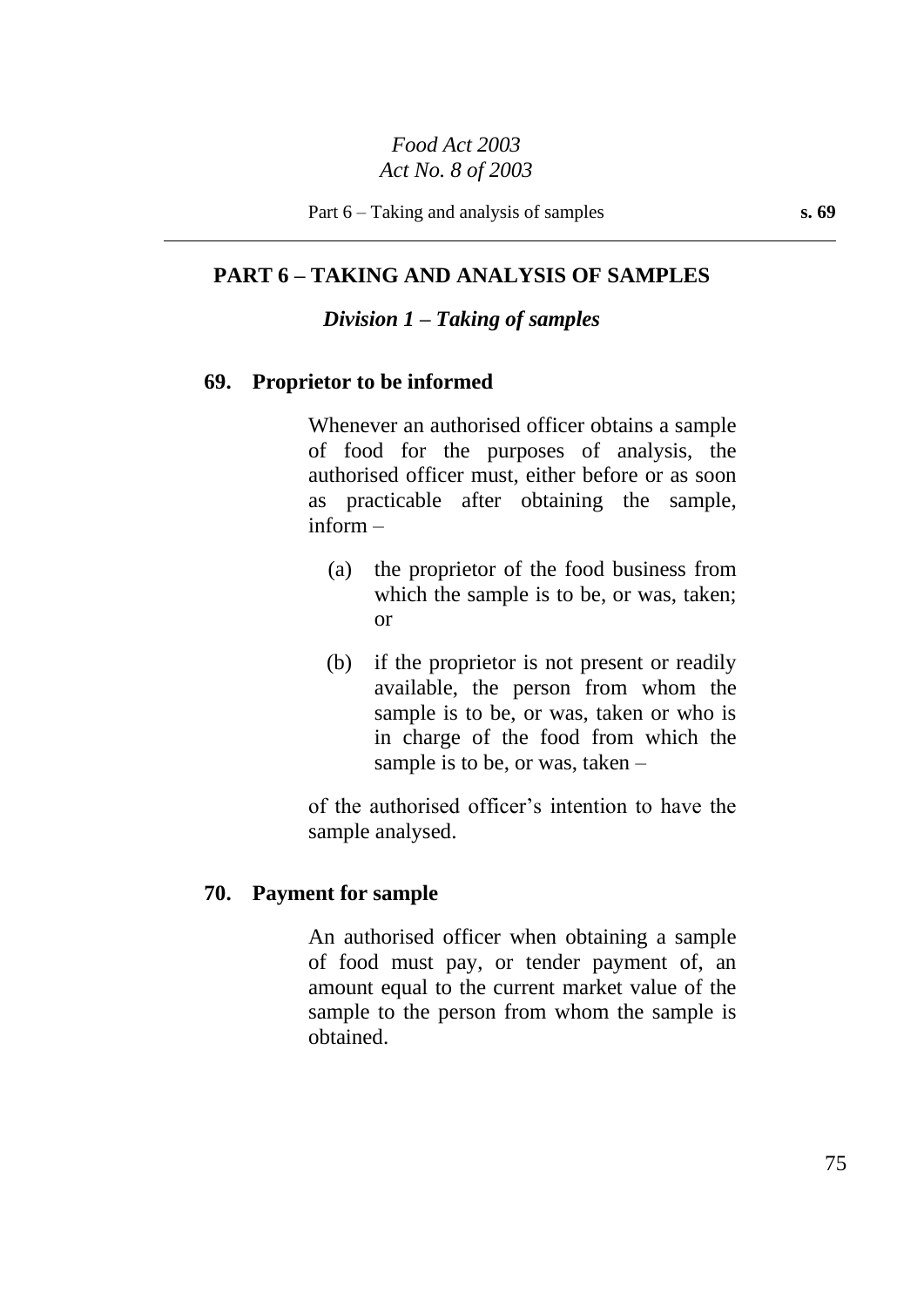## **71. Samples from vending machines**

Sections 69 and 70 do not apply to the obtaining of a sample by an authorised officer from a vending machine if the authorised officer obtains the sample by making proper payment for it and the authorised officer cannot identify anyone who at the time appears to be in charge of the machine.

## **72. Packaged food**

An authorised officer who takes a sample of food for the purposes of this Act that is contained in a closed package intended for retail sale must take the whole of the package unless the package contains 2 or more smaller packages of the same food.

## **73. Procedure to be followed**

- (1) This section applies to the taking of samples for the purposes of this Act except to the extent that the Food Standards Code otherwise provides.
- (2) An authorised officer who obtains a sample of food for the purposes of analysis must (unless subsection (3) applies)  $-$ 
	- (a) divide the sample into 3 separate parts and mark and seal or fasten each part in such manner as its nature will permit; and
	- (b) leave one part with the proprietor of the food business or any other person from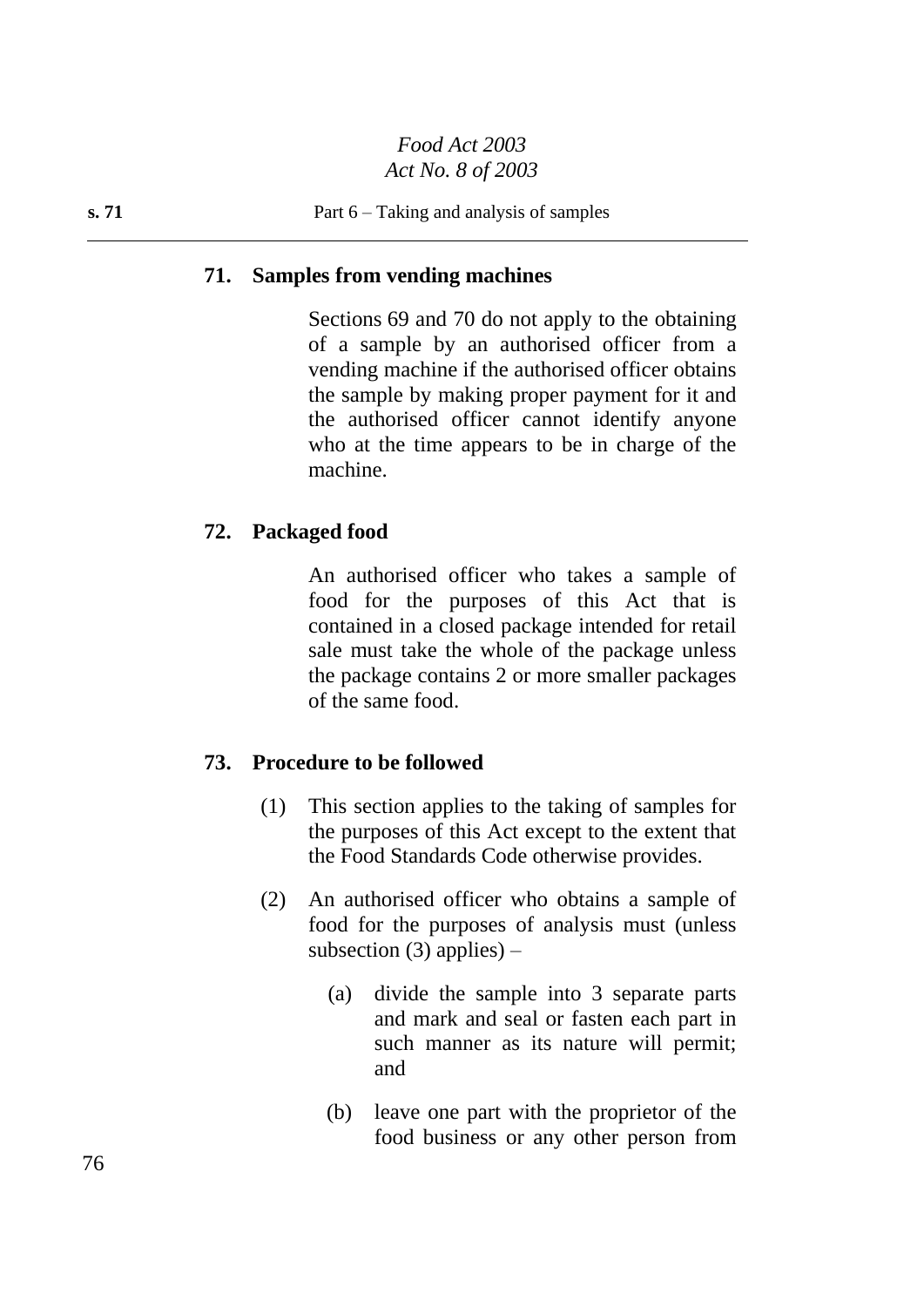whom the sample was obtained or a person appearing to be the employee or agent of that proprietor or other person; and

- (c) submit one of the remaining parts for analysis; and
- (d) retain the other remaining part for future comparison.
- (3) If the division of a sample for analysis into 3 separate parts in accordance with subsection (2) would in the opinion of the authorised officer –
	- (a) so affect or impair the composition or quality of the sample as to render the separate parts unsuitable for accurate analysis; or
	- (b) result in the separate parts being of an insufficient size for accurate analysis; or
	- (c) render the sample in any other way unsuitable for analysis, including a method of analysis prescribed by the regulations in relation to the food from which the sample was taken –

the authorised officer may take, in accordance with this section, as many samples as the authorised officer considers necessary to enable an accurate analysis to be carried out and may deal with the sample or samples in such manner as is appropriate in the circumstances.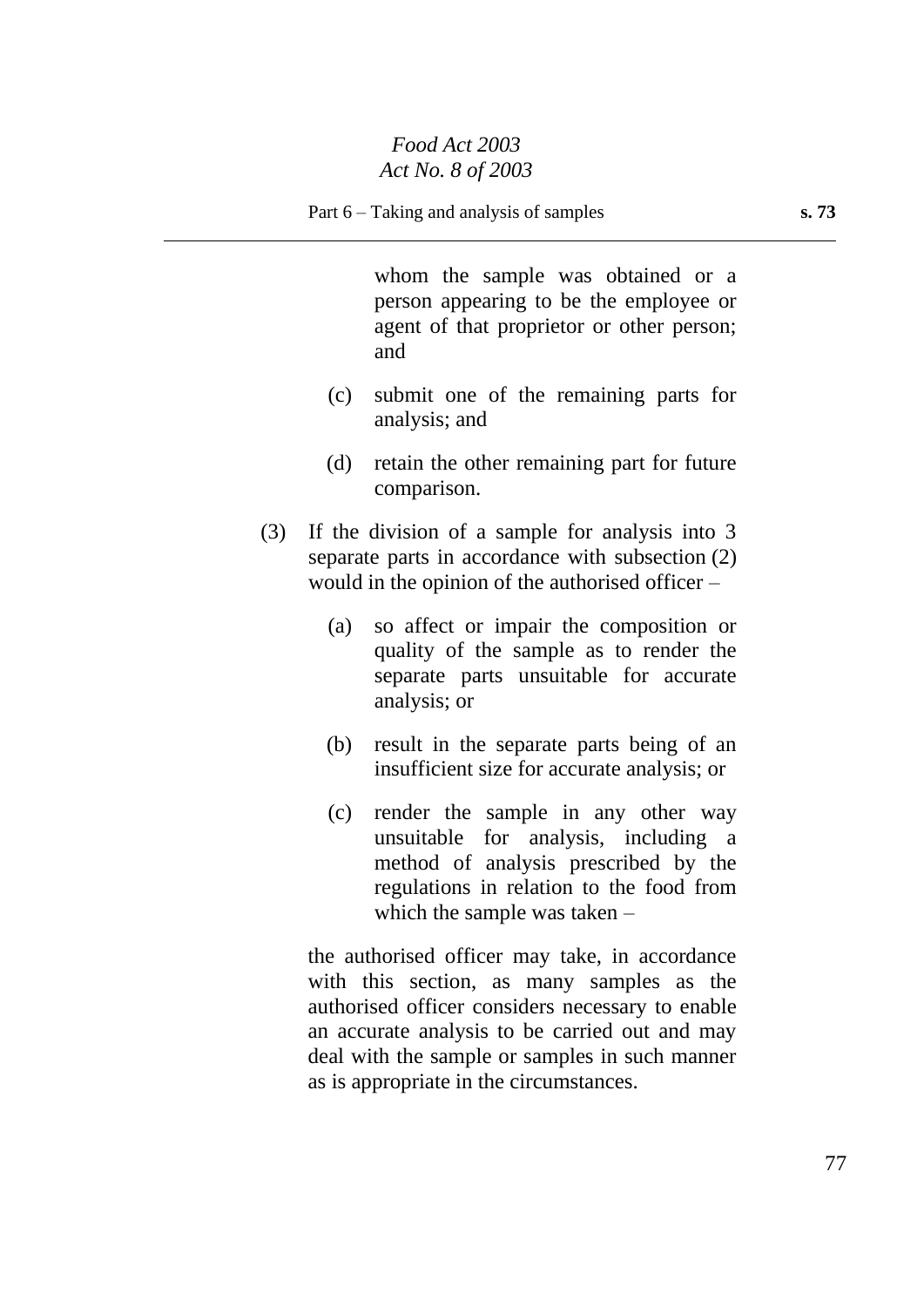#### **s. 74** Part 6 – Taking and analysis of samples

- (4) If a sample of food is taken by an authorised officer in the form of separate or severable objects, it is not necessary, in dividing that sample into parts in accordance with this section, to divide any one of those objects, and it is sufficient compliance with this section if the authorised officer –
	- (a) takes a number of those objects; and
	- (b) divides the number so taken into the requisite number of parts so that each part consists of one or more than one of the separate or severable objects; and
	- (c) deals with those parts in accordance with the preceding provisions of this section.

### **74. Samples to be submitted for analysis**

An authorised officer must submit any sample obtained in accordance with this Division for analysis under Division 2 unless no longer of the opinion that the sample ought to be analysed.

### **75. Analysis of food in certain cases**

In any proceedings relating to food purchased by a person other than an authorised officer in the ordinary course of business and analysed, if it is proved that the food when submitted for analysis was in the same state as when bought –

(a) the certificate of analysis provided under section 77 in relation to that food is admissible as evidence; and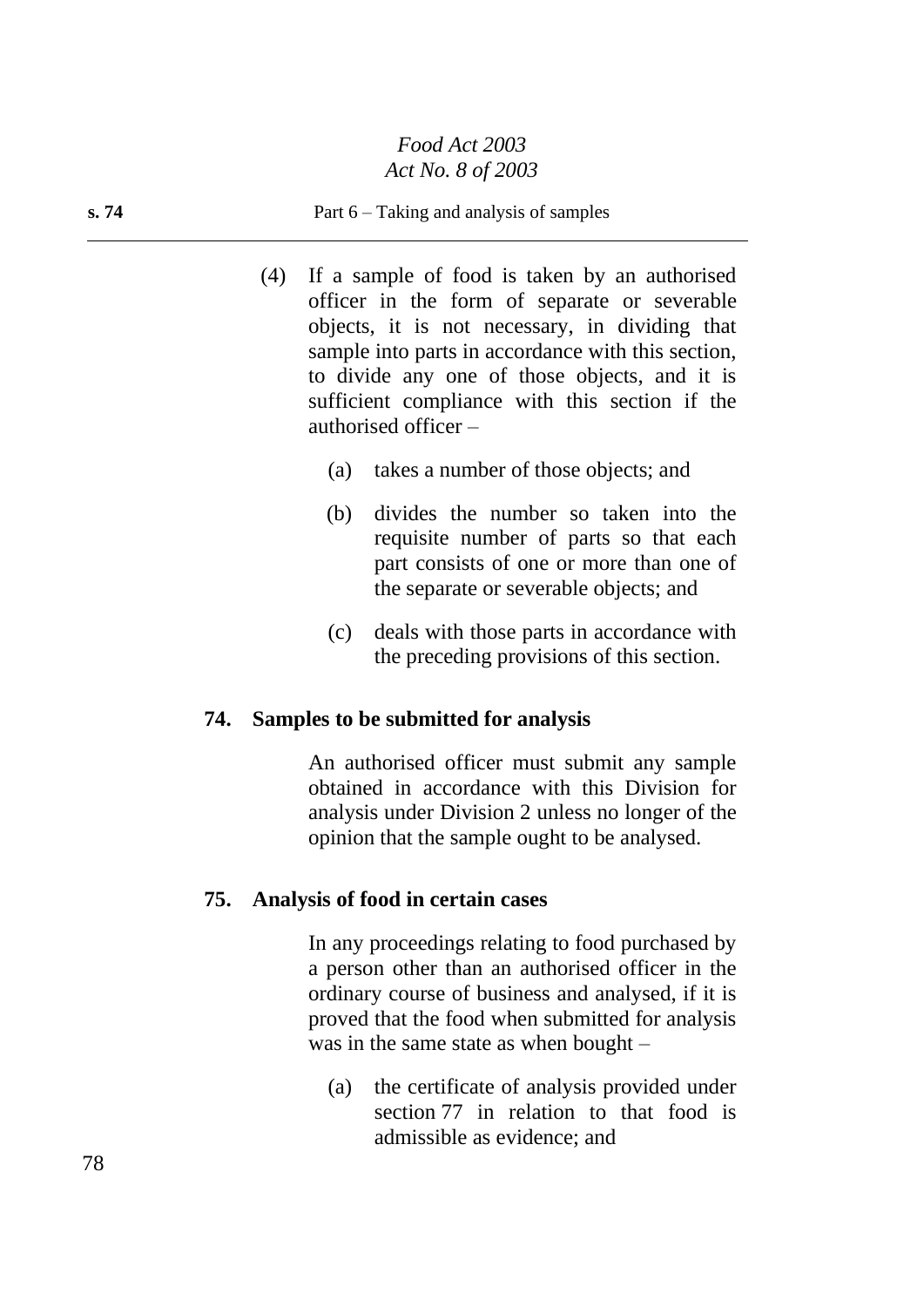(b) section 73 is not required to be complied with.

# *Division 2 – Procedures relating to analyses*

## **76. Compliance with Food Standards Code**

A person who carries out an analysis for the purposes of this Act is to comply with any requirements of the Food Standards Code relating to the carrying out of analyses.

### **77. Certificate of analysis**

- (1) This section applies to an analysis that is carried out by an accredited laboratory for the purposes of this Act.
- (2) On completion of an analysis to which this section applies, the person in charge of the laboratory at which the analysis was carried out is to give the person who requested the analysis, or an agent of the person, a certificate of analysis that complies with the requirements of subsection (3).
- (3) The certificate of analysis must
	- (a) be dated and signed by the person in charge of the laboratory at which the analysis was carried out; and
	- (b) contain a written report of the analysis that sets out the findings; and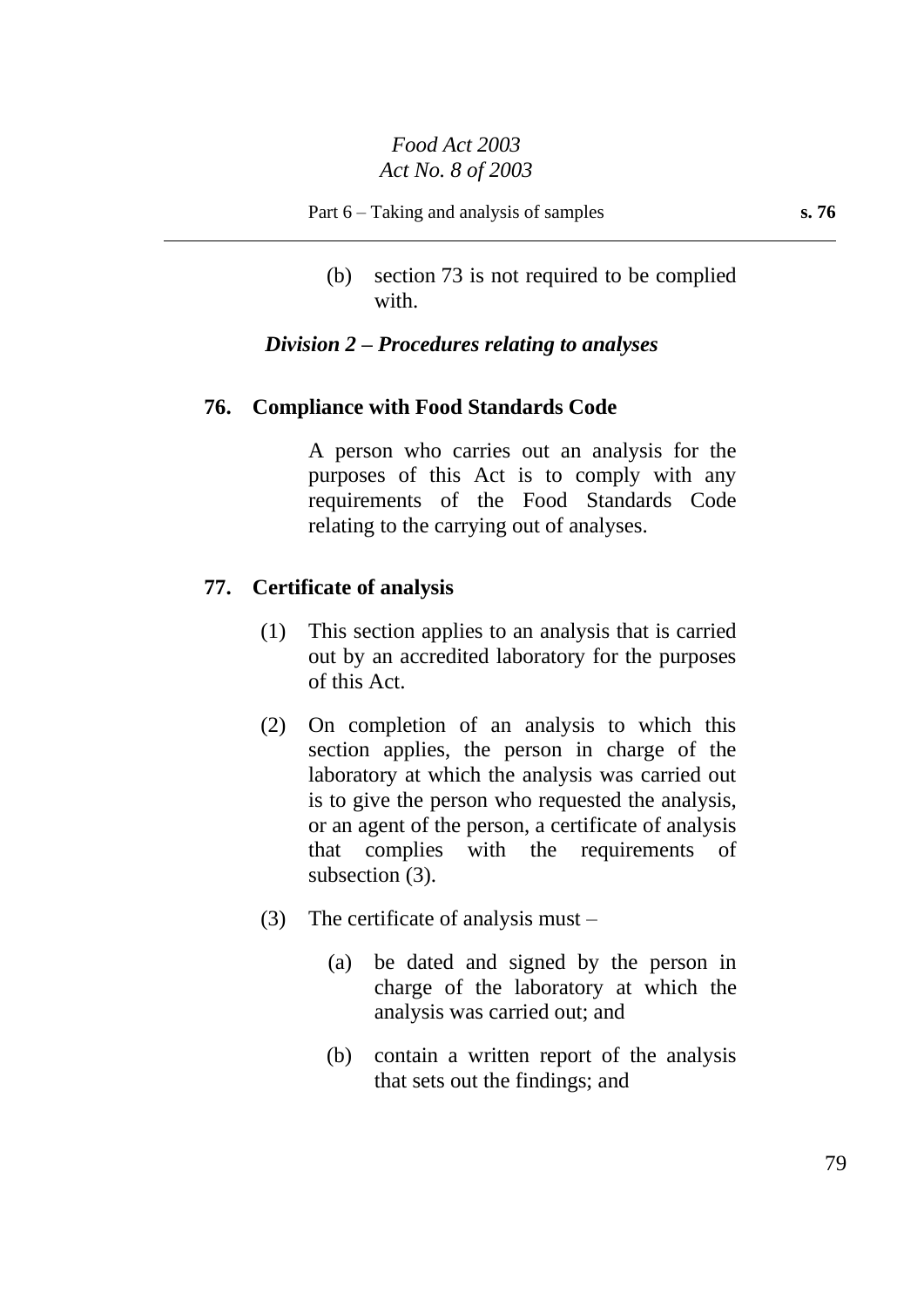### **s. 78** Part 6 – Taking and analysis of samples

(c) specify the requirements, if any, of the Food Standards Code relating to the carrying out of the analysis and certify that the analysis was carried out in accordance with those requirements.

## **78. Accredited laboratory to give notice of certain interests**

The person in charge of an accredited laboratory must notify the Director of Public Health of any direct or indirect interest in any food business that a person who is concerned in the management of, or is an employee of, the accredited laboratory has as soon as possible after becoming aware of that interest.

Penalty: Fine not exceeding 100 penalty units.

*Division 3 – . . . . . . . .*

78 - 83**.** . . . . . . . .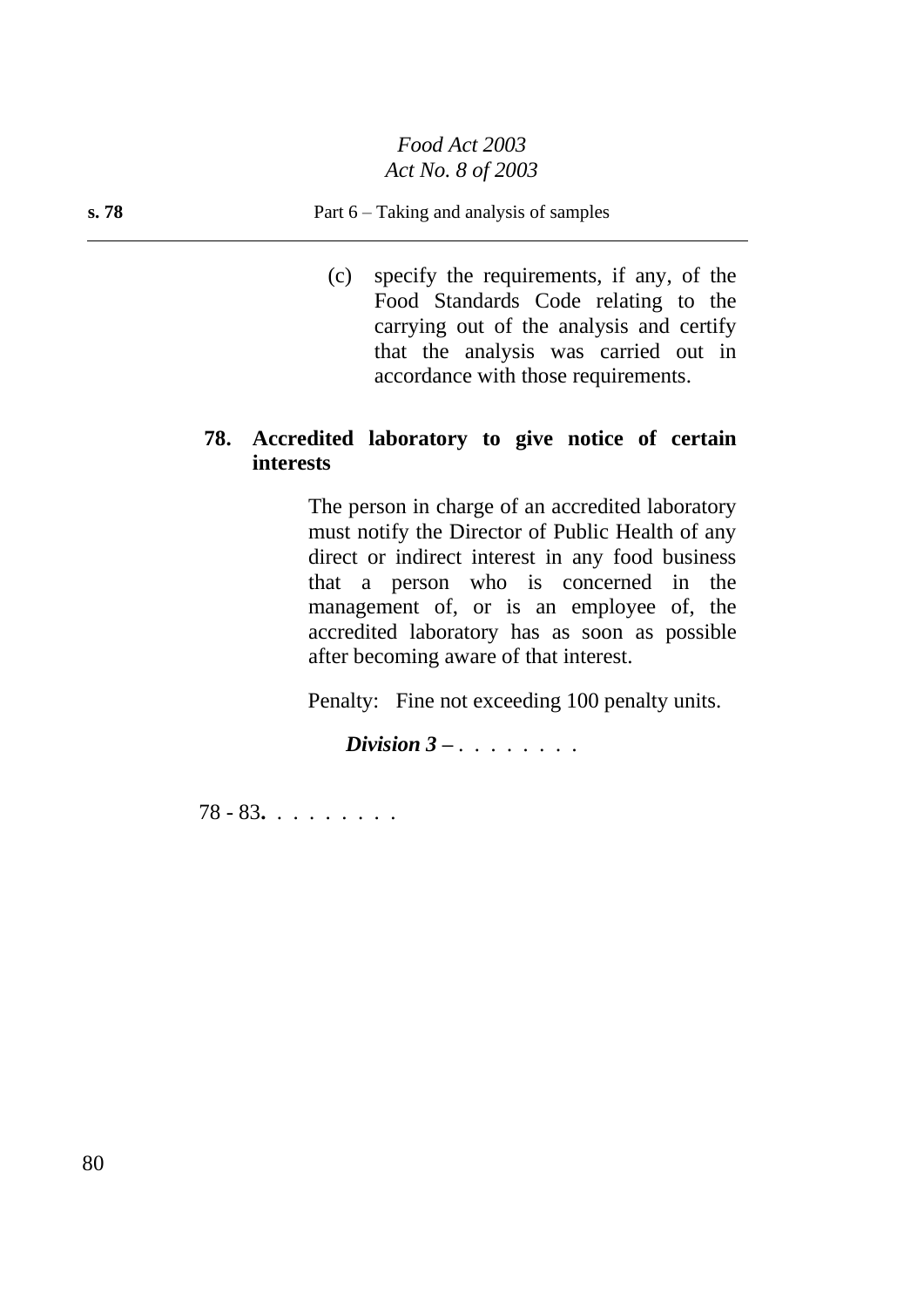Part 6A – Auditing **s. 83A** 

# **PART 6A – AUDITING**

## *Division 1 – Approval of food safety auditors*

### **83A. Approval of food safety auditors**

- (1) The Director of Public Health may approve a natural person to be a food safety auditor for the purposes of this Act if the Director is satisfied that the person is competent to carry out the functions of a food safety auditor having regard  $to -$ 
	- (a) the person's technical skills and experience; and
	- (b) any approved guidelines relating to competency criteria.
- (2) A natural person may make an application, in the approved form, to the Director of Public Health for approval under this Part.
- (3) The application is to be accompanied by  $-$ 
	- (a) such information as the Director of Public Health requires to determine the application; and
	- (b) the fee, if any, prescribed by the regulations.
- (4) The Director of Public Health may, after considering an application for approval –
	- (a) grant the application with or without conditions; or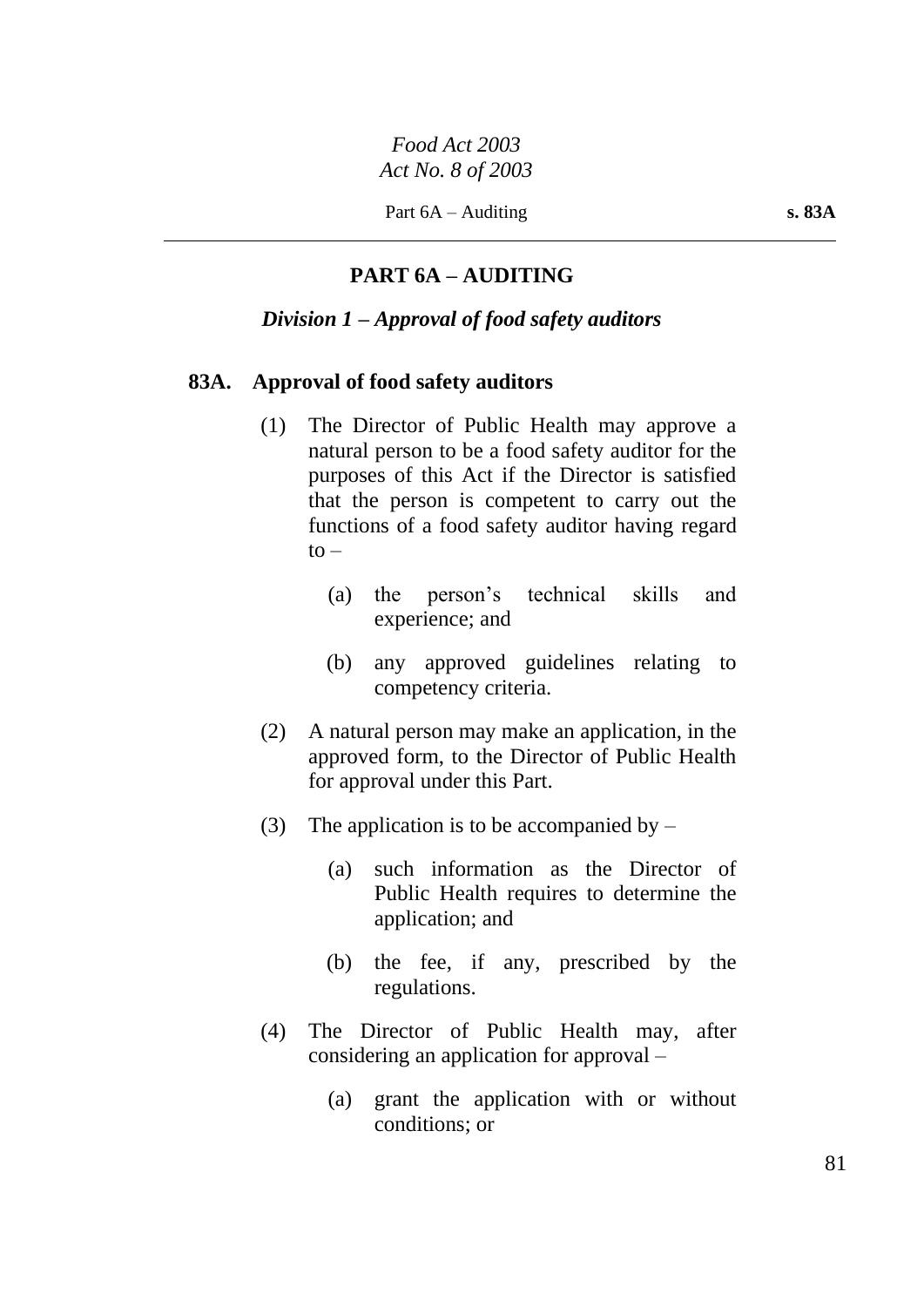- (b) refuse the application.
- (5) If the Director of Public Health grants an application for approval, he or she must issue the applicant with a written approval that sets out any conditions to which the approval is subject.
- (6) If the Director of Public Health refuses an application for approval, he or she must give notice of the refusal in writing to the applicant setting out the reasons for the refusal.

# **83B. Term of approval**

Except during any period of suspension, an approval granted under this Part remains in force for the period specified in the approval unless sooner cancelled.

# **83C. Food safety auditor to give notice of certain interests**

(1) A food safety auditor must notify the Director of Public Health of any direct or indirect interest in any food business that the food safety auditor has as soon as possible after becoming aware of that interest.

Penalty: Fine not exceeding 50 penalty units.

(2) Payment to a food safety auditor for carrying out the functions of a food safety auditor does not constitute a direct or indirect interest in a food business for the purposes of subsection (1).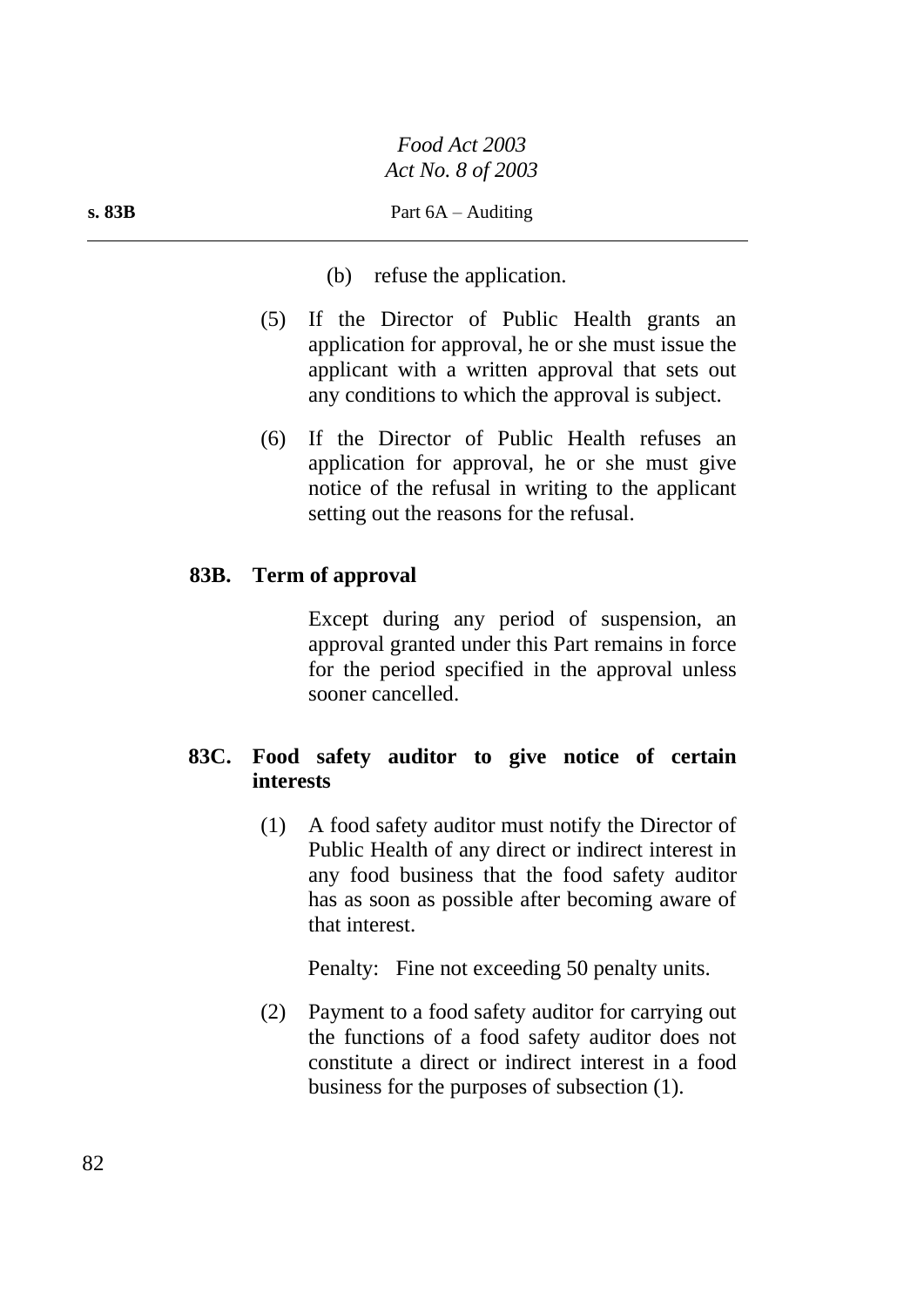# **83D. Variation of conditions, or suspension or cancellation, of approval of food safety auditor**

- (1) The Director of Public Health may vary the conditions of, or suspend or cancel, an approval under this Part.
- (2) An approval of a person may be suspended or cancelled on one or more of the following grounds:
	- (a) if the Director of Public Health is satisfied that the person has wilfully or negligently contravened any provision of this Act;
	- (b) if the Director of Public Health is satisfied that the person has contravened a condition to which the approval is subject;
	- (c) if the Director of Public Health is satisfied that the person has not competently carried out any duty of a food safety auditor under this Act;
	- (d) if the Director of Public Health is satisfied that the person has a direct or indirect interest in any food business that, in the opinion of the Director, could affect the performance of the person's duties as a food safety auditor under this Act;
	- (e) at the request of the person;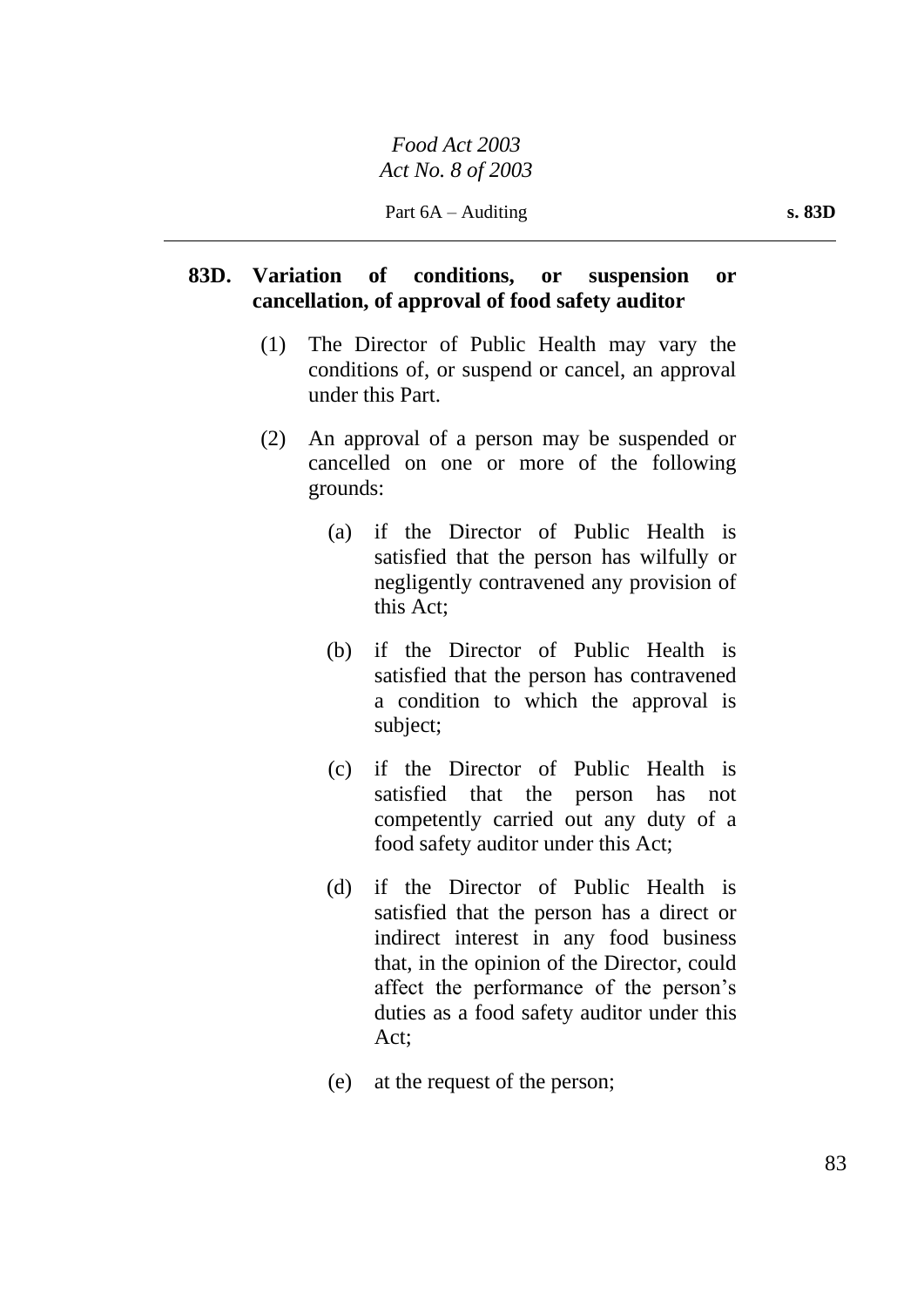- (f) for any other reason that the Director of Public Health considers appropriate.
- (3) Payment to a food safety auditor for performing the duties of a food safety auditor does not constitute a direct or indirect interest in a food business for the purposes of subsection (2)(d).
- (4) The Director of Public Health may only vary the conditions of, or suspend or cancel, the approval of a person –
	- (a) after having given the person
		- (i) written reasons for the Director's intention to vary, suspend or cancel; and
		- (ii) an opportunity to make submissions; and
	- (b) after having considered any submissions made by the person.
- (5) Subsection (4) does not apply to the cancellation of an approval at the request of the person to whom the approval relates.
- (6) A variation of the conditions of, or the suspension or cancellation of, the approval of a person under this Part –
	- (a) must be by notice in writing; and
	- (b) must be served on the person to whom the approval relates; and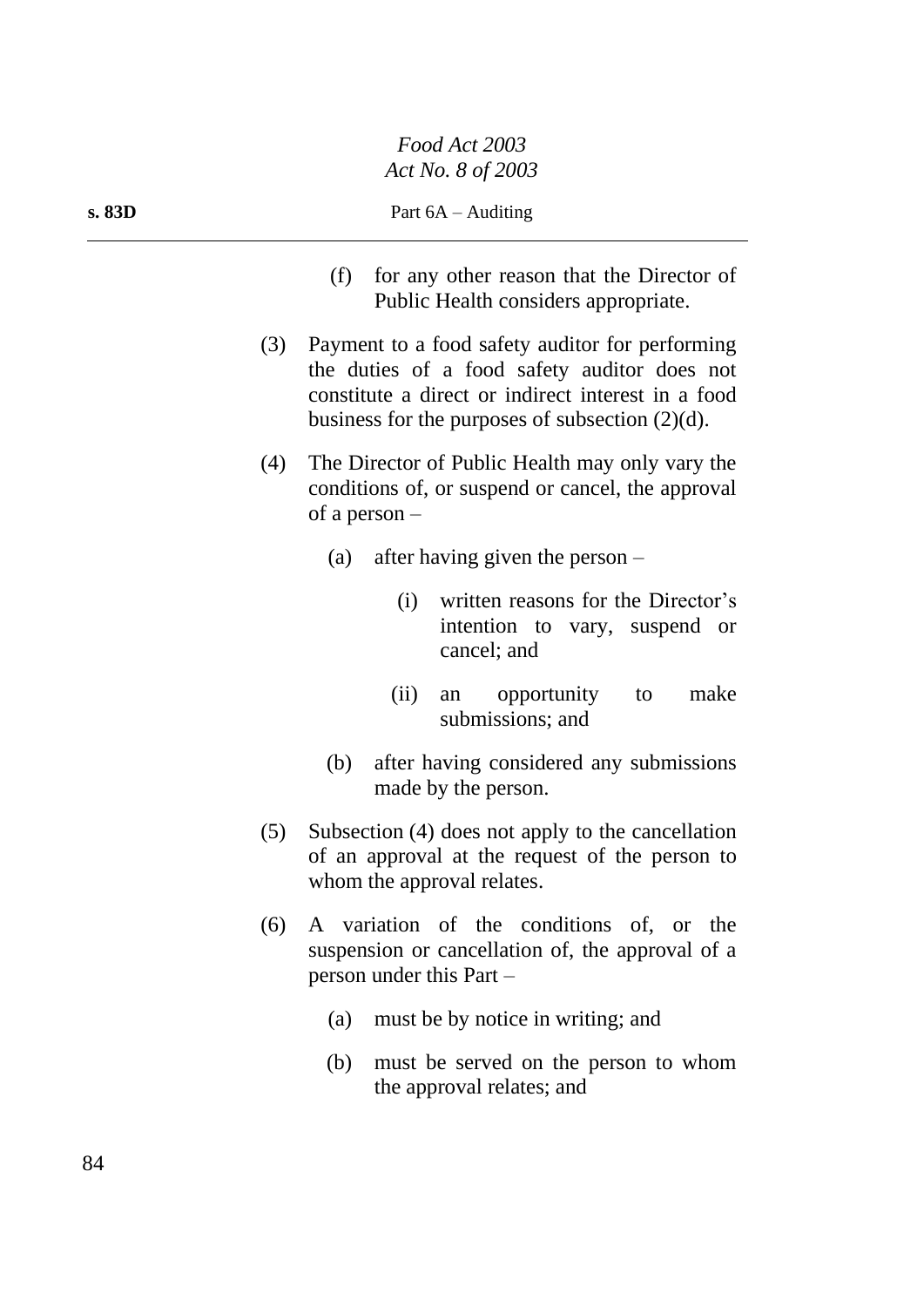(c) takes effect on the day on which the notice is served or on a later day specified in the notice.

## **83E. Review of decisions relating to approvals**

- (1) A person aggrieved by a decision of the Director of Public Health relating to any of the following may apply to the appropriate review body for a review of the decision:
	- (a) the grant or refusal of an application for an approval under this Part;
	- (b) the imposition of conditions on an approval;
	- (c) the variation of conditions of an approval;
	- (d) the suspension or cancellation of an approval.
- (2) A person aggrieved by a decision relating to any of the following may apply to the Director of Public Health for a review of the decision if the decision was made by a body acting under a delegation given by the Director:
	- (a) the grant or refusal of an application for an approval under this Part;
	- (b) the imposition of conditions on an approval;
	- (c) the variation of conditions of an approval;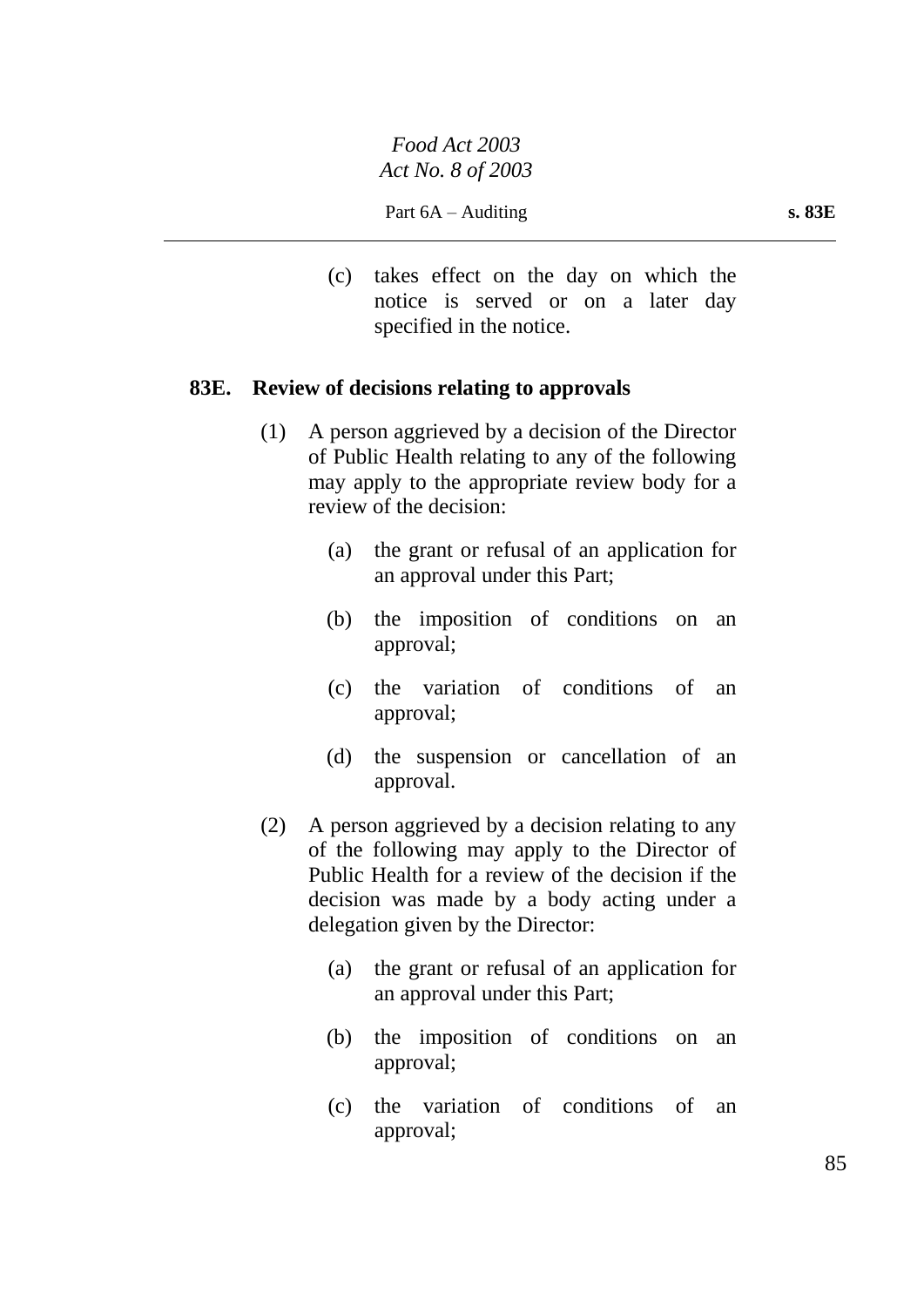- (d) the suspension or cancellation of an approval.
- (3) An application under this section may only be made within 28 days after service of –
	- (a) the written approval or notice of refusal under section 83A; or
	- (b) the notice of the variation, suspension or cancellation under section 83D.

# *Division 2 – Auditing and reporting requirements*

# **83F. Interpretation**

In this Division –

*appropriate authority*, in relation to a food business, means the Director of Public Health or the council of the municipal area in which the food business is located.

## **83G. Food safety programs and auditing requirements**

(1) The proprietor of a food business must ensure that any requirement imposed by the regulations in relation to the preparation, implementation, maintenance or monitoring of a food safety program for the food business is complied with.

Penalty: In the case of –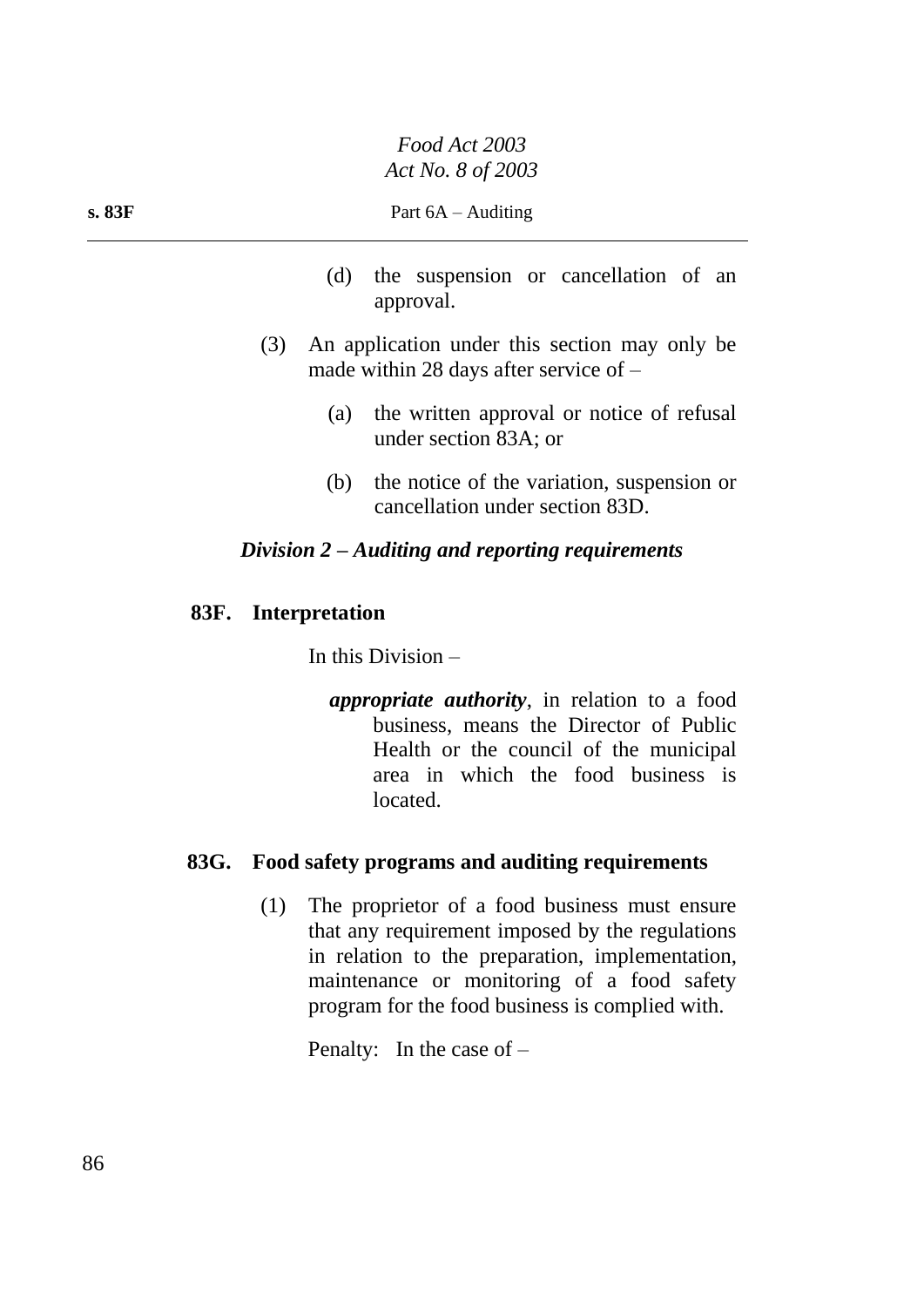- (a) a body corporate, a fine not exceeding 2 500 penalty units; or
- (b) an individual, a fine not exceeding 500 penalty units.
- (2) The proprietor of a food business must ensure that any food safety program required by the regulations to be prepared in relation to the food business is audited by a food safety auditor at least as frequently as is determined under section 83H(1), or as redetermined under section 83K, in relation to the food business.

Penalty: In the case of –

- (a) a body corporate, a fine not exceeding 2 500 penalty units; or
- (b) an individual, a fine not exceeding 500 penalty units.

# **83H. Priority classification system and frequency of auditing**

- (1) The appropriate authority must determine
	- (a) the priority classification of individual food businesses for the purposes of the application of any requirements of the regulations relating to food safety programs; and
	- (b) the frequency of auditing of any food safety programs required by the

87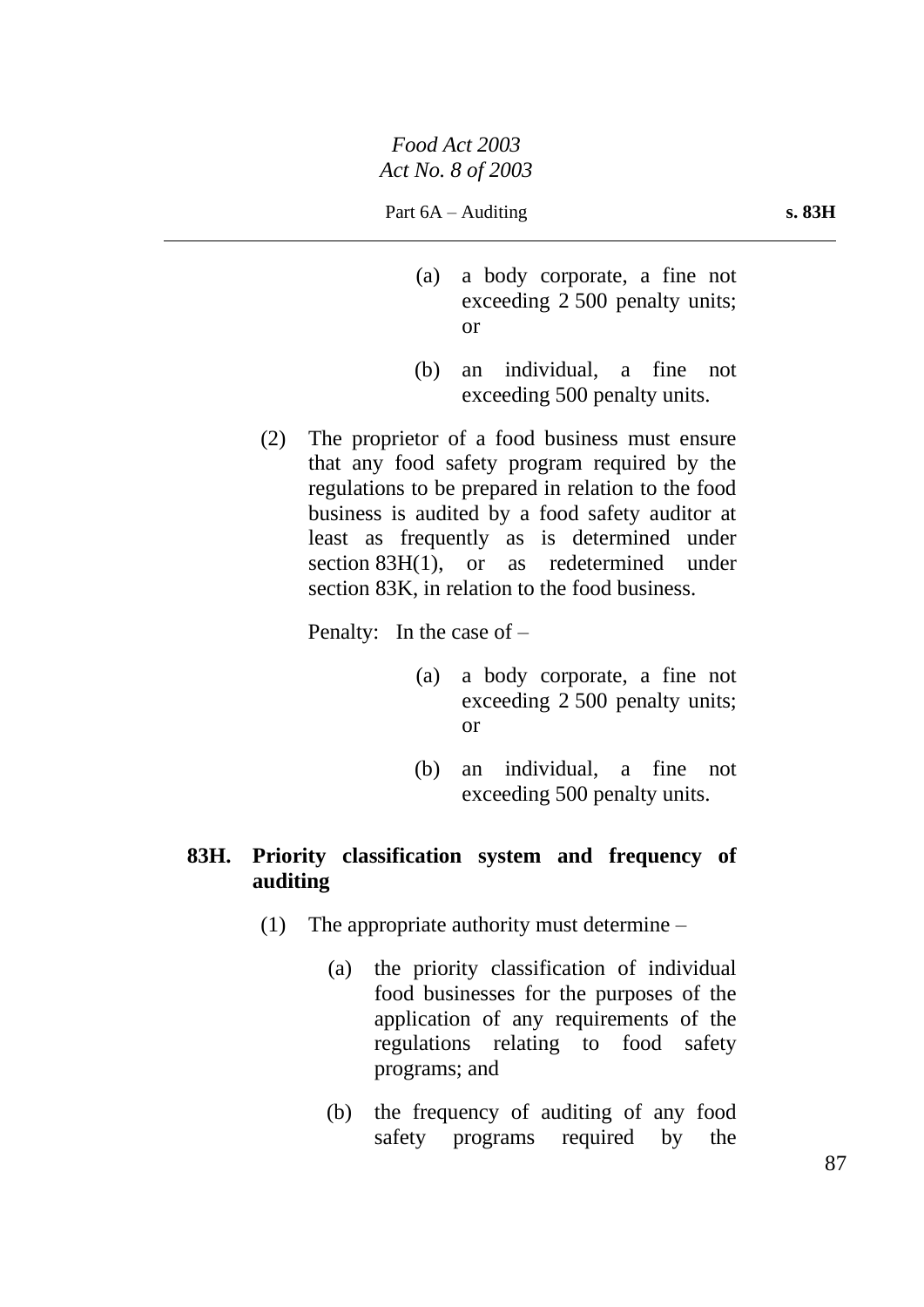regulations to be prepared in relation to the food businesses.

- (2) The determination must be made having regard to an approved priority classification system for types of food businesses.
- (3) The appropriate authority must provide written notification to the proprietor of a food business  $of -$ 
	- (a) the priority classification it has determined for the food business; and
	- (b) the frequency of auditing of any food safety programs required by the regulations to be prepared in relation to the food business; and
	- (c) the date by which the food business must have implemented any food safety program required by the regulations to be prepared in relation to the food business.
- (4) The appropriate authority may change the priority classification of an individual food business if the appropriate authority believes that the classification is inappropriate for any reason, including as a result of changes made to the conduct of the food business.
- (5) The appropriate authority must provide written notification to the proprietor of a food business of any change in priority classification of the food business under subsection (4).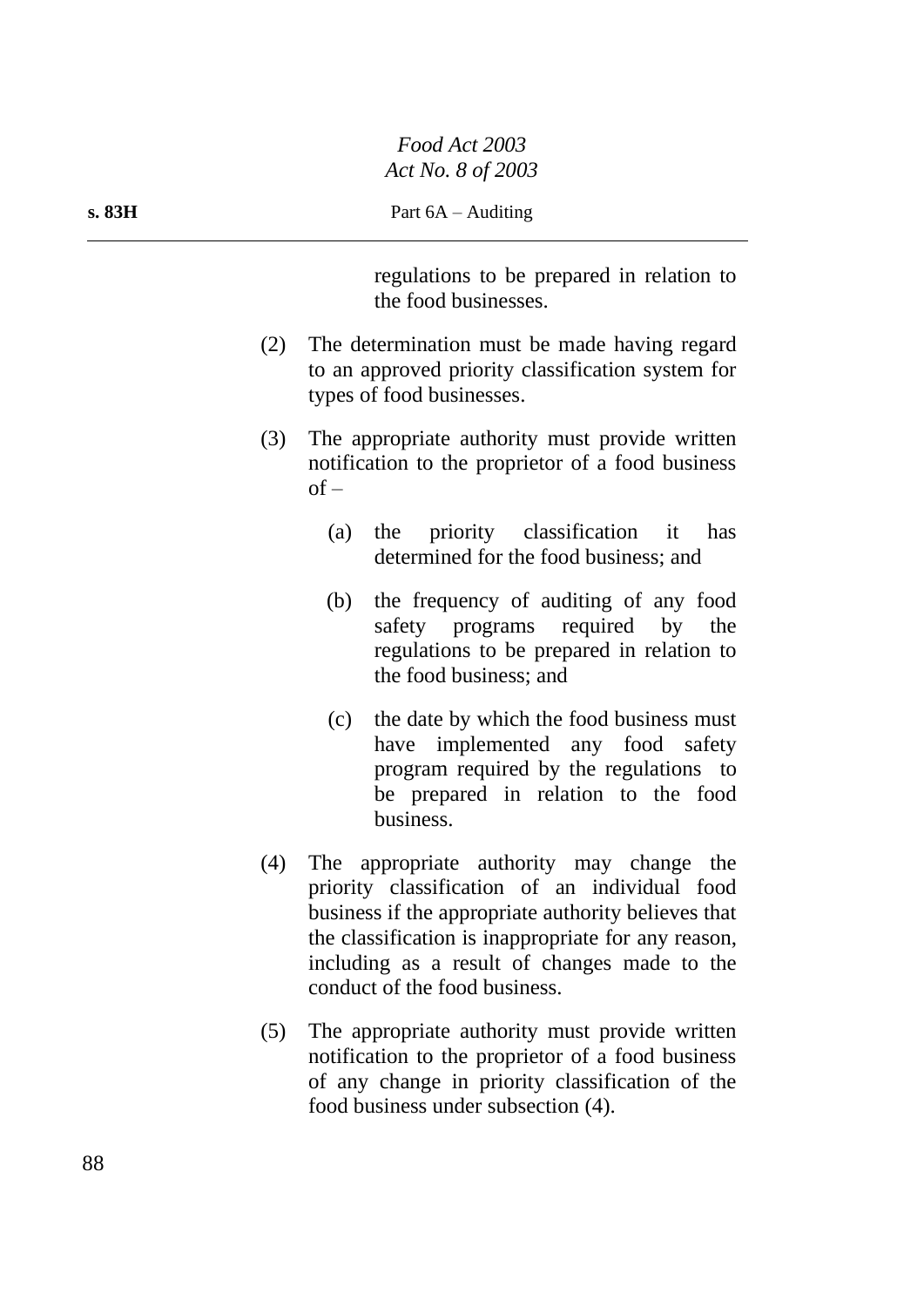# **83I. Duties of food safety auditors**

A food safety auditor has the following duties:

- (a) to carry out audits of any food safety programs required by the regulations to be prepared in relation to food businesses having regard to the requirements of the regulations;
- (b) to carry out any necessary follow-up action, including further audits, if necessary, to check if action has been taken to remedy any deficiencies of any such food safety program identified in an audit;
- (c) to carry out assessments of food businesses to ascertain their compliance with requirements of the Food Safety Standards;
- (d) to report in accordance with section 83J.

### **83J. Reporting requirements**

- (1) A food safety auditor must report in writing to the appropriate authority the results of any audit or assessment carried out by the food safety auditor for the purposes of this Act.
- (2) A report under subsection (1) must
	- (a) be in the approved form; and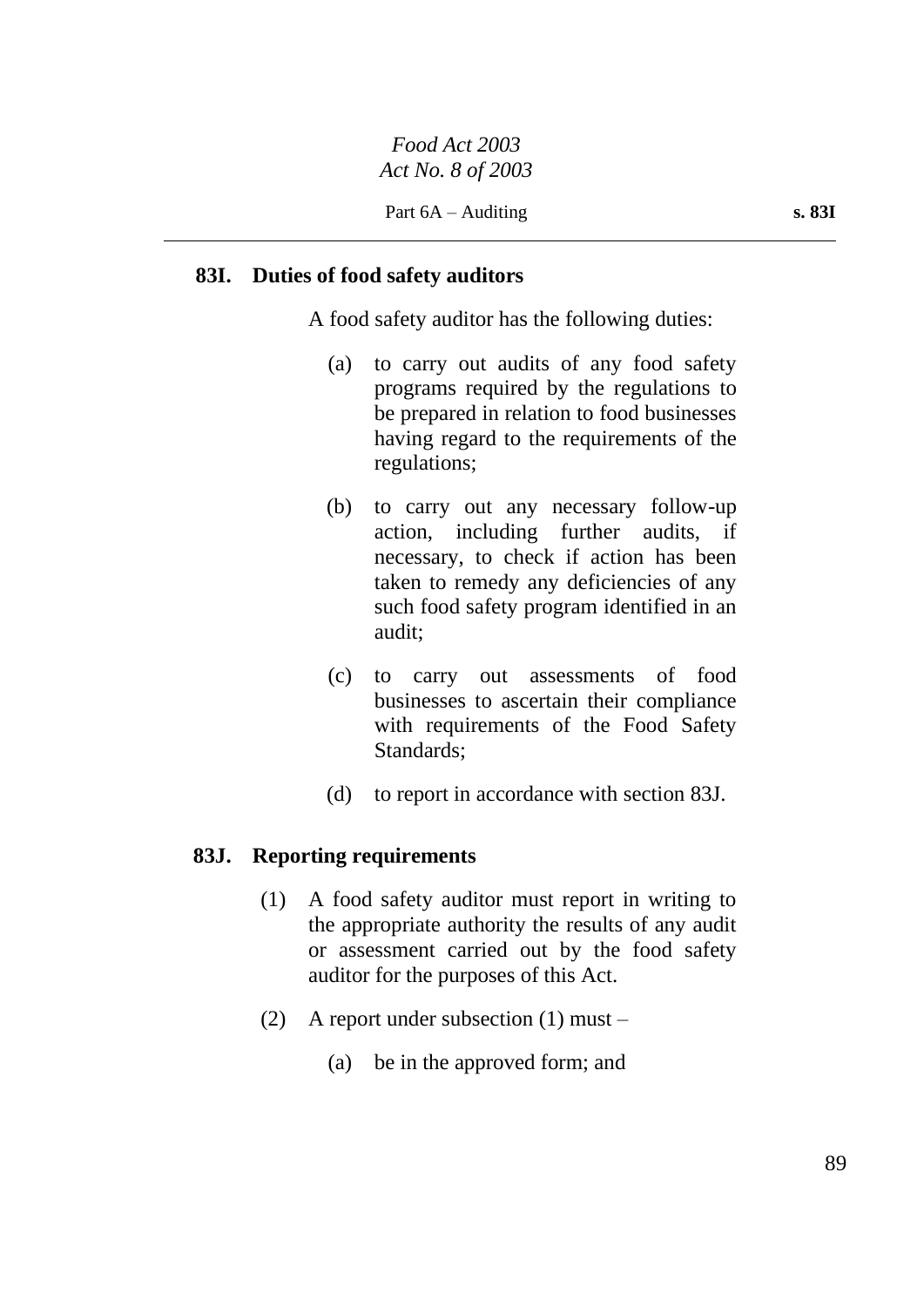- (b) be submitted to the appropriate authority within 21 days after the completion of the audit or assessment; and
- (c) take account of any action taken before the submission of the report to remedy any deficiency identified by the food safety auditor.
- (3) A food safety auditor must indicate in a report of an audit under subsection  $(1)$  –
	- (a) whether or not the food safety auditor is of the opinion that the food business is being carried on in compliance with the requirements of the regulations relating to food safety programs; and
	- (b) any such requirements that the food safety auditor is of the opinion are being contravened in relation to the food business and the manner in which they are being contravened.
- (4) A food safety auditor must indicate in a report of an assessment under subsection  $(1)$  –
	- (a) whether or not the food safety auditor is of the opinion that the food business is being carried on in compliance with the provisions of the Food Safety Standards; and
	- (b) any such provisions that the food safety auditor is of the opinion are being contravened in relation to the food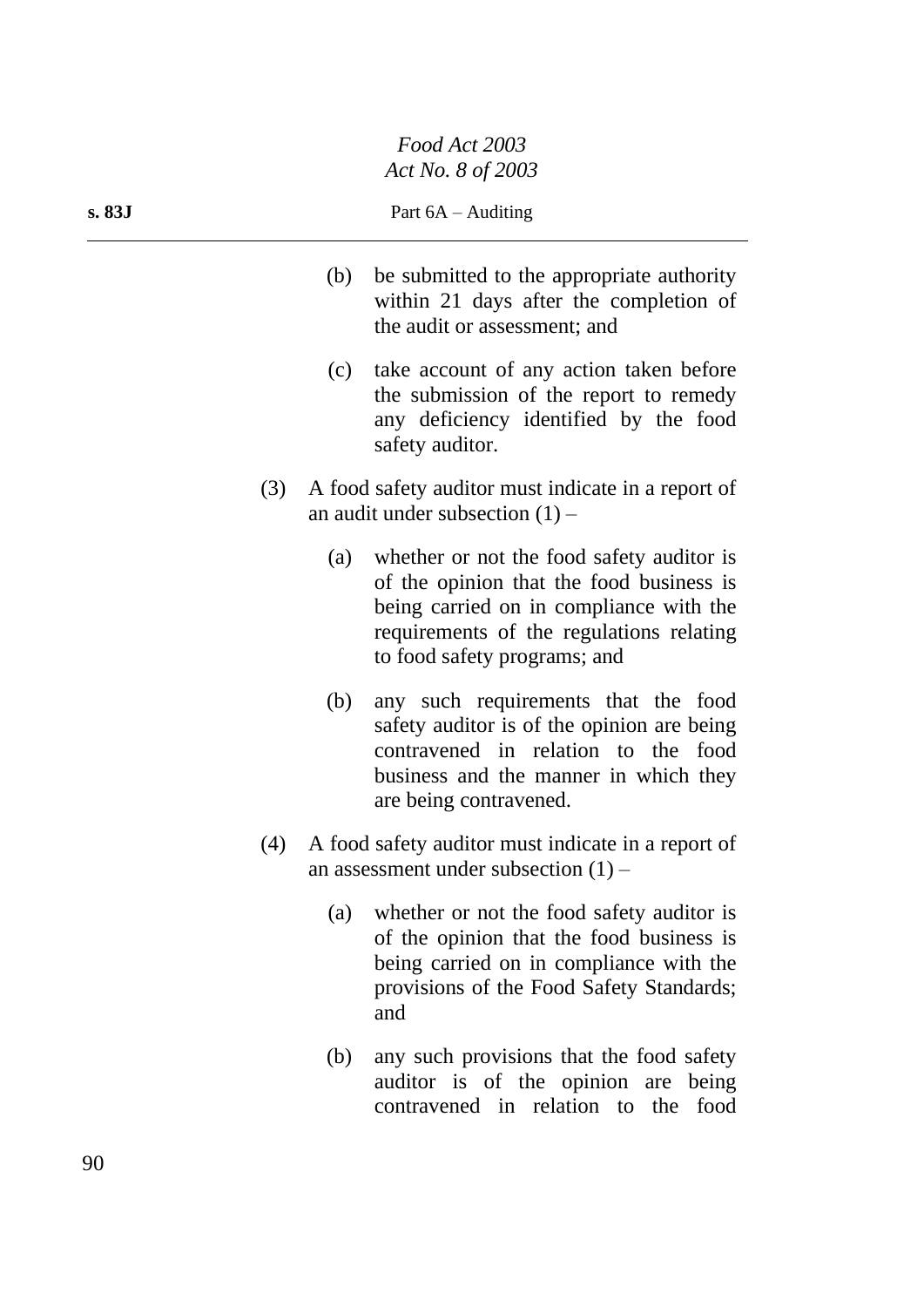business and the manner in which they are being contravened.

- (5) A food safety auditor must report any contravention of this Act, the regulations relating to food safety programs, or the Food Safety Standards that comes to the food safety auditor's attention in the course of carrying out an audit or assessment for the purposes of this Act –
	- (a) that is an imminent and serious risk to the safety of food intended for sale; or
	- (b) that will cause significant unsuitability of food intended for sale –

as soon as possible but in any event within 24 hours after the contravention comes to the food safety auditor's attention.

- (6) A food safety auditor must report in writing to the appropriate authority, giving reasons, if the food safety auditor considers that the priority classification of a food business that has been audited by the food safety auditor should be changed.
- (7) A food safety auditor must give a copy of a report provided to the appropriate authority in relation to an audit or assessment to the proprietor of the food business concerned.

## **83K. Redetermination of frequency of auditing**

(1) A food safety auditor may determine that the audit frequency of a food safety program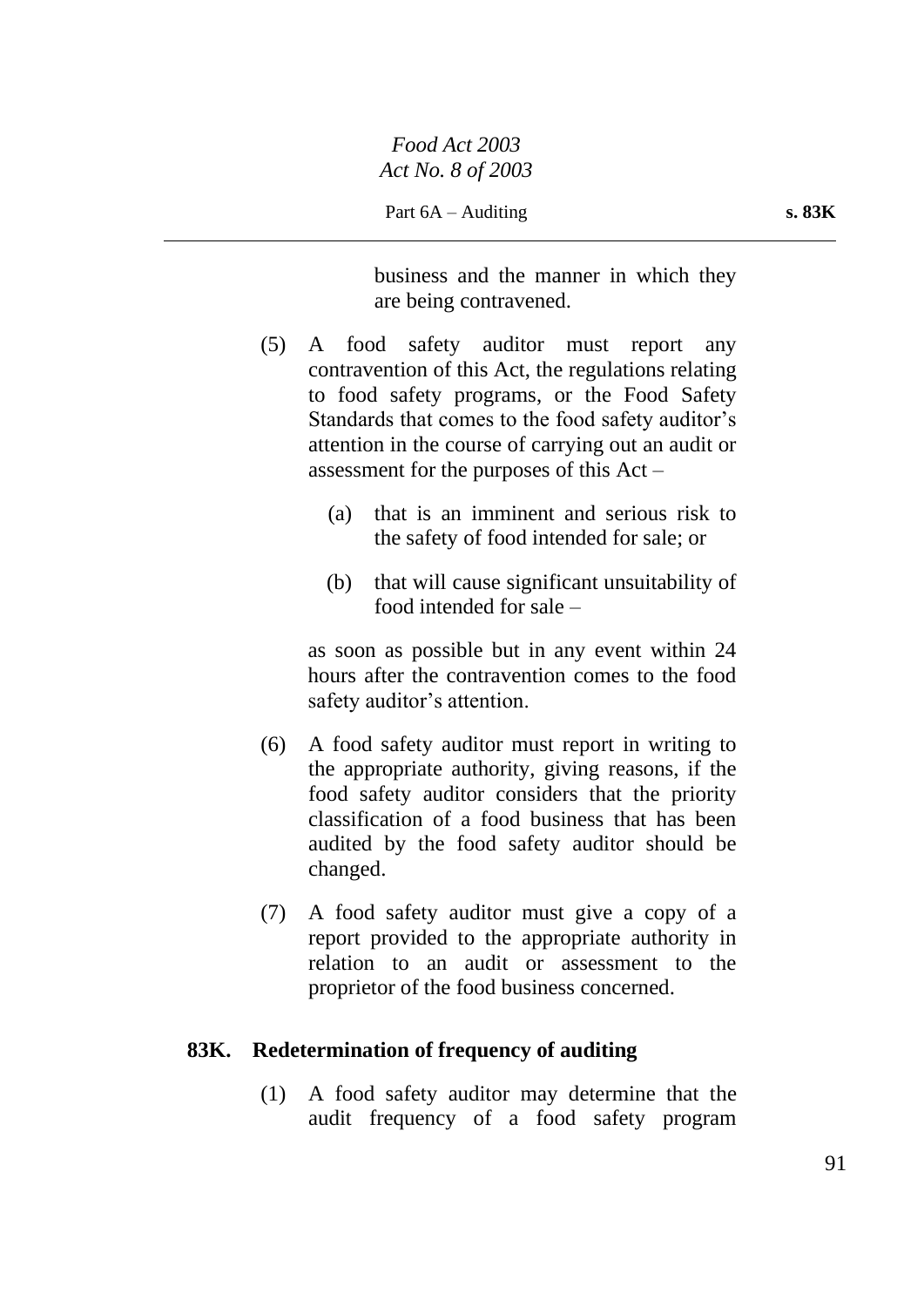required by the regulations to be prepared for a food business that has been audited by a food safety auditor be changed from the initial audit frequency applicable to a food business within the relevant priority classification to another audit frequency within the range of audit frequencies appropriate for food businesses within that priority classification, as set out in the priority classification system referred to in section 83H.

- (2) A food safety auditor must have regard to the following matters in making such a determination:
	- (a) the compliance history of the food business concerned in relation to the requirements of the regulations regarding food safety programs and the requirements of the Food Safety Standards;
	- (b) the audit compliance history (if any) established before the commencement of the Food Safety Standards.
- (3) A food safety auditor must advise the proprietor of the food business concerned of a redetermination made under subsection (1).

# **83L. Certificates of authority of food safety auditors**

(1) The Director of Public Health is to provide each food safety auditor with a certificate of authority as a food safety auditor.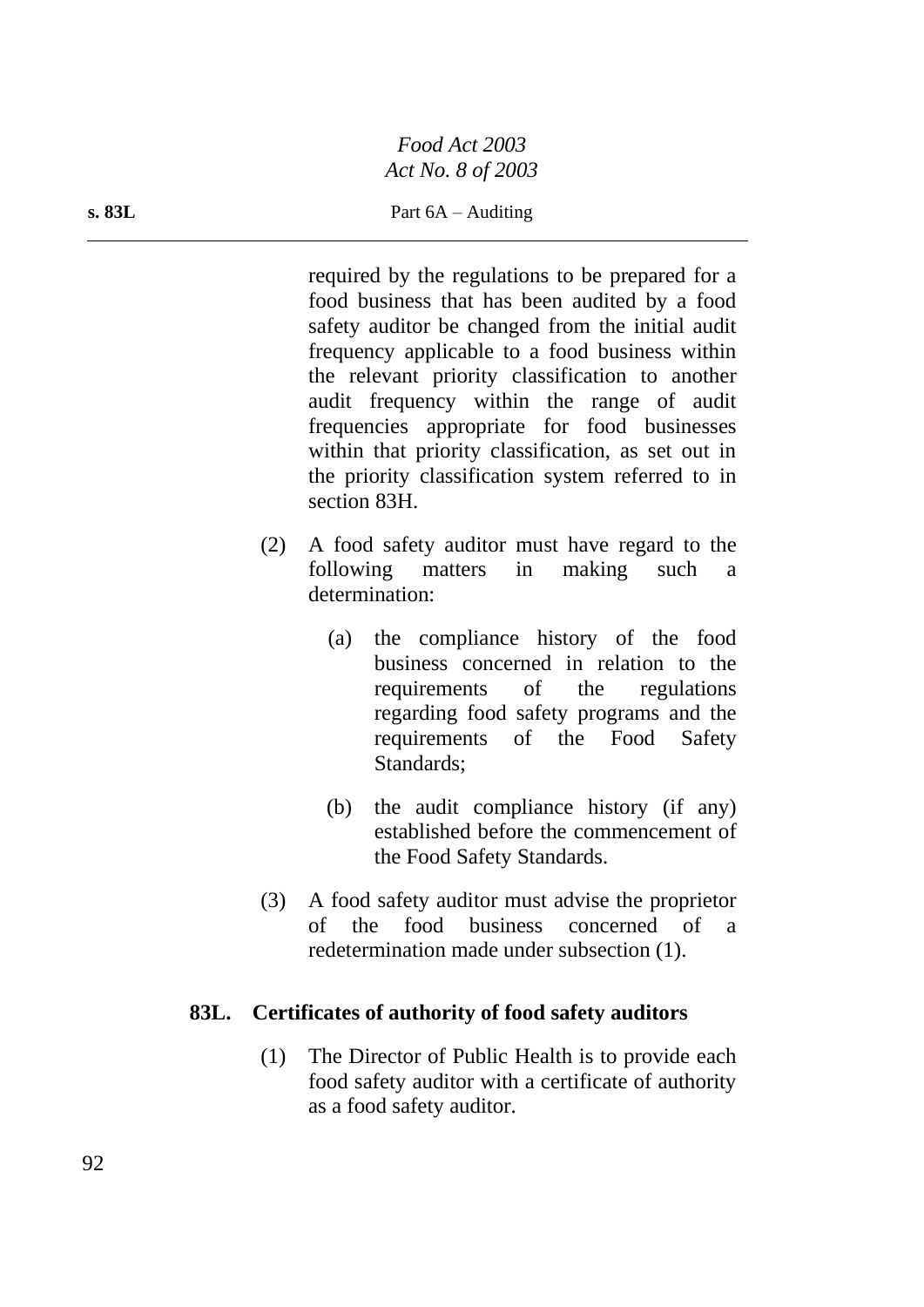- (2) The certificate of authority must
	- (a) state that it is issued under this Act; and
	- (b) give the name of the person to whom it is issued and bear a photograph of that person and the person's signature; and
	- (c) state the date, if any, on which it expires; and
	- (d) specify any conditions to which the person's approval is subject; and
	- (e) bear the signature of the person by whom it is issued and state the capacity in which the person is acting in issuing the certificate.

## **83M. List of food safety auditors to be maintained**

- (1) The Director of Public Health is to prepare and maintain a list of food safety auditors.
- (2) The list is to be made publicly available and is to be revised at least annually.

# **83N. Obstructing or impersonating food safety auditors**

(1) A person must not, without reasonable excuse, resist, obstruct or attempt to obstruct a food safety auditor in the exercise of the food safety auditor's functions under this Act.

Penalty: In the case of –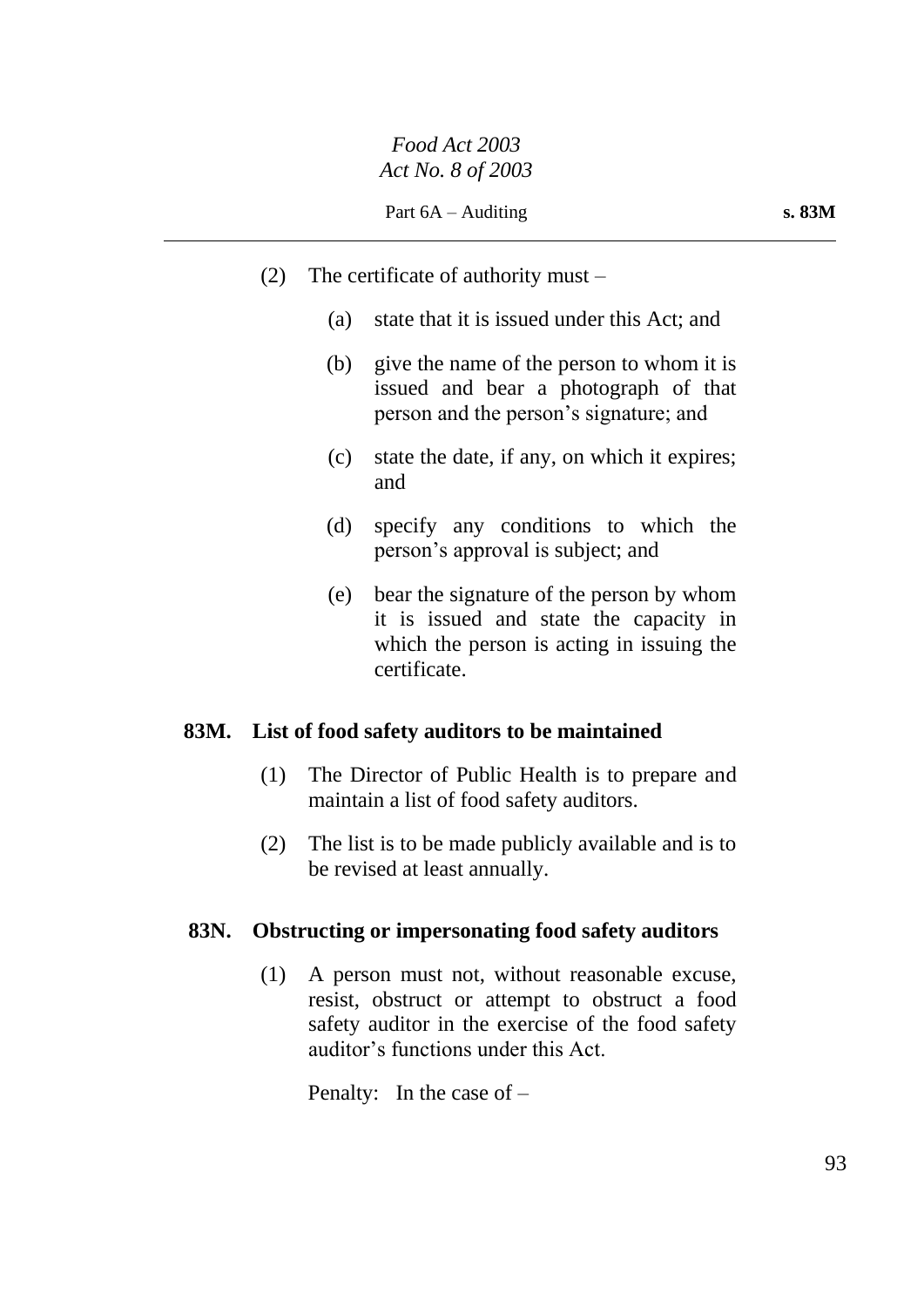- (a) a body corporate, a fine not exceeding 2 500 penalty units; or
- (b) an individual, a fine not exceeding 500 penalty units.
- (2) A person must not impersonate a food safety auditor.

Penalty: Fine not exceeding 500 penalty units.

(3) A person must not assault a food safety auditor in the exercise of the food safety auditor's functions under this Act.

Penalty: Fine not exceeding 500 penalty units.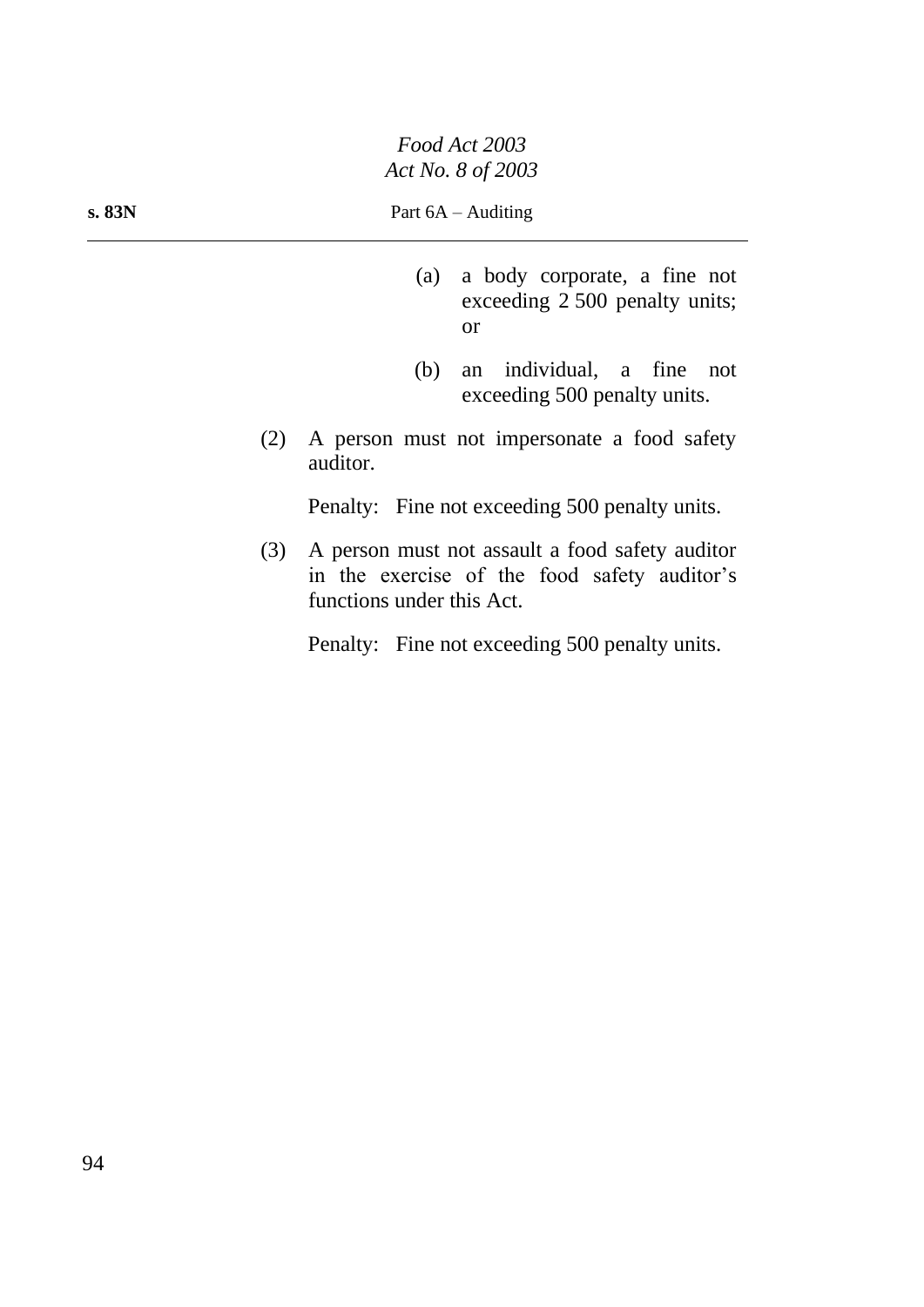# **PART 7 – NOTIFICATION AND REGISTRATION OF FOOD BUSINESSES**

#### **84. Notification of conduct of food businesses**

(1) Subject to section 85, the proprietor of a food business must not conduct the food business unless the proprietor has given written notice, in accordance with subsection (2), to the council of the municipal area in which the food business is located.

Penalty: In the case of –

- (a) an individual, a fine not exceeding 500 penalty units; or
- (b) a body corporate, a fine not exceeding 1 200 penalty units.
- (2) Written notice is to  $-$ 
	- (a) be in the approved form; and
	- (b) contain the information that the Food Safety Standards require to be notified before a food business is conducted.
- (3) It is sufficient compliance with subsection (1) if the proprietor of a food business that is conducted wholly, or in part, from a mobile structure notifies the council of one municipal area in which the food business is conducted.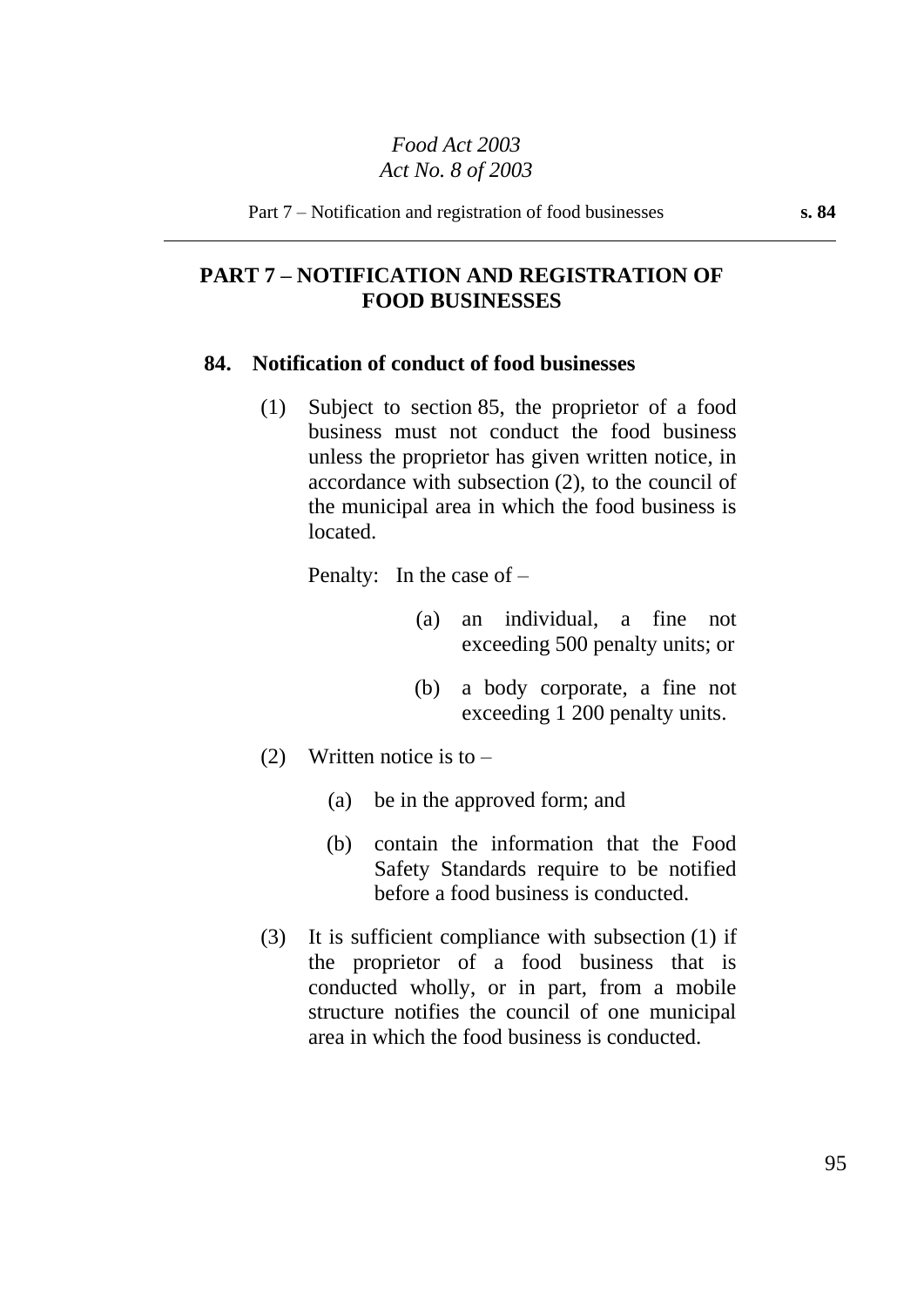## **85. Exemption in relation to notification of information**

Section 21 (to the extent to which it requires notification of the information referred to in section 84) and section 84 do not apply to the following food businesses:

- (a) any food business that is not required by the Food Safety Standards to notify that information;
- (b) any food business that is registered under this Act or under a law prescribed by the regulations;
- (c) any food business that is prescribed by the regulations as being not required to notify that information.

### **86. Requirement to register food business**

- (1) The Director of Public Health, by notice in the *Gazette*, may require the proprietor of any food business or class of food businesses to register the food business.
- (1A) The registration of a food business or class of food businesses must be done in accordance with an approved risk-classification system for types of food businesses.
	- (2) A person must comply with a requirement under subsection  $(1)$ .

Penalty: In the case of –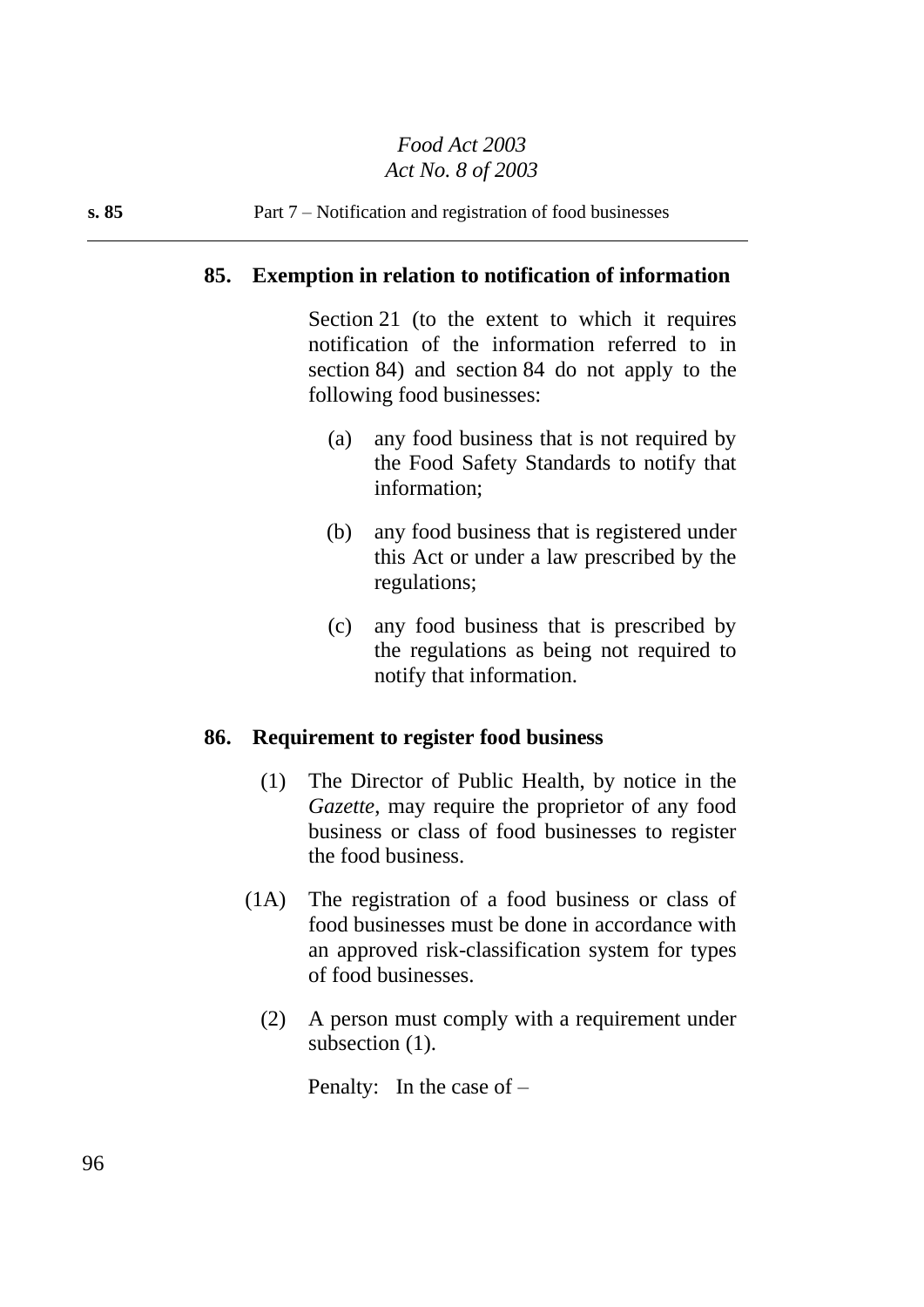- (a) an individual, a fine not exceeding 500 penalty units; or
- (b) a body corporate, a fine not exceeding 1 200 penalty units.

### **87. Registration of food business**

- (1) For the purposes of this Part, a council may register a food business –
	- (a) located in the municipal area; and
	- (b) to which a notice under section 86 relates.
- (2) The proprietor of a food business to which a notice under section 86 relates is to apply to the council of the municipal area in which the food business is located for the food business to be registered.
- (3) An application is to be  $-$ 
	- (a) in an approved form; and
	- (b) lodged with the council of the municipal area in which the food business is located.
- (4) The application is to be accompanied by  $-$ 
	- (a) if required by the council, the design and fitout specifications, in a form approved by the council, of any premises or proposed premises in which food is to be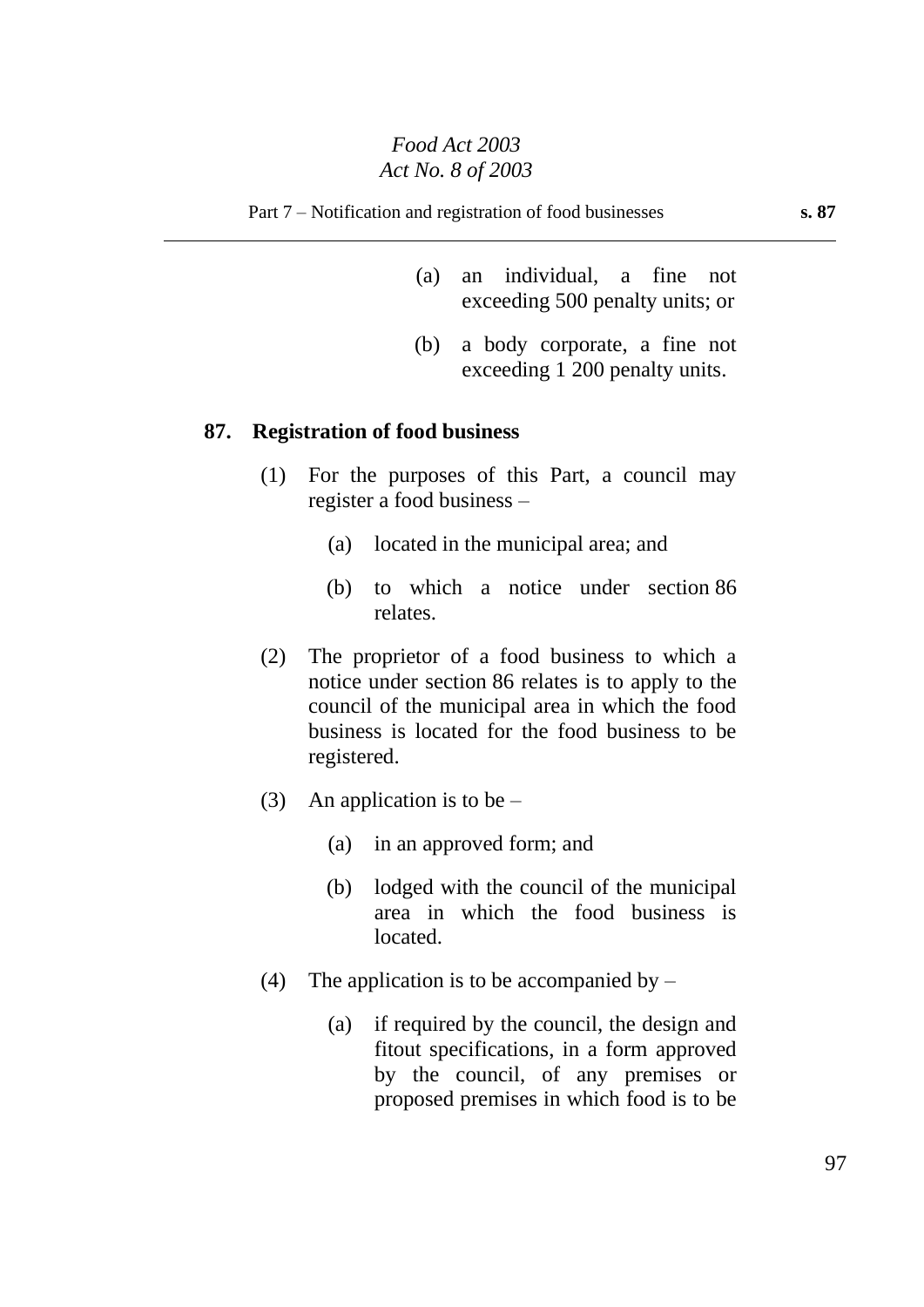handled in the course of conducting the food business; and

- (b) such other information as the council requires to determine the application; and
- (c) the fee, if any, determined by the council.
- (5) The council may, after considering an application for registration –
	- (a) grant the application, with or without conditions; or
	- (b) refuse the application.
- (6) If the council grants an application for registration, it must issue the applicant with a certificate of registration that sets out the conditions, if any, to which the registration is subject.
- (7) If the council refuses an application for registration, the council must give notice of the refusal in writing to the applicant setting out the reasons for the refusal.

### **88. Single certificate of registration for whole State**

A certificate of registration of a food business, which is conducted in whole, or in part, in, at or from a mobile structure, issued by one council is sufficient to satisfy the requirement of registration in respect of that food business throughout the State.

98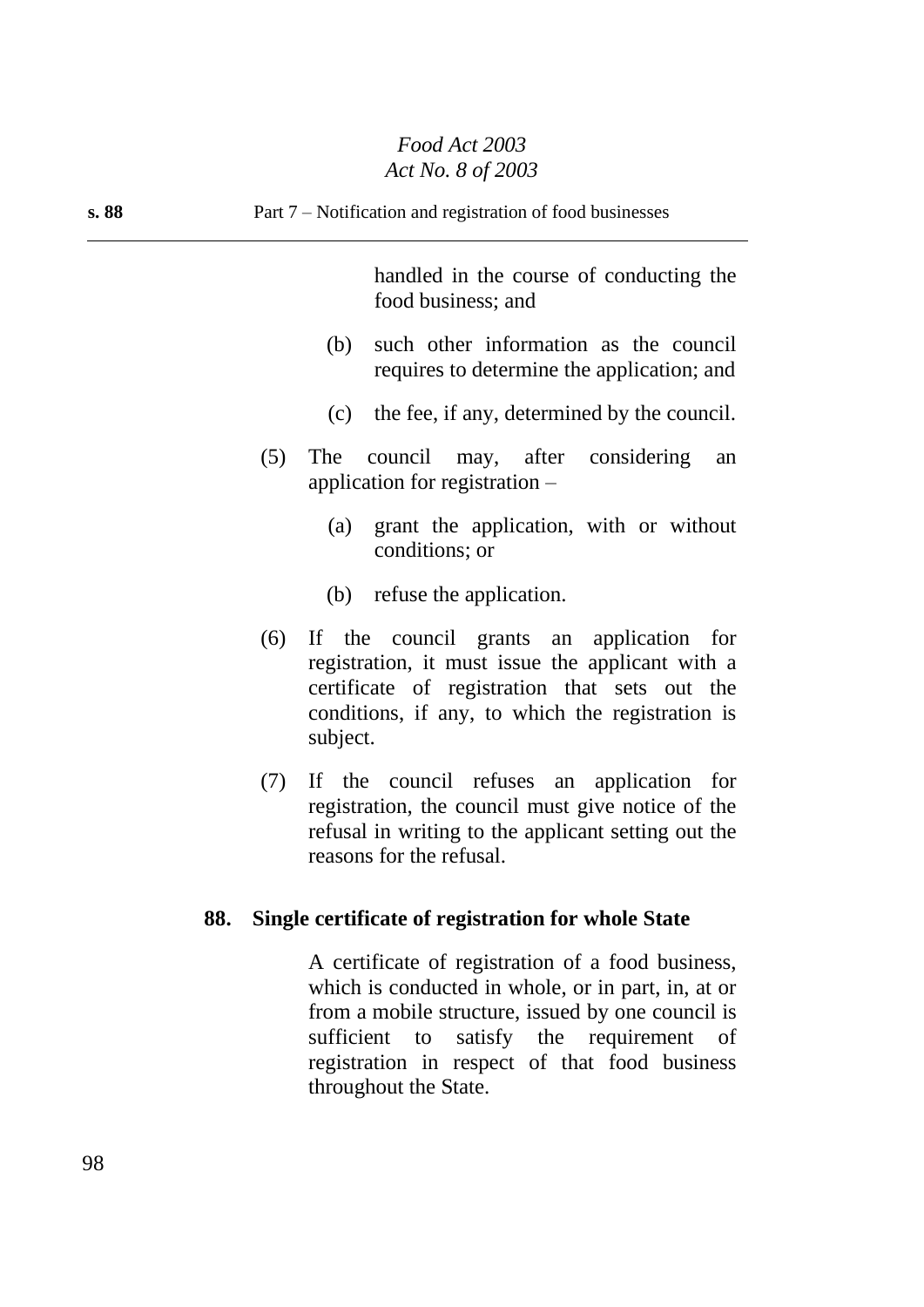## **89. Renewal of registration**

- (1) The holder of a certificate of registration under this Part may, at any time during the currency of the registration, apply to the council of the municipal area in which the food business is located for a renewal of the registration.
- (2) The application is to be accompanied by the fee, if any, determined by the council.
- (3) The council may, after considering an application for renewal of registration –
	- (a) grant the application, with or without conditions; or
	- (b) refuse the application.
- (4) If the council grants an application for renewal of registration, the registration is renewed by the issue of a further certificate of registration –
	- (a) that takes effect from the expiry of the holder's current certificate of registration; or
	- (b) if the certificate is issued after that expiry, that takes effect, or is taken to have effect, from the date specified in the certificate.
- (5) If the council refuses an application for renewal of registration, the council must give notice of the refusal in writing to the applicant setting out the reasons for the refusal.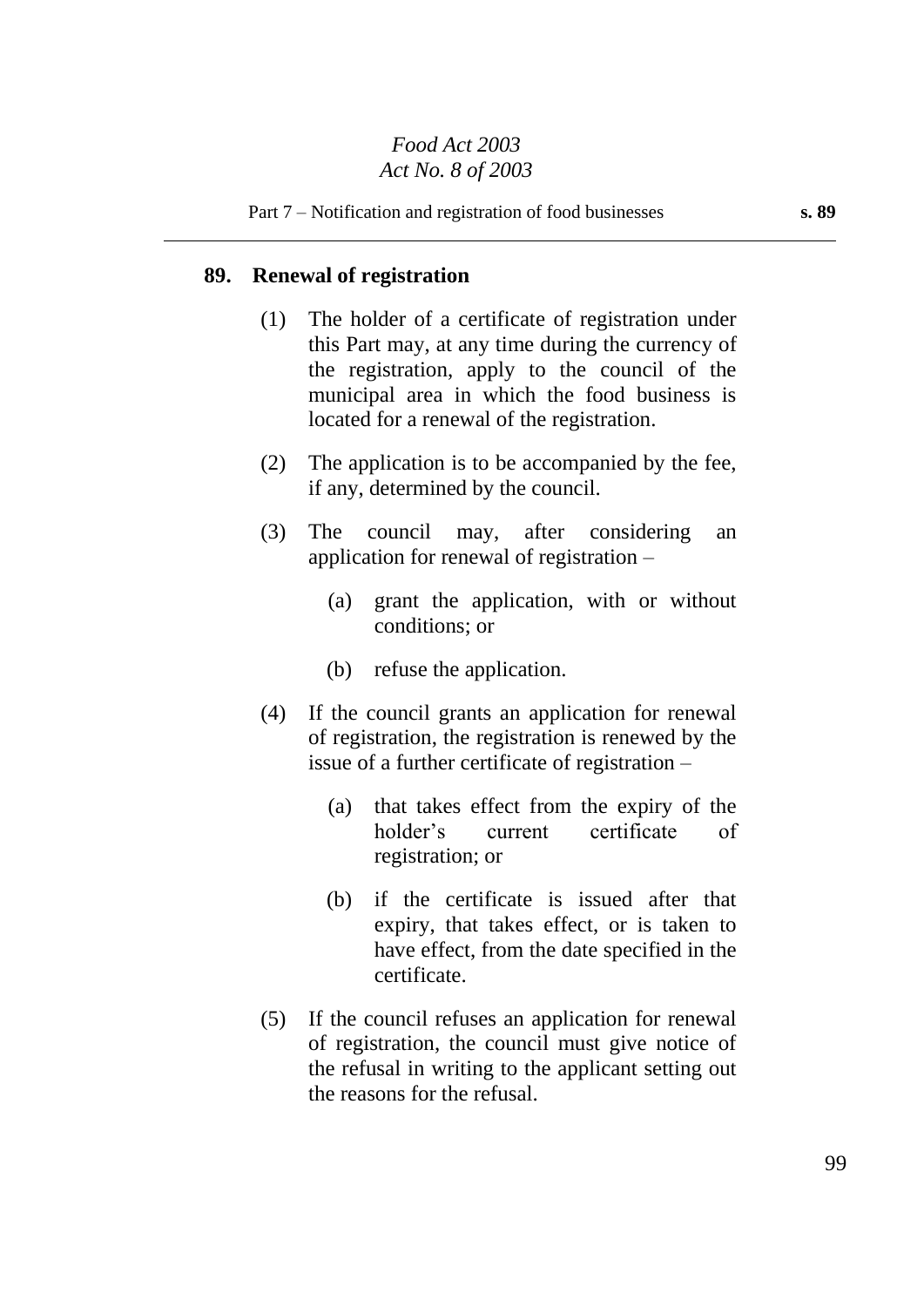#### **s. 90** Part 7 – Notification and registration of food businesses

(6) Nothing in this section gives any force to a certificate of registration that has expired or been cancelled, or otherwise affects the operation of section 90.

### **90. Term of registration**

Except during any period of suspension, the registration of a food business under this Part remains in force for the period specified in the certificate of registration or for a period of 12 months from the date of its issue, whichever is the lesser.

## **91. Variation of conditions, or suspension or cancellation, of registration of food businesses**

- (1) The council of the municipal area in which the food business is registered may vary the conditions of, or suspend or cancel, the registration of a food business under this Part.
- (2) The registration of a food business may be suspended or cancelled on one or more of the following grounds:
	- (a) if the council is satisfied that there has been a contravention of any provision of this Act in the conduct of the food business;
	- (b) if the council is satisfied that a condition to which the registration is subject is being contravened by the food business;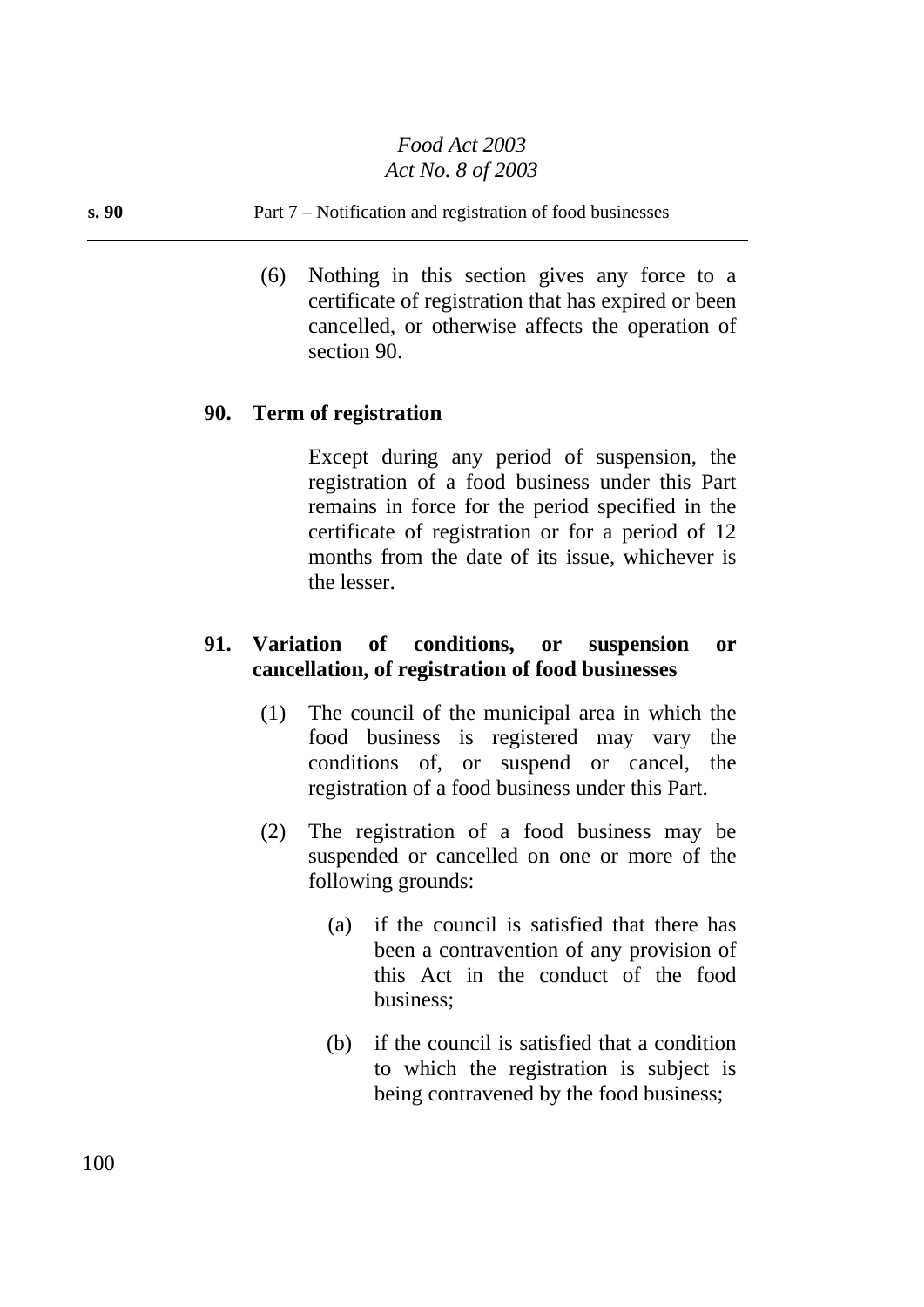- (c) at the request of the holder of the certificate of registration;
- (d) for any other reason that the council considers appropriate.
- (3) The council may only vary the conditions of, or suspend or cancel, the registration of a food business after having given the holder of the certificate of registration –
	- (a) written notice of its intention to vary, suspend or cancel the registration setting out its reasons; and
	- (b) an opportunity to make submissions.
- (4) Subsection (3) does not apply to the cancellation of registration at the request of the holder of the certificate of registration.
- (5) A variation of the conditions of, or the suspension or cancellation of, the registration of premises –
	- (a) must be made by notice in writing; and
	- (b) must be served on the holder of the certificate of registration; and
	- (c) takes effect on the day on which the notice is served or on a later day specified in the notice.

# **92. Registration not transferable**

A certificate of registration is not transferable.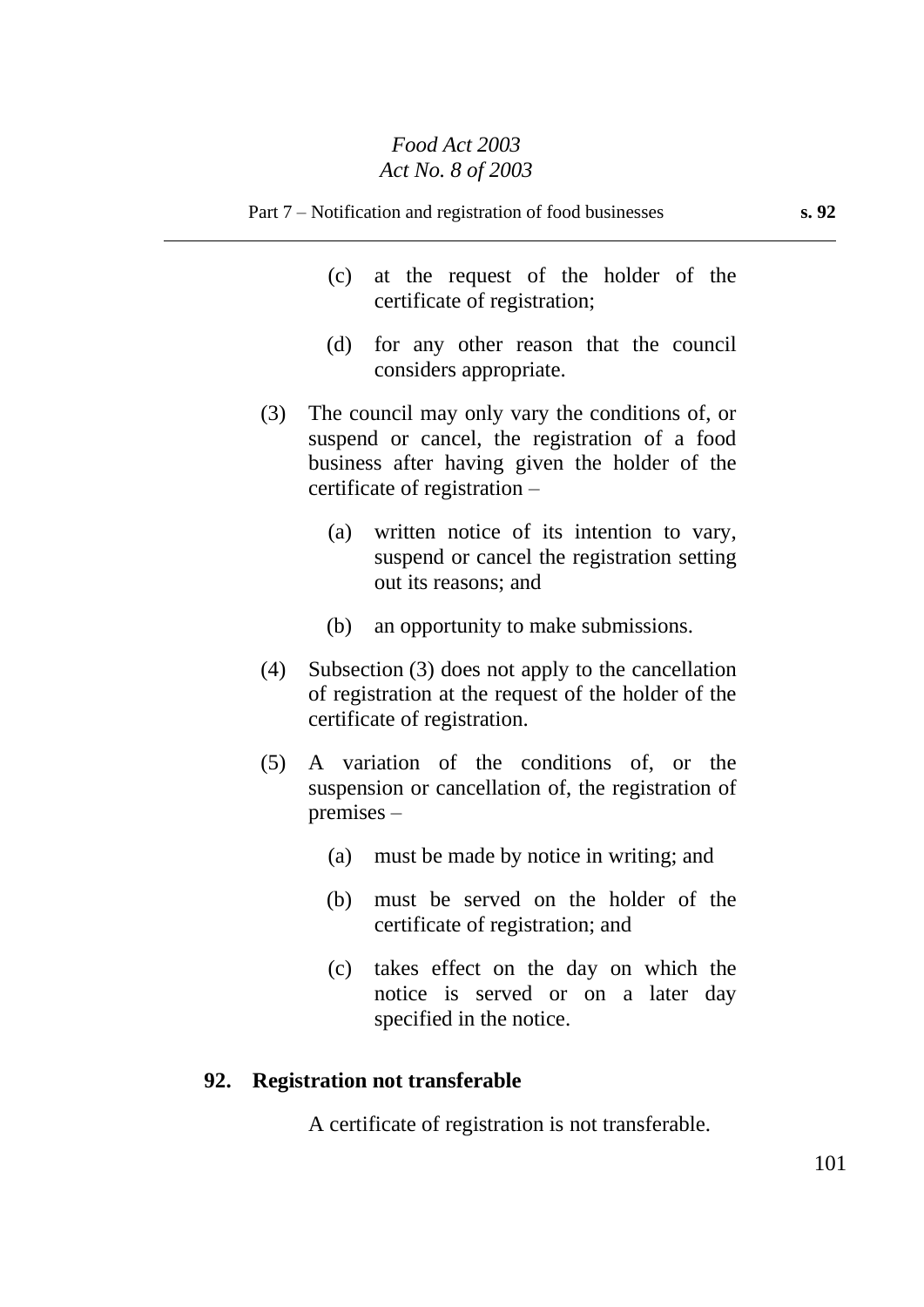## **93. Review of decisions relating to registration**

- (1) A person aggrieved by a decision of a council relating to any of the following may apply to the appropriate review body for a review of the decision:
	- (a) the grant or refusal of an application for the registration, or the renewal of registration, of a food business under this Part;
	- (b) the imposition of conditions on the registration of a food business;
	- (c) the variation of conditions of the registration of a food business;
	- (d) the suspension or cancellation of the registration of a food business.
- (2) An application under this section may only be made within 28 days after –
	- (a) the issue of the certificate of registration under section 87(6) or section 89(4); or
	- (b) the giving of the notice of refusal under section 87(7) or section 89(5); or
	- (c) the service of the notice of the variation, suspension or cancellation under section 91(5).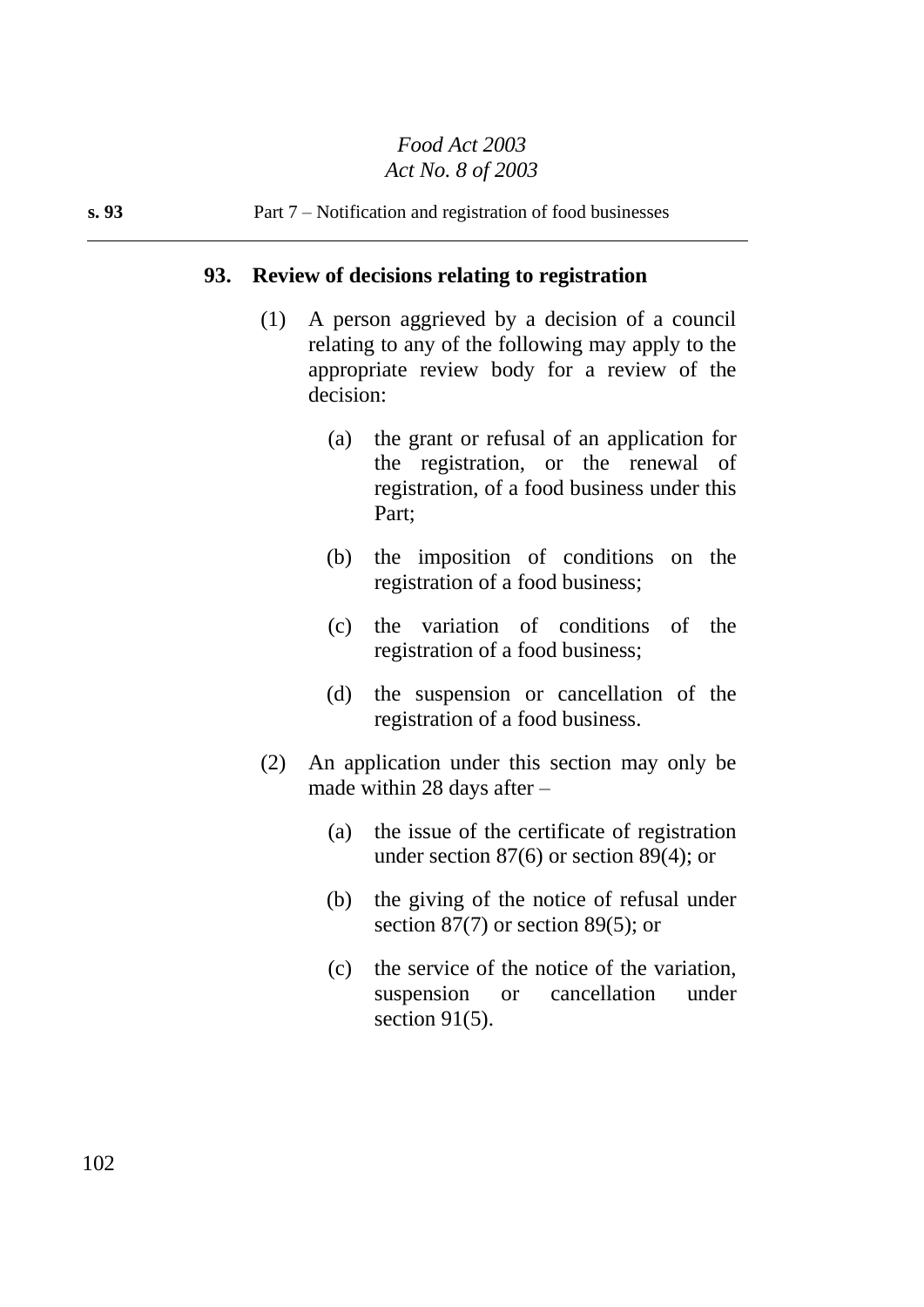## **94. Register of food businesses to be maintained**

- (1) Each council is to prepare and maintain a list containing all of the following:
	- (a) food businesses notified to it under section 84;
	- (b) food businesses registered by it under section 87;
	- (c) food businesses whose registration is renewed under section 89.
- (2) The list is to be made publicly available and is to be revised at least annually.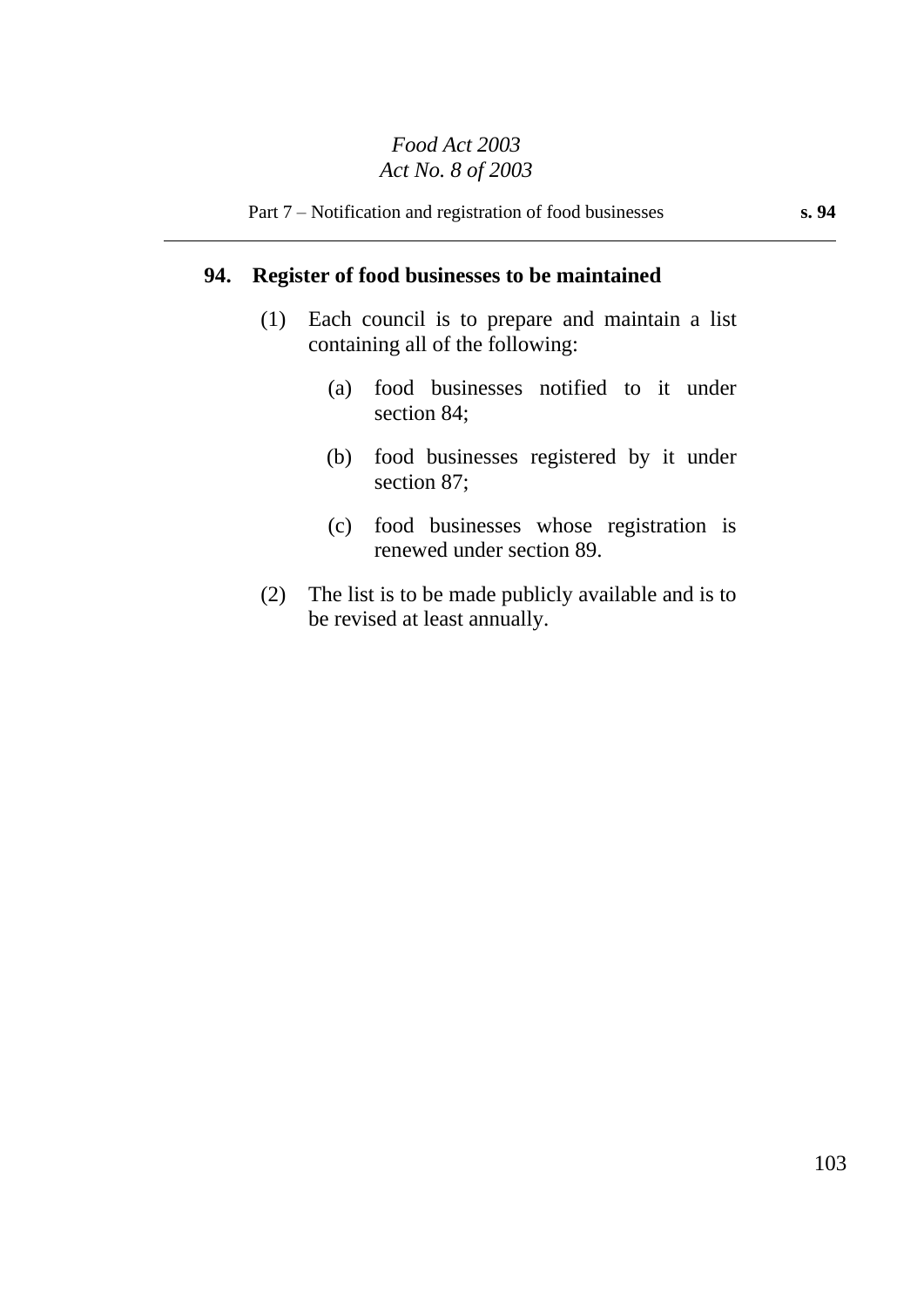# **PART 8 – ADMINISTRATION**

### *Division 1 – Director of Public Health*

## **95. General functions and powers of Director of Public Health**

- (1) The functions of the Director of Public Health are as follows:
	- (a) to take measures to ensure that the provisions of this Act are complied with;
	- (b) to advise the Minister on any changes to this Act that may be necessary or appropriate;
	- (c) to carry out any other function for the purpose of this Act the Minister determines.
- (2) The Director of Public Health may do anything necessary or convenient to perform any function under this Act.
- (3) The Minister may give the Director of Public Health directions in respect of any power or function of the Director of Public Health under this Act and the Director of Public Health must comply with the directions.

### **96. Delegation by Director of Public Health**

(1) The Director of Public Health may delegate any of his or her functions or powers, other than this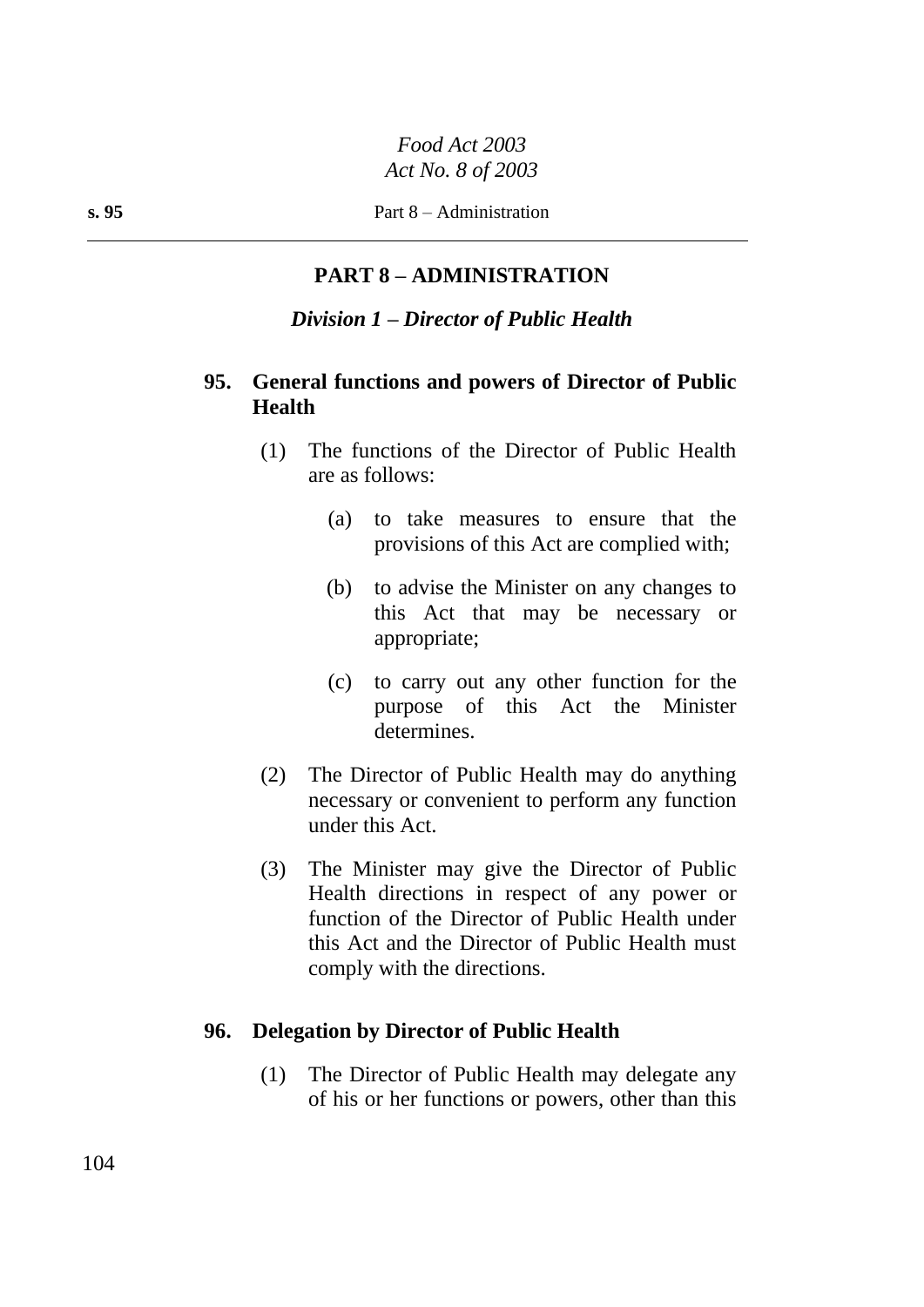power of delegation, to any person, class of persons or State Service Agency.

- (2) The Director of Public Health is not to delegate any function or power to a council without that council's consent.
- (3) The Director of Public Health is not to revoke a delegation to a council without consulting that council.

# *Division 2 – Councils*

## **97. Functions of councils**

A council, within its municipal area, is to  $-$ 

- (a) take adequate measures to ensure that the provisions of this Act are complied with; and
- (b) carry out any other function the Minister or Director of Public Health determines.

# **98. Power of Director of Public Health to order council to perform functions**

- (1) The Director of Public Health may order
	- (a) a council to exercise any power or perform any function under this Act; or
	- (b) any authorised officer to carry out a specified function of a council under this Act; or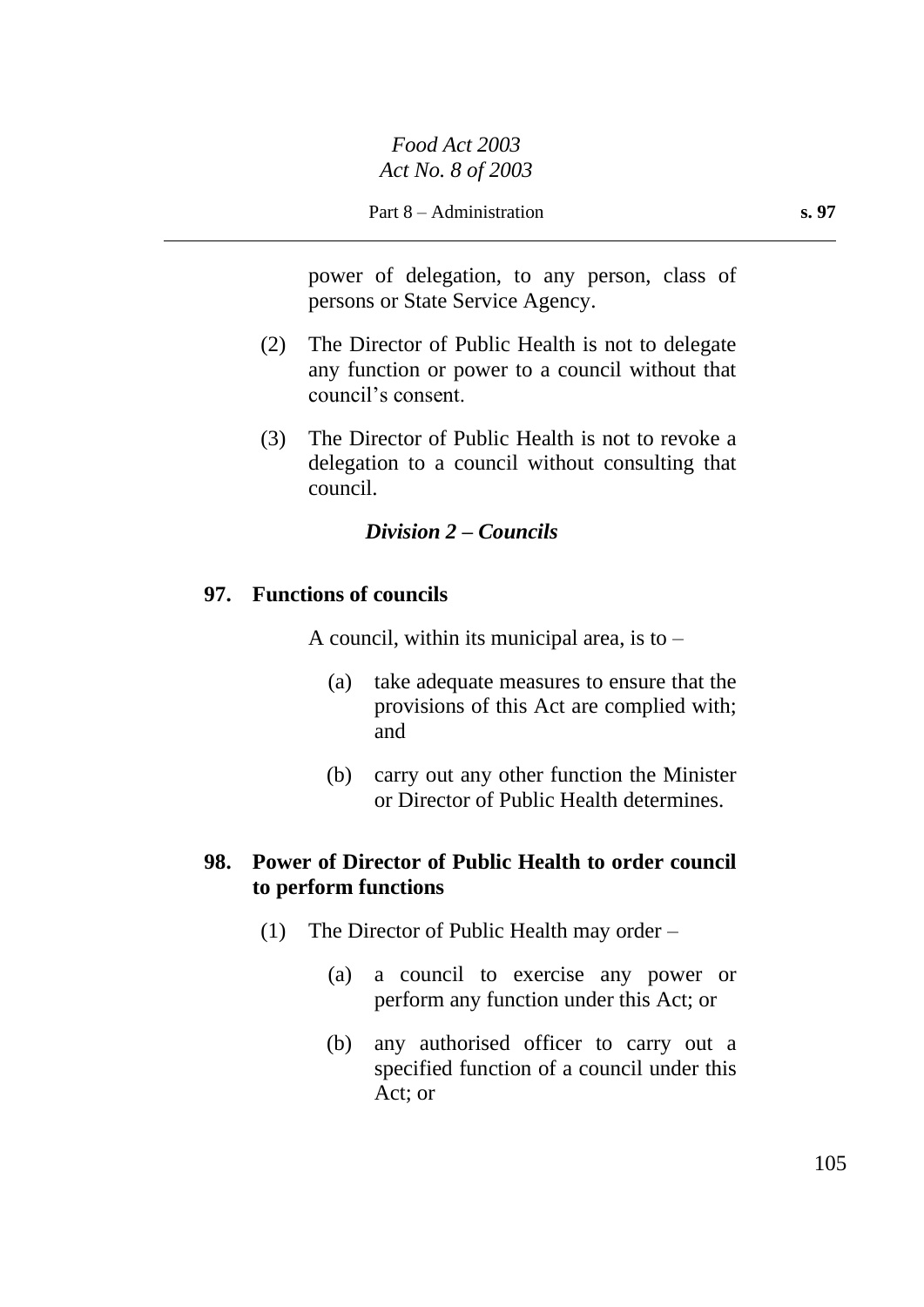### **s. 99** Part 8 – Administration

- (c) any authorised officer to perform any function under this Act in any municipal area.
- (2) If a council fails to exercise any power or perform any function, the Director of Public Health may exercise the power or perform the function at the council's expense.
- (3) Before the Director of Public Health makes an order or takes any action under this section in relation to a council, the Director of Public Health, unless the circumstances require immediate action, is to consult with the council.
- (4) A council may request the Director of Public Health to exercise any of its powers or perform any of its functions at the council's expense.

### **99. Power over wharves, &c.**

A power or function of a council under this Act extends to any wharf or body of water in, or adjacent to, its municipal area.

### **100. Reports by councils**

- (1) The council is to report to the Director of Public Health, at such intervals as the Director of Public Health requires, on the performance of functions under this Act by persons employed or engaged by the council.
- (2) In addition to any report required under subsection (1), the council is to forward to the Director of Public Health details of any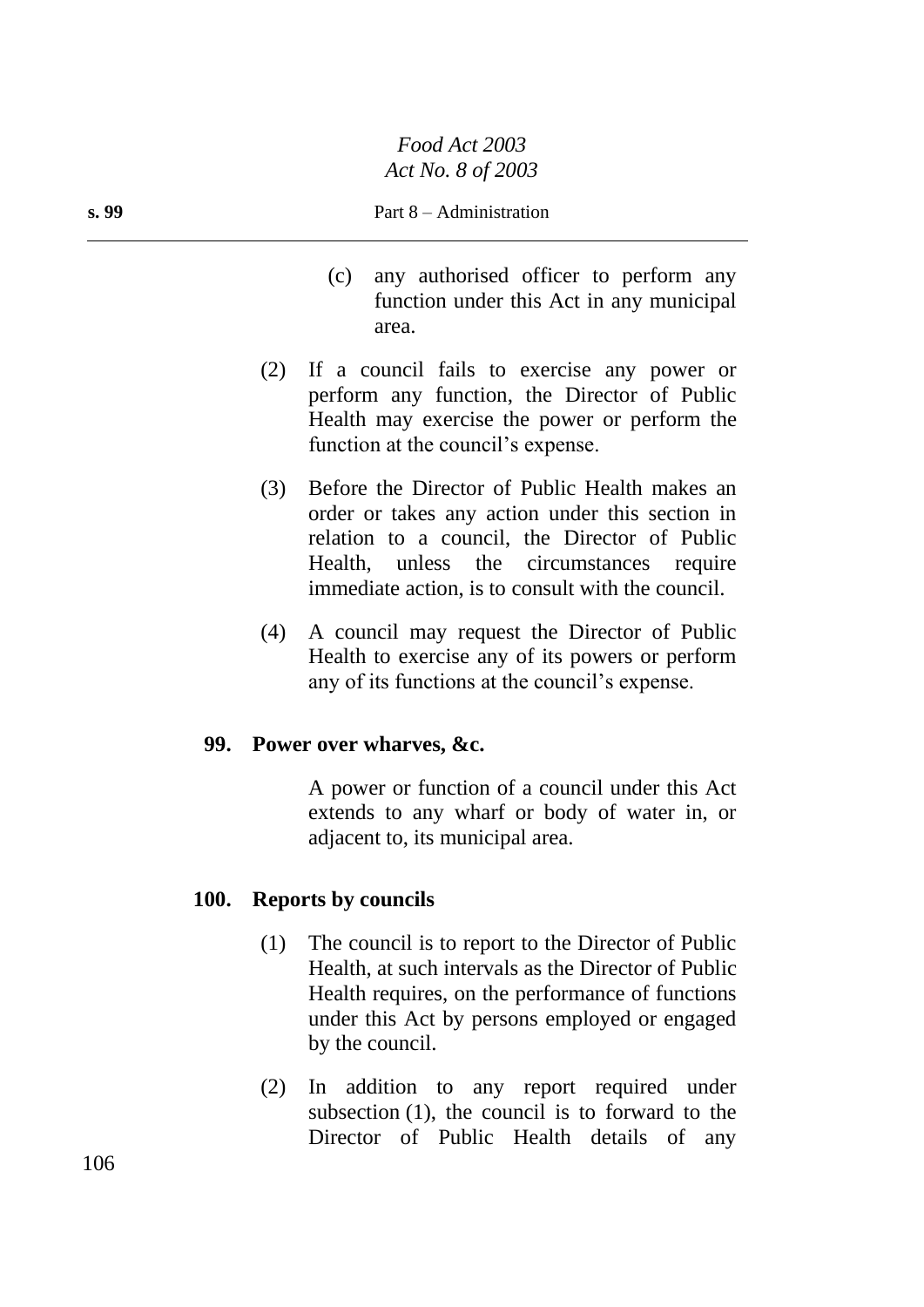proceedings for an offence under this Act taken by an officer, employee or agent of the council within one month of the proceedings being finally dealt with.

# *Division 3 – Appointment of authorised officers*

# **101. Appointment of authorised officers**

- (1) The Director of Public Health may appoint a State Service officer or State Service employee to be an authorised officer for the purpose of this Act and that officer or employee may hold that office in conjunction with State Service employment.
- (2) A council may appoint a person to be an authorised officer for the purposes of this Act.
- (3) A person may not be appointed as an authorised officer under this section unless the person holds an approved qualification.
- (4) The Director of Public Health may approve the qualifications required for appointment as an authorised officer generally or for a particular appointment.

## **102. Certificates of authority**

(1) The Director of Public Health is to provide each authorised officer appointed under section 101(1) with a certificate of authority as an authorised officer.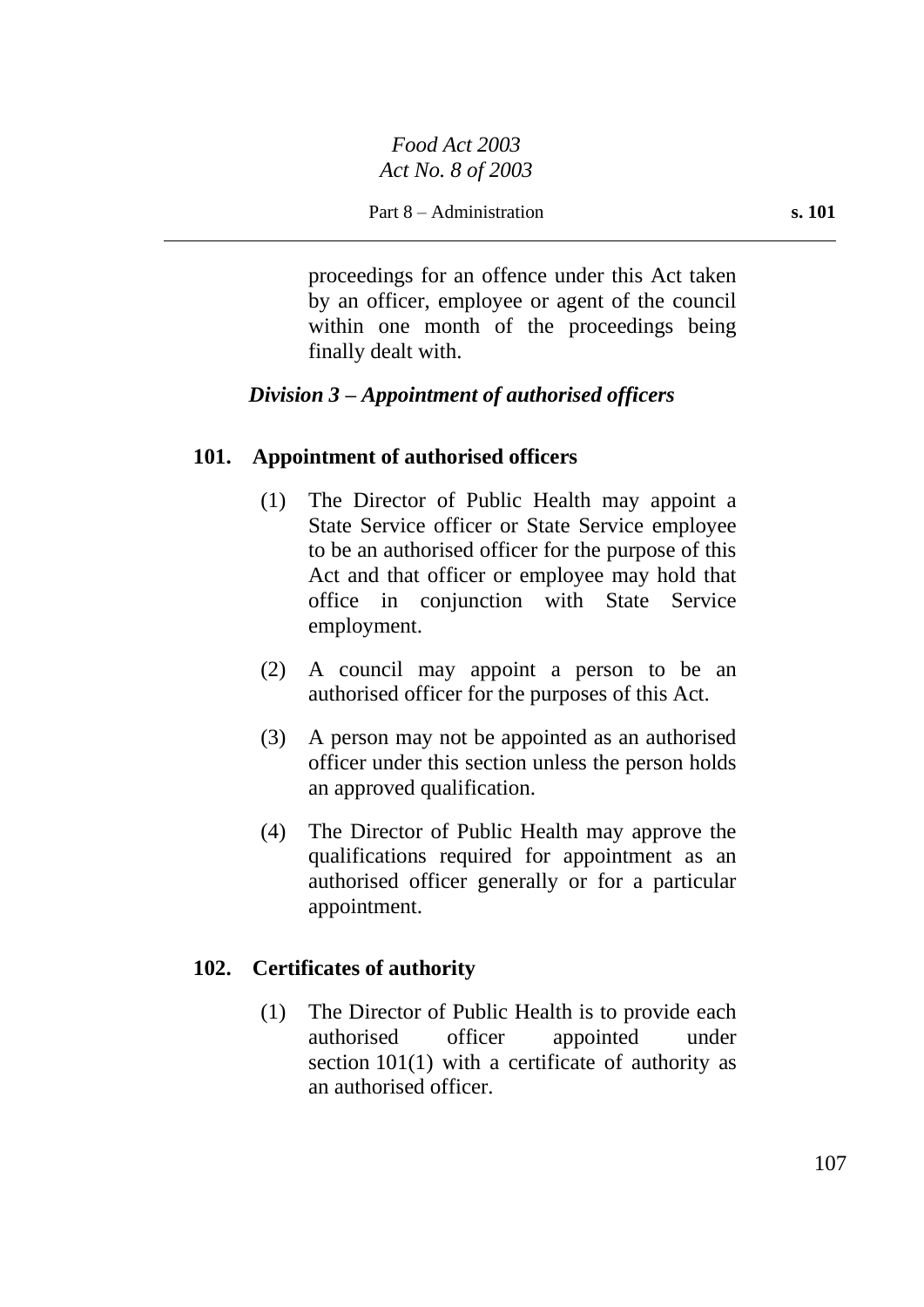### **s. 102** Part 8 – Administration

- (2) A council is to provide an authorised officer appointed under section 101(2) with a certificate of authority as an authorised officer.
- (3) The powers of an authorised officer may be limited by the authorised officer's certificate of authority.
- (4) An authorised officer is required to produce the certificate of authority –
	- (a) if requested to do so by the proprietor of a food business whose premises are entered by the authorised officer; or
	- (b) if requested to do so by a person whom the authorised officer requires to produce any thing or to answer any question.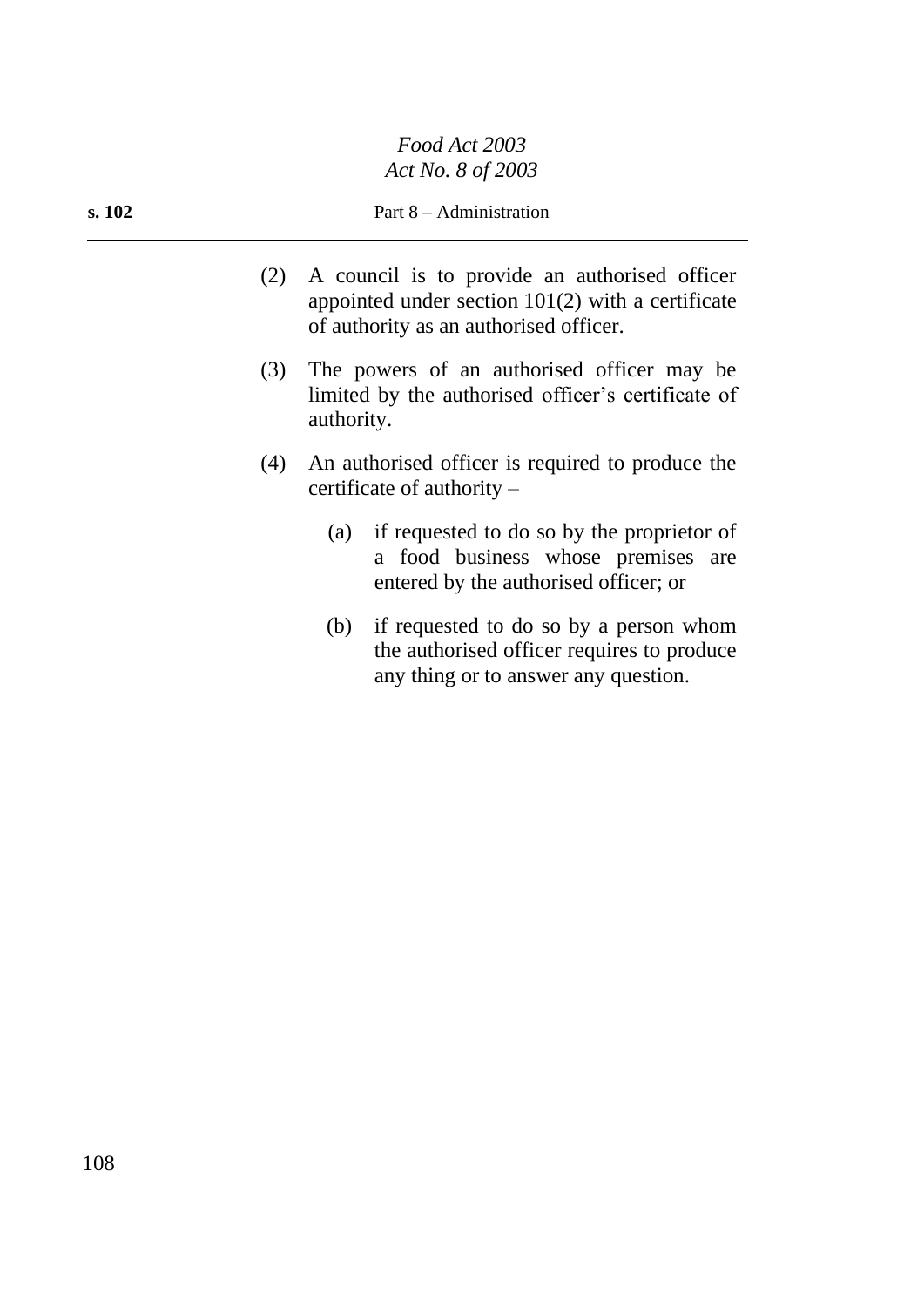## **PART 9 – PROCEDURAL AND EVIDENTIARY PROVISIONS**

#### **103. Nature of proceedings for offences**

Proceedings for an offence under this Act are to be dealt with summarily.

#### **104. Institution of proceedings**

- (1) Proceedings for an offence under this Act
	- (a) may only be instituted by  $-$ 
		- (i) the Minister or a person authorised by the Minister; or
		- (ii) an authorised officer; or
		- (iii) the Director of Public Health or a council; and
	- (b) may only be instituted
		- (i) unless subparagraph (ii) applies, within 3 years after the date on which the offence is alleged to have been committed; or
		- (ii) if the proceedings are in respect of a sample of food, within 120 days after the date on which the sample was obtained.
- (2) A person may apply to a magistrate within the time limits referred to in subsection (1) to extend those time limits.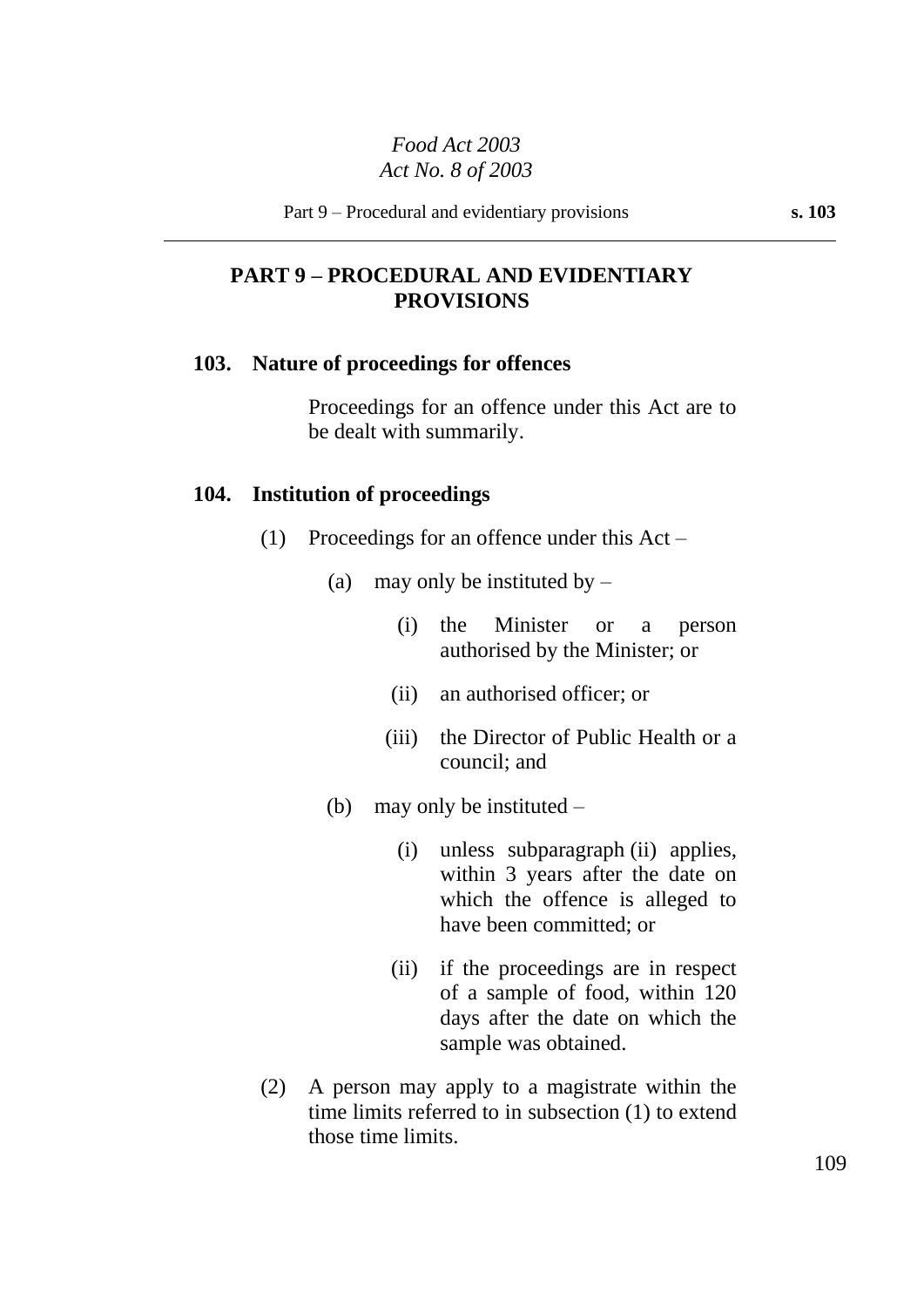### **105. Offences by employers**

- (1) If an employee contravenes any provision of this Act, the employer is taken to have contravened the same provision.
- (2) It is a defence in proceedings against an employer for such a contravention if it is proved that the employer could not, by taking all reasonable precautions and exercising all due diligence, have prevented the contravention.
- (3) An employer may be proceeded against and convicted under a provision pursuant to this section whether or not the employee has been proceeded against or been convicted under that provision.

### **106. Offences by bodies corporate**

- (1) If a body corporate contravenes, whether by act or omission, any provision of this Act, each person who is a member of the governing body of the body corporate or who is concerned in the management of the body corporate is taken to have contravened the same provision if the person knowingly authorised or permitted the contravention.
- (2) A person may be proceeded against and convicted under a provision pursuant to this section whether or not the body corporate has been proceeded against or been convicted under that provision.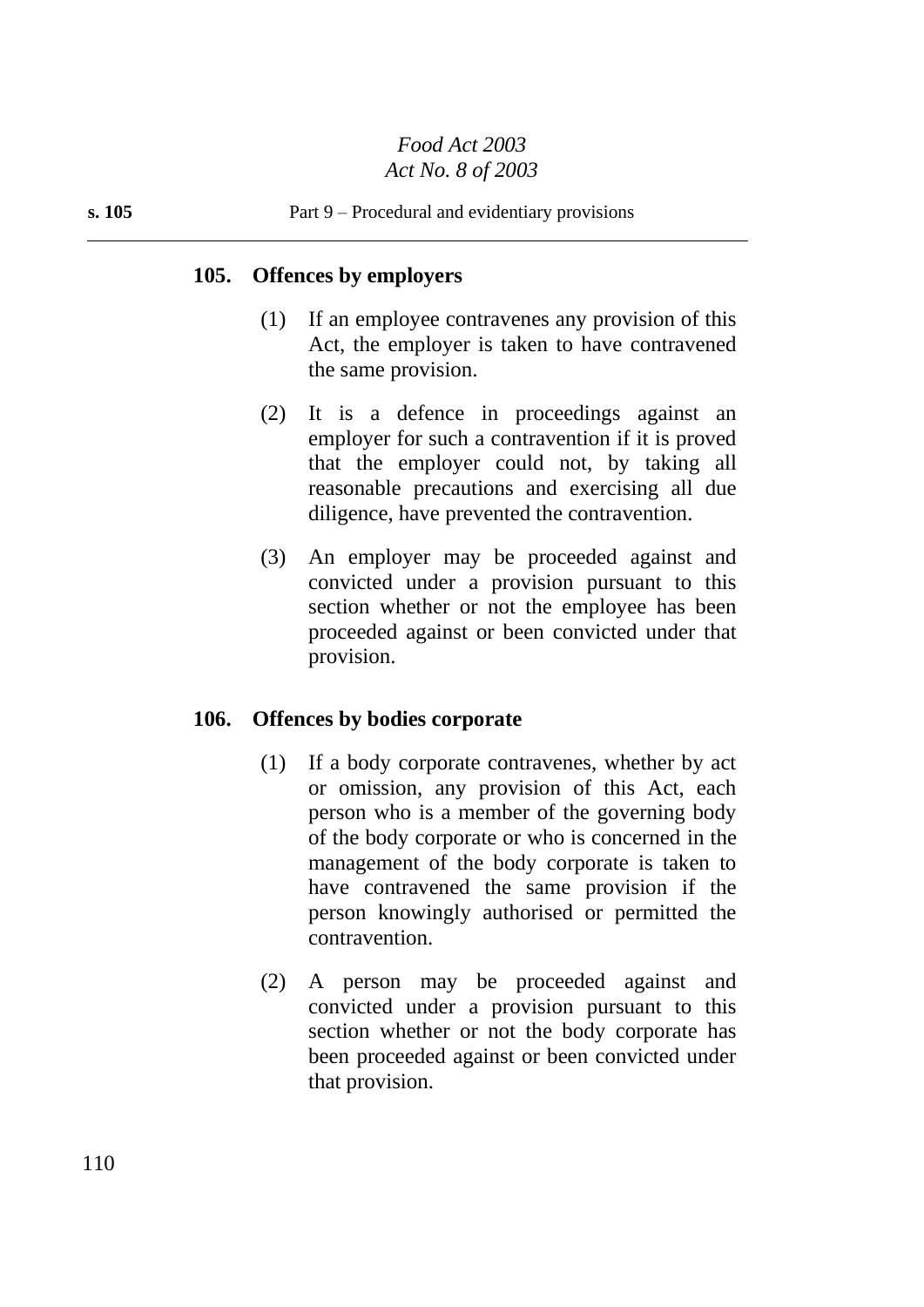Part 9 – Procedural and evidentiary provisions **s. 107**

(3) Nothing in this section affects any liability imposed on a body corporate for an offence committed by the body corporate under this Act.

## **107. Liability of employees and agents**

- (1) Except as provided by subsection (2), it is no defence in proceedings for an offence under this Act that the defendant was, at the time of the commission of the offence, an employee or agent of another person.
- (2) In any proceedings for an offence under this Act, it is a defence for the defendant to prove that the defendant was under the personal supervision of the proprietor of the food business, or the owner or person in charge of the place or vehicle, in relation to which the offence was committed or of another person representing that proprietor, owner or person in charge.
- (3) Except by leave of the court, a defence under subsection (2) is only available if the person intending to rely on that defence gives notice in writing to the court and the complainant –
	- (a) stating that intention; and
	- (b) stating the name and address of the owner.

### **108. Defences relating to analysis**

In any proceedings for an offence under this Act relating to food that has been analysed, it is not a defence for a person to allege –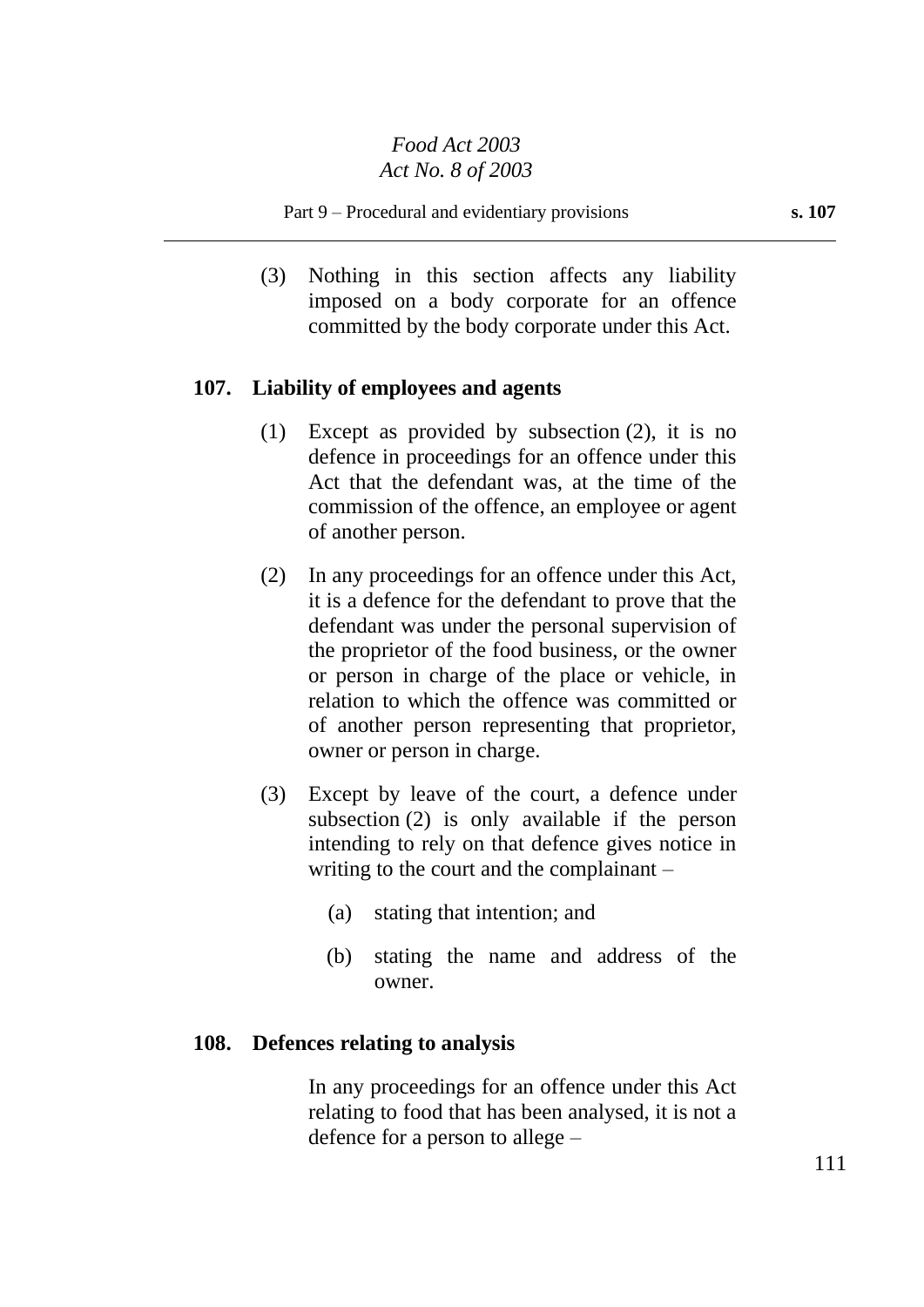- (a) that the person instituting the proceedings is not the person who caused the analysis to be made; or
- (b) that any part of the food retained for future comparison has undergone any deterioration or material change in its constitution.

### **109. Onus to prove certain matters on defendant**

In any proceedings for an offence under this Act against a defendant who was responsible for making a statement on a package or in an advertisement relating to the origin or composition of the food in question or the therapeutic or nutritive properties of the effect of the food, being a statement that is alleged to have caused the food to be falsely described, the onus of proving the correctness of the statement is on the defendant.

### **110. Presumptions**

In any proceedings for an offence under this Act, it is presumed, until on the balance of probabilities the contrary is proved, that –

- (a) a person intends to sell food if he or she sells any thing of which food is a constituent; and
- (b) any substance or thing capable of being used as food that was sold or prepared for sale or conveyed or intended for sale

112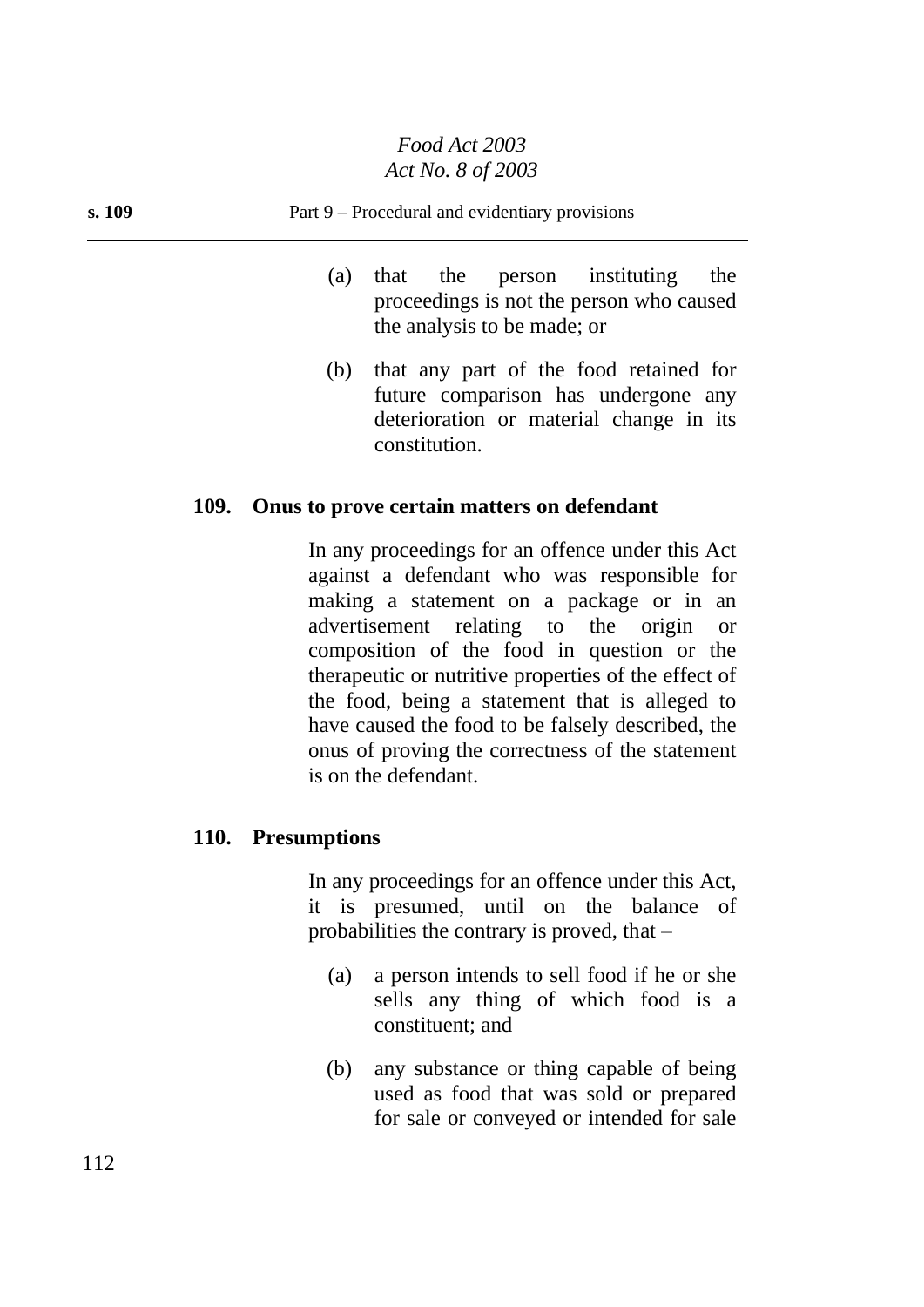was sold, prepared, conveyed or intended for sale for human consumption; and

- (c) any substance or thing capable of being used as food is not for human consumption if it is prominently marked as not being for human consumption, or with words to that effect; and
- (d) food that is part of a batch, lot or consignment of food of the same class or description is representative of all of the food in that batch, lot or consignment; and
- (e) each part of a sample of food divided for the purpose of analysis under this Act is of uniform composition with every other part of that sample; and
- (f) a person who sold food in the conduct of a food business and was not the proprietor of the food business sold the food as the agent of the proprietor; and
- (g) any food found in any food business used for the manufacture of food is intended –
	- (i) to be used in the manufacture of food; and
	- (ii) for human consumption; and
- (h) a person who appears from any statement on a package containing food for sale to have imported, manufactured, packed or prepared the food is the importer,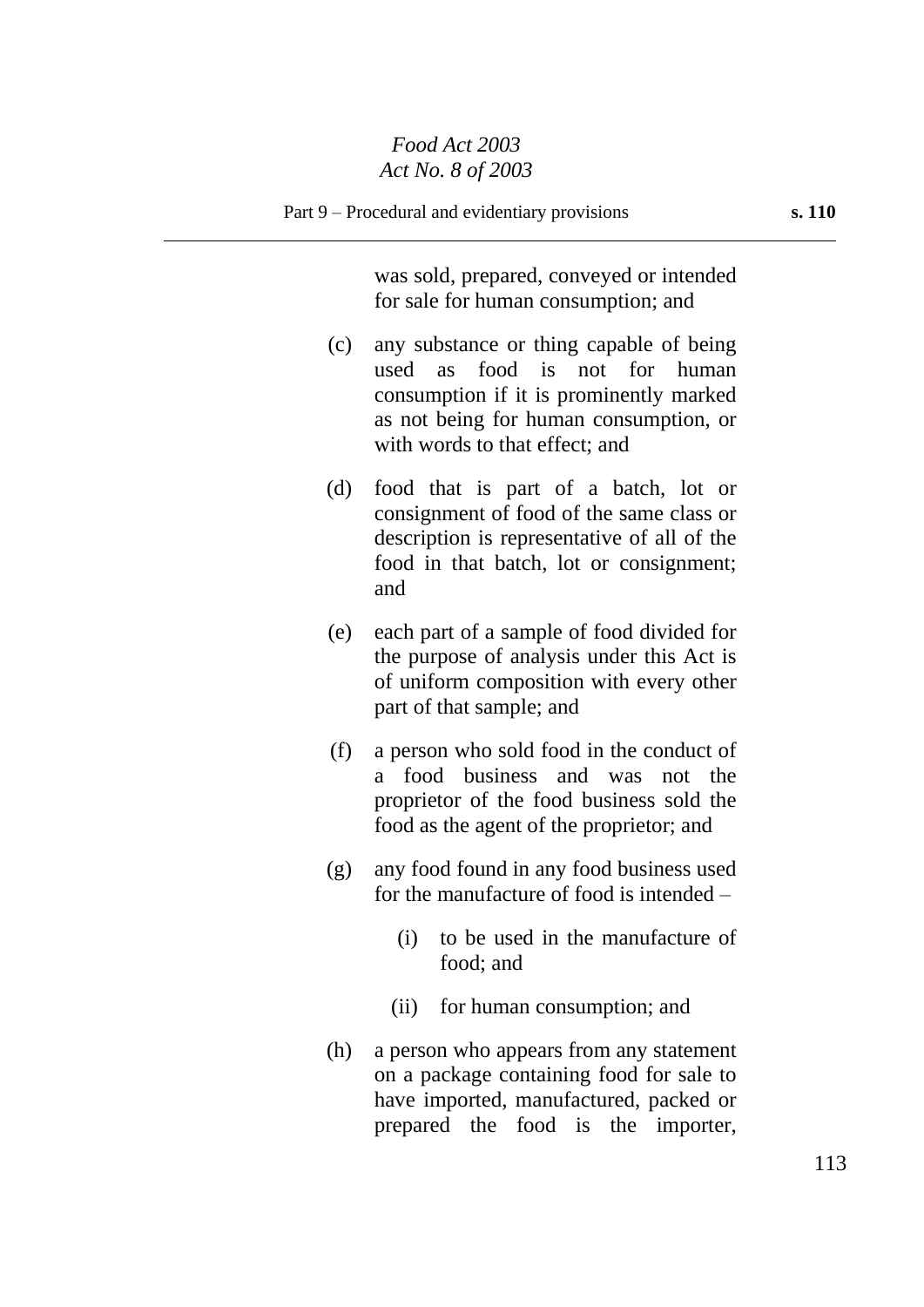### **s. 111** Part 9 – Procedural and evidentiary provisions

manufacturer, packager or preparer of the food, as the case may be; and

- (i) food that has been sold to a consumer has been sold at some time by any person who respectively imported, manufactured, prepared or packed the food; and
- (j) a signature purporting to be that of the Director of Public Health, the general manager of a council, an authorised officer or the person in charge of an accredited laboratory is that signature.

### **111. Certificate evidence and evidence of analysts**

- (1) A certificate of the result of an analysis obtained by the defendant or the complainant in proceedings for an offence under this Act is admissible in any such proceedings and evidence of the facts stated in it if  $-$ 
	- (a) the certificate was issued in accordance with this Act; and
	- (b) a copy of the certificate is served by the person who obtained it on the other party to the proceedings at least 7 days before the hearing.
- (2) An analyst who carried out an analysis in relation to which a certificate is produced as evidence in proceedings as referred to in subsection (1) need not be called as a witness in the proceedings by the party producing the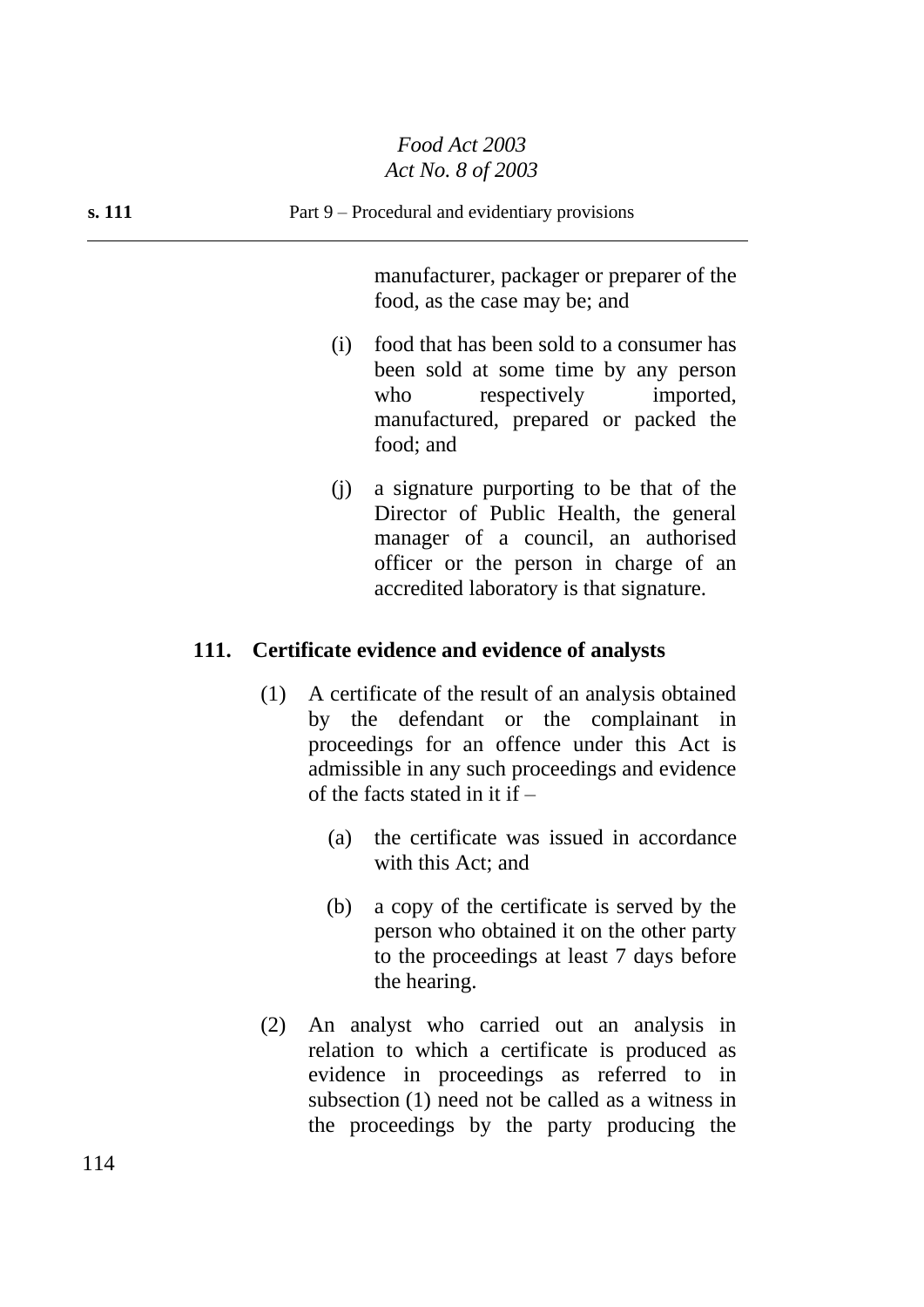certificate unless the court hearing the proceedings so orders (whether on application made to it or by any other means).

- (3) In any proceedings for an offence under this Act, the complainant cannot rely on an analysis as evidence for the purposes of those proceedings unless the person who carried out the analysis is employed or engaged by an accredited laboratory.
- (4) In any proceedings for an offence under this  $Act -$ 
	- (a) a document purporting to be a copy of any approval, order, notice or authority under this Act is evidence of that approval, order, notice or authority; or
	- (b) a document purporting to be signed by the Director of Public Health, general manager of a council or an authorised officer certifying that at a specified time or during a specified period –
		- (i) there was or was not in force any approval, order, notice or authority in relation to a specified person or persons; and
		- (ii) an approval, order, notice or authority was or was not subject to specified conditions –

is evidence of the matters contained in the document; or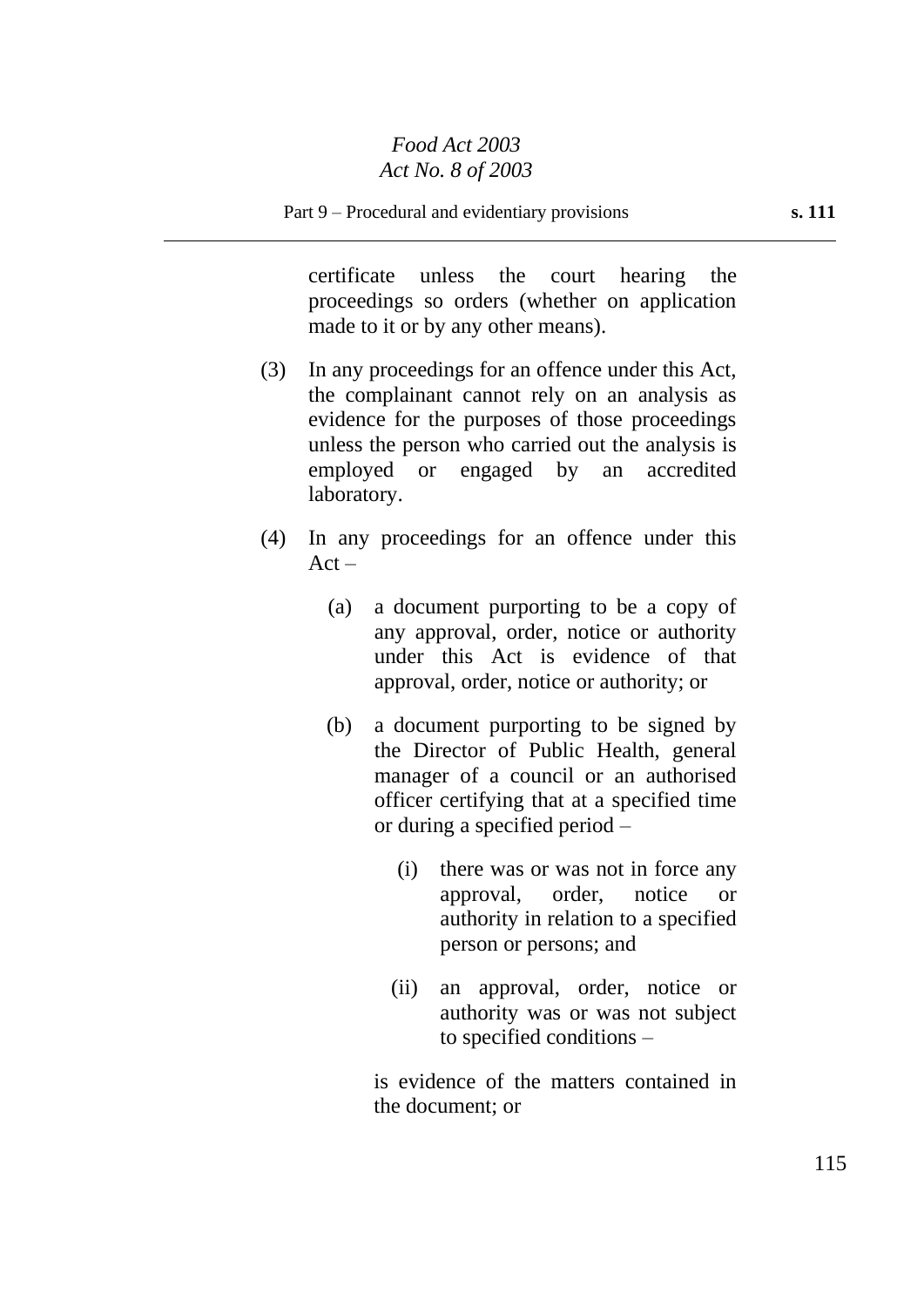### **s. 112** Part 9 – Procedural and evidentiary provisions

- (c) a document purporting to be signed by the Director of Public Health, general manager of a council or an authorised officer certifying –
	- (i) as to the receipt or otherwise of any notice, application or payment; or
	- (ii) that any amount of fees or other money is payable under this Act by a specified person and has not been paid at the date of the certificate; or
	- (iii) that there was or was not in force any notification under section 84 or certification of registration under section 87 or 89 –

is evidence of the matters contained in the document.

### **112. Power of court to order further analysis**

(1) In any proceedings for an offence under this Act, the court may, at the request of any party to the proceedings or on its own motion, if satisfied that there is a disagreement between the evidence of the analysts for the parties to the proceedings, order that the part or parts of any sample retained under this Act be sent by the enforcement agency concerned to an analyst specified by the court or agreed to by the parties.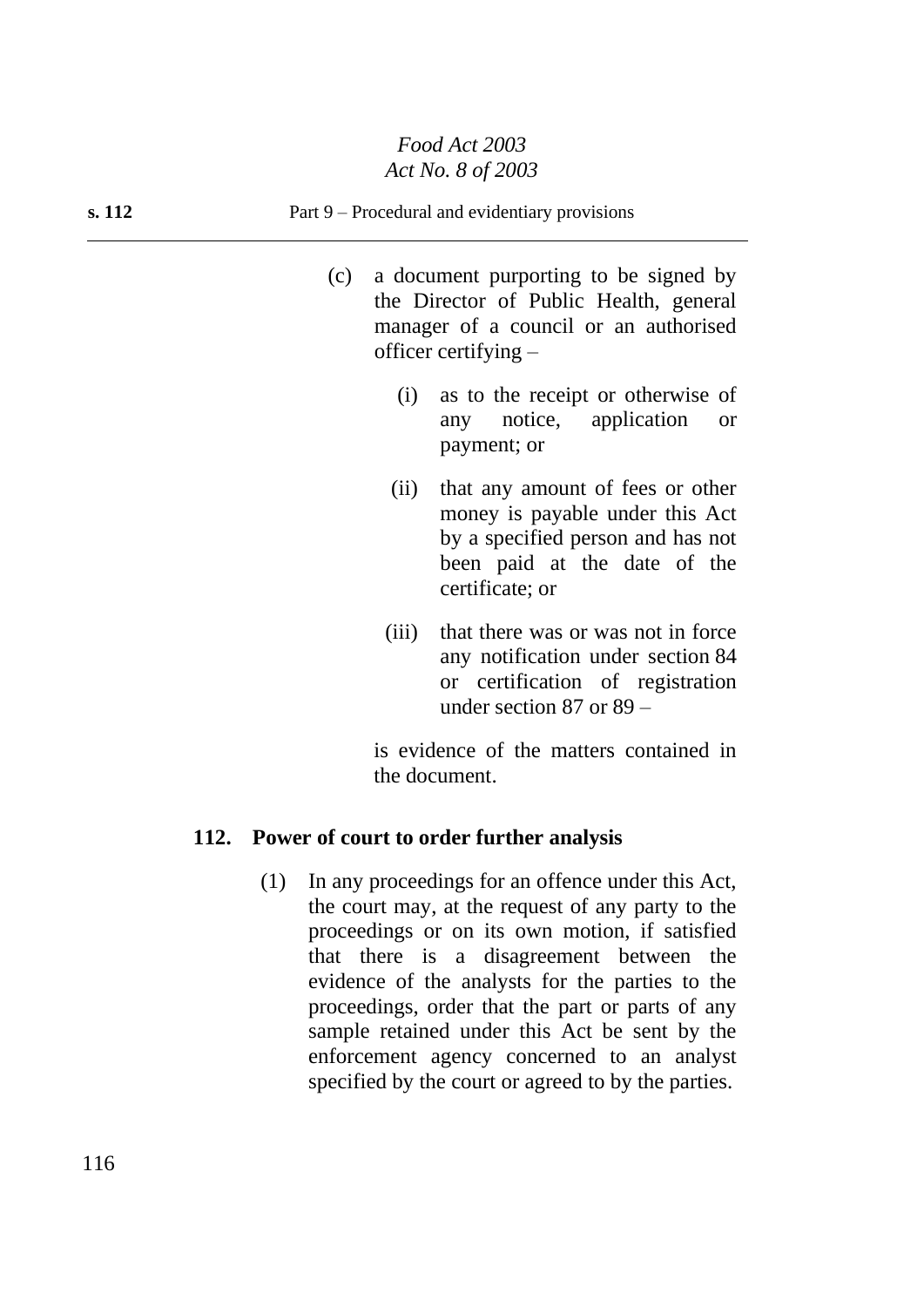Part 9 – Procedural and evidentiary provisions **s. 113** 

- (2) An analyst who is sent a part or parts of a sample for analysis under this section is to make an analysis of that part or those parts for the information of the court.
- (3) Subject to section 115, the cost of an analysis under this section is to be borne by the enforcement agency concerned.

### **113. Proceedings relating to third persons**

- (1) A person charged with an offence under this Act who alleges that the offence was due to the act or omission of another person may apply to a justice for a summons to that other person to appear in proceedings relating to that offence.
- (2) On receipt of the application, a justice is to
	- (a) issue the summons; and
	- (b) adjourn the proceedings until the return date of the summons.
- (3) The summons is to include
	- (a) particulars of the complaint; and
	- (b) the allegations relating to the other person's act or omission.
- (4) The defendant is to forward to the complainant a copy of the application for the summons.
- (5) In proceedings for the offence, the complainant and the other person summonsed to appear  $may -$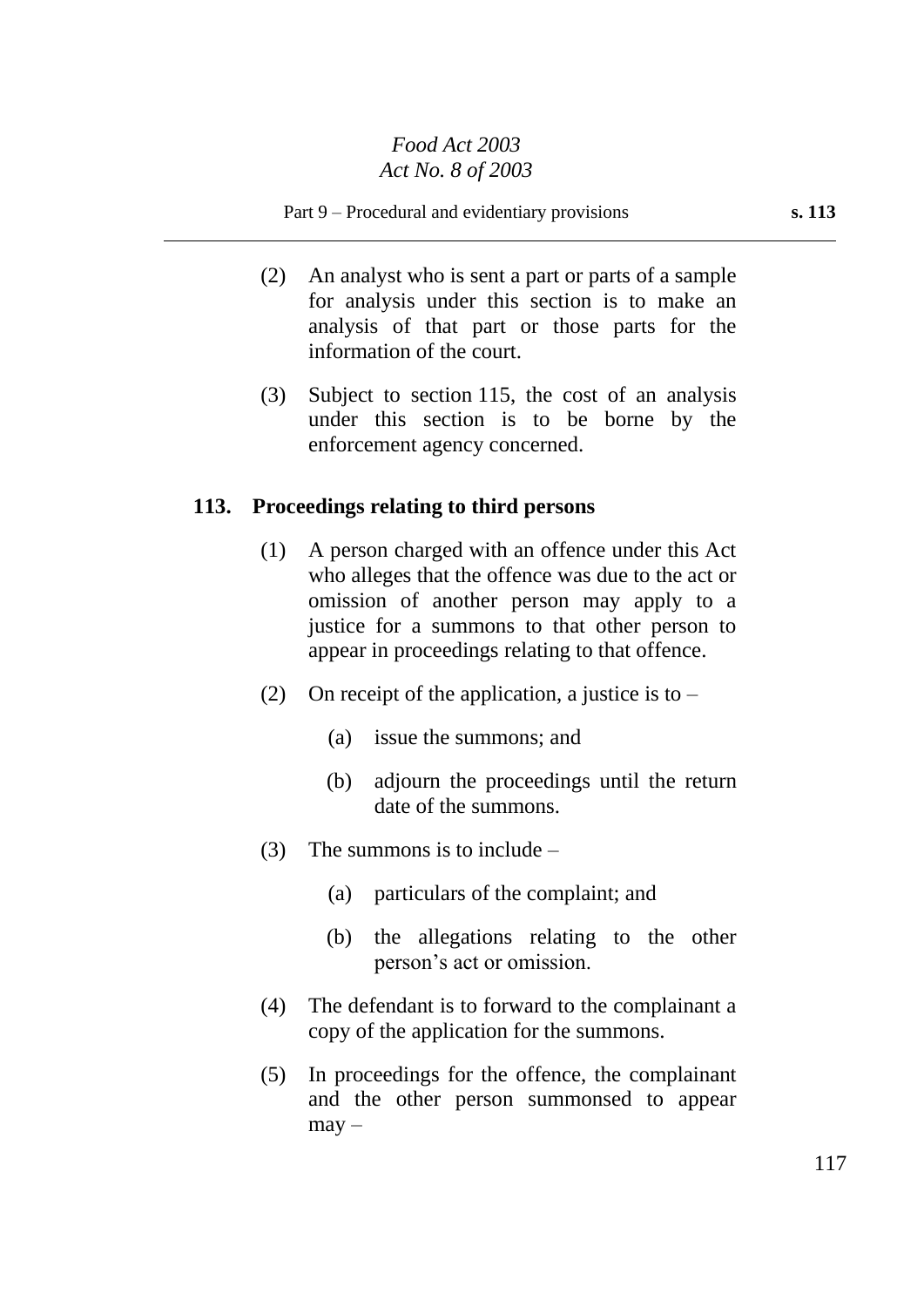| s. 113 | Part 9 – Procedural and evidentiary provisions                                                                                                                                                              |
|--------|-------------------------------------------------------------------------------------------------------------------------------------------------------------------------------------------------------------|
|        | cross-examine the defendant, if<br>(a)<br>the<br>defendant gives evidence, and<br>any<br>witness called by the defendant; and                                                                               |
|        | call evidence in rebuttal.<br>(b)                                                                                                                                                                           |
|        | In determining proceedings for the offence, a<br>(6)<br>$court -$                                                                                                                                           |
|        | may convict the other person summonsed<br>(a)<br>to appear if the defendant proves that the<br>offence was due to that person's act or<br>omission; and                                                     |
|        | is to dismiss the charge against the<br>(b)<br>defendant if the defendant proves that he<br>or she exercised due diligence to ensure<br>compliance with the provision that gave<br>rise to the offence; and |
|        | may make any order it considers<br>(c)<br>appropriate for the payment of costs by<br>any party to any other party.                                                                                          |
|        | If an authorised officer is reasonably satisfied<br>(7)<br>that an offence has been committed by a person<br>and that the offence was due to an act or<br>omission of another person –                      |
|        | authorised officer<br>(a)<br>the<br>may<br>cause                                                                                                                                                            |

- proceedings to be brought against that other person without first causing proceedings to be brought against the person committing the offence; and
- (b) the other person may be charged with, and convicted of, that offence.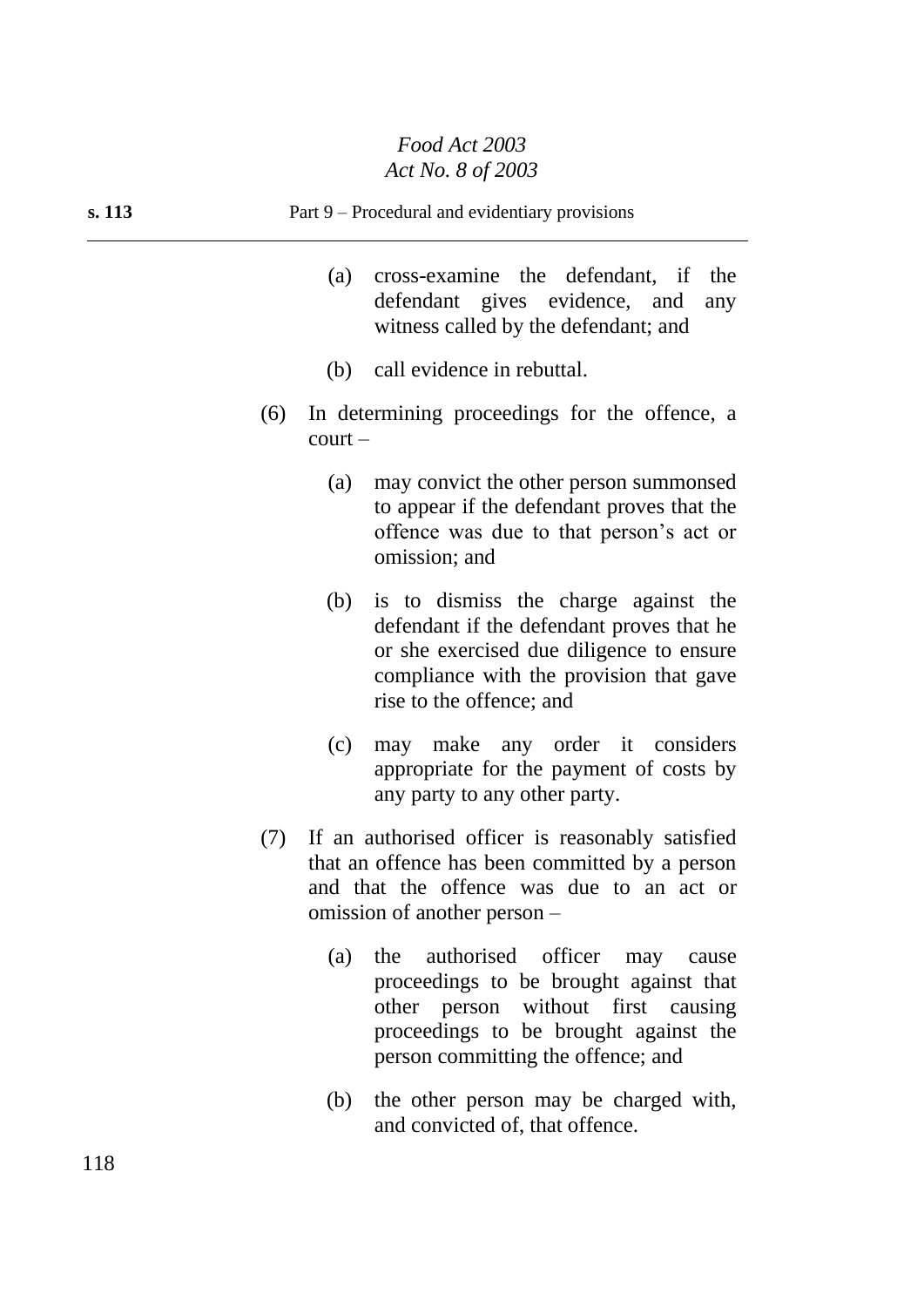## **114. Disclosure by witnesses**

- (1) In any proceedings for an offence under this Act, a witness for the prosecution is not compelled to disclose the fact that the witness received information, the nature of the information received or the name of the person from whom the information was received.
- (2) An authorised officer appearing as a witness in any proceedings is not compelled to produce any document containing any confidential matter made or received in his or her capacity as an authorised officer.
- (3) Despite subsections (1) and (2), a court hearing proceedings for an offence under this Act may order the disclosure of any matter, or the production of a document, referred to in those subclauses if the court considers that it is necessary in the interests of justice.

### **115. Court may order costs and expenses**

Without affecting any other power of a court to award costs, a court that hears proceedings for an offence under this Act has power to make such order as it thinks fit in respect of the costs and expenses of and incidental to the examination, seizure, detention, storage, analysis (including further analysis), destruction or other disposal of any thing the subject of those proceedings.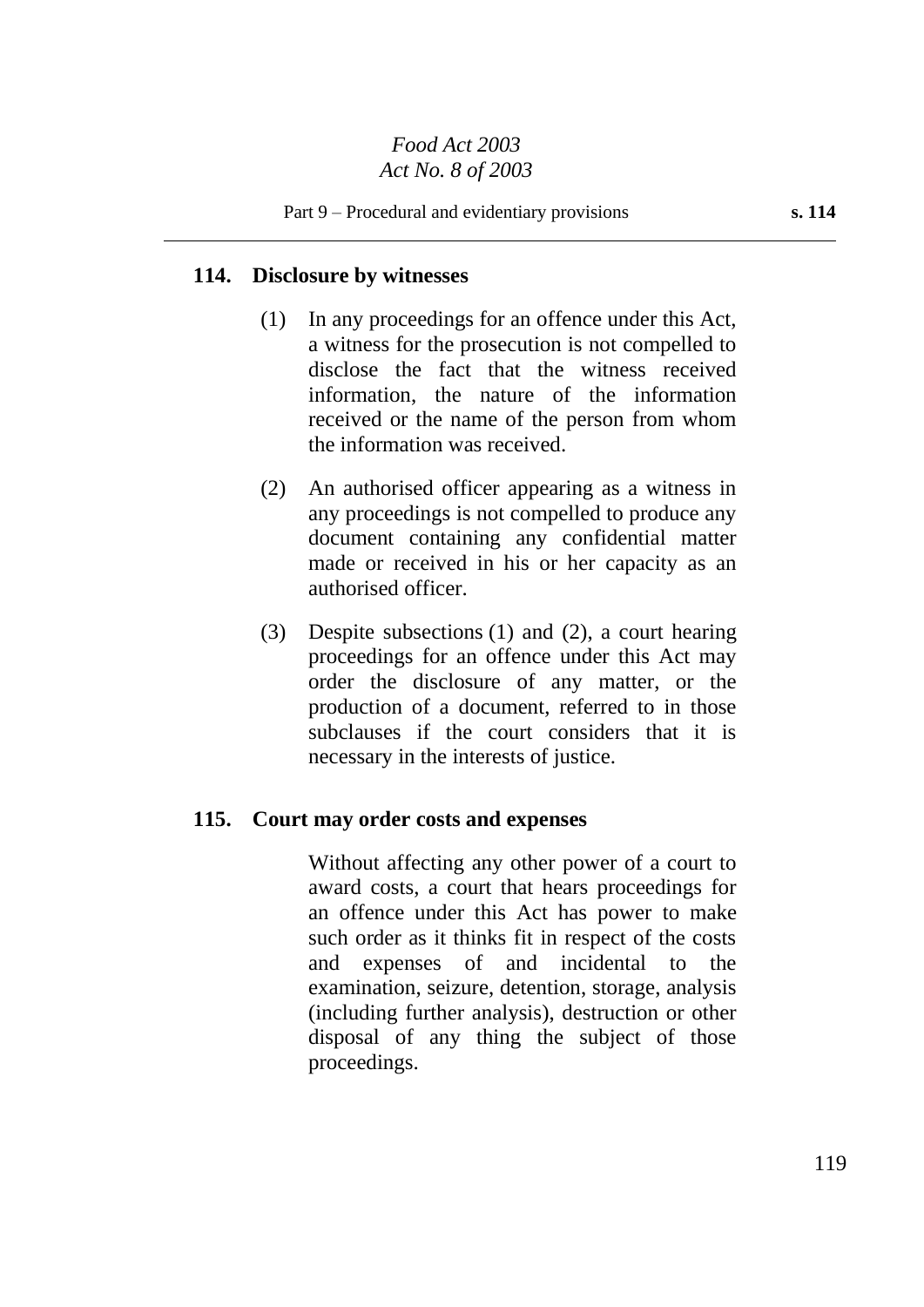### **116. Court may order forfeiture**

A court by which a person is convicted of an offence under this Act may order the forfeiture to the Crown or a council of any thing that was used in the commission of the offence.

### **117. Court may order corrective advertising**

A court by which a person (in this section referred to as "the defendant") is found guilty of an offence under Part 2 may make one or both of the following orders:

- (a) an order requiring the defendant to disclose in a particular manner to the public, to a particular person or to a particular class of persons specified information, or information of a specified kind, which the defendant possesses or to which the defendant has access;
- (b) an order requiring the defendant to publish, at his or her own expense, in a manner and at times specified in the order, advertisements the terms of which are specified in the order.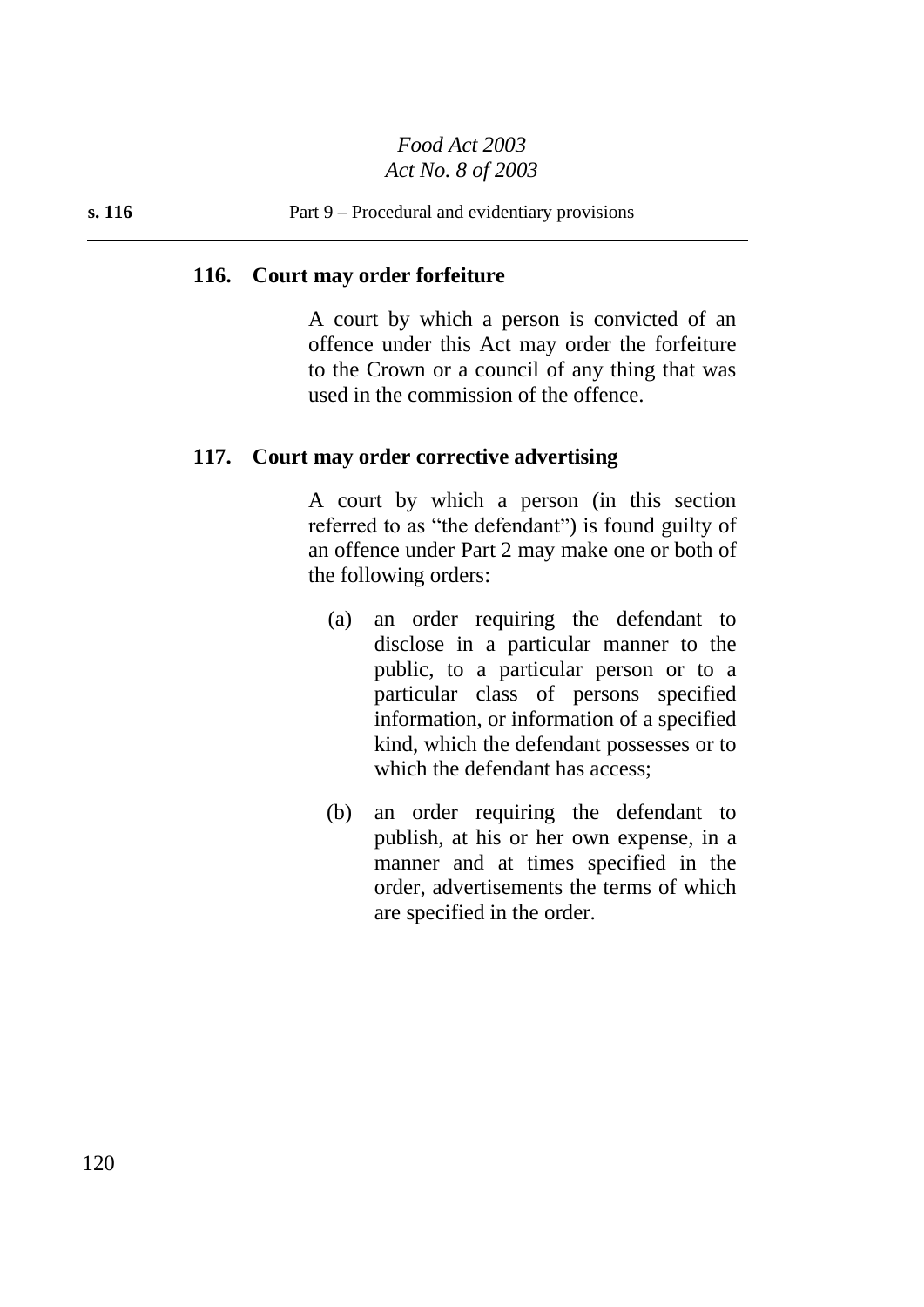# **PART 10 – INFRINGEMENT NOTICES**

### **118. Infringement notices**

- (1) An authorised officer or a council may serve an infringement notice on a person, other than a person under the age of 16 years, if of the opinion that the person has committed a prescribed offence.
- (2) An infringement notice is not to relate to 4 or more offences.
- (3) An infringement notice is to be in accordance with section 14 of the *Monetary Penalties Enforcement Act 2005*.

119 - 122**.** . . . . . . . .

### **123. Payments to council or Public Account**

Any payments made in respect of an infringement notice –

- (a) are payable to a council, if the notice was served by the council; or
- (b) in any other case, are payable into the Public Account.

124 - 126**.** . . . . . . . .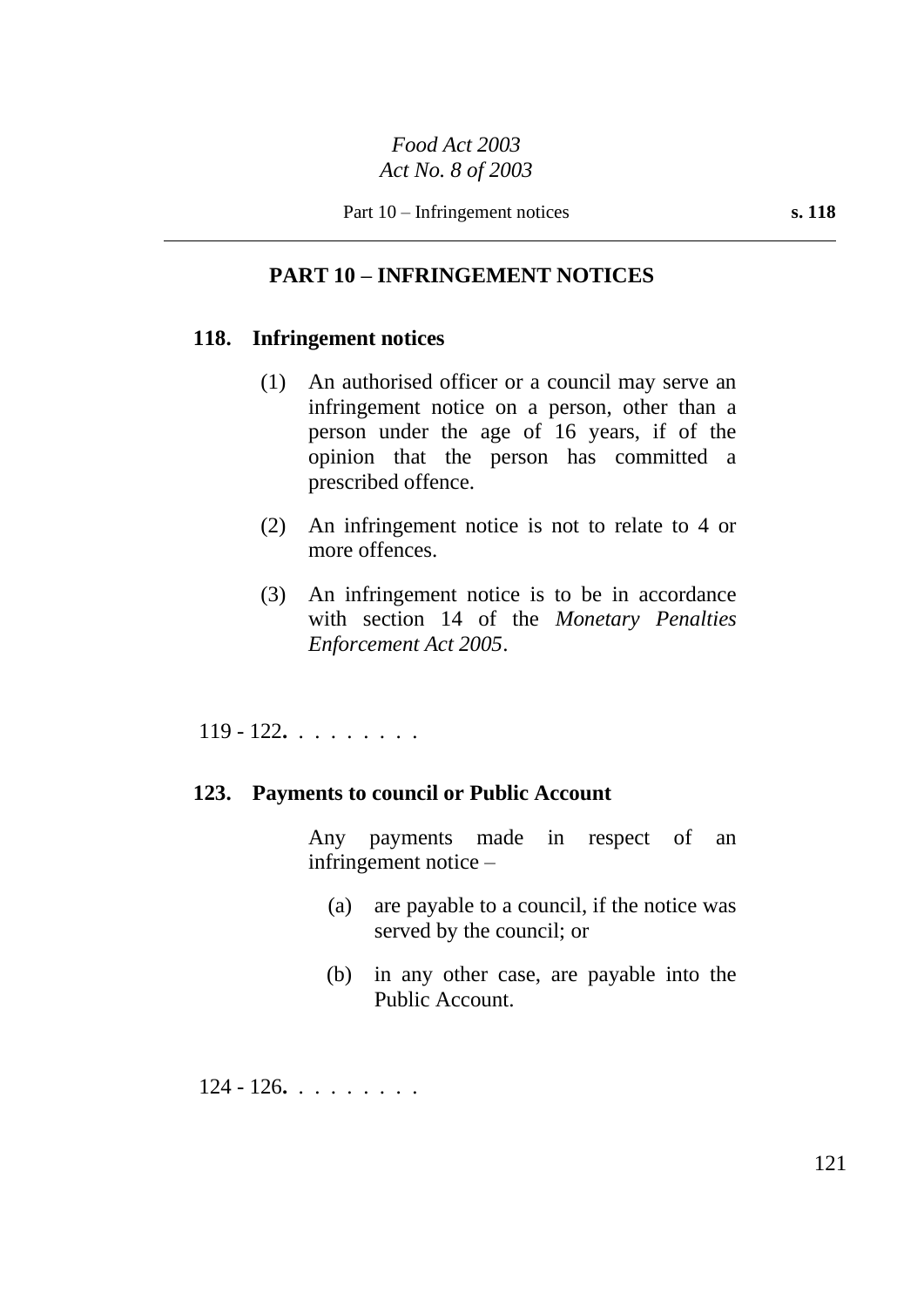## **PART 11 – REGULATORY PROVISIONS**

### **127. Regulations**

- (1) The Governor may make regulations for the purpose of this Act.
- (2) Without limiting the generality of subsection (1), the regulations  $may -$ 
	- (a) require the preparation, implementation, maintenance and monitoring of food safety programs for food businesses to ensure that the provisions of this Act and the Food Standards Code are complied with; and
	- (b) specify the requirements for food safety programs; and
	- (c) prescribe fees or charges for the purposes of this Act, including (but not limited to) fees or charges for the provision of information, or for the carrying out of any inspection or analysis (whether or not the inspection or analysis was requested or agreed to), or in connection with the notification of the use of any food business or the registration of any food business; and
	- (d) prescribe fees for the making of applications under this Act; and
	- (e) impose requirements for the notification by food businesses of information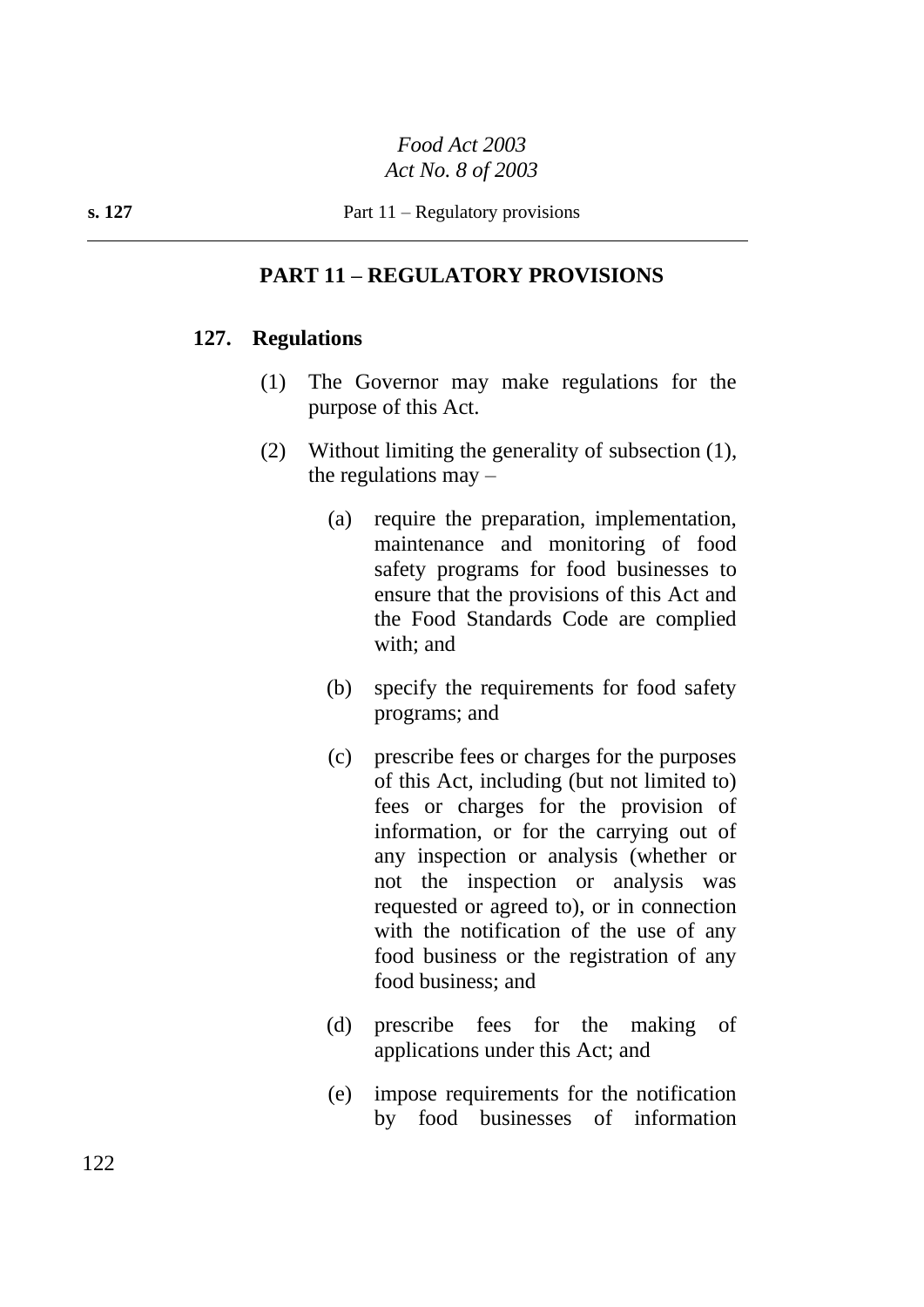relating to the conduct of those food businesses.

- (3) Regulations may be made so as to apply differently according to any matter, condition, limitation, restriction, exception or circumstance specified in the regulations.
- (4) The regulations may  $-$ 
	- (a) provide that a contravention of, or a failure to comply with, any of the regulations is an offence; and
	- (b) in respect of such an offence, provide for the imposition of a fine not exceeding 200 penalty units and, in the case of a continuing offence, a further fine not exceeding 20 penalty units for each day during which the offence continues.
- (5) The regulations may  $-$ 
	- (a) authorise any matter to be determined, applied or regulated by a specified person or body; and
	- (b) confer a power or impose a duty on a specified person or class of persons.
- (6) The regulations may adopt or incorporate the whole or part of any standard, rule, code, specification or guidelines, as amended from time to time, with or without modification, issued, prescribed, made or published by any person or body before or after the regulations take effect.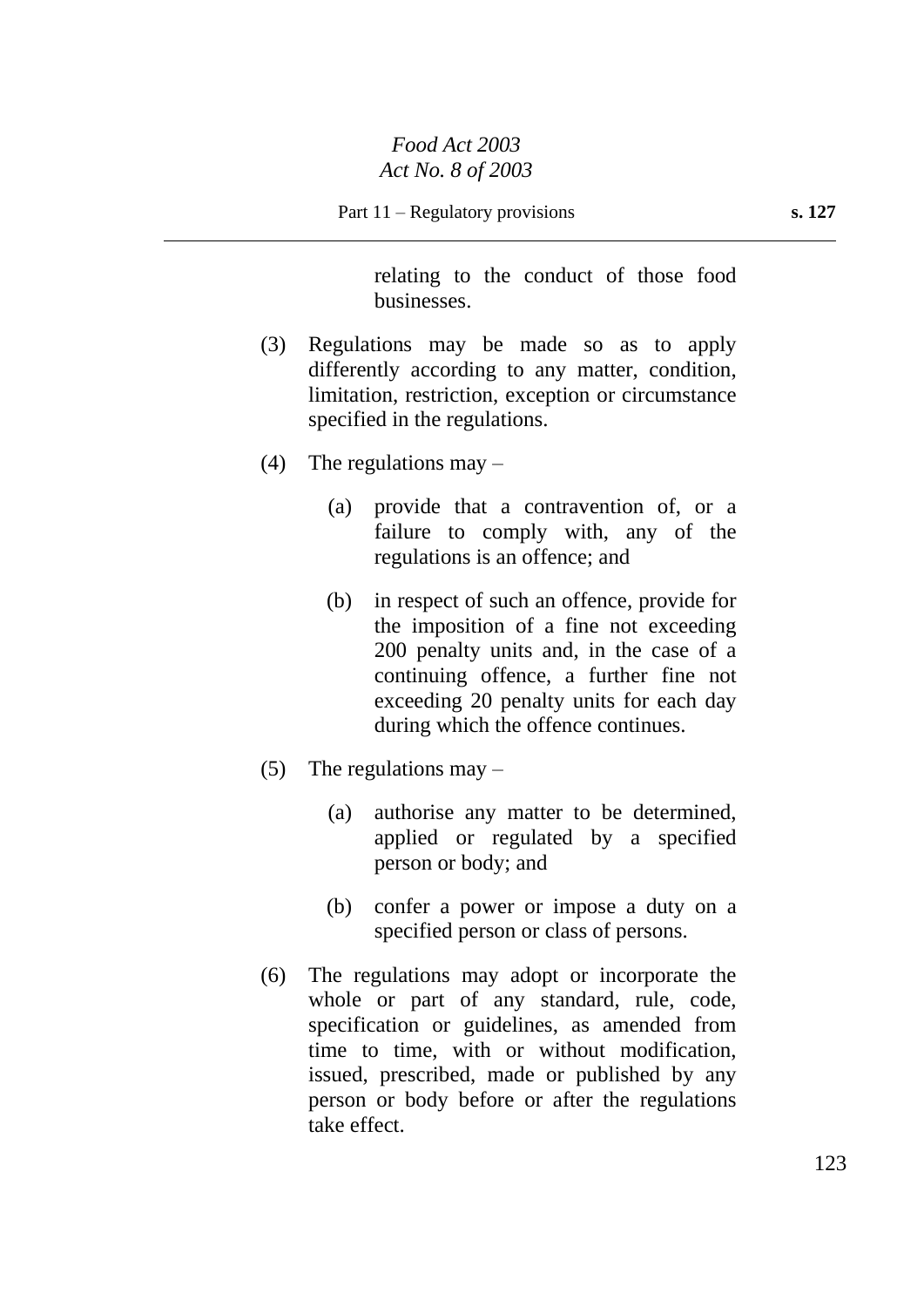(7) The regulations may rescind regulations or other subordinate legislation made under the repealed Act.

### **128. Temporary emergency regulations**

- (1) Despite section 127(1), regulations may be made under this Part that contain provisions that are in addition to, or in substitution for, one or more of the provisions of the Food Standards Code as those provisions of the Code apply in this jurisdiction.
- (2) A regulation referred to in subsection (1) must not be made unless the Director of Public Health has certified that such a regulation is necessary as it relates to an issue of public health and safety.
- (3) A provision of a regulation referred to in subsection (1) does not continue in force –
	- (a) except as provided by paragraph (b), for a period that is more than 12 months; or
	- (b) if the provision is the same in substance as a provision of a regulation that was previously in force under this Act, for a period that, when added to the period for which that previous provision was in force, is more than 12 months.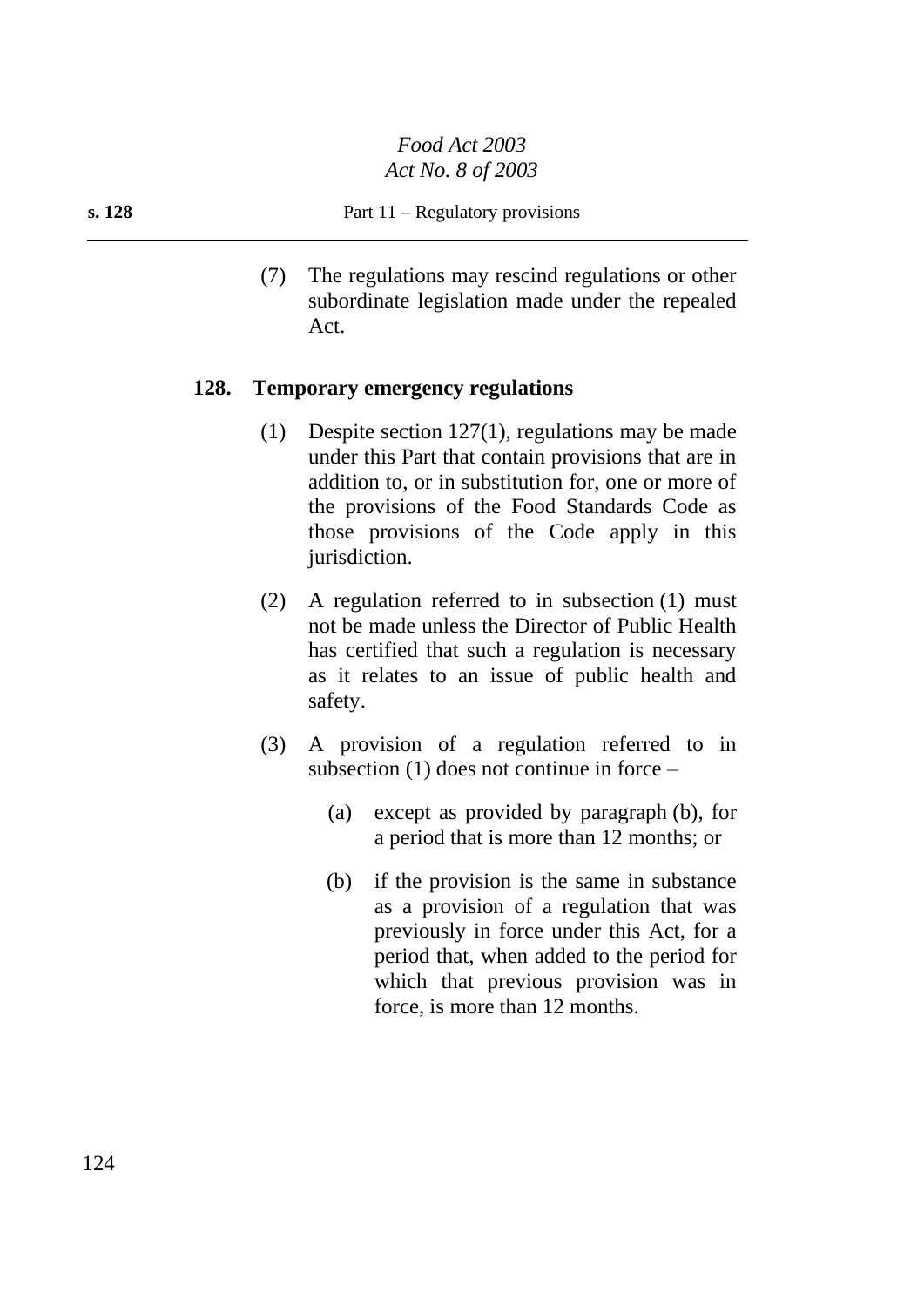## **129. Regulations of savings or transitional nature**

- (1) The Governor may make regulations containing provisions of a savings or transitional nature consequent on the enactment of this Act.
- (2) A provision referred to in subsection (1) may, if the regulations so provide, take effect from the commencement of this Act or a later day.

### **130. Council fees**

A council, by resolution, may impose fees relating to applications made to it under Part 7.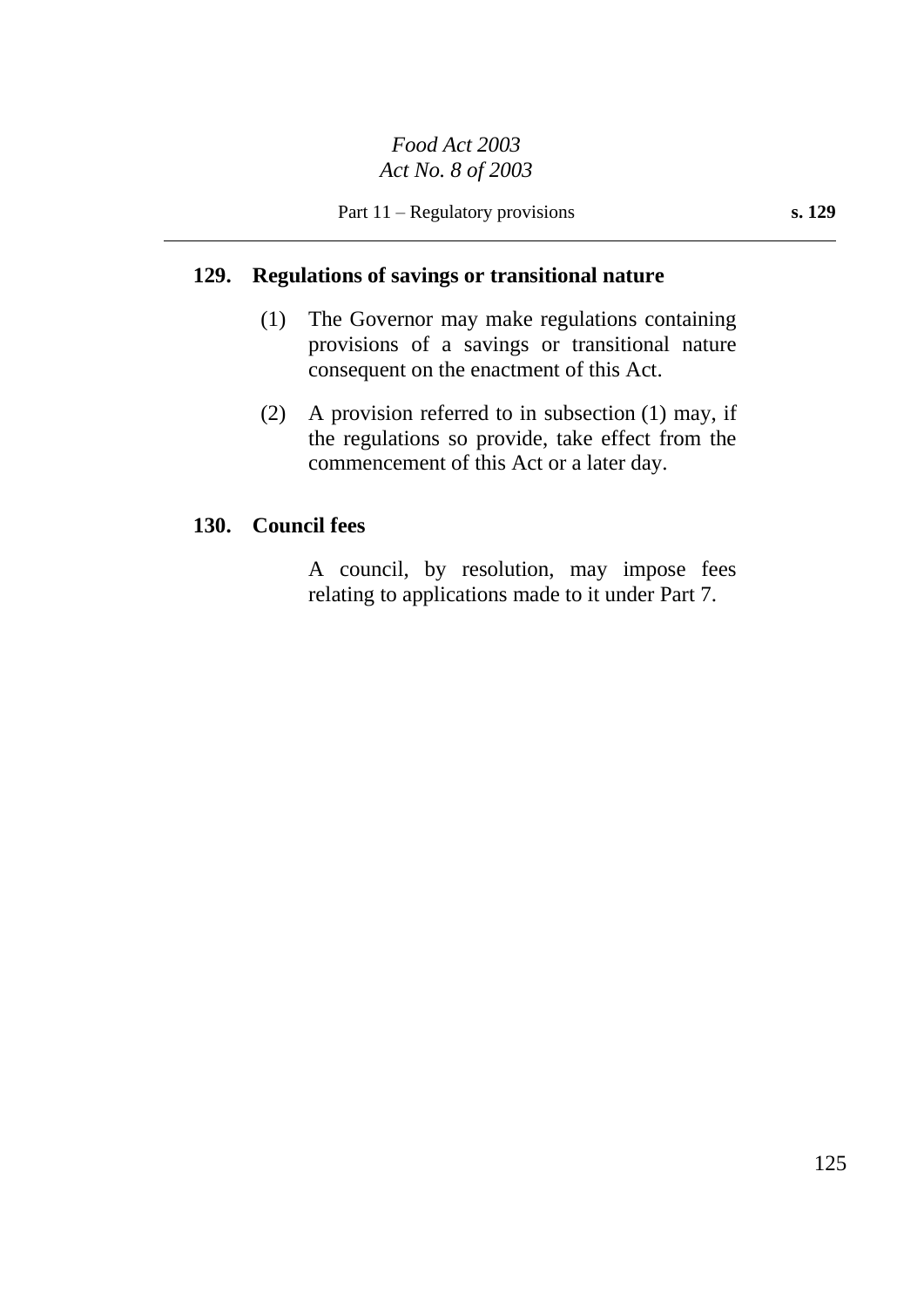# **PART 12 – MISCELLANEOUS**

## **131. Protection from liability**

No liability attaches to  $-$ 

- (a) the Crown, an enforcement agency, an authorised officer or any other authority or person engaged in the administration of this Act; or
- (b) a person employed by the Crown or an enforcement agency to carry out analyses for the purposes of this  $Act -$

for an honest act or omission in the exercise or discharge, or purported exercise or discharge, of a power, function or duty under this Act.

### **132. Bribery**

A person must not give, procure, offer or promise any bribe, recompense or reward to influence any person in the exercise of functions or the performance of duties under this Act.

Penalty: Fine not exceeding 500 penalty units.

### **133. Food business database to be kept**

 $(1)$  In this section –

*Database* means the database established and maintained by the Director of Public Health under subsection (2).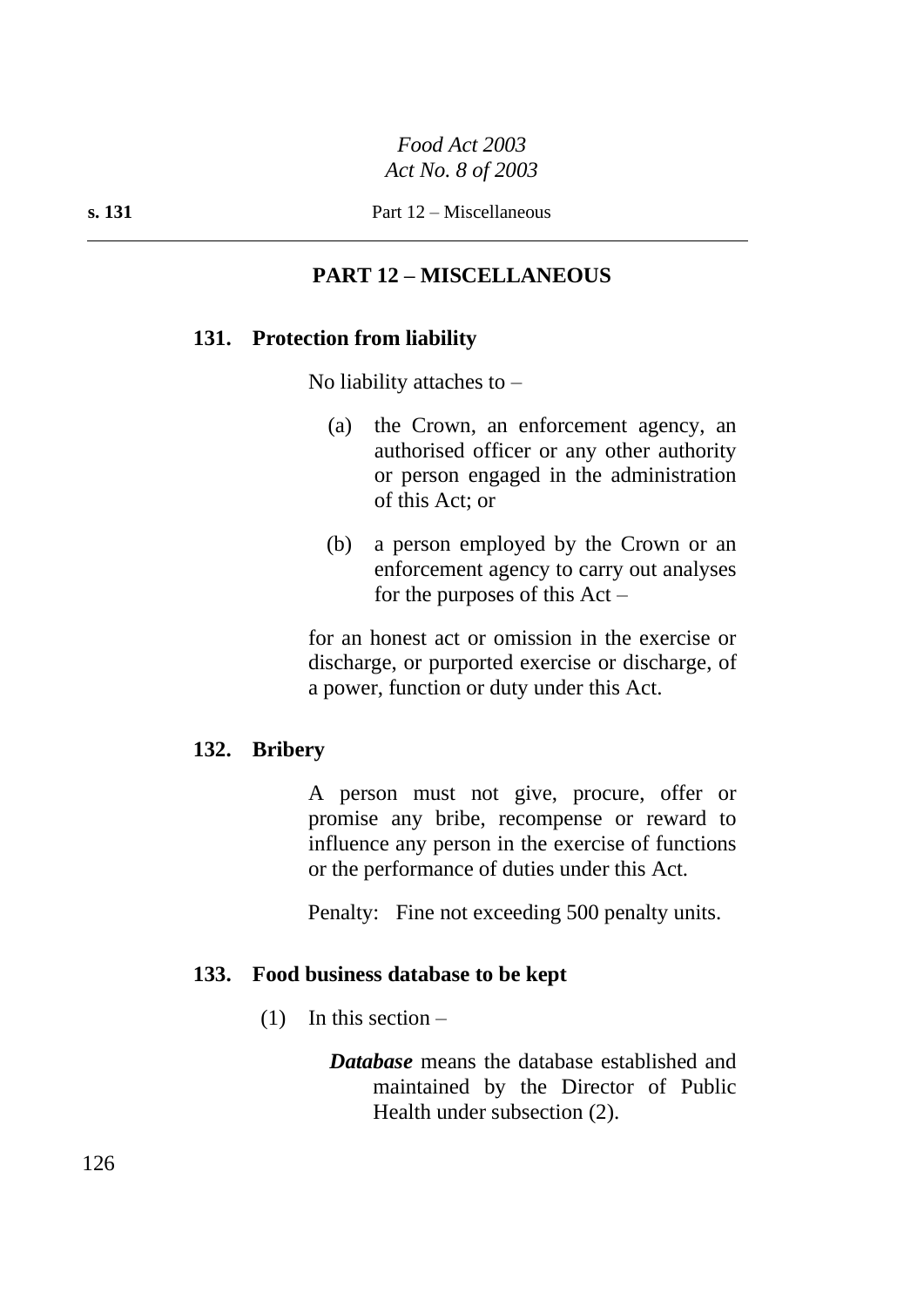Part 12 – Miscellaneous **s. 133**

- (2) The Director of Public Health may establish and maintain, in the form (which may be an electronic form) that he or she thinks fit, a database containing any information, obtained under this Act in relation to a food business, that the Director of Public Health considers necessary for the purpose of ensuring compliance with, and the enforcement of, this Act.
- (3) The Director of Public Health may authorise a council, State Service Agency, authorised officer, person or class of persons to –
	- (a) enter information in the Database; or
	- (b) access and use the Database; or
	- (c) disclose information contained in the Database –

if the Director of Public Health is satisfied that the entering of the information in the Database, the access and use of the Database or the disclosure of the information contained in the Database would assist in achieving or implementing the purposes of this Act.

(4) A council, State Service Agency, authorised officer, person or class of persons, authorised by the Director of Public Health under subsection (3), must not enter information in the Database, access and use the Database or disclose information contained in the Database, except in accordance with that authorisation.

Penalty: Fine not exceeding 50 penalty units.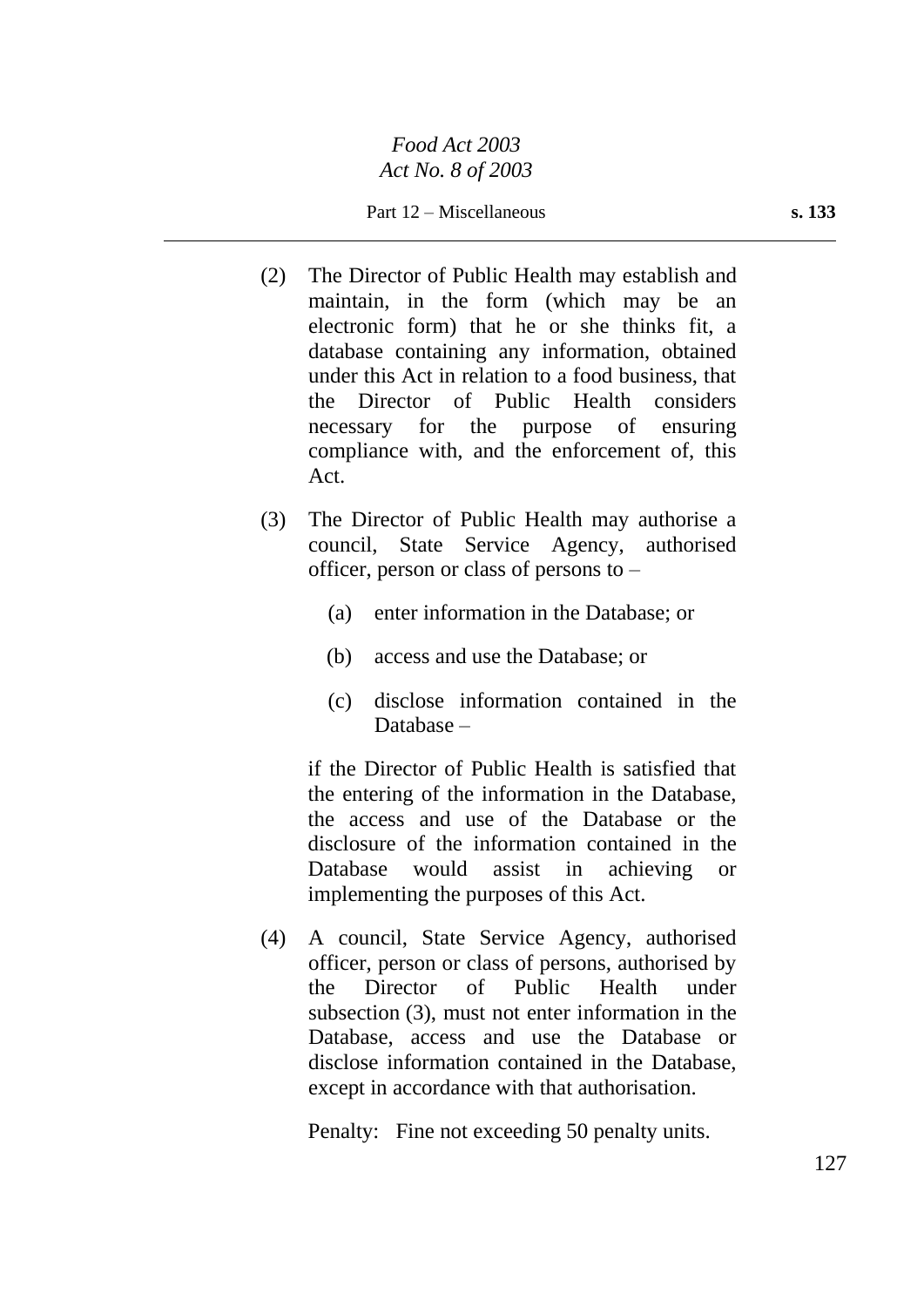#### **s. 133A** Part 12 – Miscellaneous

(5) Nothing in this section prevents a council, State Service Agency, authorised officer, person or class of persons from disclosing information contained in the Database if the disclosure of the information is permitted under section 133A(2).

### **133A. Disclosure of information**

(1) A person who has, in connection with the administration or execution of this Act or in the course of performing his or her functions under this Act, obtained information must not disclose that information unless the disclosure of the information is permitted under subsection (2).

Penalty: Fine not exceeding 50 penalty units.

- (2) A person is permitted to disclose information
	- (a) if the disclosure is made with the written consent of the person to whom the information relates; or
	- (b) without the written consent of the person to whom the information relates, if the disclosure is –
		- (i) for the purposes of this Act or relates to the administration or execution of this Act; or
		- (ii) for the purposes of legal proceedings arising out of this Act; or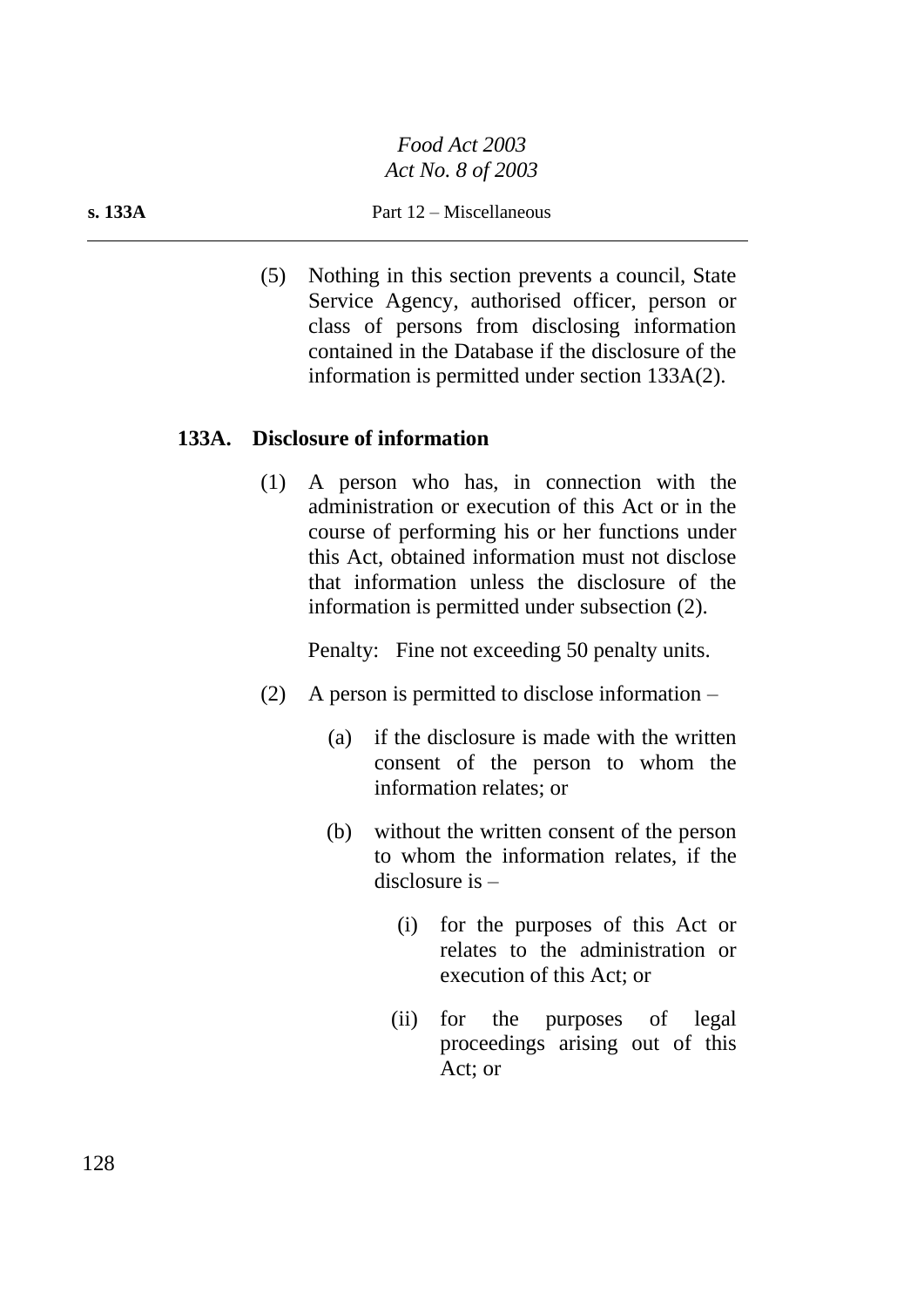- (iii) for the purposes of ensuring compliance with, and the enforcement of, this Act; or
- (iv) made to an authorised officer, enforcement agency, State Service Agency, approved person or approved class of persons for the purposes of ensuring public health or public safety; or
- (v) for the purposes of preventing or reducing the possibility of, or mitigating the adverse consequences of, a serious threat to public health; or
- (vi) for the purposes of an approved study or approved research; or
- (vii) made to Food Standards Australia New Zealand, as continued under the *Food Standards Australia New Zealand Act 1991* of the Commonwealth; or
- (viii) made to a person developing, administering or enforcing a law of New Zealand, or of the Commonwealth or a Territory or another State, that corresponds to this Act or to any other prescribed law; or
	- (ix) made to an approved person, or an approved class of persons, for an approved purpose; or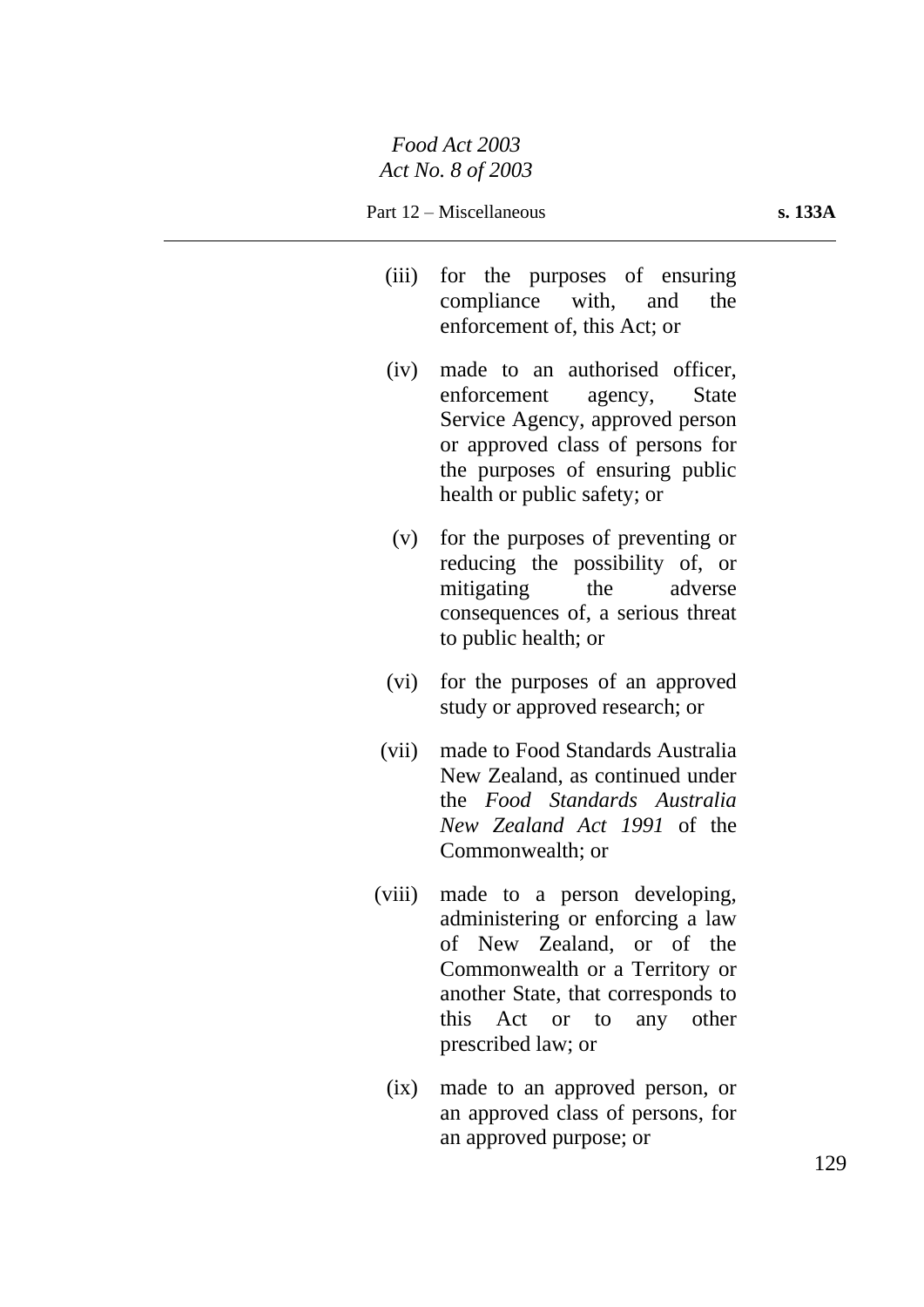- (x) for a purpose that is authorised under, or is required by, another Act; or
- (xi) for a prescribed purpose; or
- (xii) made to a prescribed person or a prescribed class of persons.
- (3) A person is not guilty of an offence under this section if the information that the person disclosed was publicly available at the time when the disclosure was made.

## **134. Administration of Act**

Until provision is made in relation to this Act by order under section 4 of the *Administrative Arrangements Act 1990* –

- (a) the administration of this Act is assigned to the Minister for Health and Human Services; and
- (b) the department responsible to the Minister for Health and Human Services in relation to the administration of this Act is the Department of Health and Human Services.

### **135. Savings and transitional provisions**

(1) A food business operating in premises registered under the repealed Act at the commencement of this Act may continue to operate until the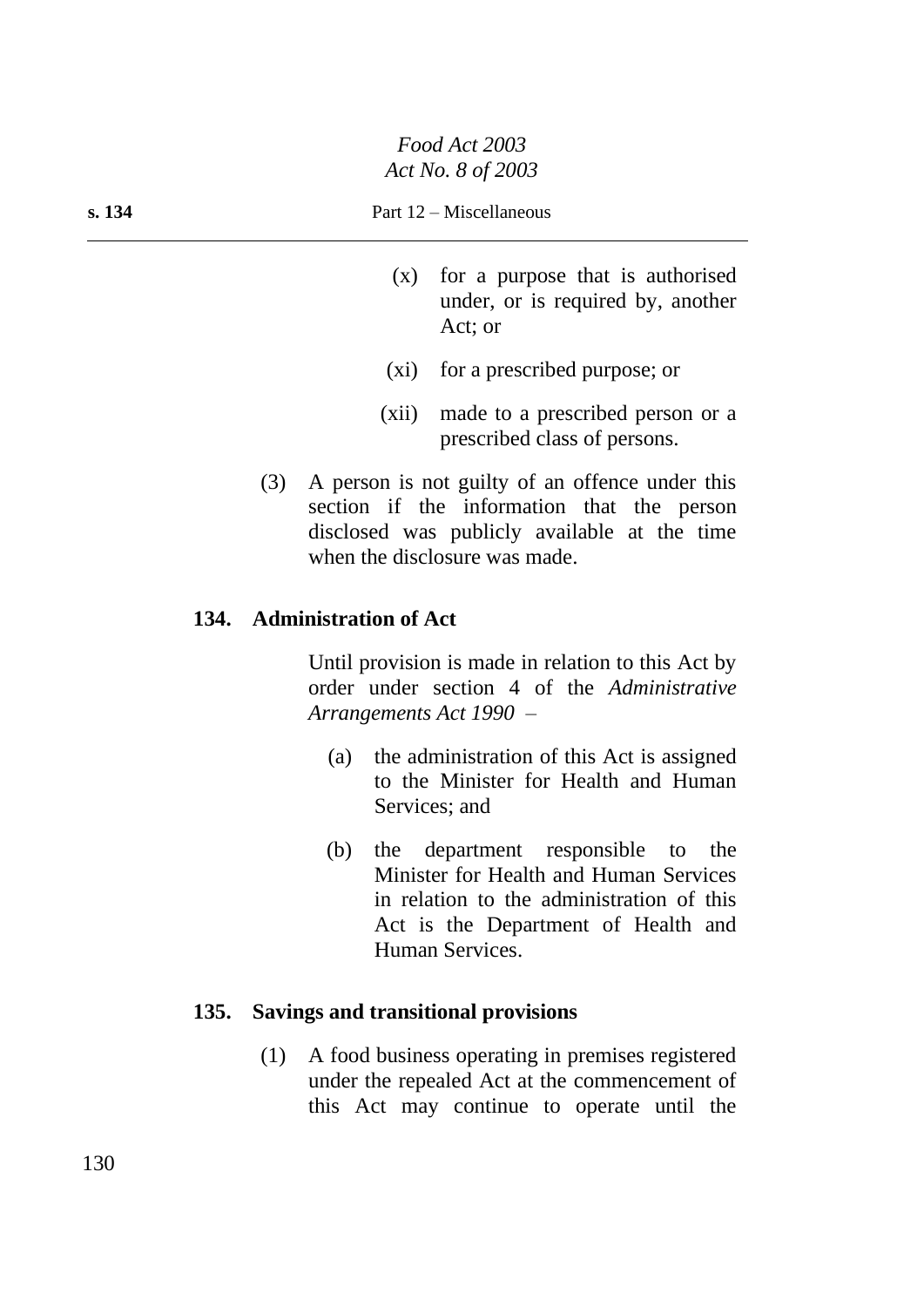registration of the premises under the repealed Act expires.

- (2) A notice served under section 36 of the repealed Act and in force immediately before the commencement of this Act is taken to be an improvement notice served under section 59 of this Act.
- (3) A notice under section 37 of the repealed Act and in force immediately before the commencement of this Act is taken to be a prohibition order served under section 62 of this Act.
- (4) A laboratory authorised under section 43 of the repealed Act immediately before the commencement of this Act is taken to be approved under section 78 of this Act.
- (5) An application made in accordance with section 55 of the repealed Act but not finally determined under the repealed Act before the commencement of this Act is to be dealt with as if it were an application made under section 87(2) of this Act.

## **136.** *Food Act 1998* **repealed**

The *Food Act 1998* is repealed.

137*. See Schedule 2.*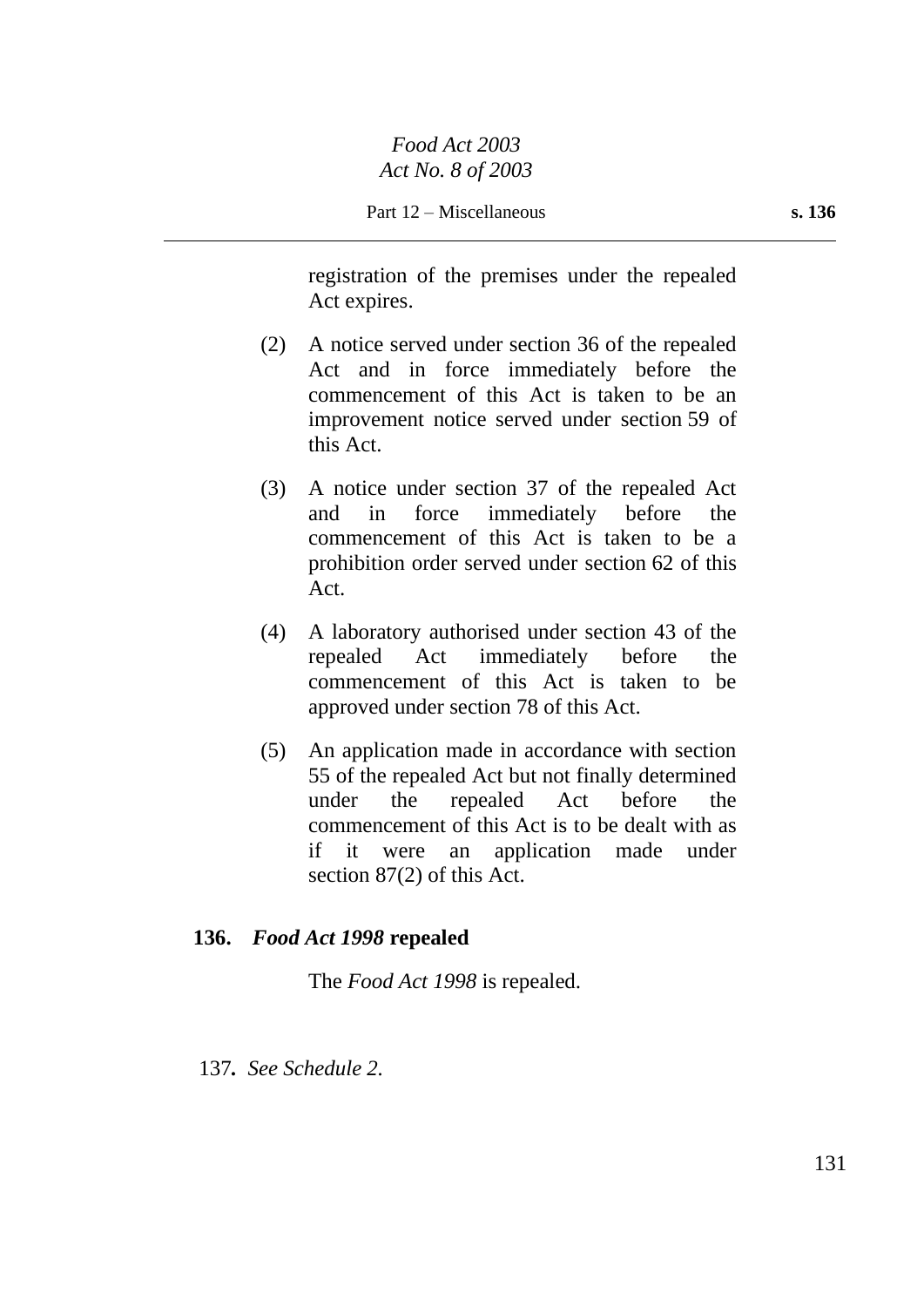# **SCHEDULE 1 – PROVISIONS WITH RESPECT TO SEARCH WARRANTS**

Section 41(6)

## **1. Applications for search warrants**

- (1) An application for a search warrant is to be made in writing.
- (2) A justice of the peace is not to issue a search warrant unless –
	- (a) the application for the search warrant sets out the grounds for seeking the search warrant; and
	- (b) the applicant for the search warrant has given the justice of the peace, either orally or in writing, any further information the justice of the peace requires concerning the grounds for seeking the search warrant; and
	- (c) the information given by the applicant is verified before the justice of the peace on oath or by affidavit.

### **2. Record of proceedings before justice of the peace**

A justice of the peace who issues a search warrant is to cause a record to be made of all relevant particulars of the grounds the justice of the peace has relied on to justify the issue of the search warrant.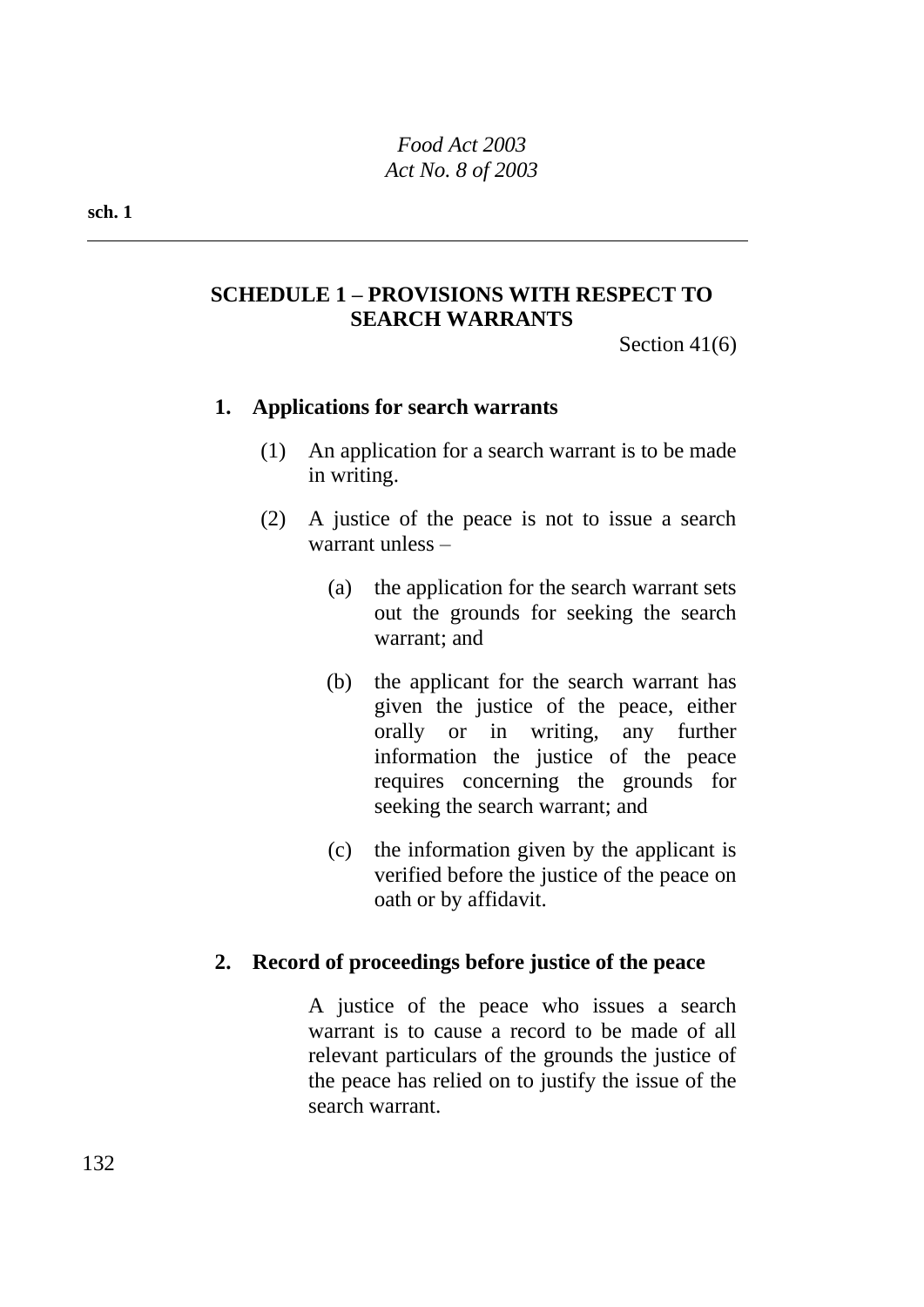#### **3. Duty to show search warrants**

An authorised officer executing a search warrant is to produce the search warrant for inspection by an occupier of the premises if requested to do so by that occupier.

### **4. Expiry of search warrants**

A search warrant ceases to have effect –

- (a) on the date specified in the search warrant as the date on which it ceases to have effect; or
- (b) if it is withdrawn before that date by the justice of the peace who issued the search warrant; or
- (c) after it has been executed; or
- (d) if the person to whom it is issued ceases to be an authorised officer –

whichever first occurs.

### **5. Reports to justice of the peace on execution of search warrants, &c.**

- (1) The authorised officer to whom a search warrant is issued is to furnish a report in writing to the justice of the peace who issued the search warrant –
	- (a) stating whether or not the search warrant has been executed; and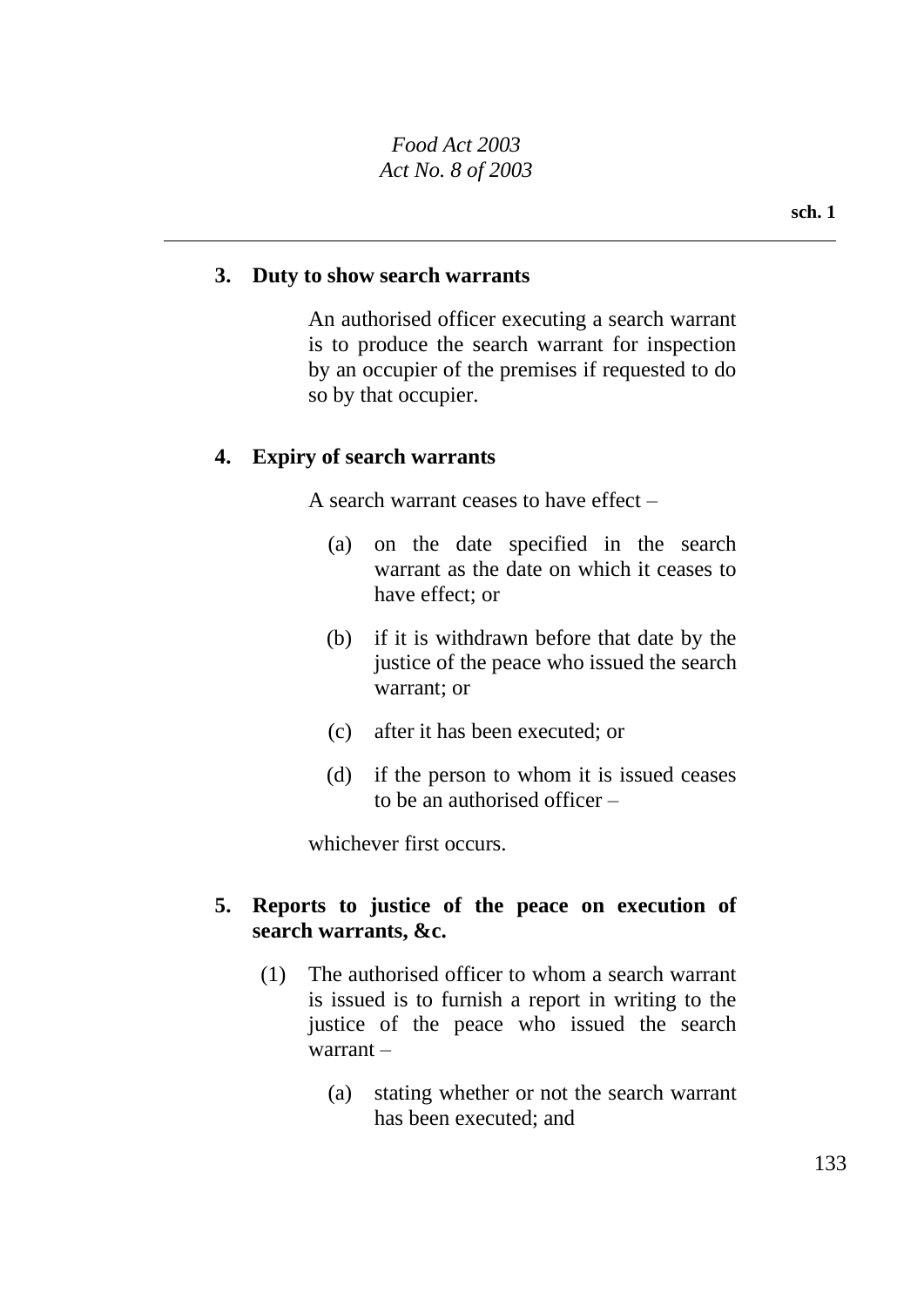#### **sch. 1**

- (b) if the search warrant has been executed, setting out briefly the result of the execution of the search warrant, including a brief description of anything seized; and
- (c) if the search warrant has not been executed, setting out briefly the reasons why the search warrant has not been executed.
- (2) A report with respect to a search warrant is to be made within the period of 10 days immediately after the execution of the search warrant or the expiry of the search warrant, whichever first occurs.

## **6. Death, absence, &c., of justice of the peace who issued search warrant**

If the justice of the peace who issued a search warrant has died, has ceased to be a justice of the peace or is absent, a report required to be furnished to that justice of the peace is to be furnished to another justice of the peace.

### **7. Defects in search warrants**

A search warrant is not invalidated by any defect, other than a defect that affects the substance of the search warrant in a material particular.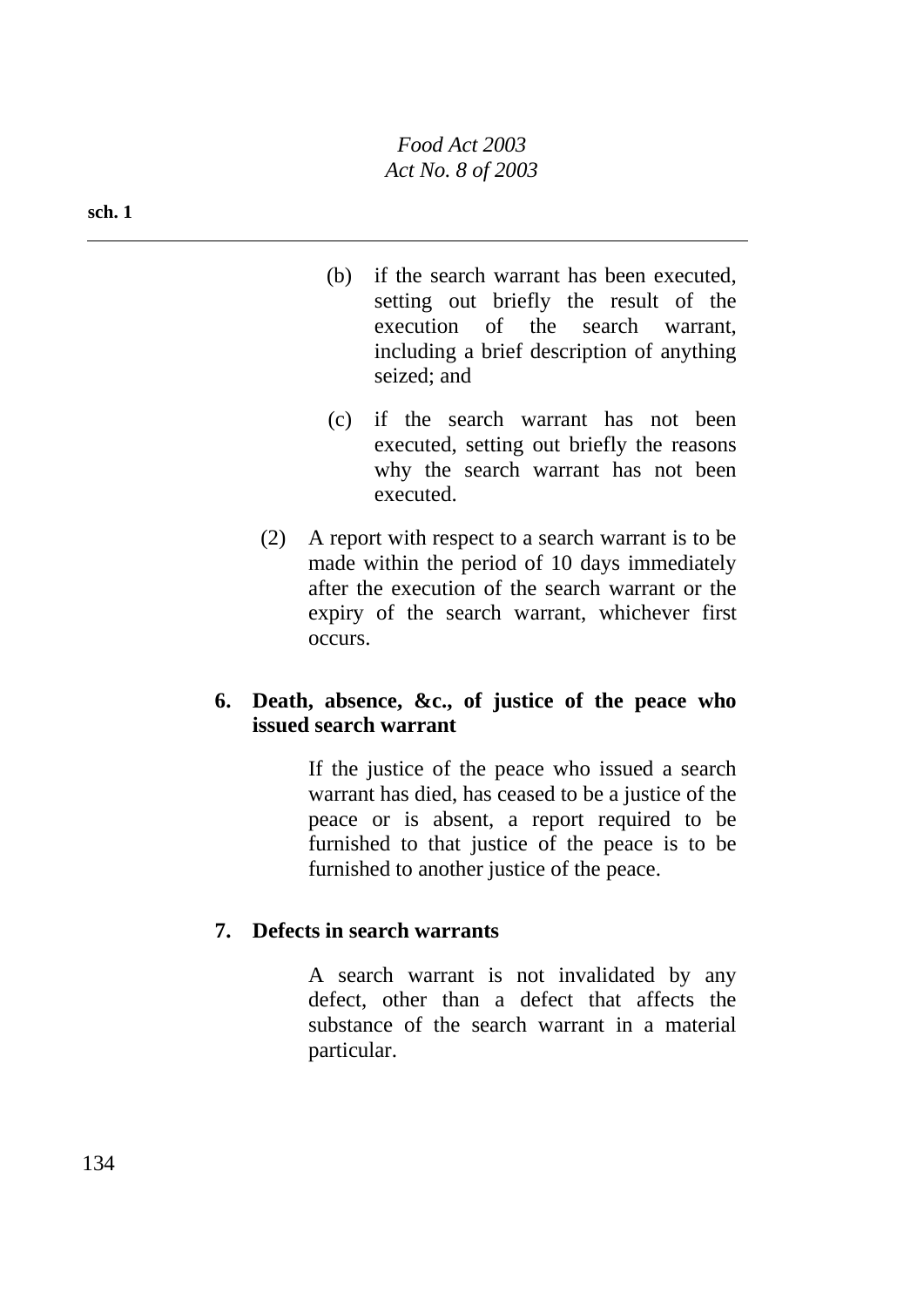# **SCHEDULE 2**

*The amendments effected by Section 137 and this Schedule have been incorporated into authorised versions of the following Acts and Statutory Rules:*

- (a) *Agricultural and Veterinary Chemicals (Control of Use) Act 1995*;
- (b) *Local Government Act 1993*;
- (c) *Poisons Act 1971*;
- (d) *Public Health Act 1997*;
- (e) *Public Health (Exemption) Order 2001*.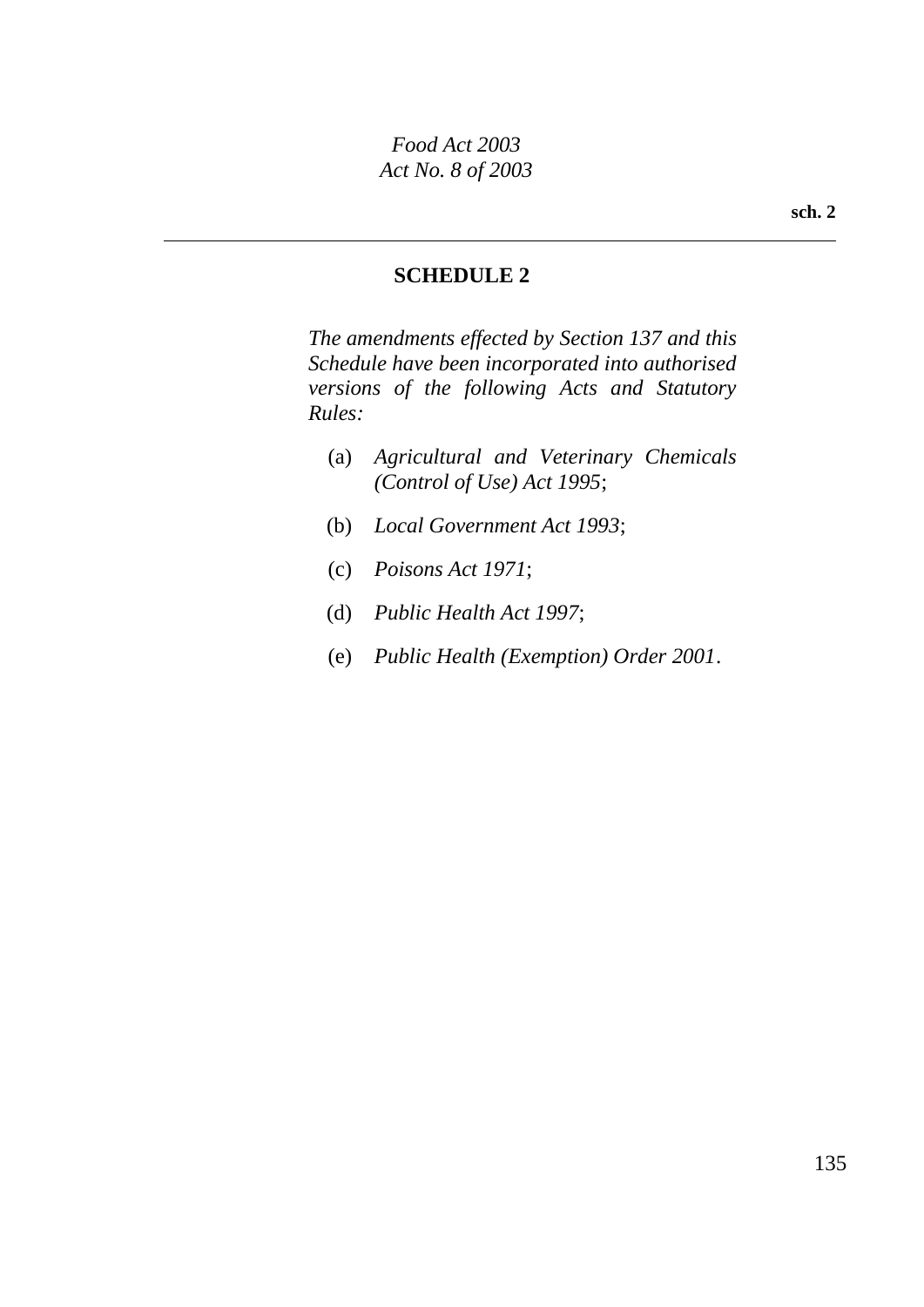#### **sch. 2**

#### **NOTES**

The foregoing text of the *Food Act 2003* comprises those instruments as indicated in the following table. Any reprint changes made under any Act, in force before the commencement of the *Legislation Publication Act 1996*, authorising the reprint of Acts and statutory rules or permitted under the *Legislation Publication Act 1996* and made before 5 October 2021 are not specifically referred to in the following table of amendments.

| Act                                   | Number and year | Date of      |
|---------------------------------------|-----------------|--------------|
|                                       |                 | commencement |
| Food Act 2003                         | No. 8 of 2003   | 15.10.2003   |
| Police Service (Consequential         | No. 76 of 2003  | 1.1.2004     |
| Amendments) Act 2003                  |                 |              |
| <b>Monetary Penalties Enforcement</b> | No. 72 of 2007  | 28.4.2008    |
| (Transitional Arrangements and        |                 |              |
| Consequential Amendments) Act         |                 |              |
| 2007                                  |                 |              |
| Food Amendment Act 2008               | No. 47 of 2008  | 4.12.2008    |
| Food Amendment Act 2015               | No. 44 of 2015  | 9.12.2015    |
| Health Miscellaneous Amendments Act   | No. 15 of 2019  | 28.6.2019    |
| 2019                                  |                 |              |
| Financial Management (Consequential   | No. 4 of 2017   | 1.7.2019     |
| and Transitional Provisions) Act      |                 |              |
| 2017                                  |                 |              |
| Food Amendment Act 2021               | No. 12 of 2021  | 5.10.2021    |

## **TABLE OF AMENDMENTS**

| Provision affected | How affected                                            |
|--------------------|---------------------------------------------------------|
| Section 4          | Amended by No. 76 of 2003, Sched. 1, No. 47 of 2008, s. |
|                    | 4, No. 44 of 2015, s. 4, No. 15 of 2019, Sched. 1 and   |
|                    | No. 12 of 2021, s. 4                                    |
| Section 5          | Amended by No. 12 of 2021, s. 5                         |
| Section 36         | Amended by No. 15 of 2019, Sched. 1                     |
| Section 77         | Amended by No. 15 of 2019, Sched. 1                     |
| Section 78         | Inserted by No. 15 of 2019, Sched. 1                    |
| Division 3 of Part | Repealed by No. 15 of 2019, Sched. 1                    |
| 6                  |                                                         |
| Section 78         | Repealed by No. 15 of 2019, Sched. 1                    |
| Section 79         | Repealed by No. 15 of 2019, Sched. 1                    |
| Section 80         | Repealed by No. 15 of 2019, Sched. 1                    |